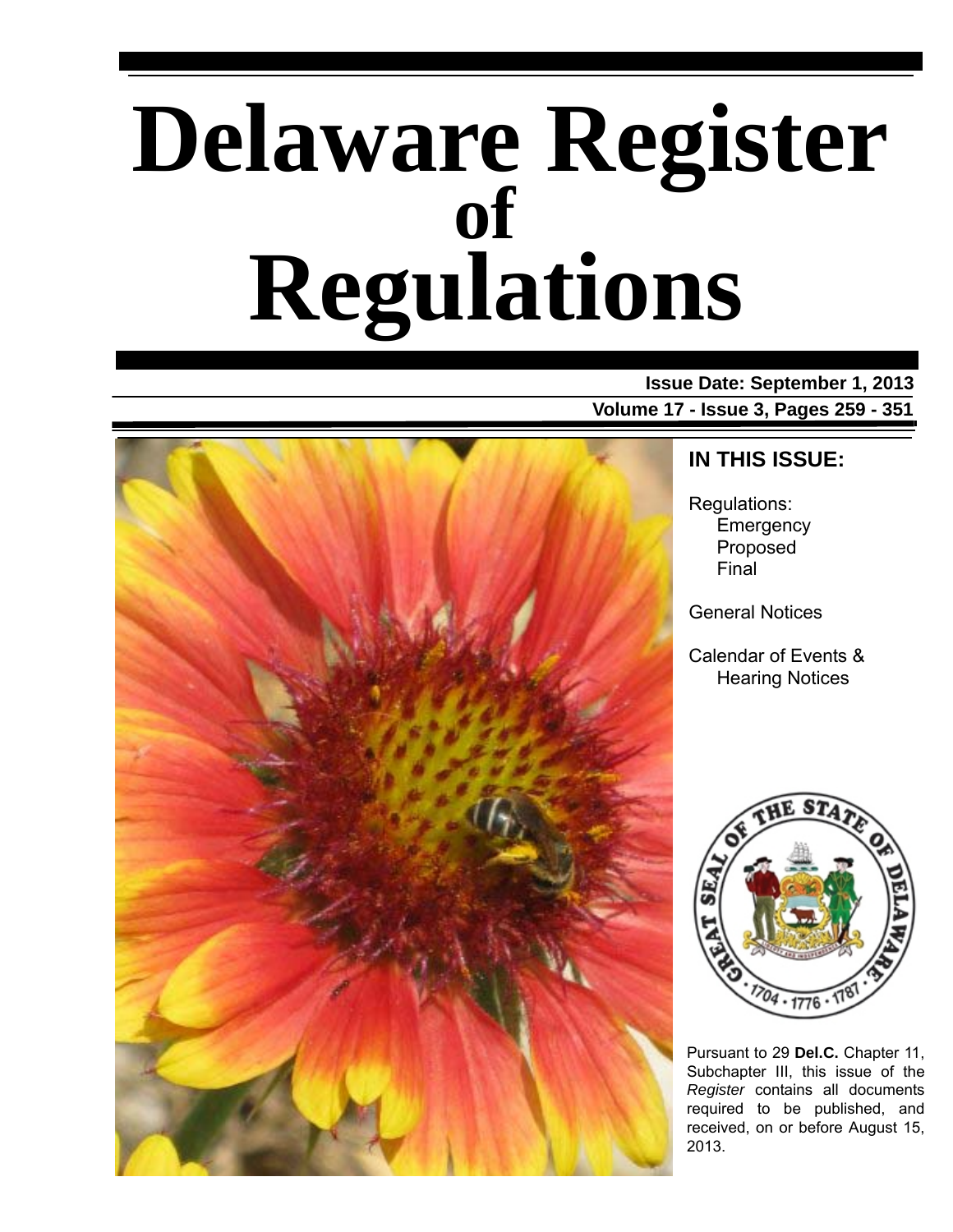**260**

# **INFORMATION ABOUT THE DELAWARE REGISTER OF REGULATIONS**

### **DELAWARE REGISTER OF REGULATIONS**

The *Delaware Register of Regulations* is an official State publication established by authority of 69 *Del. Laws*, c. 107 and is published on the first of each month throughout the year.

The *Delaware Register* will publish any regulations that are proposed to be adopted, amended or repealed and any emergency regulations promulgated.

The *Register* will also publish some or all of the following information:

- Governor's Executive Orders
- Governor's Appointments
- Agency Hearing and Meeting Notices
- Other documents considered to be in the public interest.

### **CITATION TO THE DELAWARE REGISTER**

The *Delaware Register of Regulations* is cited by volume, issue, page number and date. An example would be:

16 **DE Reg.** 1227 - 1230 (06/01/13)

Refers to Volume 16, pages 1227 - 1130 of the *Delaware Register* issued on June 1, 2013.

### **SUBSCRIPTION INFORMATION**

The cost of a yearly subscription (12 issues) for the *Delaware Register of Regulations* is \$135.00. Single copies are available at a cost of \$12.00 per issue, including postage. For more information contact the Division of Research at 302-744-4114 or 1-800-282-8545 in Delaware.

### **CITIZEN PARTICIPATION IN THE REGULATORY PROCESS**

Delaware citizens and other interested parties may participate in the process by which administrative regulations are adopted, amended or repealed, and may initiate the process by which the validity and applicability of regulations is determined.

Under 29 **Del.C.** §10115 whenever an agency proposes to formulate, adopt, amend or repeal a regulation, it shall file notice and full text of such proposals, together with copies of the existing regulation being adopted, amended or repealed, with the Registrar for publication in the *Register of Regulations* pursuant to §1134 of this title. The notice shall describe the nature of the proceedings including a brief synopsis of the subject, substance, issues, possible terms of the agency action, a reference to the legal authority of the agency to act, and reference to any other regulations that may be impacted or affected by the proposal, and shall state the manner in which persons may present their views; if in writing, of the place to which and the final date by which such views may be submitted; or if at a public hearing, the date, time and place of the hearing. If a public hearing is to be held, such public hearing shall not be scheduled less than 20 days following publication of notice of the proposal in the *Register of Regulations*. If a public hearing will be held on the proposal, notice of the time, date, place and a summary of the nature of the proposal shall also be published in at least 2 Delaware newspapers of general circulation. The notice shall also be mailed to all persons who have made timely written requests of the agency for advance notice of its regulation-making proceedings.

**DELAWARE REGISTER OF REGULATIONS, VOL. 17, ISSUE 3, SUNDAY, SEPTEMBER 1, 2013**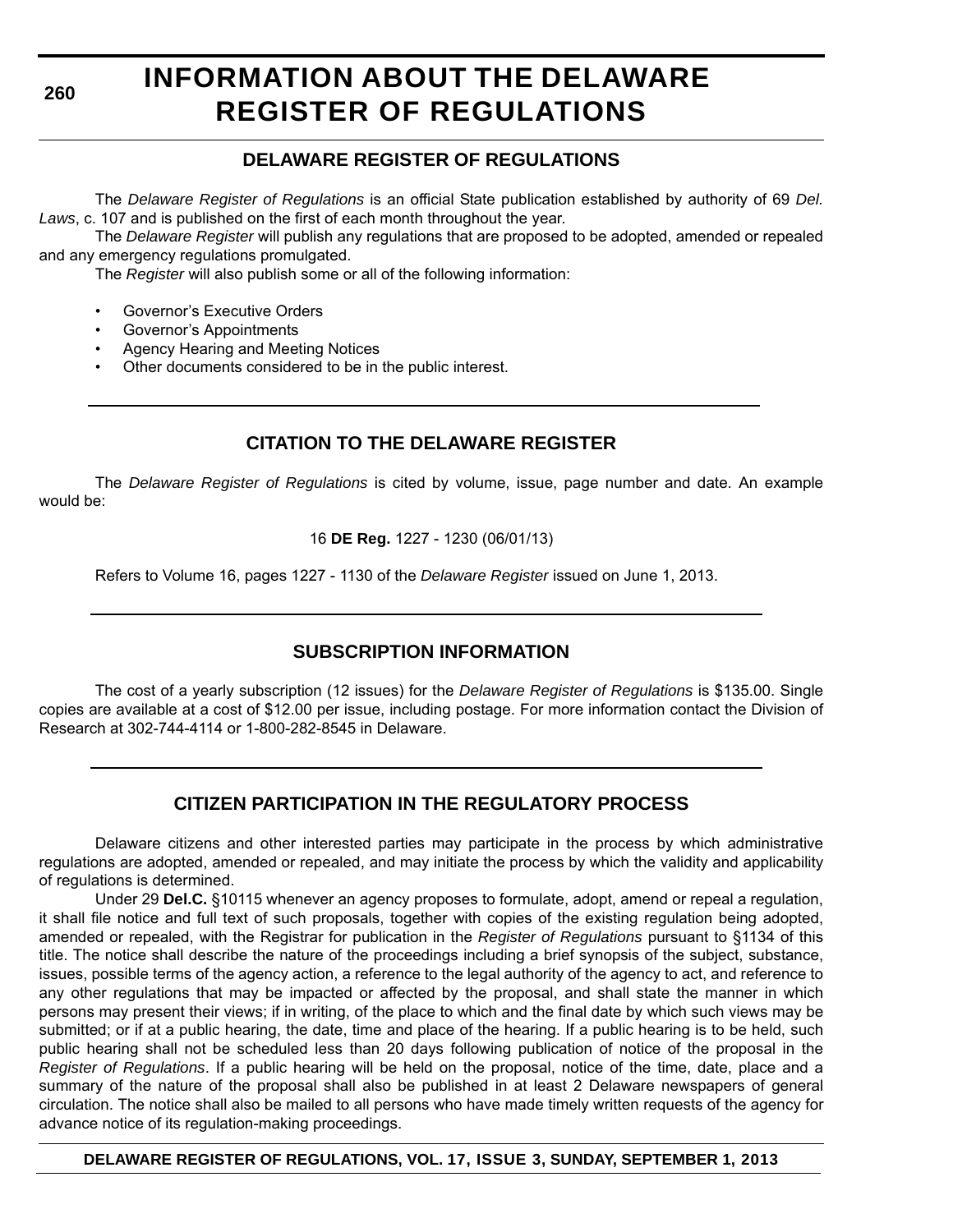### **INFORMATION ABOUT THE DELAWARE REGISTER OF REGULATIONS**

**261**

The opportunity for public comment shall be held open for a minimum of 30 days after the proposal is published in the *Register of Regulations*. At the conclusion of all hearings and after receipt, within the time allowed, of all written materials, upon all the testimonial and written evidence and information submitted, together with summaries of the evidence and information by subordinates, the agency shall determine whether a regulation should be adopted, amended or repealed and shall issue its conclusion in an order which shall include: (1) A brief summary of the evidence and information submitted; (2) A brief summary of its findings of fact with respect to the evidence and information, except where a rule of procedure is being adopted or amended; (3) A decision to adopt, amend or repeal a regulation or to take no action and the decision shall be supported by its findings on the evidence and information received; (4) The exact text and citation of such regulation adopted, amended or repealed; (5) The effective date of the order; (6) Any other findings or conclusions required by the law under which the agency has authority to act; and (7) The signature of at least a quorum of the agency members.

The effective date of an order which adopts, amends or repeals a regulation shall be not less than 10 days from the date the order adopting, amending or repealing a regulation has been published in its final form in the *Register of Regulations*, unless such adoption, amendment or repeal qualifies as an emergency under §10119.

Any person aggrieved by and claiming the unlawfulness of any regulation may bring an action in the Court for declaratory relief.

No action of an agency with respect to the making or consideration of a proposed adoption, amendment or repeal of a regulation shall be subject to review until final agency action on the proposal has been taken.

When any regulation is the subject of an enforcement action in the Court, the lawfulness of such regulation may be reviewed by the Court as a defense in the action.

Except as provided in the preceding section, no judicial review of a regulation is available unless a complaint therefor is filed in the Court within 30 days of the day the agency order with respect to the regulation was published in the *Register of Regulations*.

### **CLOSING DATES AND ISSUE DATES FOR THE DELAWARE REGISTER OF REGULATIONS**

| <b>ISSUE DATE</b> | <b>CLOSING DATE</b> | <b>CLOSING TIME</b> |
|-------------------|---------------------|---------------------|
| October 1         | September 16        | 4:30 p.m.           |
| November 1        | October 15          | 4:30 p.m.           |
| December 1        | November 15         | 4:30 p.m.           |
| January 1         | December 16         | 4:30 p.m.           |
| February 1        | January 15          | 4:30 p.m.           |

### **DIVISION OF RESEARCH STAFF**

**Lori Christiansen,** Director; **Mark J. Cutrona,** Deputy Director; **Judi Abbott,** Administrative Specialist I; **Jeffrey W. Hague**, Registrar of Regulations; **Robert Lupo**, Printer; **Deborah J. Messina,** Print Shop Supervisor; **Kathleen Morris**, Executive Secretary; **Georgia Roman**, Unit Operations Support Specialist; **Victoria Schultes,** Administrative Specialist II; **Yvette W. Smallwood**, Assistant Registrar of Regulations; **Don Sellers,** Printer; **Sarah Wootten**, Joint Sunset Analyst; **Rochelle Yerkes**, Office Manager; **Sara Zimmerman**, Legislative Librarian.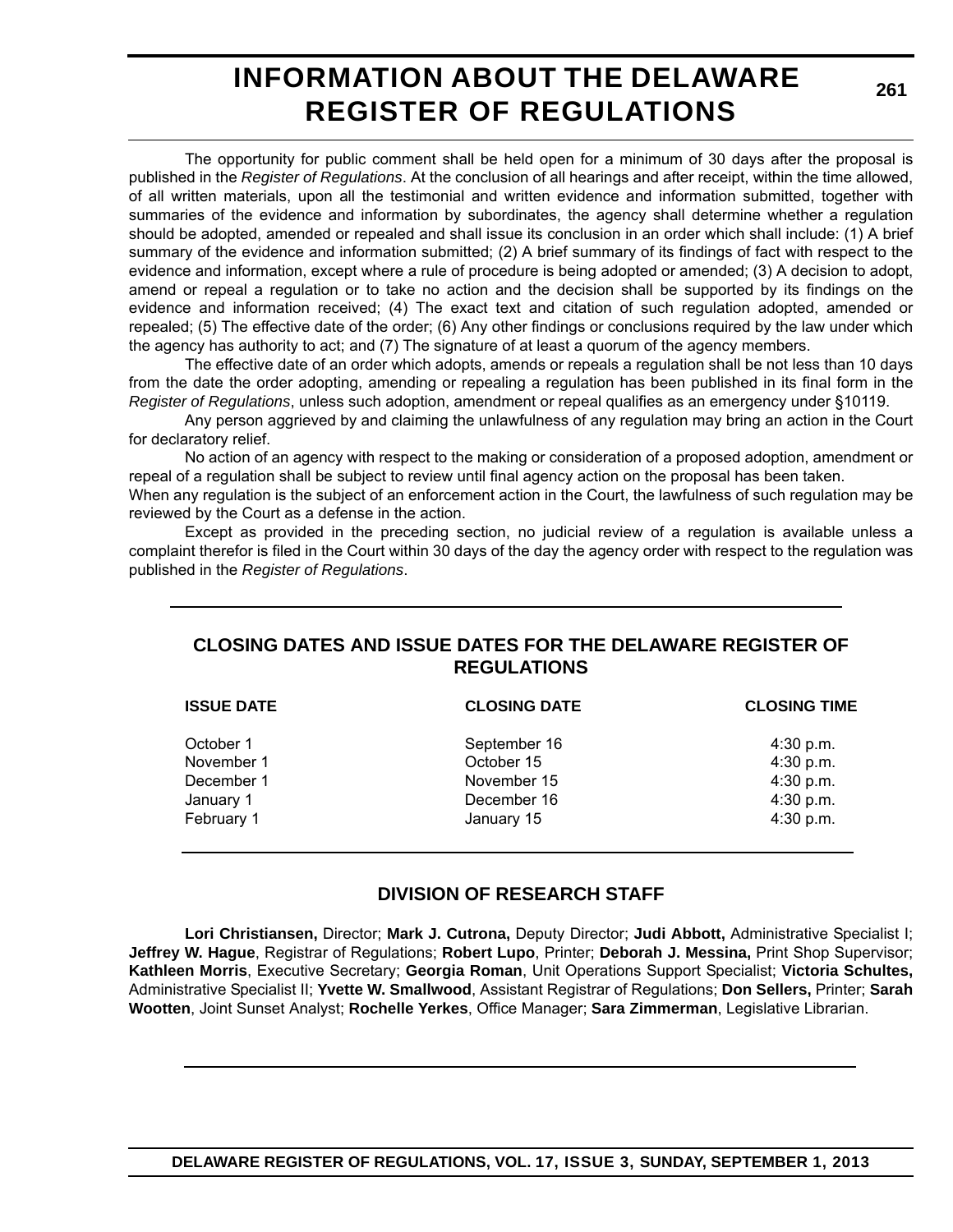<span id="page-3-0"></span>**262**

# **TABLE OF CONTENTS**

|                                                                                                                                                                                                                               | 264        |
|-------------------------------------------------------------------------------------------------------------------------------------------------------------------------------------------------------------------------------|------------|
| <b>EMERGENCY</b>                                                                                                                                                                                                              |            |
| <b>DELAWARE MANUFACTURED HOME RELOCATION AUTHORITY</b>                                                                                                                                                                        | 267        |
|                                                                                                                                                                                                                               |            |
| <b>PROPOSED</b>                                                                                                                                                                                                               |            |
| <b>DEPARTMENT OF EDUCATION</b><br><b>Office of the Secretary</b>                                                                                                                                                              |            |
|                                                                                                                                                                                                                               | 275        |
| <b>DEPARTMENT OF HEALTH AND SOCIAL SERVICES</b>                                                                                                                                                                               |            |
| <b>Division of Medicaid and Medical Assistance</b>                                                                                                                                                                            |            |
| Medicaid Provider Screening Requirements and Provider Enrollment Fee and Program Integrity<br>Attachment 3.1-A Page 5 Addendum, Multi-State Purchasing Pool Supplemental Rebate Agreement<br><b>Division of Public Health</b> | 282<br>285 |
|                                                                                                                                                                                                                               | 288        |
| <b>Division of Social Services</b>                                                                                                                                                                                            |            |
|                                                                                                                                                                                                                               | 289        |
| <b>DEPARTMENT OF INSURANCE</b>                                                                                                                                                                                                |            |
| <b>Office of the Commissioner</b>                                                                                                                                                                                             | 293        |
|                                                                                                                                                                                                                               |            |
| DEPARTMENT OF NATURAL RESOURCES AND ENVIRONMENTAL CONTROL                                                                                                                                                                     |            |
| <b>Division of Air Quality</b>                                                                                                                                                                                                |            |
|                                                                                                                                                                                                                               | 295<br>303 |
| <b>Division of Fish and Wildlife</b>                                                                                                                                                                                          |            |
|                                                                                                                                                                                                                               | 304        |
|                                                                                                                                                                                                                               | 305        |
| <b>DEPARTMENT OF STATE</b>                                                                                                                                                                                                    |            |
| <b>Division of Professional Regulation</b>                                                                                                                                                                                    |            |
| 1100 Board of Dentistry and Dental Hygiene, Section 12.0 Unprofessional Conduct Defined                                                                                                                                       | 307        |
| <b>Public Service Commission</b>                                                                                                                                                                                              | 309        |
|                                                                                                                                                                                                                               | 310        |
|                                                                                                                                                                                                                               |            |
| <b>FINAL</b>                                                                                                                                                                                                                  |            |
| <b>DELAWARE SOLID WASTE AUTHORITY</b>                                                                                                                                                                                         |            |
|                                                                                                                                                                                                                               | 313        |
|                                                                                                                                                                                                                               | 314        |

#### **[DEPARTMENT OF AGRICULTURE](http://dda.delaware.gov/)**

| <b>Office of the Secretary</b> |      |
|--------------------------------|------|
|                                | 316  |
|                                | -317 |

[503 Differential Disposal Fee Program.](#page-56-0)....................................................................................... ............ 315

**DELAWARE REGISTER OF REGULATIONS, VOL. 17, ISSUE 3, SUNDAY, SEPTEMBER 1, 2013**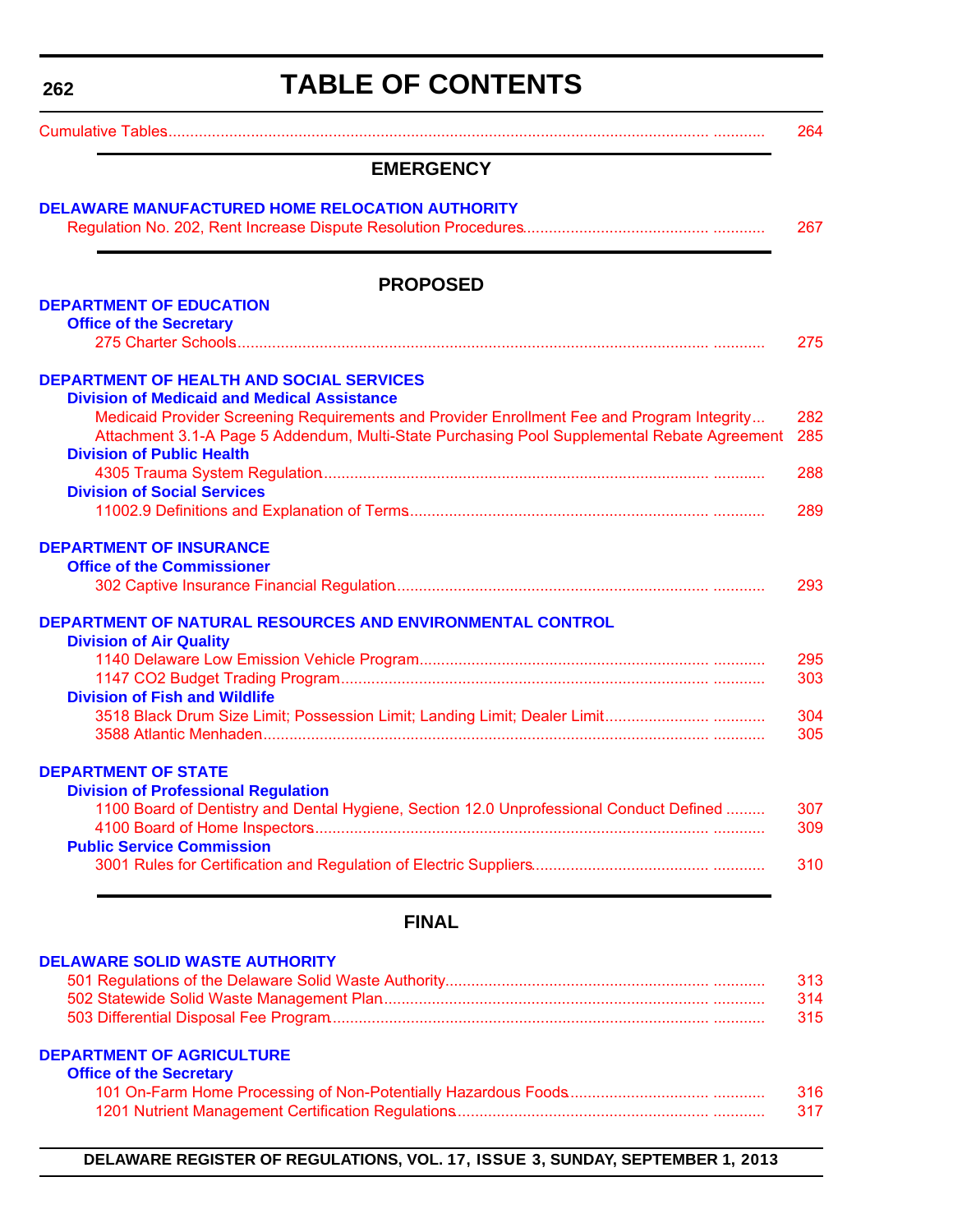# **TABLE OF CONTENTS**

| <b>DEPARTMENT OF FINANCE</b>                                                                    |     |
|-------------------------------------------------------------------------------------------------|-----|
| <b>Division of Revenue</b>                                                                      |     |
|                                                                                                 | 317 |
| <b>DEPARTMENT OF HEALTH AND SOCIAL SERVICES</b>                                                 |     |
| <b>Division of Public Health</b>                                                                |     |
|                                                                                                 | 320 |
| <b>DEPARTMENT OF LABOR</b>                                                                      |     |
| <b>Division of Industrial Affairs</b>                                                           |     |
| 1341 Workers' Compensation Regulations; 1342 Health Care Practice Guidelines; PART A            |     |
| Carpal Tunnel Syndrome Guidelines; PART B Chronic Pain Treatment Guidelines;                    |     |
| PART C Cumulative Trauma Disorder Medical Treatment Guidelines; PART D Low Back                 |     |
| Treatment Guidelines; PART E Shoulder Treatment Guidelines; PART F Cervical Treatment           |     |
|                                                                                                 | 322 |
| <b>Division of Unemployment Insurance</b>                                                       |     |
|                                                                                                 | 325 |
| DEPARTMENT OF NATURAL RESOURCES AND ENVIRONMENTAL CONTROL                                       |     |
| <b>Division of Air Quality</b>                                                                  |     |
|                                                                                                 | 326 |
| 1125 Requirements for Preconstruction Review, Section 2.0, Emission Offset Provisions           |     |
| 1138 Emission Standards for Hazardous Air Pollutants for Source Categories, Sections 6.0 & 10.0 | 328 |
| DEPARTMENT OF SERVICES FOR CHILDREN, YOUTH AND THEIR FAMILIES                                   |     |
| <b>Division of Family Services</b>                                                              |     |
|                                                                                                 | 331 |
|                                                                                                 | 339 |
| <b>DEPARTMENT OF STATE</b>                                                                      |     |
| <b>Division of Professional Regulation</b>                                                      |     |
|                                                                                                 | 342 |
|                                                                                                 |     |

### **GENERAL NOTICES**

**Division of Air Quality** [Amendment to the Inspection and Maintenance \(I/M\) State Implementation Plan \(SIP\) concerning](#page-85-0) ......Section 11(e) – Program Compliance............................................................................. ............ 344

### **CALENDAR OF EVENTS/HEARING NOTICES**

| Delaware River Basin Commission, Notice of Public Hearing and Comment Period                          | 345         |
|-------------------------------------------------------------------------------------------------------|-------------|
|                                                                                                       | 345         |
| Dept. of Health and Social Svcs., Div. of Medicaid and Medical Assistance; Div. of Public Health;     |             |
|                                                                                                       | $345 - 346$ |
| Dept. of Insurance, Office of the Commissioner, Notice of Public Comment Period                       | 346         |
| Dept. of Natural Resources and Environmental Control, Div. of Air Quality; Div. of Fish and Wildlife, |             |
|                                                                                                       | $347 - 349$ |
| Dept. of State, Div. of Prof. Regulation; Public Service Commission, Notices of Public Hearings       | $349 - 350$ |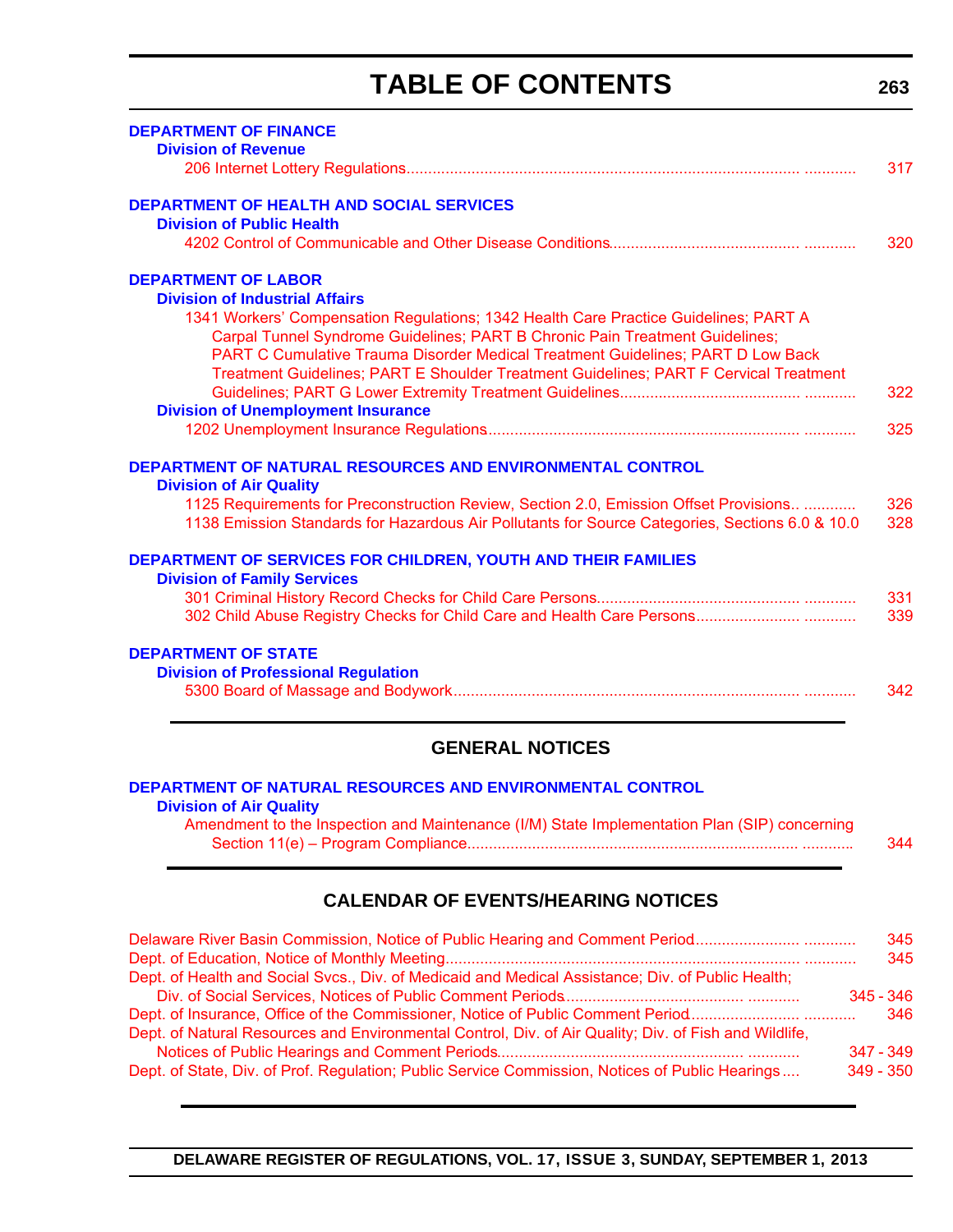**264**

# **[CUMULATIVE TABLES](#page-3-0)**

**DELAWARE RIVER BASIN COMMISSION** Revised Notice of Proposed Rulemaking and Public Hearing.................................. 17 **DE Reg.** 143 (Prop.) **DEPARTMENT OF AGRICULTURE Office of the Secretary** 101 On-Farm Home Processing of Non-Potentially Hazardous Foods....... ...... 17 **DE Reg.** 25 (Prop.) 1201 Nutrient Management Certification Regulations........................................ 17 **DE Reg.** 28 (Prop.) **Delaware Forest Service** 401 Forest Service Erosion and Sedimentation Regulations............................. 17 **DE Reg.** 145 (Prop.) **Harness Racing Commission** 502 Delaware Standardbred Breeders' Fund Regulations................................. 17 **DE Reg.** 203 (Final) **Pesticides Section** 601 Delaware Pesticide Rules and Regulations................................................. 17 **DE Reg.** 146 (Prop.) **DEPARTMENT OF EDUCATION Office of the Secretary** 106 Teacher Appraisal Process Delaware Performance Appraisal System (DPAS II), Repealed..................................................................................... 17 **DE Reg.** 204 (Final) 106A Teacher Appraisal Process Delaware Performance Appraisal System (DPAS II) Revised........................................................................................ 17 **DE Reg.** 205 (Final) 107 Specialist Appraisal Process Delaware Performance Appraisal System (DPAS II), Repealed..................................................................................... 17 **DE Reg.** 214 (Final) 107A Specialist Appraisal Process Delaware Performance Appraisal System (DPAS II) Revised........................................................................................ 17 **DE Reg.** 216 (Final) 108 Administrator Appraisal Process Delaware Performance Appraisal System (DPAS II), Repealed..................................................................................... 17 **DE Reg.** 224 (Final) 501 State Content Standards.............................................................................. 17 **DE Reg.** 148 (Prop.) 851 K to 12 Comprehensive Health Education Program.................................... 17 **DE Reg.** 150 (Prop.) 917 Accelerated Academic Programs................................................................ 17 **DE Reg.** 152 (Prop.) **Professional Standards Board** 1502 Professional Growth Salary Increments.................................................... 17 **DE Reg.** 65 (Final) **DEPARTMENT OF FINANCE Office of the State Lottery** 205 Charitable Video Lottery Rules and Regulations......................................... 17 **DE Reg.** 10 (Emer) 206 Internet Lottery Regulations........................................................................ 17 **DE Reg.** 29 (Prop.) **DEPARTMENT OF HEALTH AND SOCIAL SERVICES Division of Medicaid and Medical Assistance** 1915(c) Home and Community-Based Services Waiver.................................... 17 **DE Reg.** 156 (Prop.) Diamond State Health Plan Plus 1115 Demonstration Waiver........................... 17 **DE Reg.** 225 (Final) Medicaid Expansion under the Affordable Care Act of 2014 - DSSM 14000, 15000, 16000 and 18000............................................................................. 17 **DE Reg.** 126(Emer.) .............................................................................................................. 17 **DE Reg.**162 (Prop.) **Division of Public Health** 4104 Delaware Conrad State 30 / J-1 Visa Waiver Program.............................. 17 **DE Reg.** 233(Final) The table printed below lists the regulations that have been proposed, adopted, amended or repealed in the preceding issues of the current volume of the *Delaware Register of Regulations*. The regulations are listed alphabetically by the promulgating agency, followed by a citation to that issue of the *Register* in which the regulation was published. Proposed regulations are designated with (Prop.); Final regulations are designated with (Final); Emergency regulations are designated with (Emer.); and regulations that have been repealed are designated with (Rep.).

**DELAWARE REGISTER OF REGULATIONS, VOL. 17, ISSUE 3, SUNDAY, SEPTEMBER 1, 2013**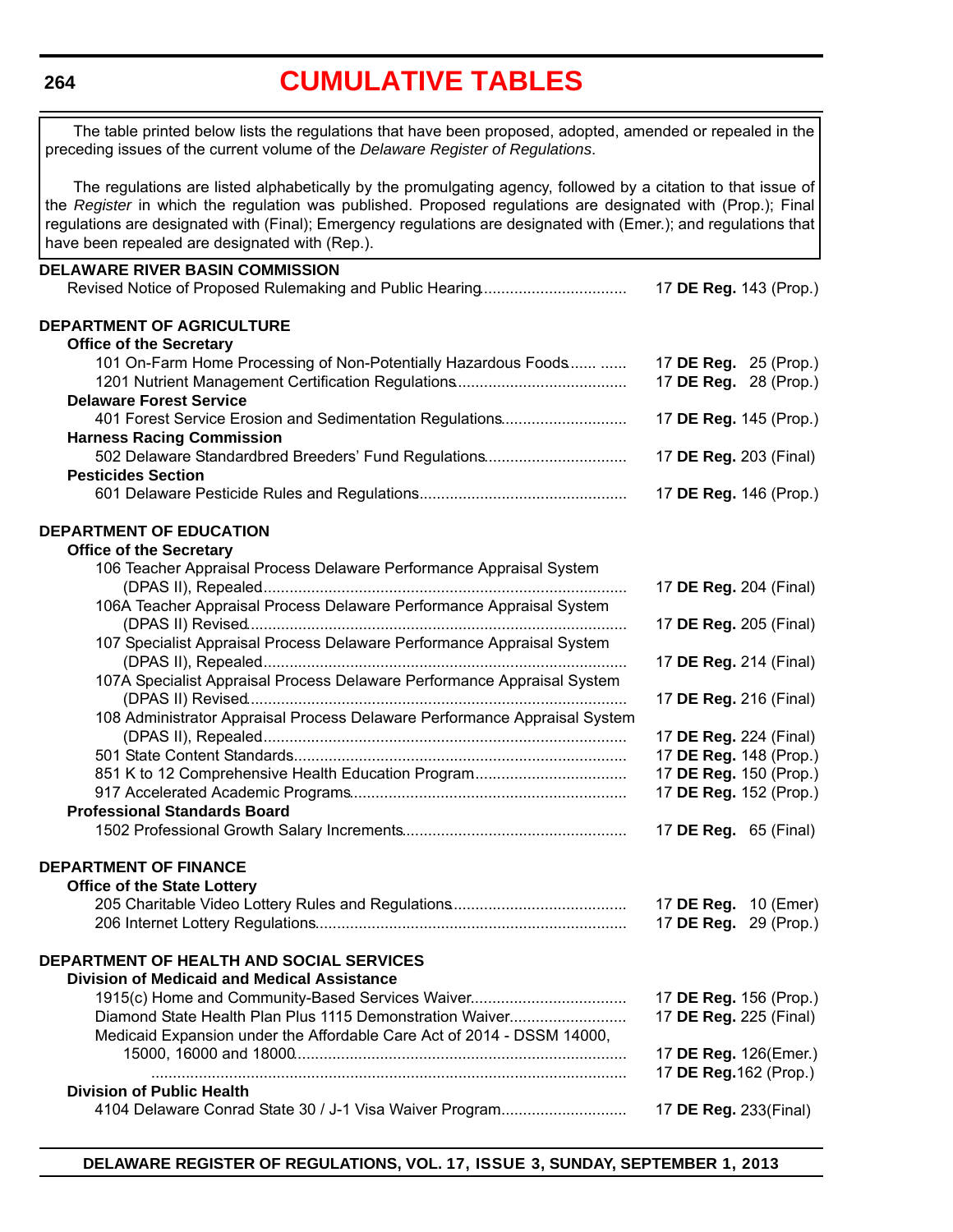# **[CUMULATIVE TABLES](#page-3-0)**

<span id="page-6-0"></span>

|                                                                               |                       | 17 DE Reg. 165 (Prop.)                          |
|-------------------------------------------------------------------------------|-----------------------|-------------------------------------------------|
|                                                                               |                       | 17 DE Reg. 234 (Final)                          |
|                                                                               |                       | 17 DE Reg. 30 (Prop.)                           |
| <b>Division of Social Services</b>                                            |                       |                                                 |
|                                                                               |                       | 17 DE Reg. 66 (Prop.)                           |
| Division of Substance Abuse and Mental Health                                 |                       |                                                 |
| 6002 Credentialing Mental Health Screeners & Payment for Vol. Admissions.     |                       | 17 DE Reg. 72 (Prop.)                           |
| <b>DEPARTMENT OF INSURANCE</b>                                                |                       |                                                 |
| <b>Office of the Commissioner</b>                                             |                       |                                                 |
|                                                                               |                       | 17 DE Reg. 166 (Prop.)                          |
|                                                                               |                       | 17 DE Reg. 169 (Prop.)                          |
|                                                                               |                       | 17 DE Reg. 235 (Final)                          |
| <b>DEPARTMENT OF LABOR</b>                                                    |                       |                                                 |
| <b>Division of Industrial Affairs</b>                                         |                       |                                                 |
|                                                                               |                       | 17 DE Reg. 34 (Prop.)                           |
|                                                                               |                       | 17 DE Reg. 35 (Prop.)                           |
| <b>Division of Unemployment Insurance</b>                                     |                       |                                                 |
|                                                                               |                       | 17 DE Reg. 36 (Prop.)                           |
|                                                                               |                       |                                                 |
| DEPARTMENT OF NATURAL RESOURCES AND ENVIRONMENTAL CONTROL                     |                       |                                                 |
| <b>Division of Air Quality</b>                                                |                       |                                                 |
| SIP for the Implementation, Maintenance and Enforcement of the 2010 Nitrogen  |                       |                                                 |
| Dioxide (NO2) National Ambient Air Quality Standard (NAAQS)                   |                       | 17 DE Reg. 96 (Gen.)                            |
|                                                                               | 17 DE Reg.            | 36 (Prop.)                                      |
|                                                                               | 17 DE Reg.            | 38 (Prop.)                                      |
| 1104 Particulate Emissions from Fuel Burning Equipment                        | 17 DE Reg.            | 44 (Prop.)                                      |
| 1108 Sulfur Dioxide Emissions From Fuel Burning Equipment                     | 17 DE Reg.            | 79 (Prop.)                                      |
|                                                                               | 17 DE Reg.            | 45 (Prop.)                                      |
| 1125 Requirements for Preconstruction Review, Section 1.9, Definitions        | 17 DE Reg.            | 6 (Errata)                                      |
|                                                                               | 17 DE Reg.            | 47 (Prop.)                                      |
|                                                                               | 17 DE Reg.            | 48 (Prop.)                                      |
| <b>Division of Fish and Wildlife</b>                                          |                       |                                                 |
|                                                                               |                       | 17 DE Reg. 49 (Prop.)                           |
| 3507 Black Sea Bass Size Limit; Trip Limits, Seasons; Quotas (3.0, 5.0 & 6.0) |                       | 17 DE Reg. 50 (Prop.)                           |
|                                                                               |                       | 17 DE Reg. 172 (Prop.)<br>17 DE Reg. 7 (Errata) |
|                                                                               |                       |                                                 |
|                                                                               |                       | 17 DE Reg. 236 (Final)                          |
|                                                                               |                       | 17 DE Reg. 174(Prop.)<br>17 DE Reg. 238 (Final) |
| <b>Division of Waste and Hazardous Substances</b>                             |                       |                                                 |
|                                                                               |                       | 17 DE Reg. 58 (Prop.)                           |
| 1352 Regulations Governing Aboveground Storage Tanks                          |                       | 17 DE Reg. 59 (Prop.)                           |
| <b>Division of Water</b>                                                      |                       |                                                 |
|                                                                               | 17 DE Reg. 61 (Prop.) |                                                 |
| <b>Division of Watershed Stewardship</b>                                      |                       |                                                 |
|                                                                               |                       | 17 <b>DE Reg.</b> 240 (Final)                   |
|                                                                               |                       | 17 DE Reg. 53 (Prop.)                           |
|                                                                               |                       |                                                 |
| DEPARTMENT OF SAFETY AND HOMELAND SECURITY                                    |                       |                                                 |
| <b>Office of Highway Safety</b>                                               |                       |                                                 |
|                                                                               |                       | 17 DE Reg. 182 (Prop.)                          |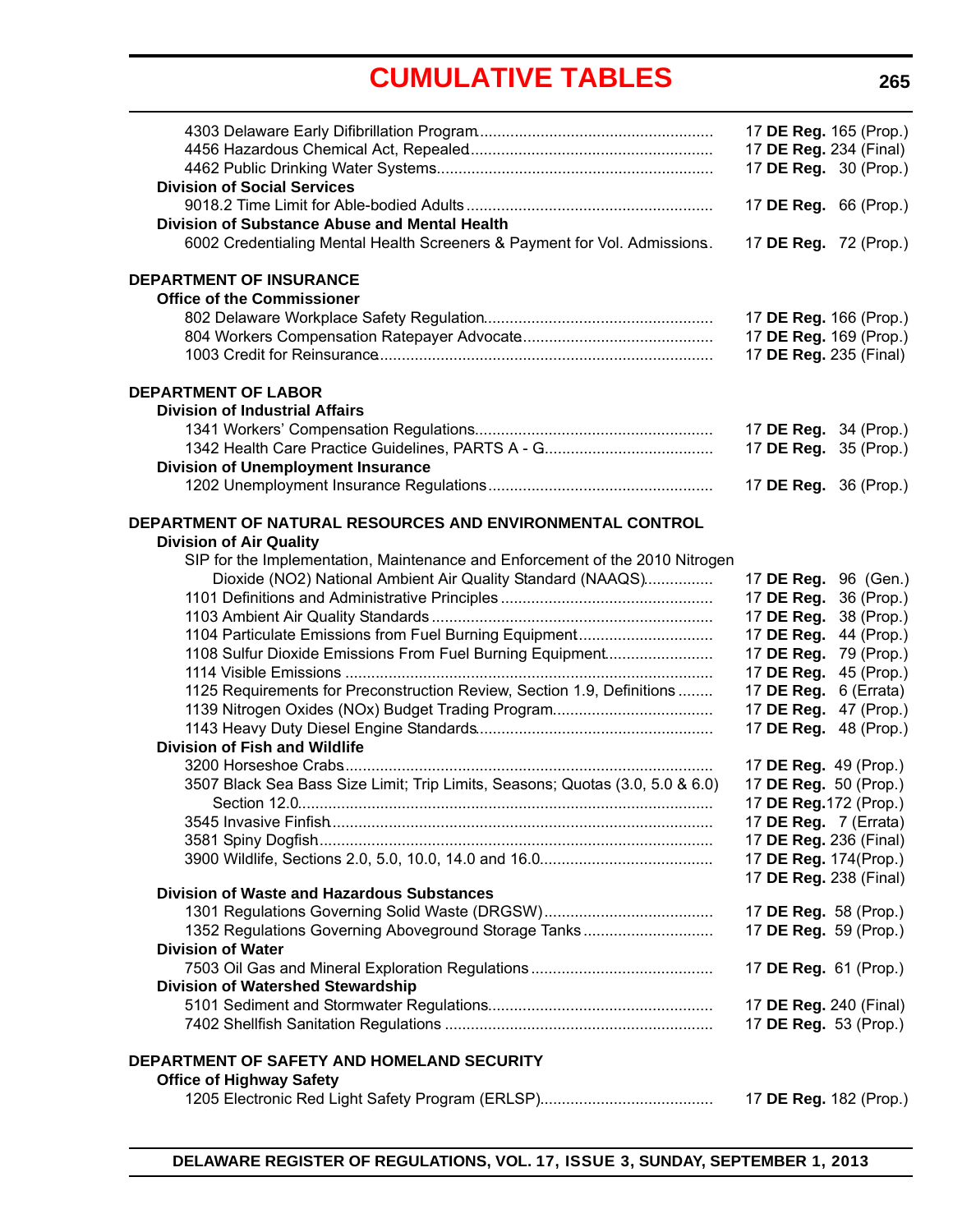# **CUMULATIVE TABLES**

| DEPARTMENT OF SERVICES FOR CHILDREN, YOUTH AND THEIR FAMILIES                                          |                                                 |
|--------------------------------------------------------------------------------------------------------|-------------------------------------------------|
| <b>Division of Family Services</b><br>105 Residential Child Care Facilities and Day Treatment Programs |                                                 |
|                                                                                                        | 17 DE Reg. 182 (Prop.)<br>17 DE Reg. 62 (Prop.) |
| <b>DEPARTMENT OF STATE</b>                                                                             |                                                 |
| <b>Division of Professional Regulation</b>                                                             |                                                 |
| Uniform Controlled Substances Act Regulations, Section 2.0, Requirements                               | 17 DE Reg. 186 (Prop.)                          |
|                                                                                                        | 17 DE Reg. 188 (Prop.)                          |
| 1900 Board of Nursing, Sect. 14.0 Nurse Licensure Compact Rules & Regs                                 | 17 DE Reg. 83 (Final)                           |
| 1900 Board of Nursing, Sect. 6.0 Requirements and Procedures for Licensure                             | 17 DE Reg. 85 (Final)                           |
| 1900 Board of Nursing, Sect. 10.0 Disciplinary Proceedings                                             | 17 DE Reg. 86 (Final)                           |
|                                                                                                        | 17 DE Reg. 192 (Prop.)                          |
|                                                                                                        | 17 DE Reg. 242 (Final)                          |
|                                                                                                        | 17 DE Reg. 89 (Final)                           |
|                                                                                                        | 17 DE Reg. 243 (Final)                          |
| 5200 Board of Examiners of Nursing Home Administrators                                                 | 17 DE Reg. 196 (Prop.)                          |
| DEPARTMENT OF TRANSPORTATION                                                                           |                                                 |
| <b>Division of Motor Vehicles</b>                                                                      |                                                 |
|                                                                                                        | 17 DE Reg. 197 (Prop.)                          |
| 2214 Waiver of Written Examinations for Certain New Residents                                          | 17 DE Reg. 197 (Prop.)                          |
| 2251 Assessment of a Fee When Assigning a Special Serial Number on a                                   |                                                 |
|                                                                                                        | 17 DE Reg. 197 (Prop.)                          |
|                                                                                                        | 17 DE Reg. 197 (Prop.)                          |
| 2272 Authorization of Police Agencies to Issue Vehicle Inspection Notices                              | 17 DE Reg. 197 (Prop.)                          |
|                                                                                                        | 17 DE Reg. 197 (Prop.)                          |
|                                                                                                        | 17 DE Reg. 197 (Prop.)                          |
| <b>Division of Planning and Policy</b>                                                                 |                                                 |
| 2309 Standards and Regulations for Subdivision Streets and State Highway                               |                                                 |
|                                                                                                        | 17 DE Reg. 198 (Prop.)                          |
| <b>Division of Transportation Solutions</b>                                                            |                                                 |
| 2405 Oversize/Overweight Hauling Permit Policy and Procedures<br><b>EXECUTIVE DEPARTMENT</b>           | 17 DE Reg. 202 (Prop.)                          |
| <b>Delaware Economic Development Authority</b>                                                         |                                                 |
|                                                                                                        | 17 DE Reg.<br>90 (Final)                        |
| 403 Administration and Operation of Council on Development Finance                                     | 90 (Final)<br>17 DE Reg.                        |
| OFFICE OF MANAGEMENT AND BUDGET                                                                        |                                                 |
| <b>Division of Facilities Management</b>                                                               |                                                 |
| Regulation Governing the State of Delaware Asbestos Certification and                                  |                                                 |
|                                                                                                        | 17 DE Reg.<br>63 (Prop.)                        |
|                                                                                                        | 17 DE Reg.<br>91 (Final)                        |
| <b>STATE BOARD OF PENSION TRUSTEES</b>                                                                 |                                                 |
| The Delaware Public Employees' Retirement System                                                       |                                                 |
|                                                                                                        | 17 <b>DE Reg.</b> 91 (Final)                    |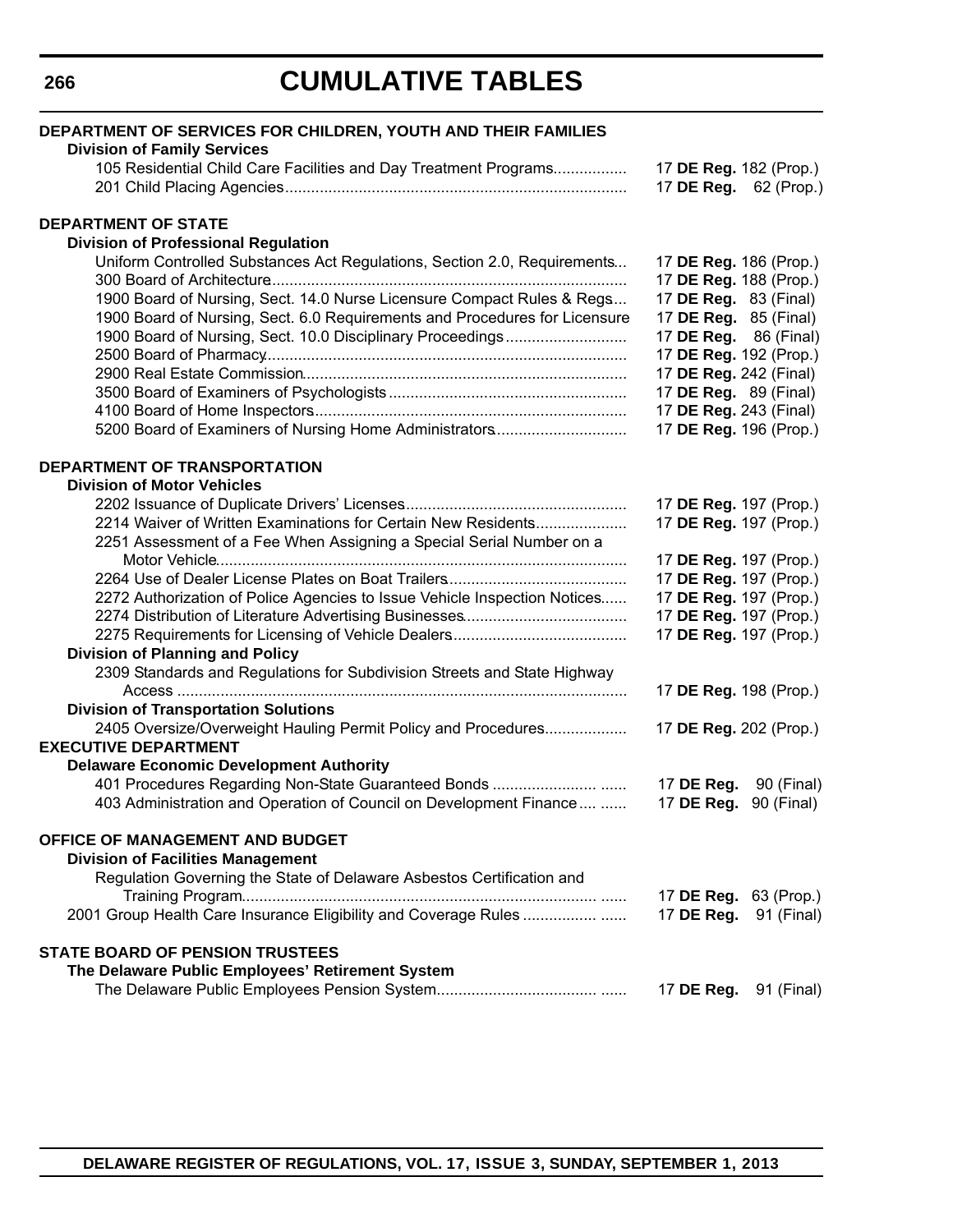### **EMERGENCY REGULATIONS**

#### **Symbol Key**

<span id="page-8-0"></span>Arial type indicates the text existing prior to the regulation being promulgated. Underlined text indicates new text. Language which is stricken through indicates text being deleted.

#### **Emergency Regulations**

Under 29 **Del.C.** §10119 an agency may promulgate a regulatory change as an Emergency under the following conditions:

#### **§ 10119. Emergency regulations.**

If an agency determines that an imminent peril to the public health, safety or welfare requires the adoption, amendment or repeal of a regulation with less than the notice required by § 10115, the following rules shall apply:

(1) The agency may proceed to act without prior notice or hearing or upon any abbreviated notice and hearing that it finds practicable;

(2) The order adopting, amending or repealing a regulation shall state, in writing, the reasons for the agency's determination that such emergency action is necessary;

(3) The order effecting such action may be effective for a period of not longer than 120 days and may be renewed once for a period not exceeding 60 days;

(4) When such an order is issued without any of the public procedures otherwise required or authorized by this chapter, the agency shall state as part of the order that it will receive, consider and respond to petitions by any interested person for the reconsideration or revision thereof; and

(5) The agency shall submit a copy of the emergency order to the Registrar for publication in the next issue of the *Register of Regulations*. (60 Del. Laws, c. 585, § 1; 62 Del. Laws, c. 301, § 2; 71 Del. Laws, c. 48, § 10.)

# **[DELAWARE MANUFACTURED HOME RELOCATION AUTHORITY](http://demhra.delaware.gov/)**

Statutory Authority: 25 Delaware Code, Section 7011 (25 **Del.C.** §7011)

#### **EMERGENCY**

#### **PUBLIC NOTICE**

#### **[202 Rent Increase Dispute Resolution Procedures](#page-3-0)**

AND NOW, this 15th day of August, 2013, the Delaware Manufactured Home Relocation Authority (the "Authority"), issues the following Order which shall be effective ten (10) days after the publication of this Order in the Delaware Registrar of Regulations:

1. Pursuant to its statutory authority, the Authority has proposed for adoption a comprehensive set of emergency regulations (the "Proposed Regulations") to be used in the administration of the Rent Justification Dispute Procedures set forth in 25 **Del.C.** §7043.

2. The Rent Justification Dispute Procedures, by statute, apply to all manufactured home community leases expiring on or after November 30, 2013. Accordingly, the Authority anticipates receiving rent increase notices that may trigger the dispute resolution procedures set forth in the statute within the next thirty (30) days. Accordingly, due to time restraints, it is necessary to establish emergency regulations to provide manufactured home community owners and tenants with guidelines and procedures to be used pending the adoption of final regulations by the Authority.

NOW THEREFORE, for the reasons set forth above, IT IS ORDERED:

1. That the "Rent Increase Dispute Resolution Procedures" (the "Regulations") attached hereto as Exhibit A are adopted pursuant to 25 **Del.C.** §7011 and §7043 and 29 **Del.C.** §10119. The Regulations adopted herein shall become effective ten (10) days after their publication in the Delaware *Register of Regulations* and shall remain in effect for 120 days, unless extended as authorized by 29 **Del.C.** §10119 and until final regulations may be adopted.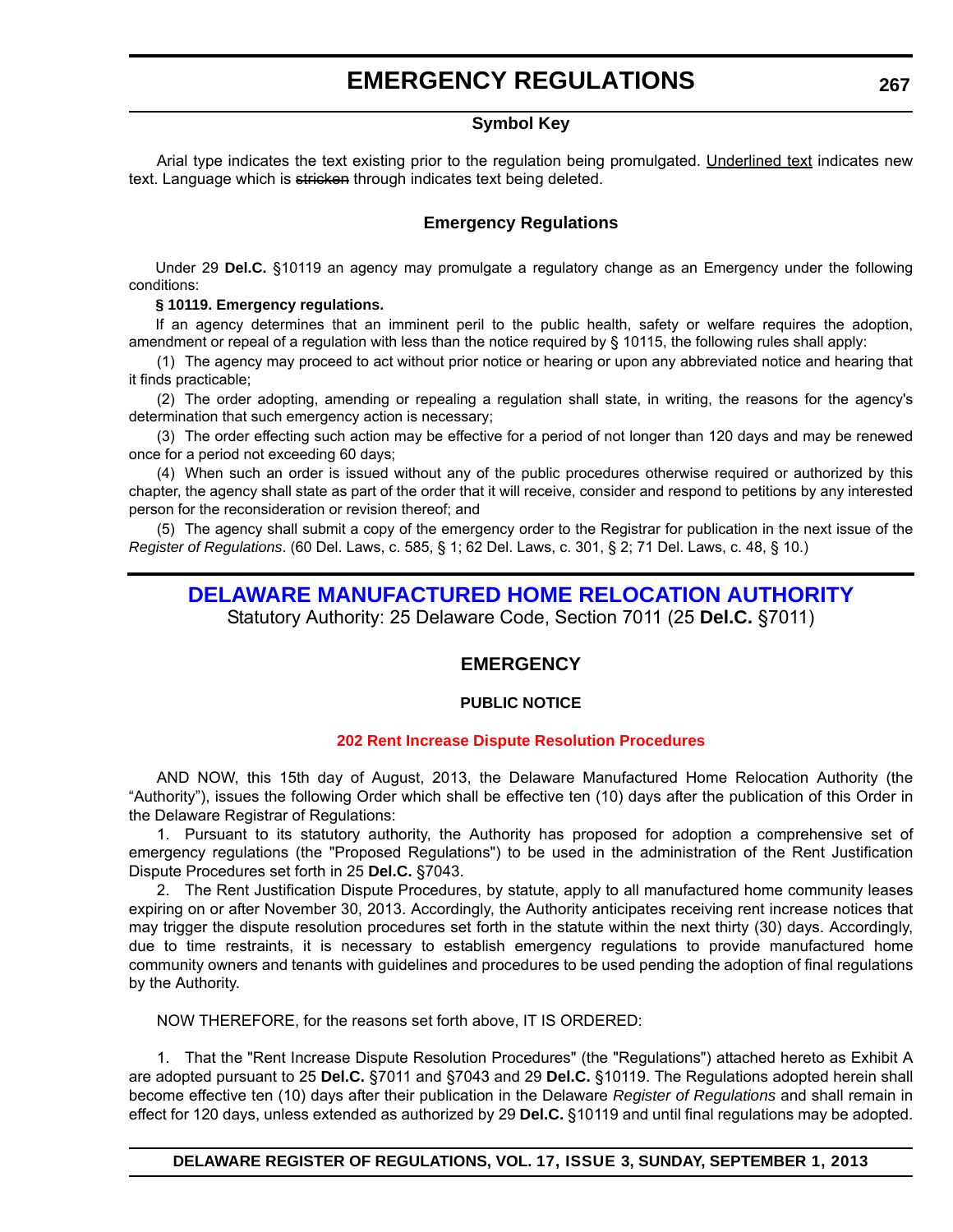**268**

**EMERGENCY REGULATIONS**

2. That pursuant to 29 **Del.C.** §1134, the Authority shall transmit a copy of this Order and the Regulations to the Delaware *Register of Regulations* for publication in the next issue of the Delaware *Register of Regulations*.

3. That the Authority will receive, consider, and respond to petitions by any interested person for the reconsideration, or revision of these emergency Regulations. Copies of any such petitions shall be mailed and or delivered to the Authority at the Authority's business office located at 1675 S. State Street, Suite E, Dover, DE 19901.

4. That the Authority reserves the right to hereafter alter, amend, or waive the Regulations adopted herein to the extent that the same may be allowed by law.

5. That the Authority reserves the jurisdiction and power to enter such further orders in this matter as may be deemed necessary or proper.

BY ORDER OF THE AUTHORITY: Mitch Crane, Chairperson George Meldrum William Dunn **Andy Strine** Andy Strine

**EXHIBIT A**

#### **REGULATIONS USED FOR THE ADMINISTRATION OF THE DELAWARE MANUFACTURED HOME RELOCATION TRUST FUND PURSUANT TO 25 Del.C. §7011 THROUGH §7015**

#### **202 Rent Increase Dispute Resolution Procedures**

The Delaware Manufactured Home Relocation Authority ("Authority") is authorized to establish rules and regulations under the provisions of 25 **Del.C.** §7011, et. seq. (the "Act"). The emergency regulations set forth below establish policies and procedures relating to the administration by the Authority of the Rent Increase Dispute Resolution procedures set forth in 25 **Del.C.** §7043. Because of the need to have policies and procedures in place when the Authority begins receiving rent increase notices and petitions to arbitrate, the Authority is adopting these emergency regulations without prior notice or public hearing pursuant to 29 **Del.C.** §10119.

#### **REASON FOR EMERGENCY ORDER**

An Act to Amend Title 25, Chapter 70 of the **Delaware Code** relating to Manufactured Homes and Manufactured Communities signed into law on June 30, 2013 established procedures that a manufactured home community owner must follow in order to raise a manufactured home owner's lot rent. Community owners must provide at least 90 days notice to each affected home owner, any Home Owners Association, and the Authority prior to any increase in rent. If the proposed increase exceeds the CPI-U (as defined in the Act) the Authority is charged with the responsibility of administrating and overseeing the Rent Increase Dispute Resolution process set forth in the Act, including scheduling a meeting between the affected parties to allow them the opportunity to resolve any dispute regarding the proposed rent increase and designating a qualified arbitrator to conduct arbitration proceedings if one or more of the parties files a petition to arbitrate. The Rent Justification Dispute Resolution Procedures, by statute, apply to all manufactured home community leases expiring on or after November 30, 2013. Accordingly, the Authority anticipates receiving rent increase notices that may trigger the dispute resolution procedures set forth in the Act within the next thirty (30) days. Accordingly, due to time restraints, it is necessary to establish these emergency regulations for a period of up to 120 days (subject to renewal as provided in 29 **Del.C.** §10119). The Authority will receive, consider, and respond to petitions by any interested person for the reconsideration, or revision of the emergency regulations set forth herein. Copies of any such petitions shall be mailed and or delivered to the Authority at the Authority's address set forth herein.

#### **EFFECTIVE DATE OF THE ORDER**

This Emergency Order shall take effect at 12:01 a.m. September 10, 2013 and shall remain in effect for 120 days, unless extended as authorized by 29 **Del.C.** §10119 and until final regulations may be adopted.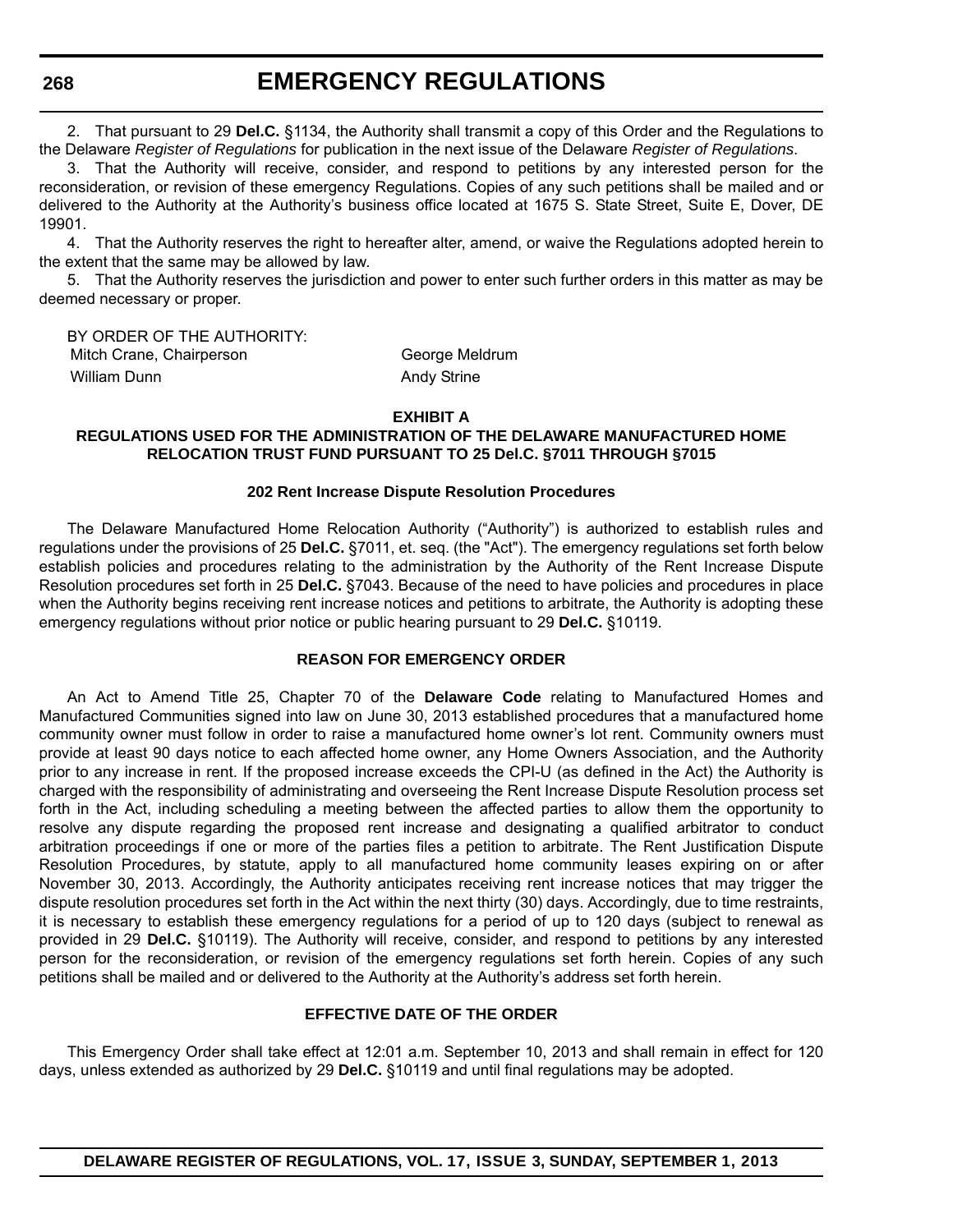### **EMERGENCY REGULATIONS**

#### **ORDER**

It is hereby ordered this 15<sup>th</sup> day of August, 2013, that the above referenced Regulation is adopted pursuant to 25 **Del.C.** §§7011, 7043, and 29 **Del.C.** §10119.

#### **202 Rent Increase Dispute Resolution Procedures**

(Authorization: Section 7011)

#### **1.0 Introduction: Role of Authority Regarding Rent Increase Disputes**

The Authority's role in the administration of rent increase disputes is limited to implementing and overseeing the process by which rent increase disputes are resolved and to the extent applicable, funding direct arbitration costs in excess of the arbitration fees paid by the participants in arbitration proceedings under 25 **Del.C.** §7043. In fulfilling that role, the Authority shall at all times remain neutral and shall not provide legal advice to any party relating to any rent increase dispute.

#### **2.0 Definitions**

- For the purposes of these regulations, the following words and phrases have the meaning ascribed to them in this Section unless the context of the regulation clearly indicates otherwise, or unless the meaning set forth below is inconsistent with the Act or the manifest intention of the Act.
- "**Act**" means the Delaware Manufactured Home Owners and Community Owners Act set forth in 25 **Del.C.** Chapter 70.
- "**Affected home owner**" means a leaseholder of a manufactured home community whose rent is proposed to be increased by the community owner of the community within which the leaseholder's manufactured home is located.
- "**Authority**" means the Delaware Manufactured Home Relocation Authority.
- "**Community owner**" means the owner of a manufactured home community, as defined in the Act.
- "**CPI-U**" means the average annual increase of the Consumer Price Index For All Urban Customers in the Philadelphia-Wilmington-Atlantic City area for the most recently available preceding thirty-six (36) month period at the time the notice of a rent increase is mailed to the leaseholders.
- "**Designated representative**" means an individual authorized to act on behalf of any party, provided said authorization is in writing and signed by the party on whose behalf the individual is authorized to act.
- "**Direct arbitration costs**" means the following out of pocket costs paid in connection with an arbitration hearing held pursuant to the provisions of 25 **Del.C.** §7043(c): (a) fees payable to the arbitrator; (b) the reasonable cost of any meeting rooms or facilities used for the arbitration hearing; (c) the cost of the court reporter for attendance at the arbitration hearing; (d) the reasonable out of pocket expenses paid by the arbitrator in connection with the scheduling and holding of the arbitration hearing; and (e) any other costs approved in advance by the Authority and determined by the Authority to constitute a "direct arbitration cost". Direct arbitration costs shall not include the cost of preparing a verbatim transcript of the hearing unless the arbitrator determines that a verbatim transcript is necessary in order for the arbitrator to render a decision.
- "**HOA**" means a home owners association registered with the Authority pursuant to 25 **Del.C.** §7026(b).
- "**Leaseholder**" means a person who is a party to a lease subject to the provisions of 25 **Del.C.** §7040 through 7055.
- "**Notice to the Authority**" or words to that effect shall mean the delivery of notice to the following address: Delaware Manufactured Home Relocation Authority, 1675 S. State Street, Suite E, Dover, DE 19901.
- "**Party**" shall include a community owner, an HOA, and any leaseholder affected by a proposed rent increase.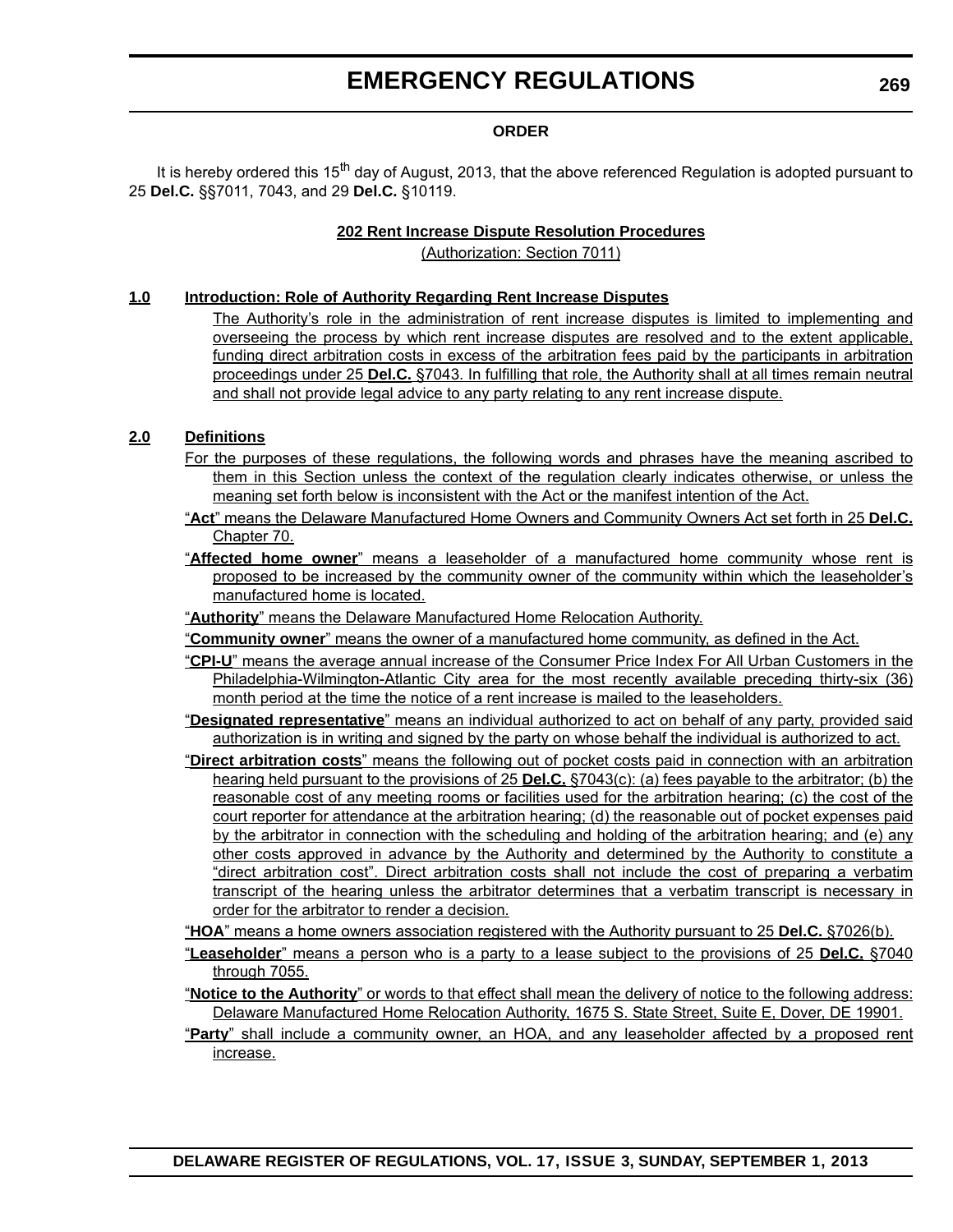### **EMERGENCY REGULATIONS**

#### **3.0 Notification of Rent Increase Dispute Resolution Provisions**

Each year, the Authority provides community owners with notice of the right of first offer provisions set forth in 25 **Del.C.** §7026. Simultaneously with the sending of that notice, the Authority shall also provide each manufactured home community owner with a copy of the Rent Increase Dispute Resolution provisions set forth in 25 **Del.C.** §7040 through 7055 and a copy of any applicable regulations adopted by the Authority.

#### **4.0 Rent Increase Notice Procedures**

- 4.1 A community owner is required to give written notice to each affected home owner, to the Home Owners Association, if one exists, and to the Authority, at least 90 days prior to any increase in lot rent. When more than one tenant is affected by the rent increase, in lieu of providing the HOA or the Authority with copies of each letter sent to each affected tenant, the community owner may provide the HOA and/or the Authority with a letter certifying that written notice has been sent to each affected home owner together with a copy of the form of notice provided, which form must contain the information required hereunder. The notice must identify all affected home owners by lot number, name, group, or phase. In any such notice, in addition to the information required to be provided under 25 **Del.C.** §7043(a), the community owner shall (with respect to each affected home owner) state whether or not the proposed rent increase exceeds the CPI-U and provide the following information:
	- 4.1.1 The current monthly lot rent;
	- 4.1.2 The proposed monthly lot rent;
	- 4.1.3 The CPI-U;
	- 4.1.4 The effective date of the rent increase;
	- 4.1.5 The community owner's contact information, which shall include the name and mailing address of a representative of the community owner authorized to respond to questions relating to the proposed rent increase and schedule any necessary meetings and/or arbitration proceedings required under the Act; and
	- 4.1.6 If the proposed rent increase exceeds the CPI-U, a date, time and place on which the community owner is available to meet with the affected home owners, Home Owners Association, or their representatives, which dates must be within thirty (30) days of the date the notice is mailed out.

#### **5.0 Scheduling of Meetings When Proposed Rent Increase Exceeds CPI-U**

When a proposed rent increase exceeds the CPI-U, the Authority shall schedule a meeting between the parties at the time, date, and place set forth in the community owner's initial notice unless the Authority determines, based on input from the parties, that said time, date, or place should be changed, in which case the Authority, in its sole discretion, shall schedule the meeting at a time and place to be held within thirty (30) days from the mailing of the notice of the rent increase. Unless otherwise agreed to by all of the parties, the meeting shall take place in the county in which the manufactured home community is located. Notice of the time, date and place of the meeting shall be provided to the community owner and the HOA. If no HOA exists, notice of the time, date, and place of the meeting shall be provided to the affected leaseholders, or their designated representative, by the community owner.

#### **6.0 Meeting Procedures**

6.1 At any meeting held pursuant to 25 **Del.C.** §7043(b), the community's HOA, if any, shall be the designated representative of the leaseholders. In all other cases, where the number of affected leaseholders exceed five (5), the leaseholders shall designate in writing at least one representative to act on behalf of the affected leaseholders. In all cases the community owner shall designate a representative to act on behalf of the community owner. At each meeting, a "sign-in" sheet shall be available and any person attending the meeting shall be required to sign the sign-in sheet confirming said person's attendance at the meeting. The community owner shall maintain a copy of the sign-in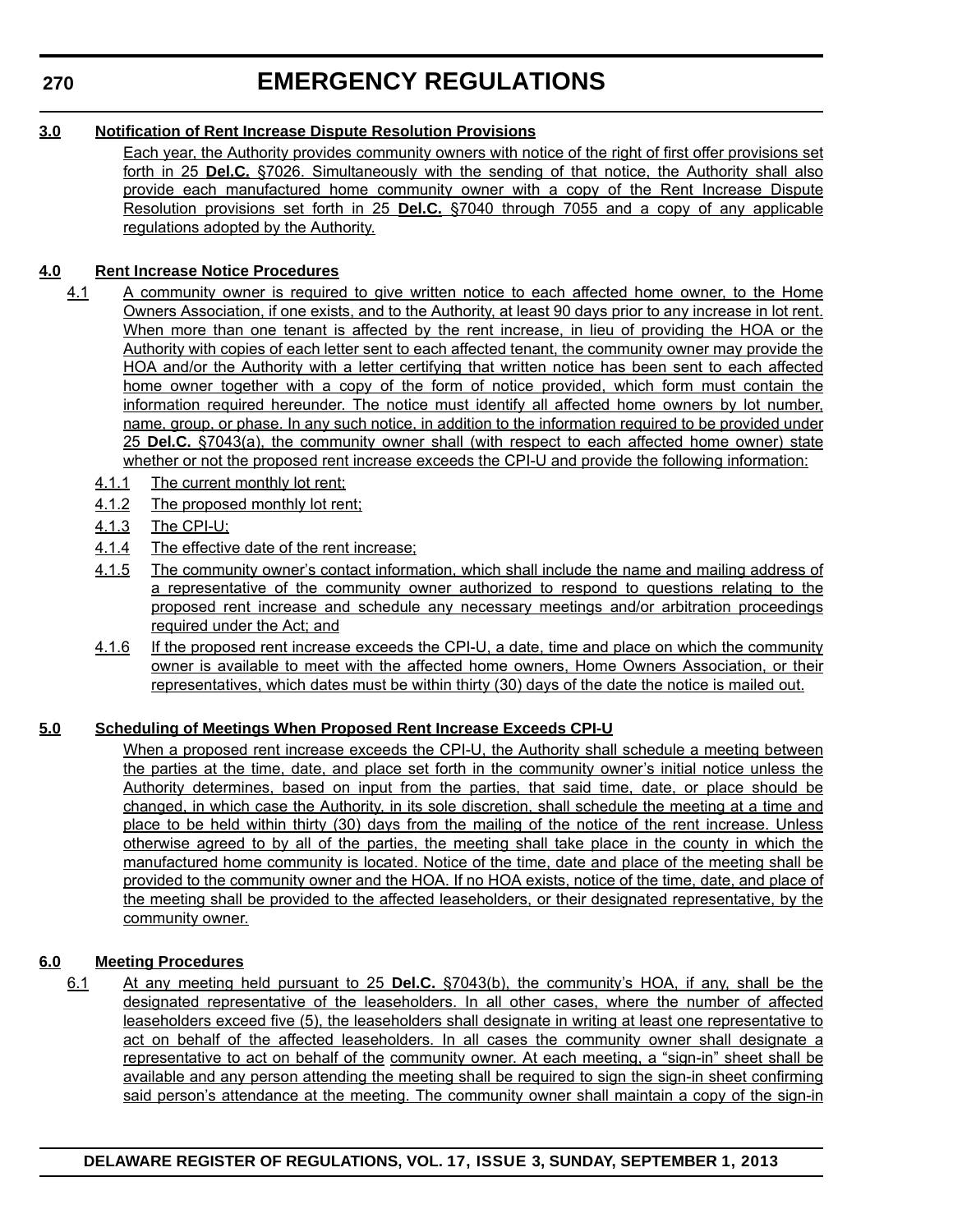sheet for each meeting and provide the Authority with a copy of the sign-in sheet at the end of each meeting.

- 6.2 At the meeting, the community owner shall, in good faith, disclose all of the material factors resulting in the decision to increase the rent, including the financial and other pertinent documents and information supporting the reasons for the rent increase.
- 6.3 If the parties are unable to resolve any dispute during the initial meeting, the parties may agree to extend or continue the meeting to a mutually agreeable time and place.
- 6.4 If the parties are able to resolve all disputes relating to the proposed rent increase, the community owner shall so inform the Authority in writing. Any resolution of the rent dispute shall be documented by a writing signed by all of the parties and/or their duly authorized representatives.
- 6.5 If all of the affected parties are unable to resolve the dispute at the final meeting, or are unable to agree on extending or continuing the meeting, any party who has not agreed to a resolution of the issues may, within thirty (30) days from the conclusion of the last meeting, file a petition, together with the \$250.00 arbitration fee, requesting the Authority to appoint a qualified arbitrator to conduct nonbinding arbitration proceedings pursuant to 25 **Del.C.** §7043(c). In order to be considered timely, both the petition and the arbitration fee must be filed and paid to the Authority within the aforesaid thirty (30) day period.
- 6.6 If none of the parties pay the \$250.00 arbitration fee and petition the Authority to appoint a qualified arbitrator within the aforesaid thirty (30) day period, the community owner shall be authorized to implement the proposed rent increase as set forth in the initial notice, or if applicable, the rent otherwise agreed to by the community owner and affected leaseholders.
- 6.7 Any party is entitled to be represented by legal counsel at any meeting provided that said legal counsel is authorized to practice law in the state of Delaware.

#### **7.0 Arbitration Procedures**

- 7.1 Upon receipt of a petition to appoint a qualified arbitrator pursuant to 25 **Del.C.** §7043(c) and the initial \$250.00 arbitration fee from the party filing the petition, the Authority shall prepare a caption setting forth the names of the parties and shall select an arbitrator to serve as the arbitrator and to conduct the non-binding arbitration proceeding. Each arbitration petition shall be assigned a docket number by the Authority. Thereafter, any paper filed with the Authority or appointed arbitrator shall include on the first page the caption and docket number assigned to the case. The initial petition shall include the name, mail and email addresses, telephone and fax numbers of the person filing the petition and the name, address, telephone and fax numbers of the person representing the person filing the petition. The initial \$250.00 arbitration fee shall be paid by the party filing the petition at the time the petition is filed. An original and five (5) copies of the petition shall be provided to the Authority. If the petition is filed by the community owner, a copy of the petition shall be mailed to each affected home owner, and if applicable, to the Home Owners Association (or their respective designated representative) on the same day that the petition is filed. If the petition is filed by an affected home owner, or if applicable, the Home Owners Association, a copy of the petition shall be mailed to the community owner (or the community owner's designated representative) on the same day the petition is filed. Any document required to be mailed shall be mailed by United States mail, first class, with postage prepaid.
- 7.2 The Authority shall endeavor to create a list of members of the Delaware Bar who are both qualified and willing to act as arbitrators. The Authority will post a list of such arbitrators on the Authority's web site.
- 7.3 Any arbitrator appointed by the Authority shall be a member of the Delaware Bar who has provided the Authority with satisfactory evidence of his or her training in alternative dispute resolution.
- 7.4 If all of the parties have agreed in writing to the appointment of a specific Delaware attorney to act as arbitrator, the Authority shall appoint the agreed upon attorney as arbitrator.
- 7.5 Upon receipt of written notice from the Authority of his or her appointment, the appointed arbitrator shall determine whether or not there is any conflict of interest or other matter that would otherwise affect his or her ability to render an impartial decision, in which case the appointed arbitrator shall decline the appointment and the Authority shall appoint another arbitrator. Notwithstanding the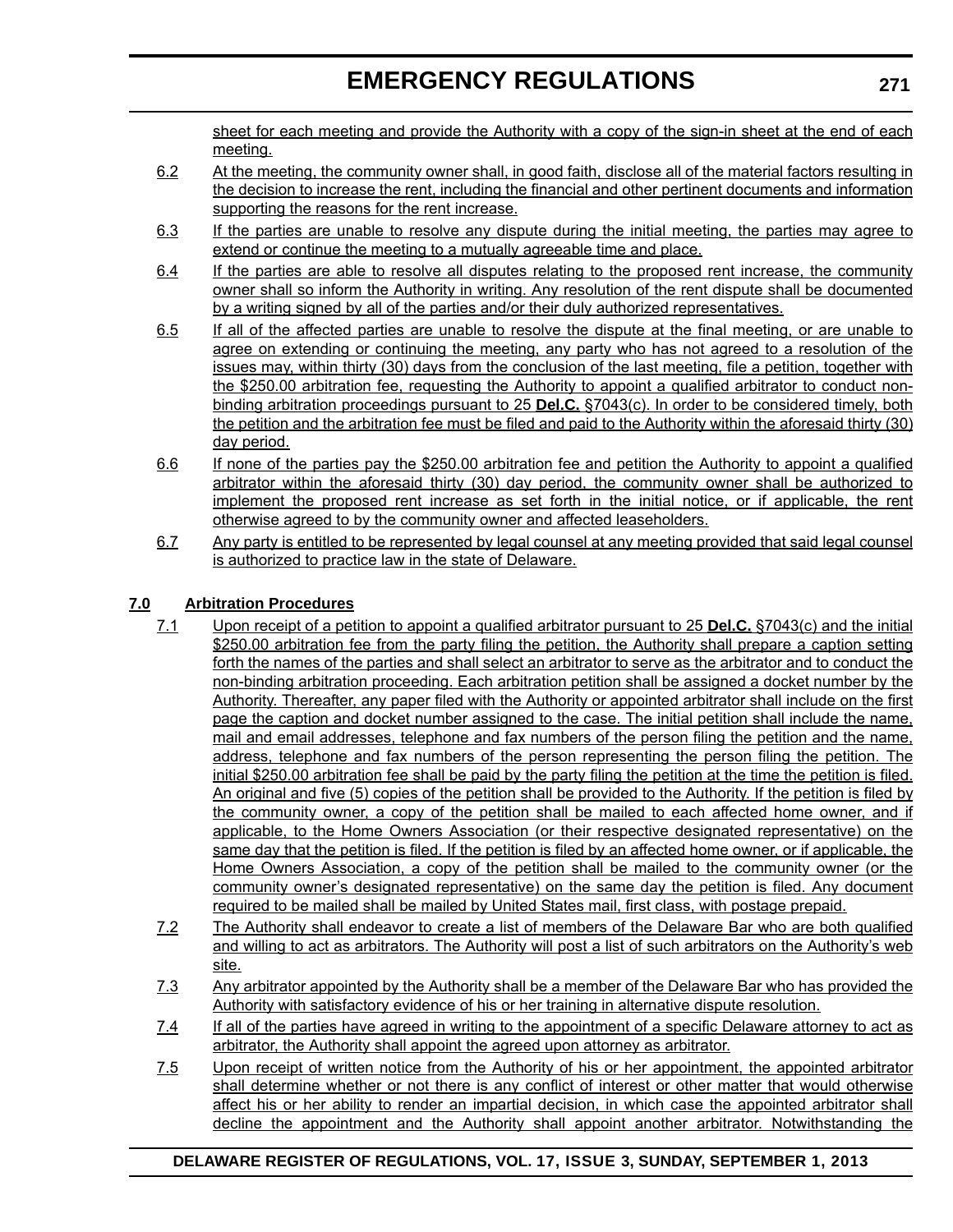### **EMERGENCY REGULATIONS**

foregoing, if all of the parties agree in writing to waive any conflict of interest and the arbitrator is willing to accept the appointment, the appointed arbitrator may accept the appointment. Upon appointment of an arbitrator, the parties shall provide the arbitrator with a list of witnesses who are expected to testify as quickly as possible so that the arbitrator may run a conflict of interest check on all names supplied by the parties.

- 7.6 Where a community owner has proposed rent increases in excess of the CPI-U that would affect leaseholders at different time periods, with the consent of all the parties, the Arbitrator is authorized to consolidate the cases for purposes of the arbitration hearing. Under such circumstances, only one payment of \$250.00 each shall be required from the community owner and leaseholders.
- 7.7 Simultaneously with the filing of a petition to arbitrate, the party filing the petition shall pay to the Authority the \$250.00 arbitration fee set forth in 25 **Del.C.** §7043(c). The other party or parties shall pay their \$250.00 arbitration fee within fifteen (15) calendar days after the filing of the petition. Where multiple leaseholders are affected by the proposed rent increase, only one payment of \$250.00 shall be required on behalf of all such leaseholders. All such fees collected by the Authority shall be deposited into the Authority's general operating account and shall not be considered a part of the Trust Fund administered by the Authority pursuant to 25 **Del.C.** §7012. If any party or parties fail to timely pay the required \$250.00 arbitration fee, the arbitrator is authorized to enter judgment against the party or parties failing to pay the arbitration fee.
- 7.8 Unless agreed to in writing by all of the parties, all arbitration hearings must be held within sixty (60) days from the date of the filing of the petition to arbitrate. Where multiple petitions relating to the same matter have been filed, the date of the filing of the first petition shall govern.
- 7.9 As quickly as practicable after an arbitrator is selected, the arbitrator shall contact the parties (or their representatives and by teleconferences, whenever possible) to schedule the hearing at a mutually convenient time and place. Hearings may be held in the evenings or on weekends. Once an arbitrator has been appointed, no *ex parte* communications with the arbitrator are permitted. Prior to the hearing, the arbitrator shall notify the Authority in writing of the time, date, and place of the hearing.
- 7.10 The arbitrator is authorized to schedule an informal preliminary conference with the parties (in person or by telephone) as the arbitrator deems appropriate in order to narrow the issues and minimize the expense of the arbitration process. The arbitrator is authorized to require the parties to exchange or provide to the other parties documents relevant to the rent increase at issue, including documents related to the standards set forth in 25 **Del.C.** §7042.
- 7.11 At any arbitration hearing:
	- 7.11.1 The Delaware Uniform Rules of Evidence shall be used as a guide by the arbitrator for admissibility of evidence submitted at the arbitration hearing;
	- 7.11.2 All testimony will be under oath or affirmation administered by the arbitrator, unless waived by all parties;
	- 7.11.3 Testimony shall be transcribed and shall be considered a written record;
	- 7.11.4 Each witness shall be subject to reasonable cross examination by the opposing party; and
	- 7.11.5 The Arbitrator is authorized to limit the number of witnesses to avoid duplication, and where multiple leaseholders are affected by the proposed rate increase, require the affected leaseholders to designate a representative to act on and testify on behalf of all affected leaseholders.
- 7.12 The parties are encouraged to stipulate to undisputed facts and to the admissibility of evidence in order to narrow the issues and minimize the expense of the arbitration process.
- 7.13 Subject to the terms and conditions of any confidentiality designation pursuant to section (q) below, any exhibit that a party intends to rely upon at the hearing must be provided to the arbitrator and opposing parties at least five (5) business days prior to the hearing, except for good cause shown.
- 7.14 At the hearing, the community owner shall open and close the presentation of evidence. The burden of proof shall be on the community owner.
- 7.15 If a party fails to appear at a scheduled hearing, the arbitrator may enter an order ruling against the party who failed to appear.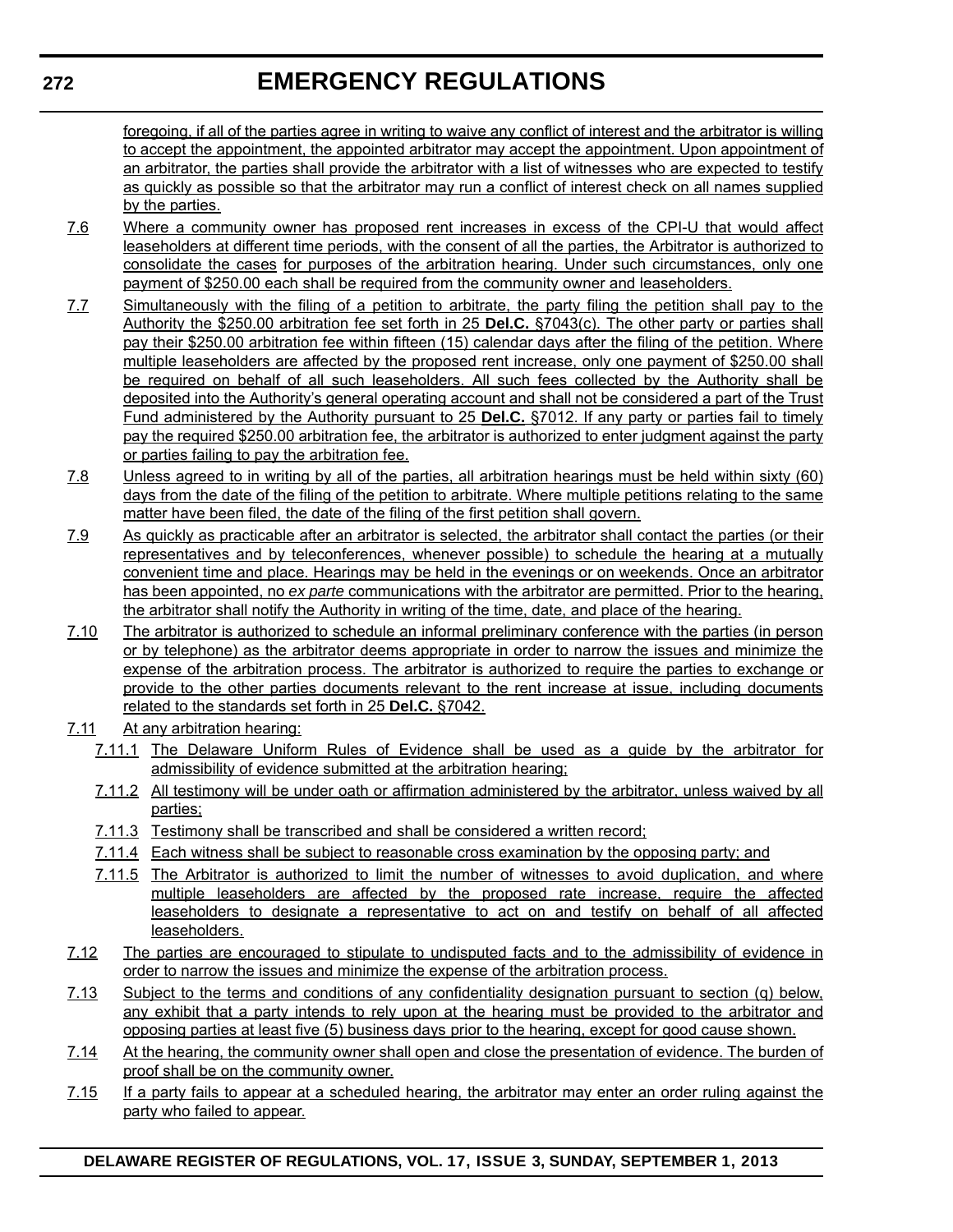### **EMERGENCY REGULATIONS**

- 7.16 All parties to hearings, their counsel, and witnesses shall conduct themselves in a proper manner. Disruptive demonstrations of any kind at hearings shall not be permitted. Any disregard by parties, attorneys or other persons of the rulings of the arbitrator on matters of order or procedure may be noted on the record. The arbitrator may, in his or her discretion, recess or continue any hearing when the conduct of witnesses or other persons unduly disrupts or interferes with the proper conduct of the hearing.
- 7.17 Any party may request that the arbitrator accord confidential treatment to some or all of the information contained in a document. If the claim of confidentiality is challenged by any party, then the party claiming confidential treatment must demonstrate to the arbitrator that the designated information is confidential as recognized by state law. Notwithstanding any claim of confidentiality, any party to the proceeding shall be allowed to inspect a copy of the confidential document upon the signing of a confidentiality agreement in a form approved by the arbitrator.
- 7.18 While a court reporter shall be present at all arbitration hearings, unless specifically requested by the arbitrator, a paper or electronic transcript of the hearing shall not be required. In the absence of a specific request by the arbitrator, any party may, at said parties sole cost and expense, order a paper or electronic transcript of the hearing.
- 7.19 Arbitration hearings conducted pursuant to 25 **Del.C.** §7043 are deemed private proceedings. Unless otherwise authorized by the arbitrator for good cause shown, attendance at any hearing shall be limited to the following:
	- 7.19.1 the arbitrator;
	- 7.19.2 the court reporter;
	- 7.19.3 the parties and their respective legal counsel;
	- 7.19.4 witnesses who are not parties, while testifying; and
	- 7.19.5 a representative of the Authority.
- 7.20 Settlements are to be encouraged. If the case settles before a hearing or before the arbitrator issues a decision, the arbitrator, after being informed of any settlement, shall arrange a teleconference with all parties (or their authorized representatives) to confirm the settlement, unless the parties have done so in a writing signed by all of the parties (or their authorized representatives). Upon confirmation of any settlement, the arbitrator shall notify the Authority that a settlement has been agreed to by the parties.
- 7.21 The decision of the arbitrator shall be based solely on the evidence presented at the hearing and based on the standards set forth in 25 **Del.C.** §7042. The arbitrator shall render his or her decision within fifteen (15) days of the conclusion of the arbitration hearing. Decisions by the arbitrator shall be in writing, shall clearly set forth the date of the issuance of the decision, and shall inform the parties of the right to appeal the decision to the Superior Court by filing, within thirty (30) days of the date of the issuance of the arbitrator's decision, a notice of appeal with the office of the Prothonotary of the county within which the affected manufactured home community is located. A copy of the decision shall be provided to the Authority.

### **8.0 Appeals**

- 8.1 As provided for in 25 **Del.C.** §7044, in any arbitration proceeding, the community owner, home owners association, or any affected home owner may appeal the decision of the arbitrator within thirty (30) days of the issuance of the arbitrator's decision. Any such appeal shall be to the Superior Court in the county of the affected community. If a community is located in more than one county, the appeal may be filed in the Superior Court of either county.
- 8.2 Appeals to the Superior Court by law shall be on the record without a trial de novo.
- 8.3 Promptly after the filing of any appeal, the party appealing from the arbitrator's decision shall, at the appealing party's expense, order a copy of the transcript of the arbitration hearing.
- 8.4 Appeals to the Superior Court shall be prosecuted in accordance with Rule 72 of the Delaware Superior Court Rules of Civil Procedure.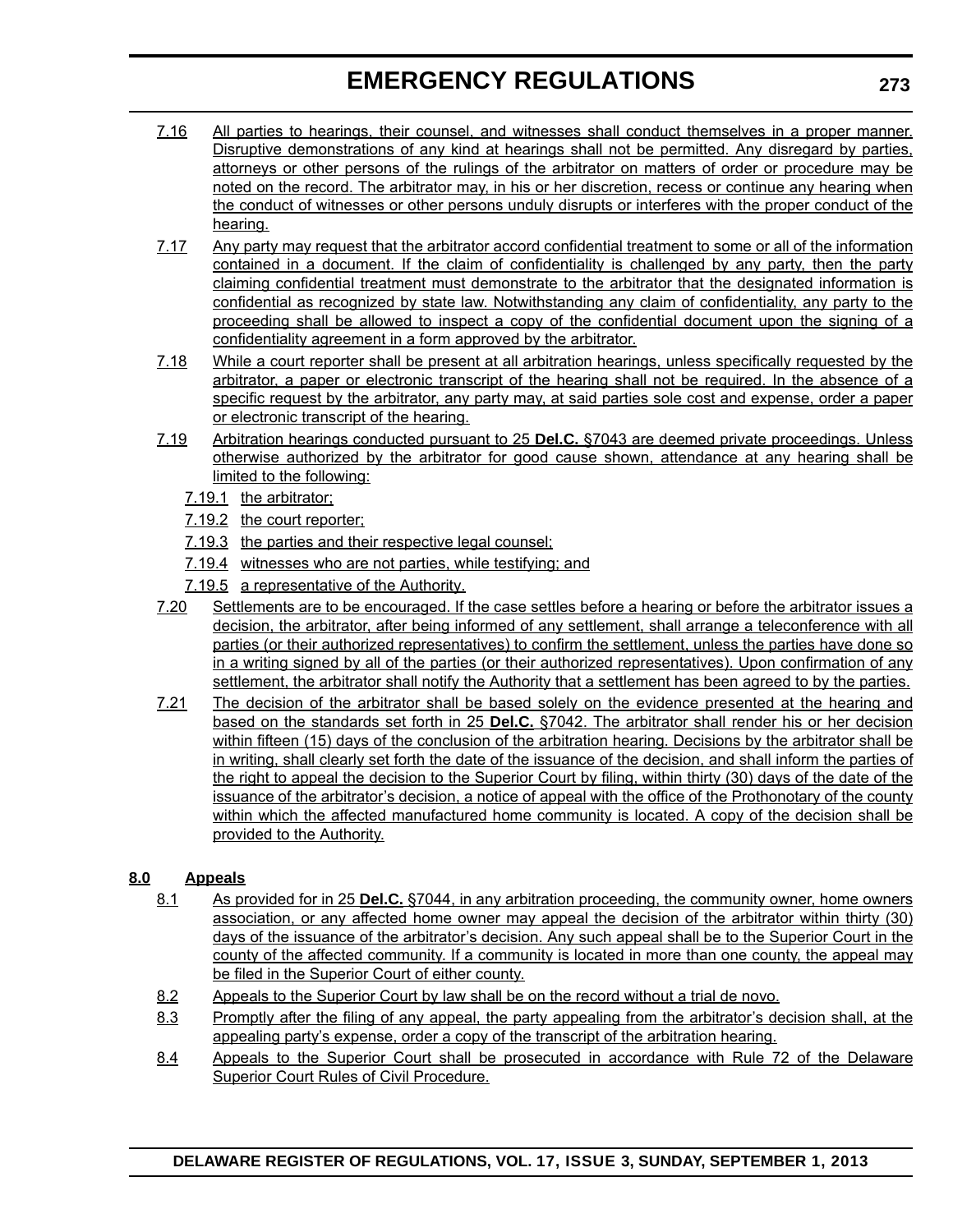#### **9.0 Computing Time**

In computing any time period under these rules, the first day of the designated period of time shall commence on the next day after the event requiring the computation of the time period. The last day of the time period shall be included.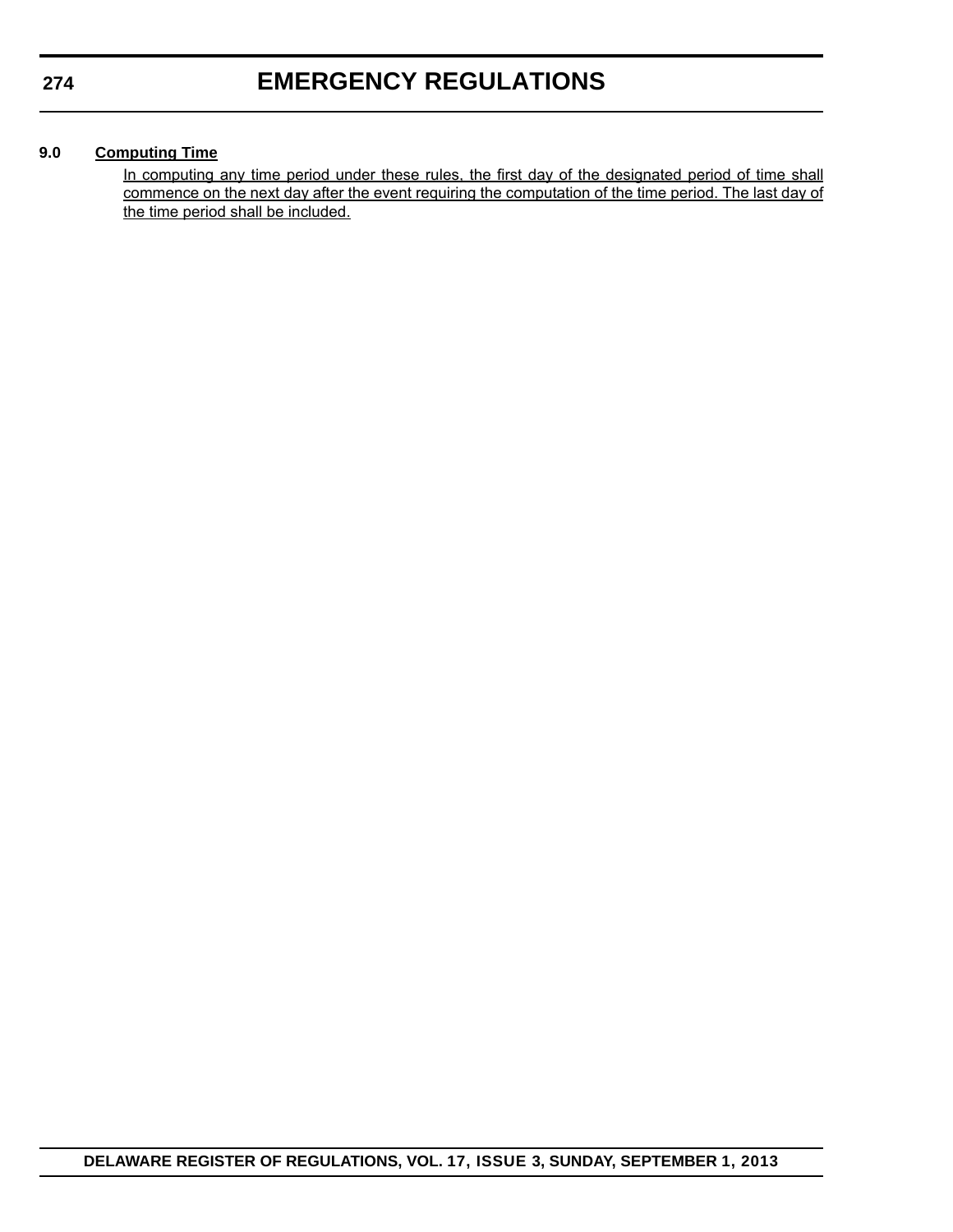### **Symbol Key**

<span id="page-16-0"></span>Arial type indicates the text existing prior to the regulation being promulgated. Underlined text indicates new text. Language which is stricken through indicates text being deleted.

#### **Proposed Regulations**

Under 29 **Del.C.** §10115 whenever an agency proposes to formulate, adopt, amend or repeal a regulation, it shall file notice and full text of such proposals, together with copies of the existing regulation being adopted, amended or repealed, with the Registrar for publication in the *Register of Regulations* pursuant to §1134 of this title. The notice shall describe the nature of the proceedings including a brief synopsis of the subject, substance, issues, possible terms of the agency action, a reference to the legal authority of the agency to act, and reference to any other regulations that may be impacted or affected by the proposal, and shall state the manner in which persons may present their views; if in writing, of the place to which and the final date by which such views may be submitted; or if at a public hearing, the date, time and place of the hearing. If a public hearing is to be held, such public hearing shall not be scheduled less than 20 days following publication of notice of the proposal in the *Register of Regulations*. If a public hearing will be held on the proposal, notice of the time, date, place and a summary of the nature of the proposal shall also be published in at least 2 Delaware newspapers of general circulation. The notice shall also be mailed to all persons who have made timely written requests of the agency for advance notice of its regulation-making proceedings.

### **[DEPARTMENT OF EDUCATION](http://www.doe.k12.de.us/)**

**OFFICE OF THE SECRETARY**

Statutory Authority: 14 Delaware Code, Section 122(d) (14 **Del.C.** §122(d)) 14 **DE Admin. Code** 275

#### **Education Impact Analysis Pursuant To 14 Del.C. Section 122(d)**

#### **[275 Charter Schools](#page-3-0)**

### **A. TYPE OF REGULATORY ACTION REQUIRED**

Amendment to Existing Regulation

#### **B. SYNOPSIS OF SUBJECT MATTER OF THE REGULATION**

The Secretary of Education seeks the consent of the State Board of Education to amend 14 **DE Admin. Code** 275 Charter Schools. The amendments reflect revisions in the process for Performance Reviews, renewal and new application process, annual reports as well as other amendments to align with specific Delaware Code revised during the 147th General Assembly.

Persons wishing to present their views regarding this matter may do so in writing by the close of business on or before October 3, 2013 to Susan Haberstroh, Associate Secretary, Education Supports and Innovative Practices, Department of Education, at 401 Federal Street, Suite 2, Dover, Delaware 19901. A copy of this regulation is available from the above address or may be viewed at the Department of Education business office.

#### **C. IMPACT CRITERIA**

1. Will the amended regulation help improve student achievement as measured against state achievement standards? The amended regulation is intended to help improve student achievement as measured against state achievement standards.

2. Will the amended regulation help ensure that all students receive an equitable education? The amended regulation does not specifically address students receiving an equitable education but does address the operation and review of charter schools.

3. Will the amended regulation help to ensure that all students' health and safety are adequately protected?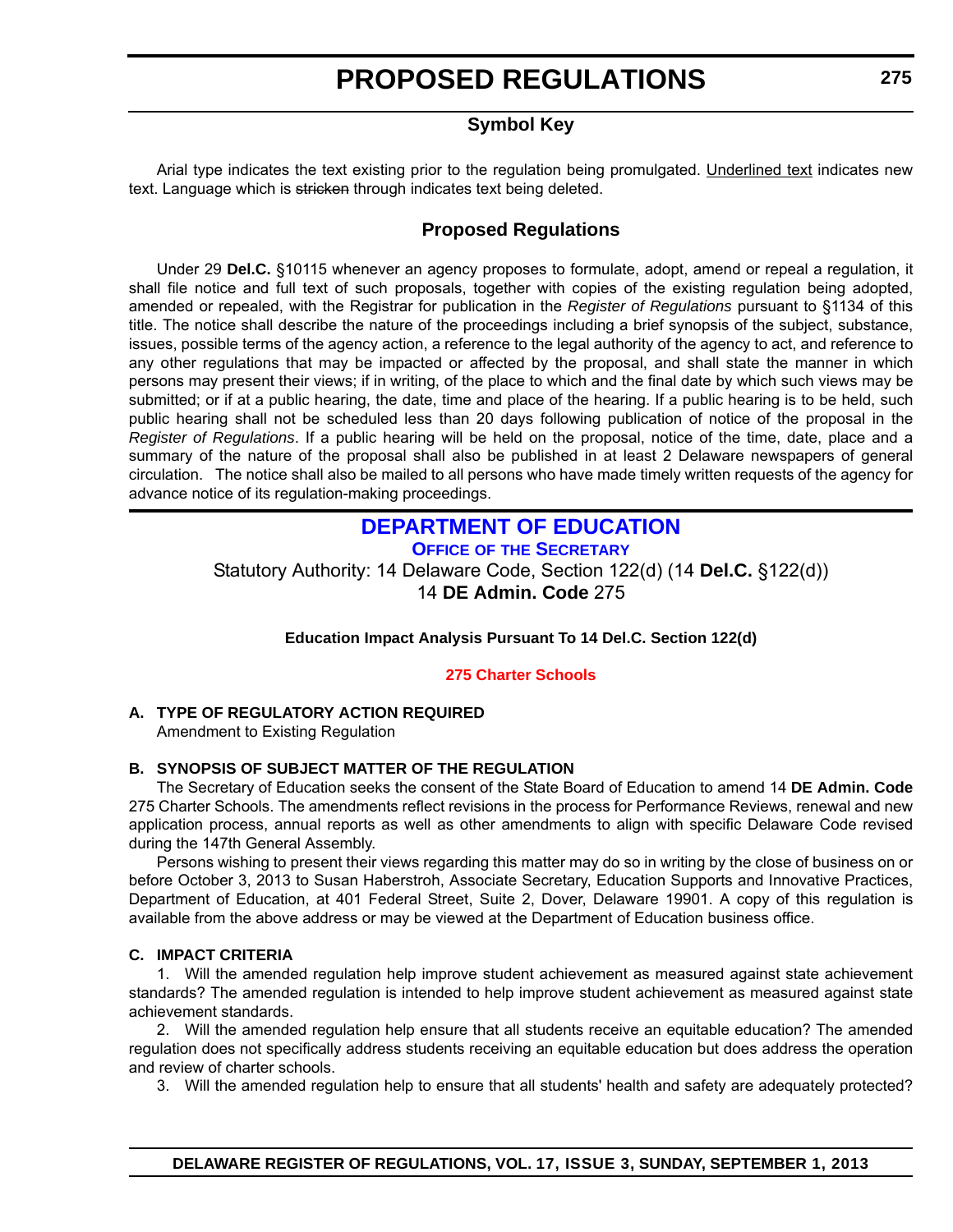The amended regulation does not specifically address student health and safety but does address the operation and review of charter schools.

4. Will the amended regulation help to ensure that all students' legal rights are respected? The amended regulation does not specifically address students' legal rights but does address the operation and review of charter schools.

5. Will the amended regulation preserve the necessary authority and flexibility of decision making at the local board and school level? The amended regulation preserves the necessary authority and flexibility of the decision making at the local board and school level as delineated in Delaware Code.

6. Will the amended regulation place unnecessary reporting or administrative requirements or mandates upon decision makers at the local board and school levels? The amended regulation is not intended to place unnecessary reporting or administrative requirements or mandates upon the decision makers at the local board or school level.

7. Will the decision making authority and accountability for addressing the subject to be regulated be placed in the same entity? The decision making authority and accountability for addressing charter schools does not change.

8. Will the amended regulation be consistent with and not an impediment to the implementation of other state educational policies, in particular to state educational policies addressing achievement in the core academic subjects of mathematics, science, language arts and social studies? The amended regulation is consistent with the other state educational policies.

9. Is there a less burdensome method for addressing the purpose of the regulation? There is not a less burdensome method for addressing the purpose of the regulation.

10. What is the cost to the State and to the local school boards of compliance with the regulation? The regulation is consistent with Delaware Code.

#### **275 Charter Schools**

#### **1.0 Purpose and Effect**

- 1.1 The purpose of these regulations is to provide rules to govern the implementation of 14 **Del.C.** Ch. 5 (hereafter, the "Charter School Law") develop and maintain chartering policies and practices consistent with nationally recognized principles and standards for quality charter authorizing in all major areas of authorizing, including:
	- 1.1.1 Agency commitment and capacity;
	- 1.1.2 Application process and decision-making;
	- 1.1.3 Performance-based accountability;
	- 1.1.4 Ongoing oversight and evaluation; and
	- 1.1.5 Renewal and revocation decision-making.
- 1.2 These regulations establish the requirements for applying for a charter to operate a public school, renewal of the charter, modification of the charter, oversight of the charter's performance, and for opening, and operating, and closing the school, when a charter is granted by the Department of Education with the approval of the State Board of Education.
- 1.3 These regulations affect students who attend Charter Schools, the parents and other caregivers of these students, the directors, staff administrators and boards of the Charter Schools, and the community, students, staff, administrators and boards of the reorganized school districts of the State.
- 1.4 These regulations shall bind all Charter Schools and are incorporated into all charters approved by, or transferred to the Department with the consent of the State Board.

#### **2.0 Definitions**

2.1 The following definitions apply for purposes of interpreting the Charter School Law and these regulations: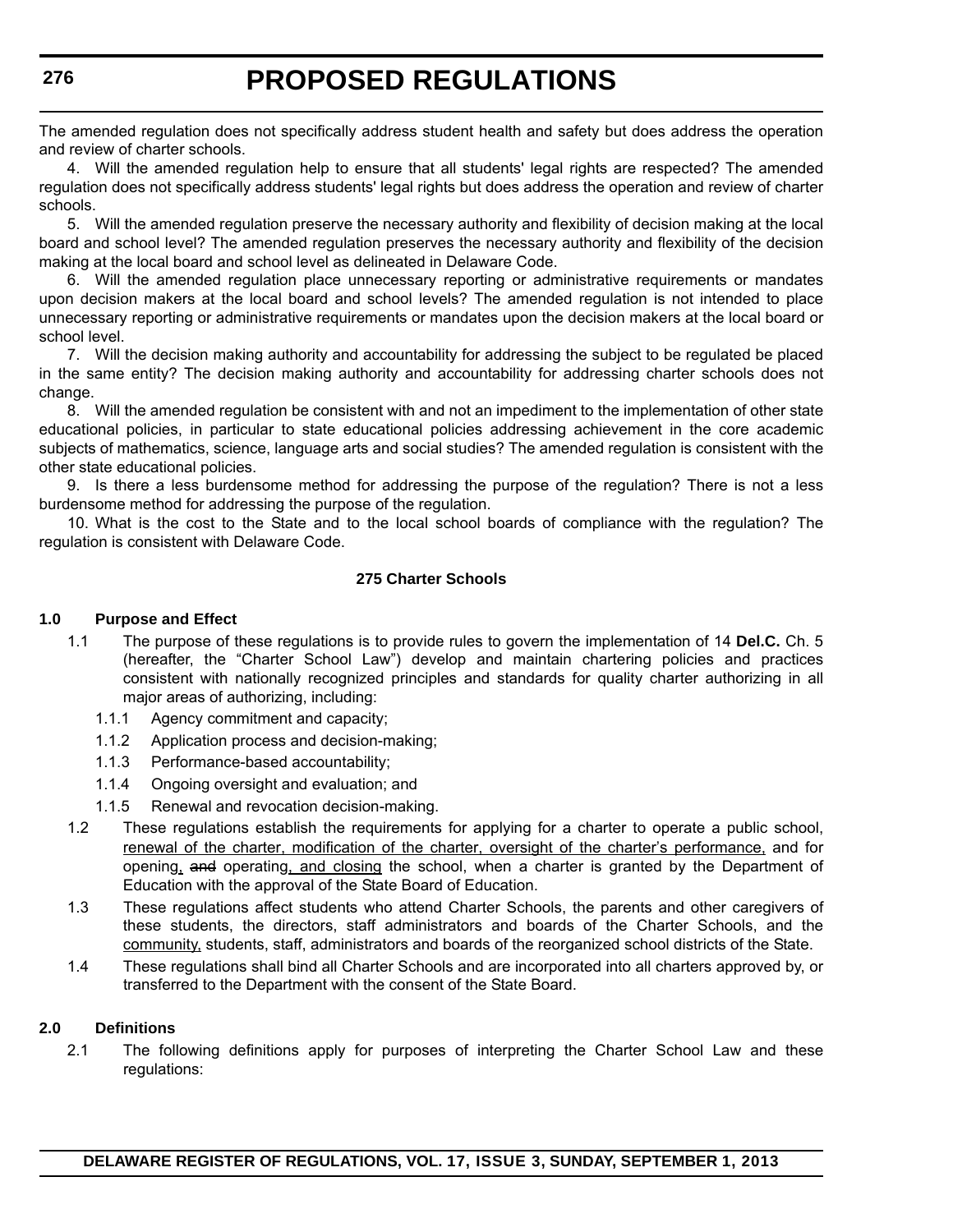- **"Accountability Committee"**: Any Charter School Accountability Committee established by the Department to review and report to the Department as provided in Sections 511 and 515 of the Charter School Law.
- **"Annual Report"**: A report submitted by the charter school to the approving authority, DDOE, and State Board of Education and posted publicly on the school's website. The report shall contain the information and follow the prescribed format required by statute.
- **"Applicant"**: A legal entity organized under the Delaware General Corporation Law that has applied to the Department for, but not yet received, a charter to operate a charter school, or the Renewal or modification of such a charter, as the context indicates.
- **"Audit"**: An informal financial, programmatic, or compliance audit of a charter school.
- **"Charter Contract":** An agreement between the Authorizer and the Charter School. A school enters into a Charter Contract with the authorizer that clearly defines the respective roles, powers, and responsibilities for the school and approving authority and incorporates the provisions of the Performance Agreement.
- **"Charter Holder"**: The legal entity organized under the Delaware General Corporation Law to which a charter is issued by the Department with the approval of the State Board.
- **"Charter School"**: A non home based full time public school that is operated in an approved physical plant under a charter granted by, or transferred to the Department with the approval of the State Board for the personal physical attendance of all students.
- "**Delaware Comprehensive Assessment System (DCAS)**" means the statewide assessment used to measure student achievement of the Delaware academic content standards, including an alternate assessment based on alternate achievement standards for students with the most significant cognitive disabilities.
- **"Department"**: The Delaware Department of Education.
- **"Department's Annual Charter Report"**: A report prepared by the Department of Education for the Governor, General Assembly, and State Board of Education in accordance with statute that analyzes the performance, as measured by the Performance Framework, of all charter schools in the state. It also analyzes expenses as compared with traditional public schools, recommends changes in policy and innovative practices which can be replicated in other public schools. The report shall be presented on or before February  $1^{st}$  of each year and is posted on the Department's public website.

#### *(Break in Continuity Within Section)*

- **"Performance Agreement"**: The document which describes the academic performance expectations, identifies economic viability requirements, defines organizational responsibilities, and outlines accountability of the Charter School. An approved charter school application serves as the basis for the pPerformance aAgreement, which is for a specified term and uses a uniform format as prescribed by the Department with the assent of the State Board of Education. The Performance Agreement is enforceable as part of the school's eCharter Contract.
- **"Performance Framework"**: A rubric based tool established by the Department with the assent of the State Board of Education, as amended from time to time, which contains the details, utilizing includes multiple measures, and is used by the Department to assess compliance with the Performance Agreement in the areas of academic performance, economic viability, organizational responsibilities and accountability of the Charter School. The completed frameworks will be provided to the Charter School Accountability Committee, Secretary and State Board of Education to inform their decision making for Renewals, modifications and formal reviews.
- **"Performance Review"**: The process by which the Charter School's compliance with its Performance Agreement is evaluated annually to inform Rrenewal, major modification and formal review decisions. Compliance with the charter and the Performance Agreement, as assessed through the Performance Framework, is the basis for the Performance Review. Review Analysis and results will be reported in the Department's aAnnual Charter rReport.
- "Renewal": The approval of an application to continue operating an existing Charter School for an additional five year period, available after the school has been in operation for four years. Renewal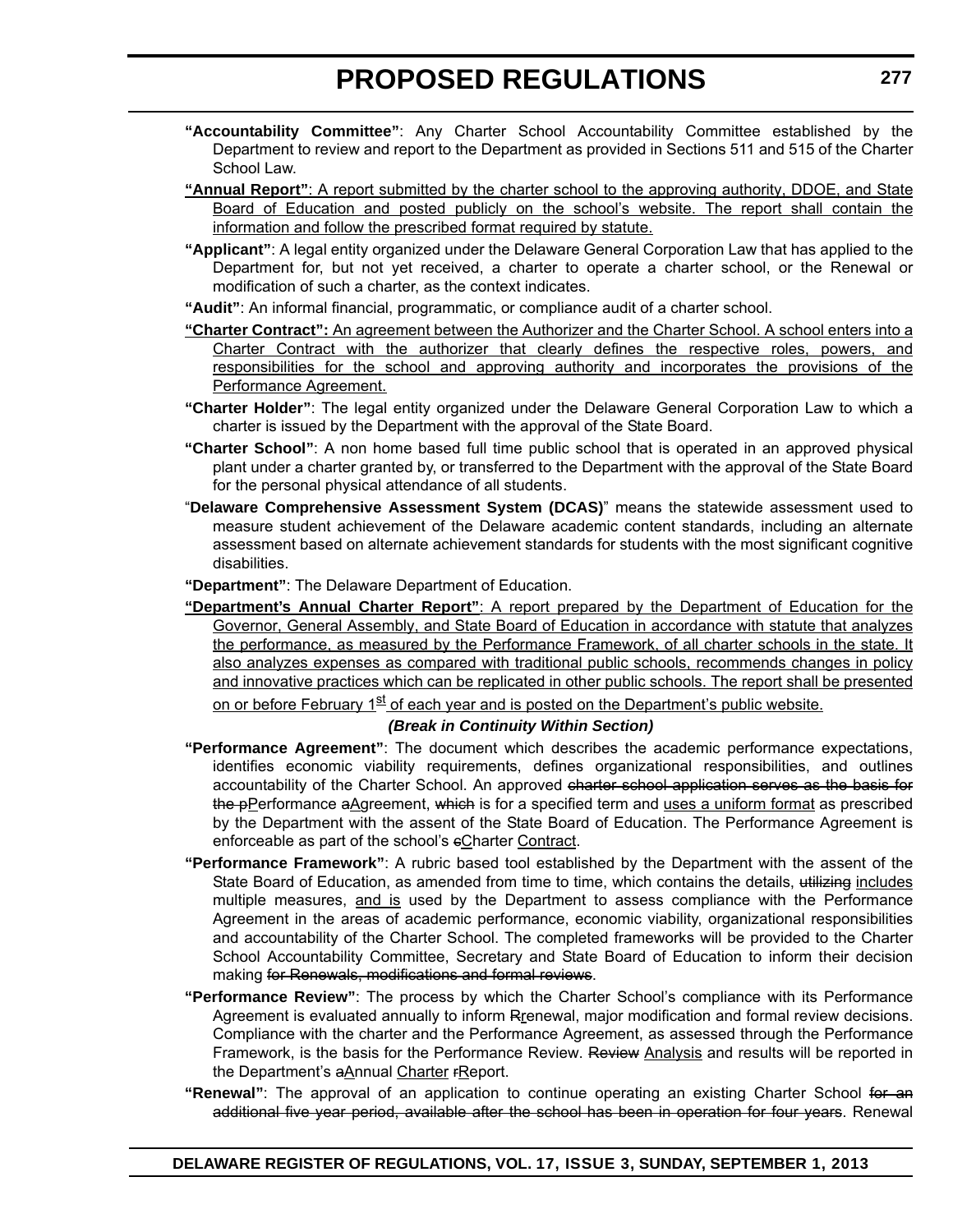decisions are based on the criteria set forth in 14 **Del.C.** §512, and informed by a Charter School's compliance with its Performance Agreement as evaluated by the Performance Framework occurs in accordance with 14 **Del.C.** §514A.

#### *(Break in Continuity Within Section)*

#### **3.0 Application Process**

- 3.1 Application Deadlines: Applications to establish new Charter Schools must be submitted to the Department between November 1st and December 31st for schools preparing to admit students the first day of school of the second school year thereafter, unless otherwise agreed upon by the authorizer and the applicant to allow the applicant to serve students who would otherwise be displaced because of the closure of an existing charter school in accordance with 14 **Del.C.** §511 (g) (1),(2).
- 3.2 All applications, whether for an original charter, a modification of a charter or the renewal of a charter, shall be made on forms approved by the Department.
- 3.3 An original and ten (10) five (5) copies of a completed application must be received by the Department by the application deadline in order for the application to be considered; an electronic copy shall also be submitted at the same time either as an attachment to an e-mail message or by electronic portable storage. The electronic copy shall be identical in all respects to the original application. Incomplete applications, or applications received after the deadline, will not be considered.
- 3.4 All written communications from the Department or the Accountability Committee to an Applicant shall be sent to the contact person identified in the application, at the address provided in the application. An Applicant is responsible for notifying the Department in writing of any change in the contact person or contact address after its application is submitted.
- 3.5 An application is not complete unless all of the following requirements are met:
	- 3.5.1 All questions on applicable sections in the application form are answered appropriately completed.
	- 3.5.2 All documentation required by the application form or subsequently requested by the Department or the Accountability Committee is received by the deadline provided by the Charter School Office.

#### *(Break in Continuity Within Section)*

- 3.9 In deciding whether to approve or disapprove any application for an original charter, a major modification of a charter, the renewal of a charter, or the formal review of a charter, the Secretary and State Board shall base the decision on the record. The record shall consist of the application and any documents filed therewith in support of the application, the Charter Contract, the Performance Framework Review (not applicable for new applications), the preliminary and final reports of the Accountability Committee, any response or other evidence, oral or otherwise, provided by the Applicant to the Accountability Committee prior to the issuance of its final report, any comments received at any public hearing conducted pursuant to the provisions of the Charter School Law, including comments made at any such hearing by the applicant in response to the Accountability Committee's final report and any written or electronic comments received at or before any such public hearing. In the case of the renewal, major modification, or formal review of a charter, the record shall also include performance documentation generated during the term of the charter or related to the subject of the formal review, including but not limited to, compliance with the school's Charter Contract and Performance Agreement, renewal report, audits and performance reviews, student testing data, and parent complaint documentation. No other evidence shall be considered. Written and electronic comments must be received by the Education Associate for Charter Schools no later than the beginning of the public hearing to be included in the record.
- 3.10 Applicants and Charter Holders shall make the financial disclosures relating to ownership and financial interest as required by 14 Del.C. §511(eg). A charter school founder or member of a charter school board has a "financial interest" in the charter school if that person receives compensation in excess of \$5,000.00 from the charter school in any calendar year. Compensation means money, thing of value, or any other economic benefit of any kind or nature whatsoever conferred on or received by a charter school founder or member of a charter school board. "Ownership" shall have the meaning commonly ascribed to it as appropriate in context.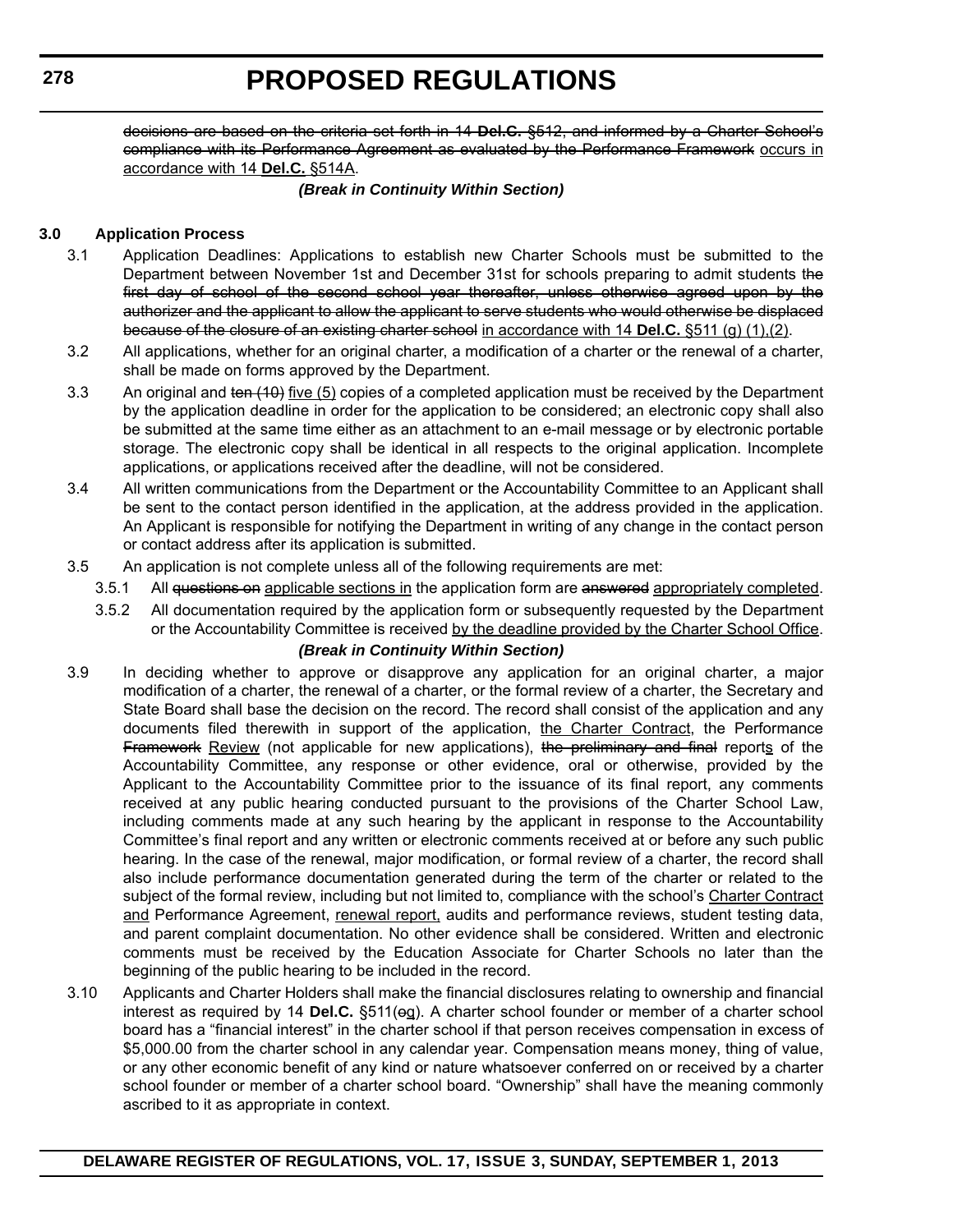#### **4.0 Standards and Criteria for Granting Charter**

- 4.1 Applicant Qualifications
	- 4.1.1 The Applicant must demonstrate that its board of directors has and will maintain collective experience, or contractual access to such experience, in the following areas:
		- 4.1.1.1 Research based curriculum and instructional strategies, aligned to Delaware content standards, to particularly include the curriculum and instructional strategies of the proposed educational program.
		- 4.1.1.2 Business management, including but not limited to accounting and school finance.

#### *(Break in Continuity Within Section)*

#### 4.2 Performance Requirements

- 4.2.1 Minimum Requirements
	- 4.2.1.1 The Applicant must agree and certify that it will comply with the requirements of the State Public Education Assessment and Accountability System pursuant to 14 **Del.C.** §§151, 152, 153, 154, and 157 and the Department's implementing rules and regulations including without limitation those relating to the State Assessment System.
	- 4.2.1.2 The Applicant must demonstrate that it has established and will apply measurable student performance goals on the applicable assessments administered pursuant to the State Assessment System, and a timetable for accomplishment of those goals, as established in the Performance Agreement.
	- 4.2.1.3 If the Applicant plans to adopt or use performance standards or assessments in addition to the standards set by the Department or the assessments administered pursuant to the State Assessment System, the application and performance agreement must specifically identify those additional standards or assessments and include a planned baseline acceptable level of performance, measurable goals for improving performance and a timetable for accomplishing improvement goals for each additional indicator or assessment. The use of additional performance standards or assessments shall not replace, diminish or otherwise supplant the Charter School's obligation to meet the performance standards set by the Department or to use the assessments administered pursuant to the State Assessment System and must be incorporated into the Performance Agreement.
	- 4.2.1.4 Following charter approval, but not later than a date established by the Department, the Applicant must enter into a Charter Contract and a Performance Agreement approved by the Department with the assent of the State Board, which shall address the organizational, academic and financial performance expectations of the Applicant during the term of the charter. The Department, with the assent of the Board, shall establish and publish a Performance Framework which shall be used to assess the school's compliance with its Performance Agreement. Nothing contained herein shall be interpreted to relieve an applicant of its obligation to comply with any approval criteria or requirement set forth in 14 **Del.C.** Ch. 5. The Department shall conduct an annual audits Performance Review using the Performance Framework to ensure ongoing compliance with the school's Performance Agreement.

#### *(Break in Continuity Within Section)*

- 4.5 Attendance, Discipline, Student Rights and Safety
	- 4.5.1 The application must include a draft "Student Rights and Responsibilities Manual" that meets applicable constitutional standards regarding student rights and conduct, including but not limited to discipline, speech and assembly, procedural due process and applicable Department regulations regarding discipline.
		- 4.5.1.1 The "Student Rights and Responsibilities Manual" must comply with the Gun Free Schools Act of 1994 (20 U.S.C.A. §7151) and Department Regulation 605.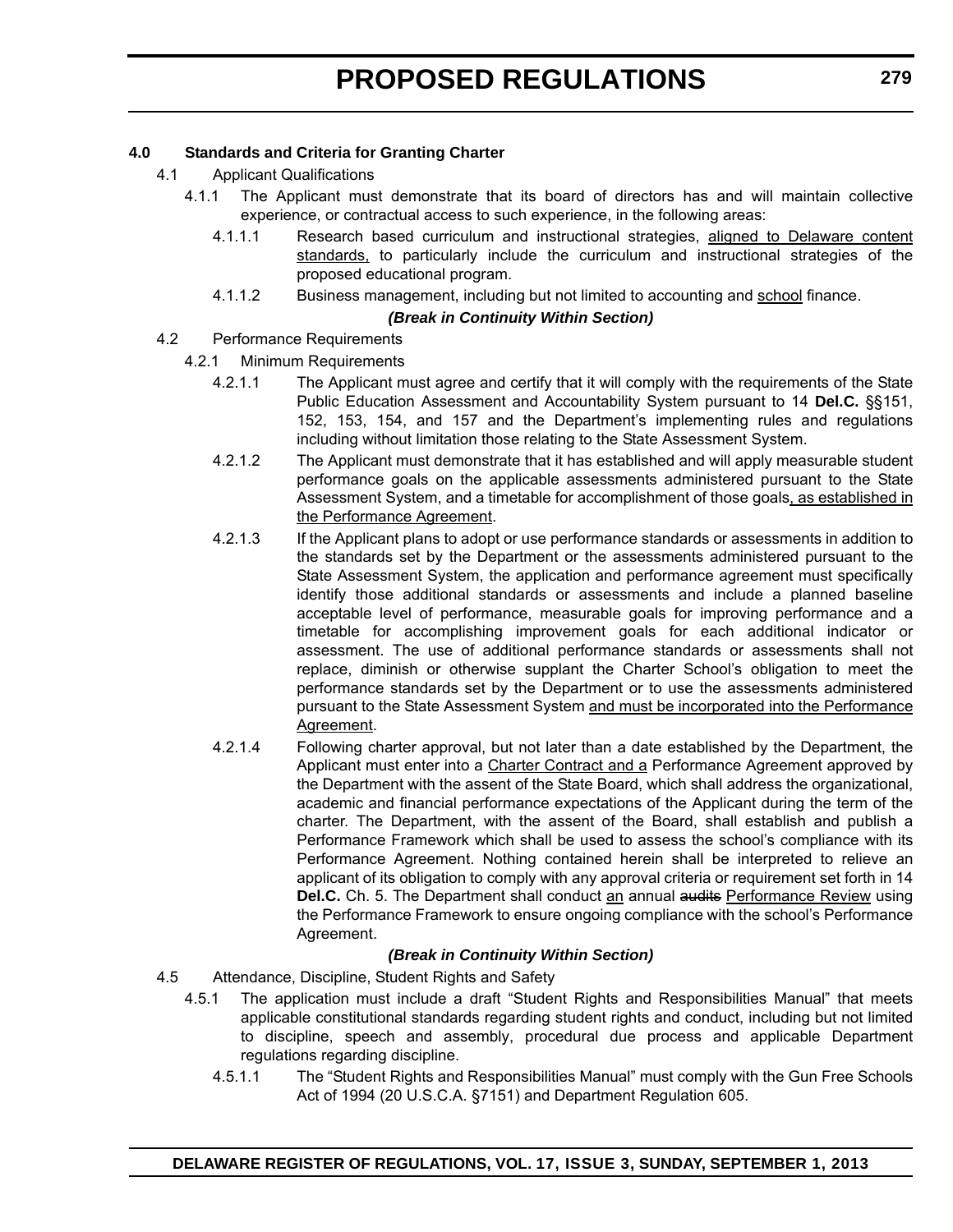- 4.5.1.2 The application must include a plan to distribute the "Student Rights and Responsibilities Manual" to each Charter School student and parent/guardian at the beginning of each school year. Students who enroll after the beginning of the school year shall be provided with a copy of the "Student Rights and Responsibilities Manual" at the time of enrollment.
- 4.5.2 The application must include the process and procedures the Charter School will follow to comply with applicable laws, including the following laws:
	- 4.5.2.1 14 **Del.C.** Ch. 27 and applicable Department regulations regarding school attendance, including a plan to distribute attendance policies to each Charter School student at the beginning of each school year. Students who enroll after the beginning of the school year shall be provided with a copy of the attendance policy at the time of enrollment.
	- 4.5.2.2 11 **Del.C.** Ch. 85 and 14 **Del.C.** §511(p), and Department regulations regarding criminal background checks for public school related employment.
	- 4.5.2.3 14 **Del.C.** §4112 and applicable Department regulations regarding the reporting of school crimes.
	- 4.5.2.4 The Family Educational Rights and Privacy Act (FERPA) and implementing federal and Department regulations regarding disclosure of student records.
	- 4.5.2.5 The provision of free and reduced breakfast and lunch to eligible students pursuant to any applicable state or federal statute or regulation.

#### 4.5.2.6 Freedom of Information Act

4.5.3 The requirement that the Applicant provide for the health and safety of students, employees and guests will be judged against the needs of the student body or population served. Except as otherwise required in this regulation, the Applicant must either agree and certify that the services of at least one (1) full time registered nurse (R.N.) will be provided for each facility in which students regularly attend classes, or demonstrate that it has an adequate and comparable plan for providing for the health and safety of its students. Any such plan must include the Charter School's policies and procedures for routine student health screenings, for administering medications to students (including any proposed self administration), for monitoring chronic student medical conditions and for responding to student health emergencies. Any applicant which receives funding equivalent to the funding provided to school districts for one or more school nurses shall provide its students the full time services of a corresponding number of registered nurses.

#### **5.0 Nature of Charter**

- 5.1 When granted, a charter is an authorization for the Charter Holder to open and operate a Charter School in accordance with the terms of the charter, including the terms of any conditions placed on the charter by the Department with the approval of the State Board.
	- 5.1.1 It is the responsibility of the Charter Holder to notify the Department in writing of its compliance with any time frames or other terms or conditions contained in or imposed on the charter. The Department may requires the Charter Holder to produce satisfactory evidence, including written documentation, of compliance in their Annual Report.
- 5.2 Compliance with the charter, including compliance with the terms of any conditions placed on the charter, is a condition precedent to the authority to open and operate the Charter School. Failure to comply with the terms of the charter and any conditions placed on the charter, including deadlines, operates as a forfeiture of the authority to open the Charter School regardless of previous approval. These regulations are incorporated into and made a part of each charter approved by the Department with the consent of the State Board. A Charter School's failure to comply with these regulations may shall be treated as a failure on the part of the school to comply with its charter.

#### **6.0 Funding**

6.1 The Department may withhold State and local funding from a Charter Holder not in compliance with the terms of the charter being funded, including compliance with any conditions placed on such charter.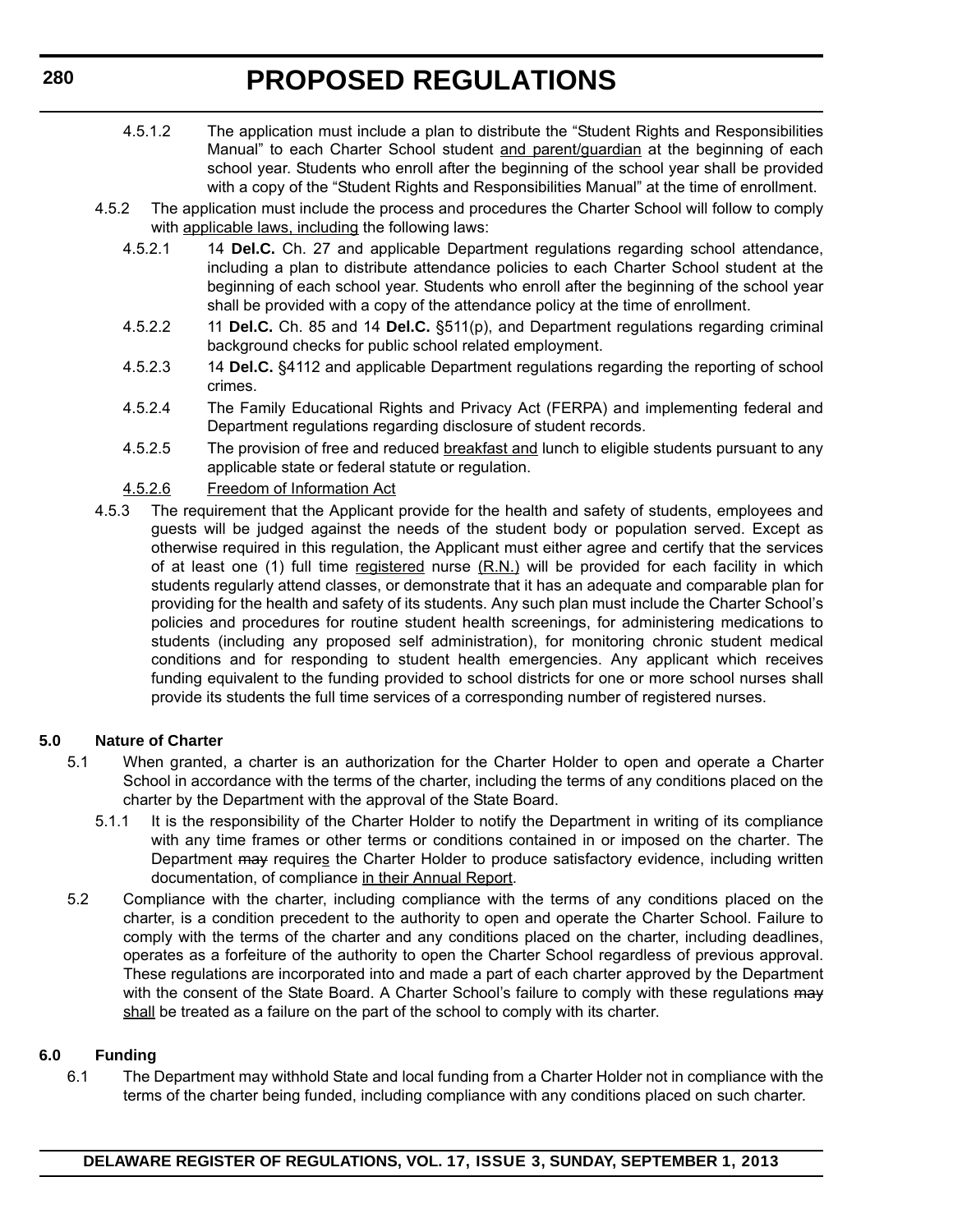- 6.2 The Department may withhold State and local funding from a Charter Holder while one or more of its charters is under formal review.
- 6.3 State and local funding of any charter on probationary status will be released in accordance with the terms of the probation.
- 6.4 Federal funding for a Charter Holder and under the control of the Department will be disbursed according to the laws, regulations and policies of the federal program providing the funding and the terms of any applicable federal grant approval including state requirements.

#### **7.0 Financial Audit**

After July 1st of each year, pursuant to 14 **Del.C.** §513(a) each Charter Holder shall contract to have an audit of the business and financial transactions, records, and accounts of the school, in a form and manner satisfactory to the Department, and shall provide the audit results to the Department  $\underline{b}\underline{v}$ October 1. Each Charter School shall display the audit on their public website.

#### *(Break in Continuity of Sections)*

#### **9.0 Modifications of Charters**

- 9.1 A charter holder may apply to the Department for a modification of the charter following the granting of the charter.
- 9.2 The application shall be submitted on a form approved by the Department and posted on the Department website. The applicant shall specify the exact modification requested and describe the need for the modification.
- 9.3 The applicable standards for deciding a modification application shall be as provided in Section 4.0 of these regulations for the original grant of the charter.

#### *(Break in Continuity Within Section)*

9.7 An increase or decrease of up to 5% in a charter school's current authorized enrollment shall not be considered a modification of the school's charter. Any modification application to increase or decrease a charter school's current authorized enrollment by more than 5% must be filed between November 1<sup>st</sup> and December 31<sup>st</sup> and, if approved, shall be effective the following school year.

#### 9.8 Major modifications.

9.8.1 A major modification is any proposed change to a charter, including proposed changes to any condition placed on the charter, which would:

#### *(Break in Continuity Within Section)*

9.8.1.9 Alter the charter school's charter to satisfy the provisions of "restructuring" as prescribed in the federal Elementary and Secondary Education Act of 1965 (ESEA) or any reauthorization thereof.

#### *(Break in Continuity of Sections)*

#### **13.0 Charter Closure Protocol**

The Department will publish on their website an outline of responsibilities and actions that shall be taken by both the authorizer and the charter holder after a decision is rendered to revoke or nonrenew a charter.

#### **14.0 Performance Fund - RESERVED**

**\*Please Note: As the rest of the sections were not amended they are not being published. A copy of the proposed regulation is available at:**

#### **[275 Charter Schools](http://regulations.delaware.gov/register/september2013/proposed/17 DE Reg 275 09-01-13.pdf)**

**DELAWARE REGISTER OF REGULATIONS, VOL. 17, ISSUE 3, SUNDAY, SEPTEMBER 1, 2013**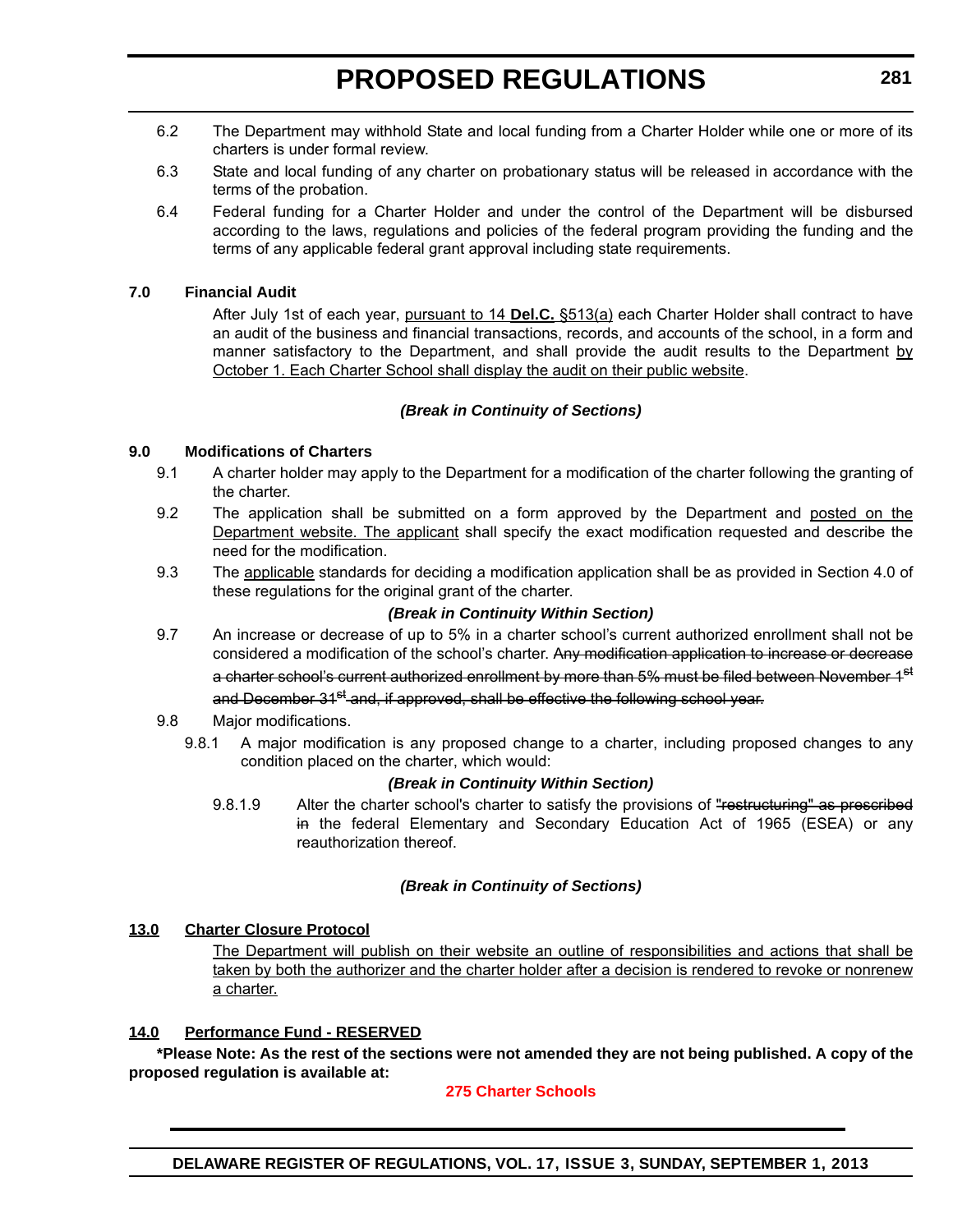#### <span id="page-23-0"></span>**[DEPARTMENT OF HEALTH AND SOCIAL SERVICES](http://www.dhss.delaware.gov/dhss/index.html) DIVISION OF MEDICAID [AND MEDICAL ASSISTANCE](http://www.dhss.delaware.gov/dhss/dmma/)**

Statutory Authority: 31 Delaware Code, Section 512 (31 **Del.C.** §512)

#### **[Medicaid Provider Screening Requirements and Enrollment Fee and Program Integrity](#page-3-0)**

#### **PUBLIC NOTICE**

In compliance with the State's Administrative Procedures Act (APA - Title 29, Chapter 101 of the Delaware Code) and under the authority of Title 31 of the Delaware Code, Chapter 5, Section 512, Delaware Health and Social Services (DHSS) / Division of Medicaid and Medical Assistance (DMMA) is proposing to amend the Delaware Medical Assistance Program (DMAP) Manual specifically, the General Policy Provider Manual regarding *Medicaid Provider Screening Requirements and Provider Enrollment Fee and Program Integrity*.

Any person who wishes to make written suggestions, compilations of data, testimony, briefs or other written materials concerning the proposed new regulations must submit same to Sharon L. Summers, Planning & Policy Development Unit, Division of Medicaid and Medical Assistance, 1901 North DuPont Highway, P.O. Box 906, New Castle, Delaware 19720-0906 or by fax to 302-255-4425 by September 30, 2013.

The action concerning the determination of whether to adopt the proposed regulation will be based upon the results of Department and Division staff analysis and the consideration of the comments and written materials filed by other interested persons.

#### **SUMMARY OF PROPOSAL**

The proposed provides notice to the public that the Division of Medicaid and Medical Assistance (DMMA) intends to amend the Delaware Medical Assistance Program (DMAP) Manual specifically, the General Policy Provider Manual regarding *Medicaid Provider Screening Requirements and Provider Enrollment Fee and Program Integrity*.

#### **Statutory Authority**

- Patient Protection and Affordable Care Act (Pub. L. No. 111-148 as amended by the Health Care and Education Reconciliation Act of 2010 (Pub. L. No. 111-152)), together known as the Affordable Care Act. Specifically, Section 6401, *Provider Screening and Other Enrollment Requirements Under Medicare, Medicaid, and CHIP*; and Section 6501, *Termination of Provider Participation Under Medicaid If Terminated Under Medicare or Other State Plan*
- 42 CFR Part 455 Subpart E

#### **Background**

#### *Section 6401*

Section 6401(a) of the Affordable Care Act, as amended by section 10603 of the Affordable Care Act, establishes procedures under which screening is conducted with respect to providers of medical or other items or services and suppliers under Medicare, Medicaid, and Children's Health Insurance Program (CHIP). Section 1866(j)(2)(B) of the Act requires the Secretary of the U.S. Department of Health and Human Services to determine the level of screening to be conducted according to the risk of fraud, waste, and abuse with respect to the category of provider or supplier. Section 1866(j)(2)(C) of the Act requires the Secretary to impose a fee on each institutional provider of medical or other items or services or supplier, to be used by the Secretary for program integrity efforts. Section 6401(b) of the Affordable Care Act includes requirements for States to comply with the process of screening providers and suppliers and imposing temporary enrollment moratoria for the Medicaid program as established by the Secretary. The Centers for Medicare and Medicaid Services (CMS) implemented these requirements with Federal regulations at 42 CFR Part 455 Subpart E. These regulations were published in the Federal Register, Volume 76, February 2, 2011, and were effective March 25, 2011.

#### *Section 6501*

Section 6501 of the Affordable Care Act (ACA) amends section 1902(a)(39) of the Social Security Act (the Act)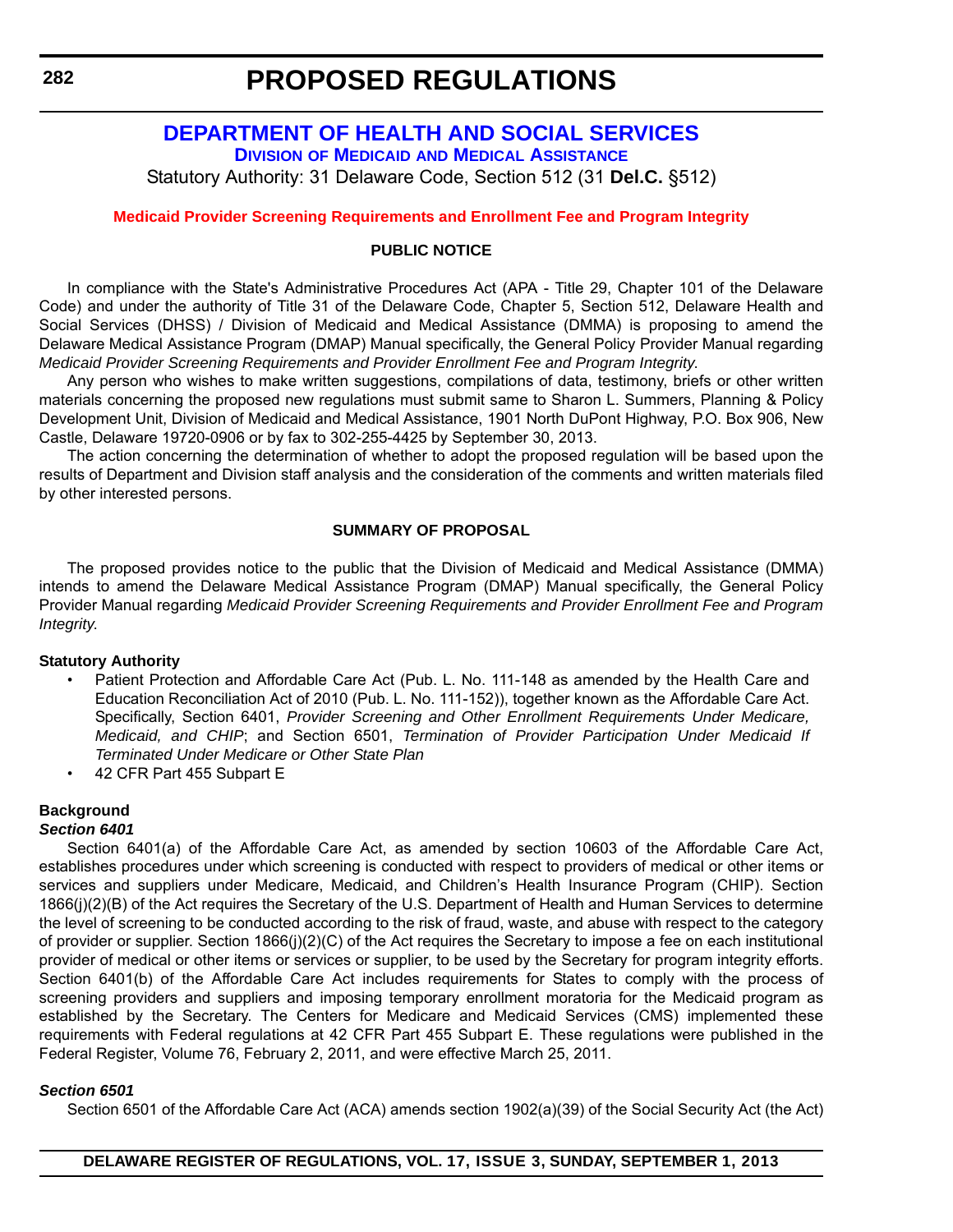and requires State Medicaid agencies to terminate the participation of any individual or entity if such individual or entity is terminated under Medicare or any other State Medicaid plan. In final implementing regulations at 42 CFR §455.101, CMS generally defined "termination" as occurring when a State Medicaid program, CHIP, or the Medicare program has taken action to revoke a Medicaid or CHIP provider's or Medicare provider or supplier's billing privileges and the provider has exhausted all applicable appeal rights or the timeline for appeal has expired. CMS also indicated in final implementing regulations at 42 CFR §455.101, that the requirement to terminate under section 6501 of the ACA only applies in cases where providers, suppliers or eligible professionals have been terminated or had their billing privileges revoked "for cause." Section 6501 builds upon section 6401(b)(2) which requires that CMS establish a process to make provider termination information available to State Medicaid programs.

#### **Summary of Proposal**

To receive reimbursement under the Delaware Medical Assistance Program (DMAP), a provider must be eligible and actively enrolled. The provider is enrolled when certain conditions are met and are applicable to the provider type.

Section 6401 and Section 6501 of the Affordable Care Act mandate provider screening and enrollment requirements that State Medicaid agencies must implement. Please refer to *42 CFR 455 Subpart E – Provider Screening and Enrollment* for the complete set of rules and regulations. Delaware Medicaid must implement these requirements to comply with Federal law.

To become compliant with ACA-mandated provider screening and enrollment requirements, the Division of Medicaid and Medical Assistance (DMMA) is updating the Program Integrity provisions of the General Policy Provider Manual at Section 1.39 to include the following provisions:

- An enrollment fee for institutional providers as described in 42 CFR §455.460 (section 6401(a));
- Compliance in the event that CMS imposes a temporary enrollment moratoria as described in 42 CFR §455.470 (section 6401(b));
- Termination of provider participation in Medicaid and CHIP upon termination from Medicare or another State's Medicaid program or CHIP on or after January 1, 2011 as described in 42 CFR §455.416 (section 6501); and,
- Screening of providers in accordance with 42 CFR 455.400 et seq. at enrollment, reenrollment and revalidation (section 6401).

#### **Fiscal Impact Statement**

These revisions impose no increase in cost on the General Fund.

The costs for system changes are already budgeted in the General Fund.

There will be additional costs for some providers associated with the enrollment/revalidation fee.

#### **DMMA PROPOSED REGULATION #13-25**

#### **REVISION:**

1.39.2 Provider Screening and Enrollment

Sections 6401 and 6501 of the Affordable Care Act require States to incorporate additional program integrity provisions within Medicaid and the Children's Health Insurance Program to prevent fraud, waste and abuse. The enhanced provisions include enrollment fees, additional provider screening requirements, temporary provider enrollment moratoria, and provider termination.

1.39.2.1 Provider Enrollment Fee

Effective, March 30, 2010, Section 6401(a) of the Affordable Care Act (ACA) requires states to impose a fee on institutional providers for program integrity efforts. The fee is required at initial enrollment and reenrollment. The enrollment fee amount is established by the Centers for Medicare and Medicaid Services (CMS) and updated annually. The Delaware Medical Assistance Program (DMAP) will begin collection of fees in August of 2013. Institutional providers who have paid the enrollment fee to a Medicare contractor or another State's Medicaid program or Children's Health Insurance Program (CHIP) within the last 365 days are not required to pay an additional enrollment fee to the DMAP. The enrollment fee may also be waived for providers who present proof of hardship exception from CMS.

1.39.2.2 Provider Screening and Enrollment Requirements

The Affordable Care Act (ACA) requires states to perform enhanced screening of providers at initial enrollment,

#### **DELAWARE REGISTER OF REGULATIONS, VOL. 17, ISSUE 3, SUNDAY, SEPTEMBER 1, 2013**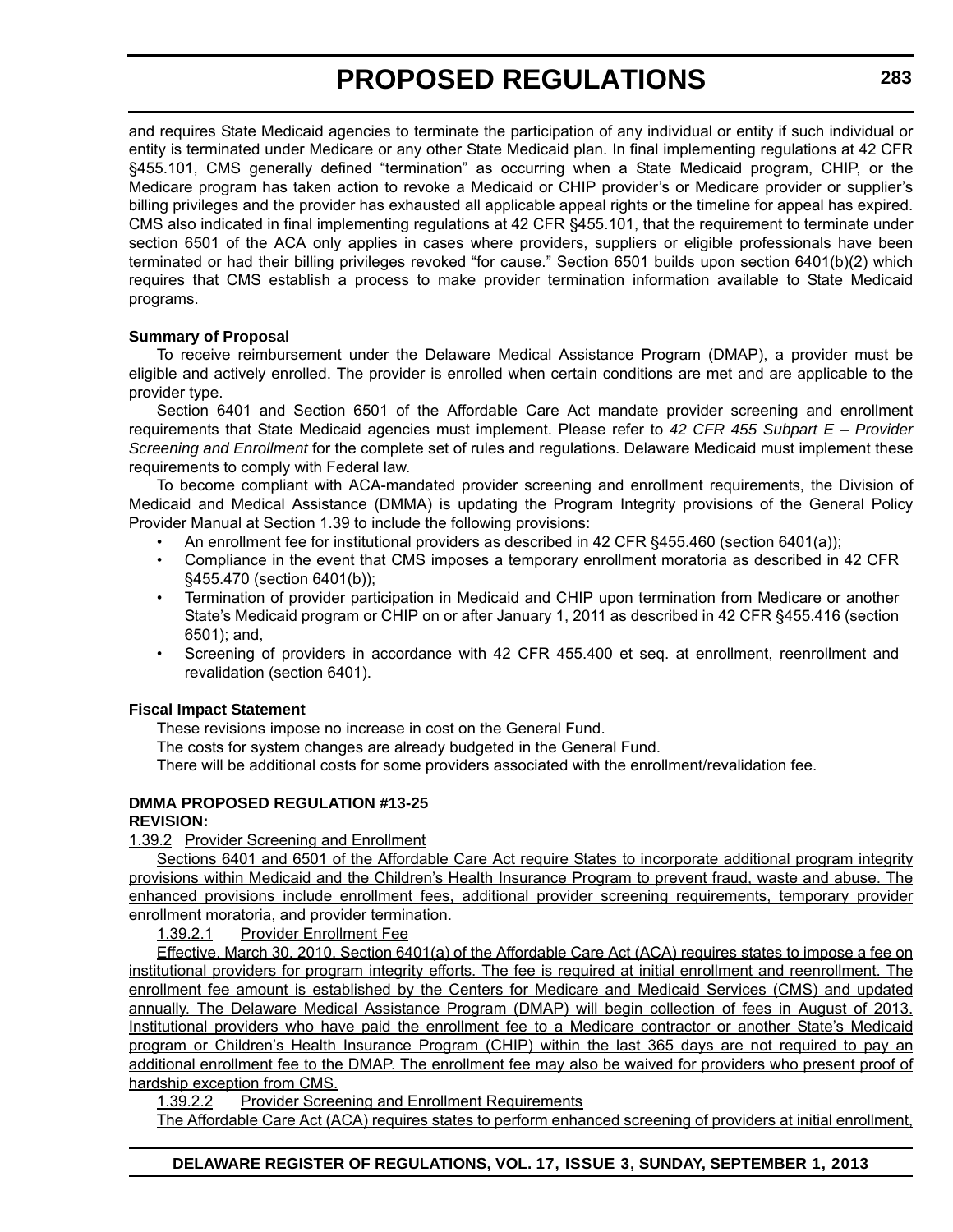re-enrollment, establishment of a new location, change of location, and revalidation. Providers will also need to complete an annual online disclosure statement identifying persons with 5% or more ownership, controlling interest, and all managing employees. Ordering and referring providers are required to enroll with DMAP in a limited capacity and are subject to the new provider screening initiatives. The ACA requires DMAP to deny or terminate enrollment of any providers, disclosed entities, or individuals who do not meet ACA screening guidelines.

1.39.2.2.1 Provider Risk Categories

Based on the potential for fraud, waste, and abuse, CMS has assessed the various Medicare provider types and assigned risk categories. DMAP will assign a risk category in accordance with CMS guidelines for non-Medicare providers. Provider screening requirements vary depending on ACA-defined risk categories. The risk categories are "limited", "moderate", and "high". Providers falling within two risk levels will be assigned the higher risk category. DMAP reserves the right to modify provider risk levels as it pertains to encumbrances, adverse actions, sanctions, terminations and suspensions.

Limited Risk Level- All providers and disclosure-identified individuals must verify Social Security number, licensure status, taxpayer identification number, and National Provider Identifier. Various databases will be checked for sanctions, exclusions, terminations, and encumbrances. Limited risk level providers include but are not limited to the following as identified by CMS:

> **Physicians** Non physician practitioners Medical groups or clinics **Hospitals** Ambulatory Surgical Centers (ACSs) Early Stage Renal Disease (ESRD) facilities Federally Qualified Health Centers (FQHCs) Skilled Nursing Facilities (SNFs)

Moderate Risk Level- Moderate risk providers are subject to unannounced pre-enrollment and postenrollment site visits. Moderate risk providers and disclosure-identified individuals must verify Social Security number, licensure status, taxpayer identification number, and National Provider Identifier. Various databases will be checked for sanctions, exclusions, terminations, and encumbrances. Moderate risk level providers include but are not limited to the following as identified by CMS:

Ambulance providers

Community Mental Health Centers

CORF - Comprehensive Outpatient Rehabilitation Facilities

Revalidating Durable Medical Equipment (DME) suppliers

Revalidating Home Health Agencies (HHA)

Hospice organizations

Laboratories - independently owned

High Risk Level- High risk providers and disclosure-identified persons with 5% or more ownership are required to comply with a fingerprint-based background check and unannounced pre-enrollment and post enrollment site visits. High risk providers and disclosure-identified persons must verify Social Security number, licensure status, taxpayer identification number, and National Provider Identifier. Various databases as directed by CMS will be checked for sanctions, exclusions, terminations, and encumbrances. High risk level providers include but are not limited to the following as identified by CMS:

Durable Medical Equipment suppliers (newly enrolling)

Home Health Agencies (newly enrolling)

1.39.2.2.2 Ordering, Referring and Prescribing Providers (ORPs)

Physicians and non-physician practitioners whose sole interaction with clients is limited to ordering, referring, or prescribing items and/or services, are required to enroll with DMAP in a limited capacity for purposes of identifying the providers who write the orders, referrals and prescriptions. Providers who are members of Delaware's risk-based managed care organizations are exempt from this requirement. Failure to enroll with DMAP will result in the denial of claims for items ordered, referred, or prescribed for Medicaid beneficiaries by an ORP.

1.39.2.3 Temporary Provider Enrollment Moratoria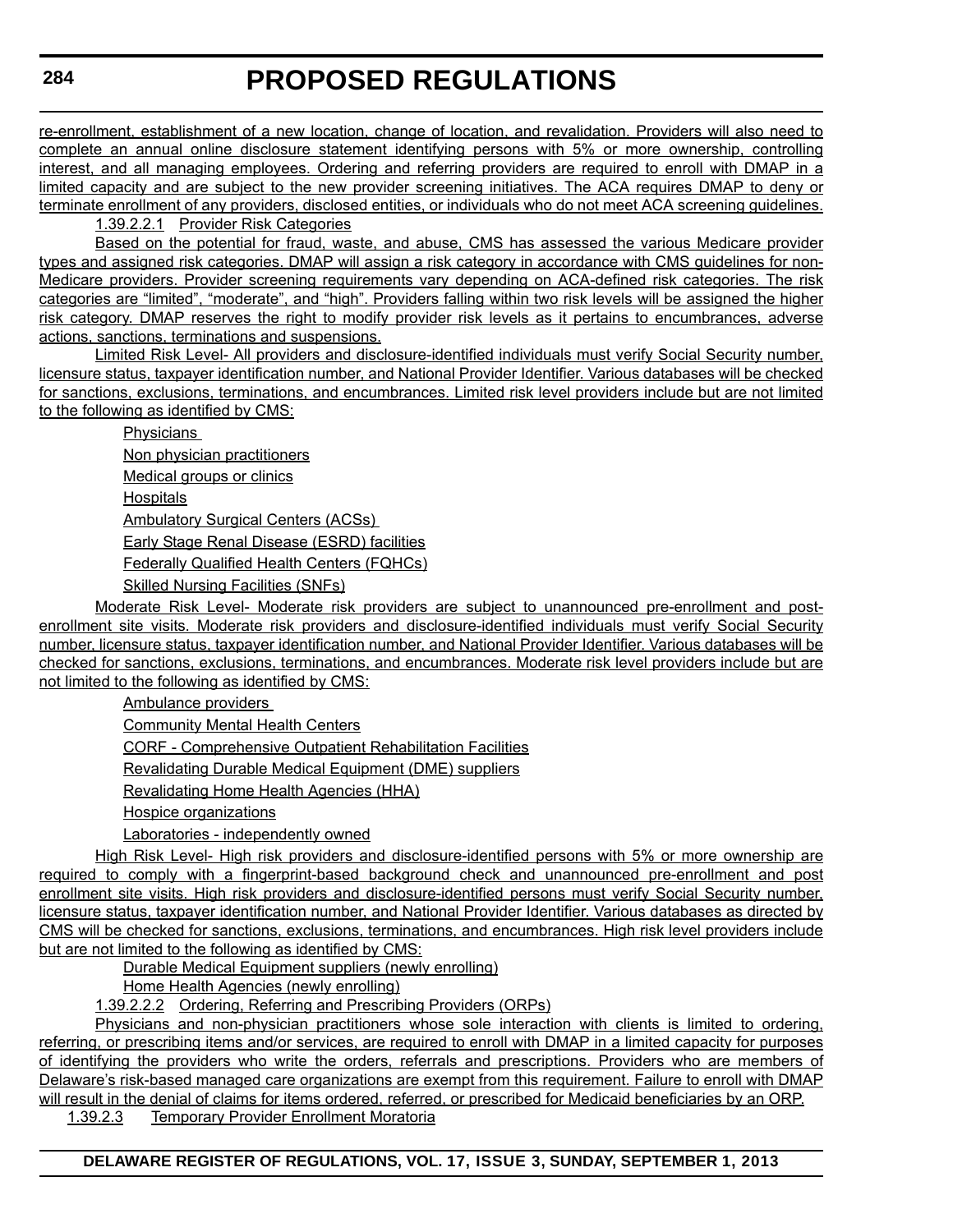<span id="page-26-0"></span>The ACA requires States to comply with a temporary provider enrollment moratorium when directed by the federal Secretary of Health and Human Services to combat fraud, waste, and abuse. States may also implement restrictions on new enrollment for provider types that are identified as high risk for fraud, waste, and abuse.

1.39.2.4 Provider Termination

Section 6501 of the ACA mandates that States terminate enrollment of providers who have been terminated from Medicare or another State's Medicaid or CHIP program. On a monthly basis, DMAP will screen all enrolled providers through various federal databases for sanctions, exclusions, and terminations. All individuals and entities identified through annual disclosure statements are also subject to these screenings. DMAP will terminate providers and disclosed entities or individuals who do not meet ACA screening guidelines.

1.39.2.5 Provider Appeal Rights

Providers may appeal denial and termination decisions as a result of ACA provider screening and enrollment requirements. Refer to Section 6.0 Appendix A in the General Policy Provider Manual for information regarding provider appeals.

#### **DIVISION OF MEDICAID [AND MEDICAL ASSISTANCE](http://www.dhss.delaware.gov/dhss/dmma/)**

Statutory Authority: 31 Delaware Code, Section 512 (31 **Del.C.** §512)

#### **[Medicaid Reimbursement for Prescription Drugs – Multi-State Purchasing Pool Supplemental Drug Rebate](#page-3-0)  Agreement**

#### **PUBLIC NOTICE**

In compliance with the State's Administrative Procedures Act (APA - Title 29, Chapter 101 of the Delaware Code) and under the authority of Title 31 of the Delaware Code, Chapter 5, Section 512 and with 42 CFR §447.205, Delaware Health and Social Services (DHSS) / Division of Medicaid and Medical Assistance (DMMA) is proposing to amend the Title XIX Medicaid State Plan to modify the *Multi-State Purchasing Pool Supplemental Rebate Agreement* for pharmaceutical products.

Any person who wishes to make written suggestions, compilations of data, testimony, briefs or other written materials concerning the proposed new regulations must submit same to Sharon L. Summers, Planning & Policy Development Unit, Division of Medicaid and Medical Assistance, 1901 North DuPont Highway, P.O. Box 906, New Castle, Delaware 19720-0906 or by fax to 302-255-4425 by September 30, 2013.

The action concerning the determination of whether to adopt the proposed regulation will be based upon the results of Department and Division staff analysis and the consideration of the comments and written materials filed by other interested persons.

#### **SUMMARY OF PROPOSAL**

The Division of Medicaid and Medical Assistance (DMMA) hereby affords the public notice of its intention to amend the Title XIX Medicaid State Plan to modify the *Multi-State Purchasing Pool Supplemental Rebate Agreement* for pharmaceutical products.

#### **Statutory Authority**

- Patient Protection and Affordable Care Act (Pub. L. No. 111-148 as amended by the Health Care and Education Reconciliation Act of 2010 (Pub. L. No. 111-152)), together known as the Affordable Care Act. Specifically, Section 2501, *Prescription Drug Rebates*
- 1927(a)(1) and 1927 (a)(4) of the Social Security Act, *Authorizes state to enter directly into separate or supplemental rebate agreements with manufacturers*
- 1902(a)(19) of the Social Security Act, *Care and services under a Medicaid state plan be provided in a manner consistent with simplicity of administration and the best interests of beneficiaries*
- 42 CFR §440.120, Prescribed drugs
- 42 CFR §447.201, *State plan requirements*
- 42 CFR §447.205, *Public notice of changes in Statewide methods and standards for setting payment rates*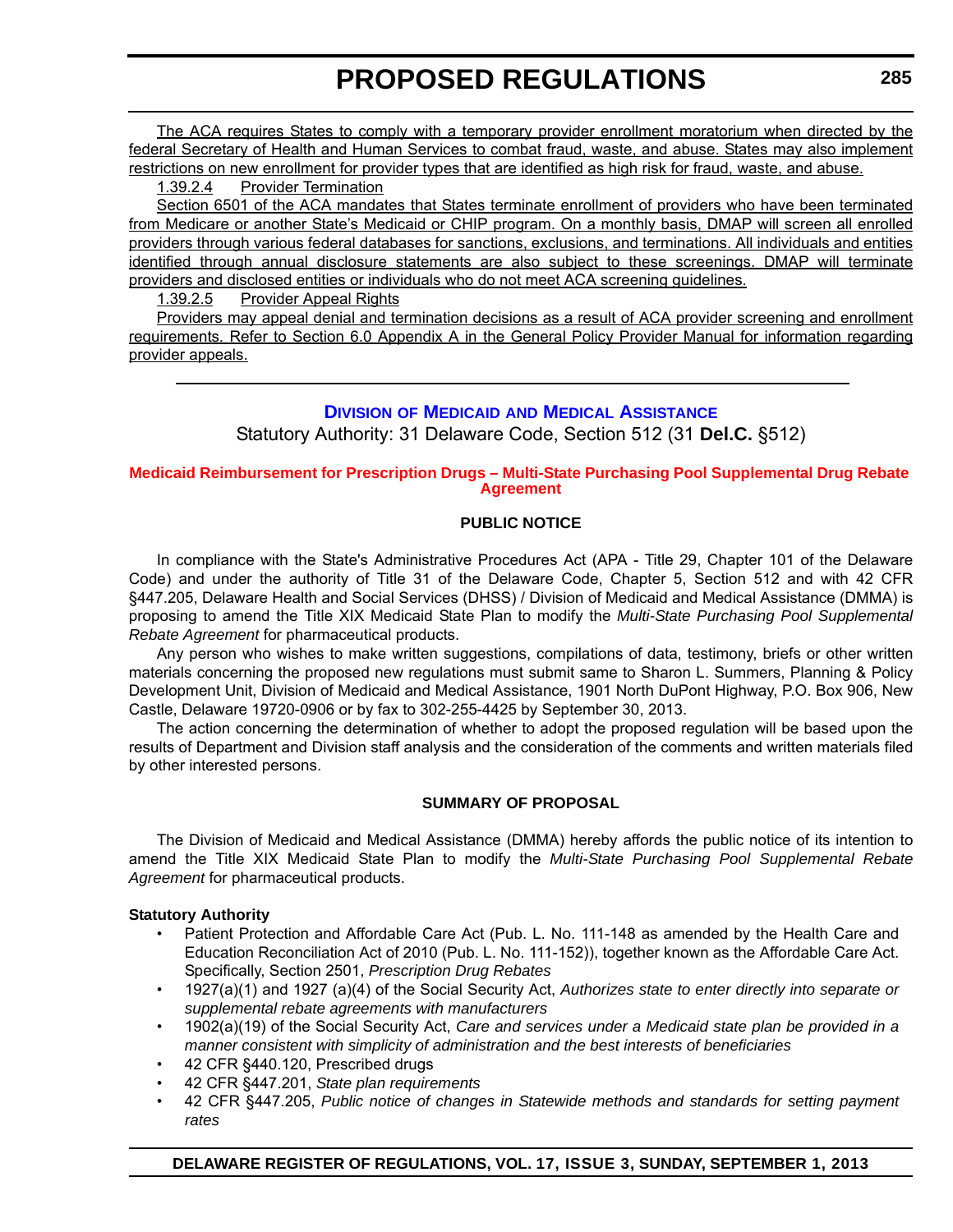#### **Background**

#### *Medicaid Supplemental Drug Rebate Agreements*

The federal Omnibus Budget Reconciliation Act of 1990, section 4401 added §1927 to the Social Security Act. Section 1927 provides that States may enter separate or supplemental drug rebate agreements as long as such agreements achieve drug rebates equal to or greater than the drug rebates set forth in the Secretary's national rebate agreement with drug manufacturers, which is published at 56 F.R. 7049 (1991). Specifically, the drug rebate statute, at section 1927(a)(1) of the Social Security Act (Act), provides that "the Secretary may authorize a State to enter directly into agreements with a manufacturer." Also, section 1927(a)(4) of the Act provides that any drug rebate agreement between a State and drug manufacturers and in effect on November 5, 1990, may constitute a rebate agreement in compliance with the statute if the Centers for Medicare and Medicaid Services (CMS) determines that any such agreement "provides for rebates that are at least as large as the rebates otherwise required under this section." CMS accordingly believes that Congress intended that States that seek CMS approval under section 1927(a)(1) to enter directly into agreements with manufacturers must ensure that any such agreement will achieve drug rebates that are at least equal to the rebates set forth in the Secretary's rebate agreements with manufacturers.

Currently, prescription drug manufacturers are required to enter into a rebate agreement. The agreement requires manufacturers to provide state Medicaid programs with rebates for the drugs purchased for recipients on an outpatient basis. *Section 2501* of the Patient Protection and Affordable Care Act (ACA) makes two modifications to the prescription drug rebate program. The first modification, which took effect on January 1, 2010, increases the minimum rebate amount but requires the State to remit 100 percent of the additional rebates collected to the federal government. The second modification, which took effect on March 23, 2010, extends the application of the prescription drug rebates program to prescription drugs that are provided to Medicaid recipients who are enrolled in Medicaid Managed Care Organizations (MCOs).

#### **Summary of Proposal**

Among the services provided to recipients of services under the Delaware Medical Assistance Program (DMAP) are prescription drugs and related pharmacy services. Expenditures for pharmacy services are offset in part by rebate agreements with suppliers of prescription drugs. Part of the system by which Delaware receives these rebates is a multi−state purchasing pool supplemental rebate agreement.

The existing multi-state supplemental rebate agreement between the State of Delaware and pharmaceutical manufacturers for legend drugs provided fee-for-service to Medicaid individuals was originally effective October 1, 2005. Delaware participates in the TOP\$ program, the multistate Medicaid pharmaceutical purchasing pool administered by Provider Synergies, LLC, an affiliate of Magellan Medicaid Administration.

The Division of Medicaid and Medical Assistance (DMMA) intends to make substantive changes to the existing *TOP\$SM The Optimal PDL \$solution ("TOP\$") State Supplemental Rebate Agreement ("SRA")*, which includes revised definitions, and structural changes to the SRA. Specifically, *Definitions* have been added to provide for the inclusion of Medicaid Managed Care Organization (MCO) utilization for accrual of supplemental rebates.

The intent of the SRA has been expanded to cover both fee-for-service (FFS) and MCO populations, as long as the State retains control of the Preferred Drug List (PDL) for both populations. Inclusion of the MCO population under the contract is *optional* and at the sole discretion of the State. The proposed changes will be effective October 1, 2013 and will apply to claims with dates of service on or after that date.

A brief description of additional changes to the TOP\$ SRA include:

- Clarified the terms under which supplemental rebates accrue for partial quarter invoicing.
- Changed the rebate calculation to use Wholesale Acquisition Cost (**WAC**) on the last day of the quarter.
- Limited termination by the manufacturer to the entire agreement not by National Drug Code (NDC) or product.
- Removed "termination without cause" language.
- Added an interest penalty of ten percent (10%) to the SRA.
- Provided for the "Participation Agreement" to renew automatically for one-year terms, as long as the controlling agreement between Magellan/Provider Synergies and Participating State is active.
- Removed tiers from the bid grid.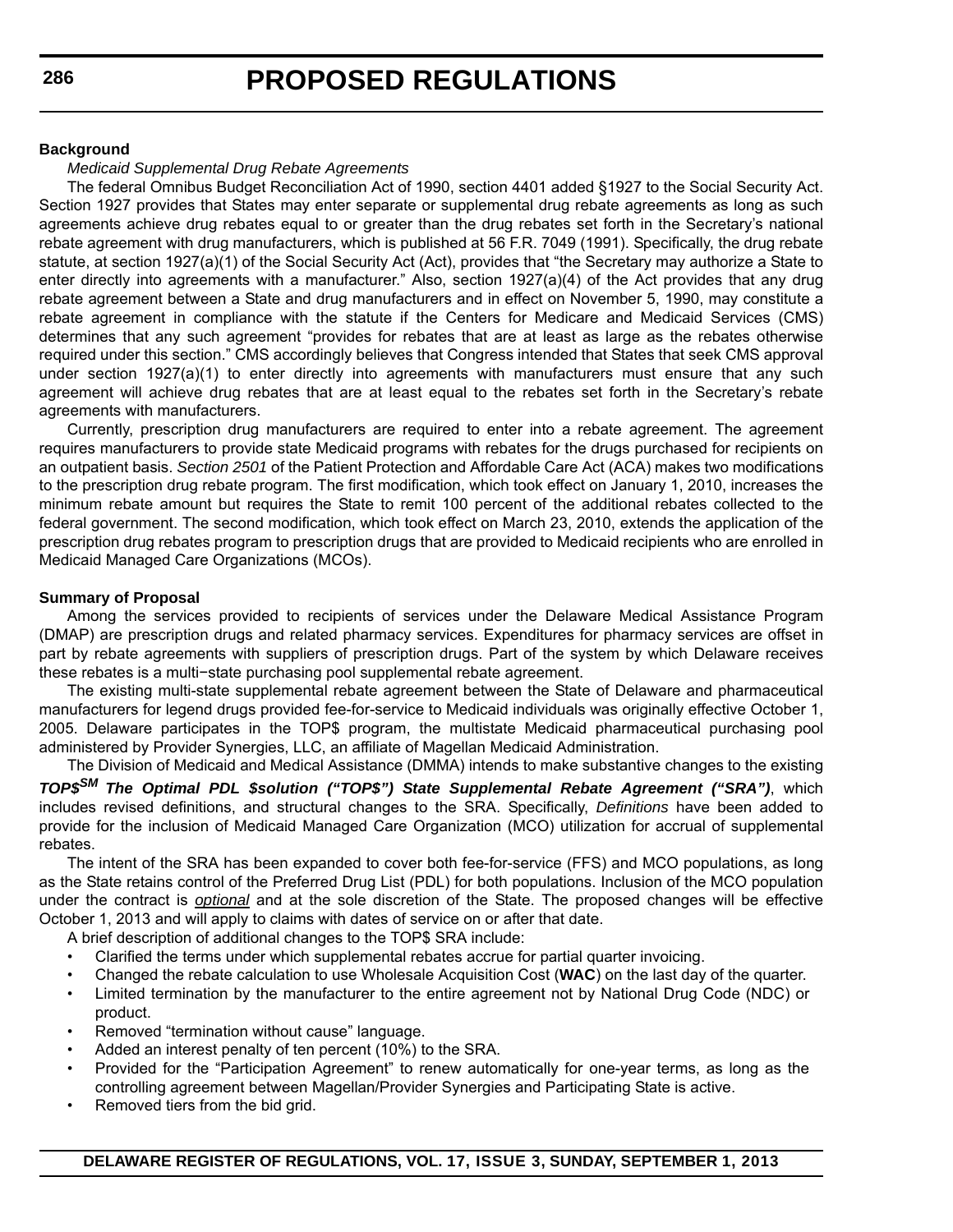• Added option to use alternative supplemental rebate calculation types to allow for different rebate accrual calculations other than Guaranteed Net Unit Price (GNUP).

#### *Draft of Proposed State Supplemental Rebate Agreement*

See attachment to the regulation for a draft of "TOP\$<sup>SM</sup> The Optimal PDL \$solution ("TOP\$") State Supplemental Rebate Agreement".

DMMA is required by federal regulation to submit its supplemental rebate agreement for approval prior to its use. As such, the provisions of this state plan amendment relating to the multi-state supplemental rebate agreement are subject to approval by CMS.

#### **Fiscal Impact Statement**

There is minimal fiscal impact expected. The change in TOP\$ contract language will allow the State to apply supplemental rebates to the medication costs paid for by the participating MCO. It is anticipated that the net-net cost will remain the same. There is also a stipulation of interest charges for late payment which will assist with maintaining the timely payment of the quarterly invoices.

#### **DMMA PROPOSED REGULATION #13-26 REVISION:**

Attachment 3.1-A Page 5 Addendum Continued 1

#### STATE PLAN UNDER TITLE XIX OF THE SOCIAL SECURITY ACT STATE: **DELAWARE LIMITATIONS**

#### **12.a. Prescribed Drugs Continued:**

#### **Drug Rebate Agreements**

The Centers for Medicare and Medicaid Services (CMS) has authorized a rebate agreement between the State and a drug manufacturer that provides supplemental rebates for drugs provided to the Delaware Medicaid program as follows:

- CMS has authorized the state of Delaware to enter into The State of Delaware Department of Health and Social Services supplemental drug rebate agreement. This supplemental drug rebate agreement was submitted to CMS on April 7, 2005 and has been authorized by CMS.
- CMS has authorized the State of Delaware to enter into "The Optimal PDL Solution (TOP\$) State Supplemental Drug Rebate Agreement, a Medicaid multi-state pooling program. The amendment to the Supplemental Drug Rebate Agreement was submitted to CMS on December 20, 2005 and CMS has authorized the State of Delaware to enter into the "TOP\$ Medicaid Program Participation Agreement".
- A supplemental rebate agreement (to be) submitted to CMS on November 10, 2013 amended the December 20, 2005 version of the "State of Delaware TOP\$SM The Optimal PDL \$solution ("TOP\$") State Supplemental Rebate Agreement" authorized under Transmittal Number SP-412, has been authorized by CMS.
	- Pharmaceutical manufacturers are allowed to audit utilization rates;
	- Compliance with the reporting requirements for state utilization information and restrictions to coverage;
	- The unit rebate amount is confidential and cannot be disclosed for purposes other than rebate invoicing and verification; and,
	- Rebate agreements between the state and a pharmaceutical manufacturer that are separate from the drug rebate agreements of Section 1927 are authorized by the Centers for Medicare and Medicaid Services. The state reports rebates from separate agreements to the Secretary for Health and Human Services. The state will remit the federal portion of any state supplemental rebates collected.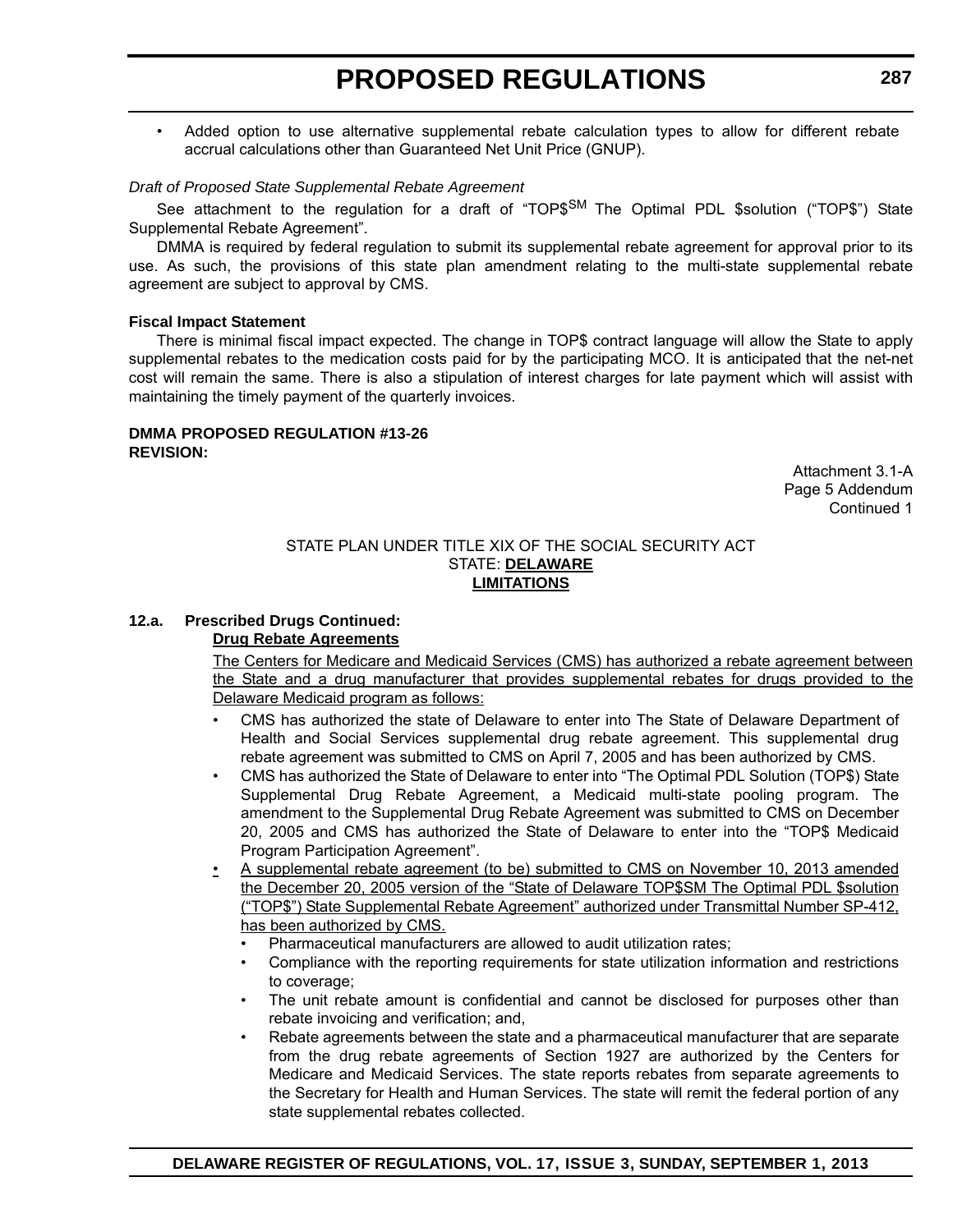• Participation in the TOP\$ multi-state rebate program will not limit the state's ability to submit a SPA to authorize the implementation of a state-specific supplemental rebate agreement.

#### <span id="page-29-0"></span>**DMMA PROPOSED REGULATION #13-26 ATTACHMENT**

**\*Please Note: Due to the size of the attachment, it is not being published here. A copy of the proposed regulation, including the attachment, is available at:**

**[Medicaid Reimbursement for Prescription Drugs – Multi-State Purchasing Pool Supplemental Drug Rebate](http://regulations.delaware.gov/register/september2013/proposed/17 DE Reg 285 09-01-13.pdf)  [Agreement](http://regulations.delaware.gov/register/september2013/proposed/17 DE Reg 285 09-01-13.pdf)**

#### **DIVISION [OF PUBLIC HEALTH](http://www.dhss.delaware.gov/dhss/dph/index.html)**

Statutory Authority: 16 Delaware Code, Chapter 97, §9706 (g)(2) (16 **Del.C.** Ch 97, §9706  $(g)(2)$ 16 **DE Admin. Code** 4305

#### **[4305 Trauma System](#page-3-0)**

#### **PUBLIC NOTICE**

Office of Emergency Medical Services & Preparedness Section, Division of Public Health, Department of Health and Social Services (Department), has proposed amendments to the State of Delaware Trauma System Regulations. The proposed revisions to the Trauma System regulations bring the Delaware Statewide Trauma System and its components into alignment with the current revision of the American College of Surgeons' Committee on Trauma's Resources for Optimal Care of the Injured Patient 2006. The revisions were developed and recommended by the stakeholders who serve on the state Trauma System Committee and primarily are related to documentation of the requirements for Trauma System Participating Hospitals, modification of the Trauma Registry inclusion criteria to be in alignment with the National Trauma Data Bank criteria, updating of the Trauma Center Designation Process, and relocation of the Prehospital Trauma Triage Scheme to the Advanced and Basic Life Support Standing Orders.

On September 1, 2013, the Department plans to publish proposed amendments to the State of Delaware Trauma System Regulations and hold them out for public comment per Delaware law.

Copies of the proposed regulations are available for review in the September 1, 2013 edition of the Delaware *Register of Regulations*, accessible online at:<http://regulations.delaware.gov> or by calling the Office of Emergency Medical Services at (302) 223-1789.

Any person who wishes to make written suggestions, testimony, briefs or other written materials concerning the proposed regulations must submit same to Deborah Harvey by 4:30 p.m. on Tuesday, October 3, 2013 at:

Deborah Harvey Division of Public Health 417 Federal Street Dover, DE 19901 Email: [Deborah.Harvey@state.de.us](mailto:Deborah.Harvey@state.de.us) Phone: (302) 744-4700

**\*Please Note: Due to the size of the proposed regulation, it is not being published here. A copy of the regulation is available at:**

#### **[4305 Trauma System](http://regulations.delaware.gov/register/september2013/proposed/17 DE Reg 288 09-01-13.htm)**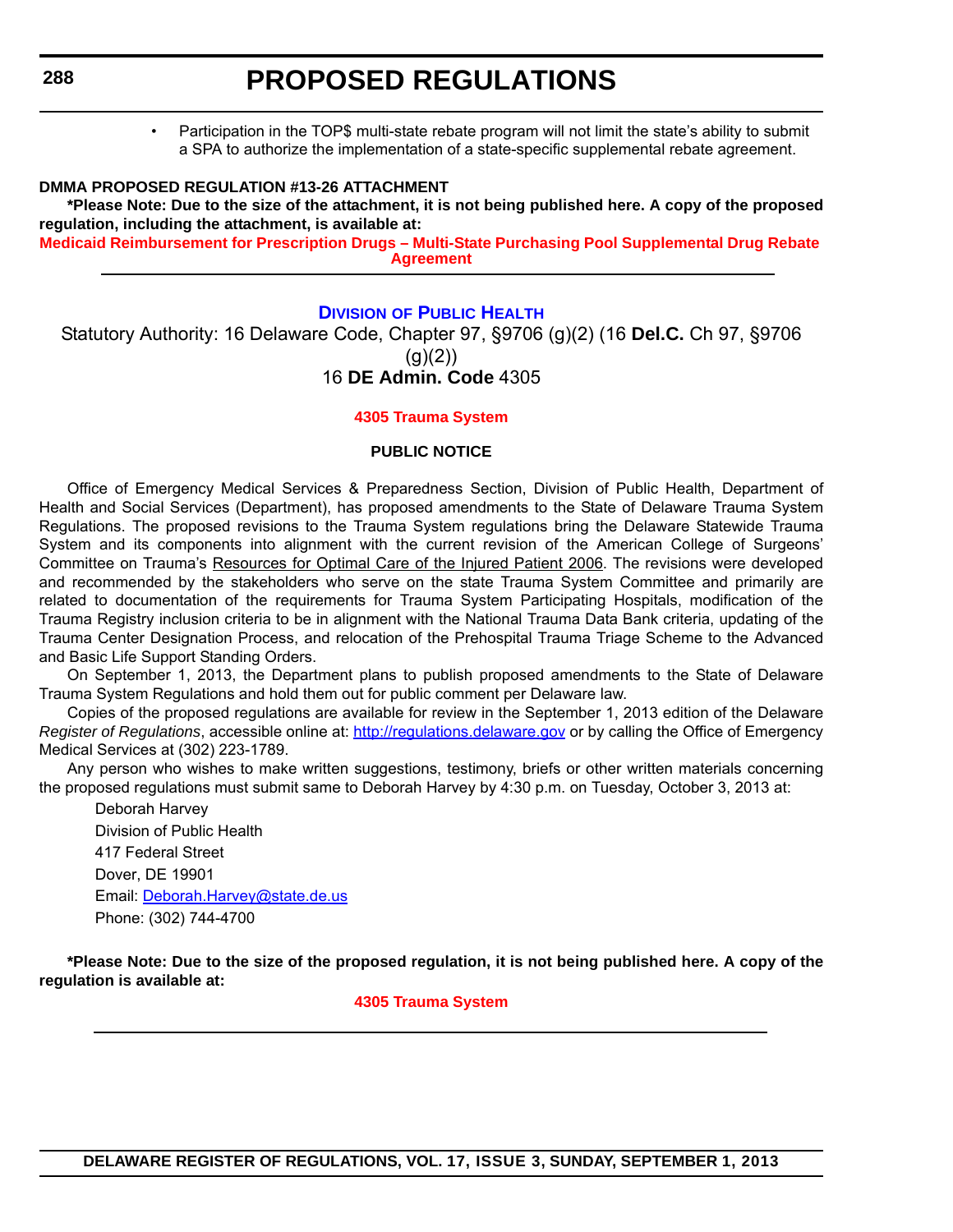#### <span id="page-30-0"></span>**DIVISION [OF SOCIAL SERVICES](http://www.dhss.delaware.gov/dhss/dss/)** Statutory Authority: 31 Delaware Code, Section 512 (31 **Del.C.** 512) 16 **DE Admin. Code** 11002.9

#### **Child Care Subsidy Program [Definitions and Explanation of Terms](#page-3-0) Definition of Relative**

In compliance with the State's Administrative Procedures Act (APA - Title 29, Chapter 101 of the Delaware Code) and under the authority of Title 31 of the Delaware Code, Chapter 5, Section 512, Delaware Health and Social Services (DHSS) / Division of Social Services is proposing to amend policies in the Division of Social Services Manual (DSSM) regarding *Definitions and Explanation of Terms* in the context of the Child Care Subsidy Program, specifically, the definition of *Relative.*

Any person who wishes to make written suggestions, compilations of data, testimony, briefs or other written materials concerning the proposed new regulations must submit same to Sharon L. Summers, Policy, Program & Development Unit, Division of Social Services, 1901 North DuPont Highway, P.O. Box 906, New Castle, Delaware 19720-0906 or by fax to (302) 255-4425 by September 30, 2013.

The action concerning the determination of whether to adopt the proposed regulation will be based upon the results of Department and Division staff analysis and the consideration of the comments and written materials filed by other interested persons.

#### **SUMMARY OF PROPOSAL**

The proposal described below amends policies in the Division of Social Services Manual (DSSM) regarding *Definitions and Explanation of Terms* in the context of the Child Care Subsidy Program, specifically, the definition of *Relative*.

#### **Statutory Authority**

45 CFR Part 98, *Child Care and Development Fund*

#### **Background**

Delaware Health and Social Services ("DHSS")/Division of Social Services ("DSS") is designated as the lead agency with primary responsibilities for the planning and administration of child care subsidies funded with the Child Care Development Fund.

The Child Care and Development Fund ("CCDF") Block Grant Act of 1990, as amended, 42 USC § 9858b (b)(1)(A), (the "Act") requires the Lead Agency to "administer, directly, or through other governmental or nongovernmental agencies" the funds received. The regulations at 45 CFR 98.11 provide that, in addition to retaining "overall responsibilities" for the administration of the program, the Lead Agency must also (among other things) promulgate all rules and regulations governing the overall administration of the CCDF program.

#### **Summary of Proposed Changes**

**DSSM 11002.9**, *Definition and Explanation of Terms*, is amended to clarify the definition of "relative" for child care certificate approvals. The current definition is vague and leads eligibility determination workers to the Delaware Temporary Assistance for Needy Families (TANF) policy definitions. The proposed rule change is intended to ensure that eligible relatives provide authorized child care services.

#### **DSS PROPOSED REGULATION #13-27**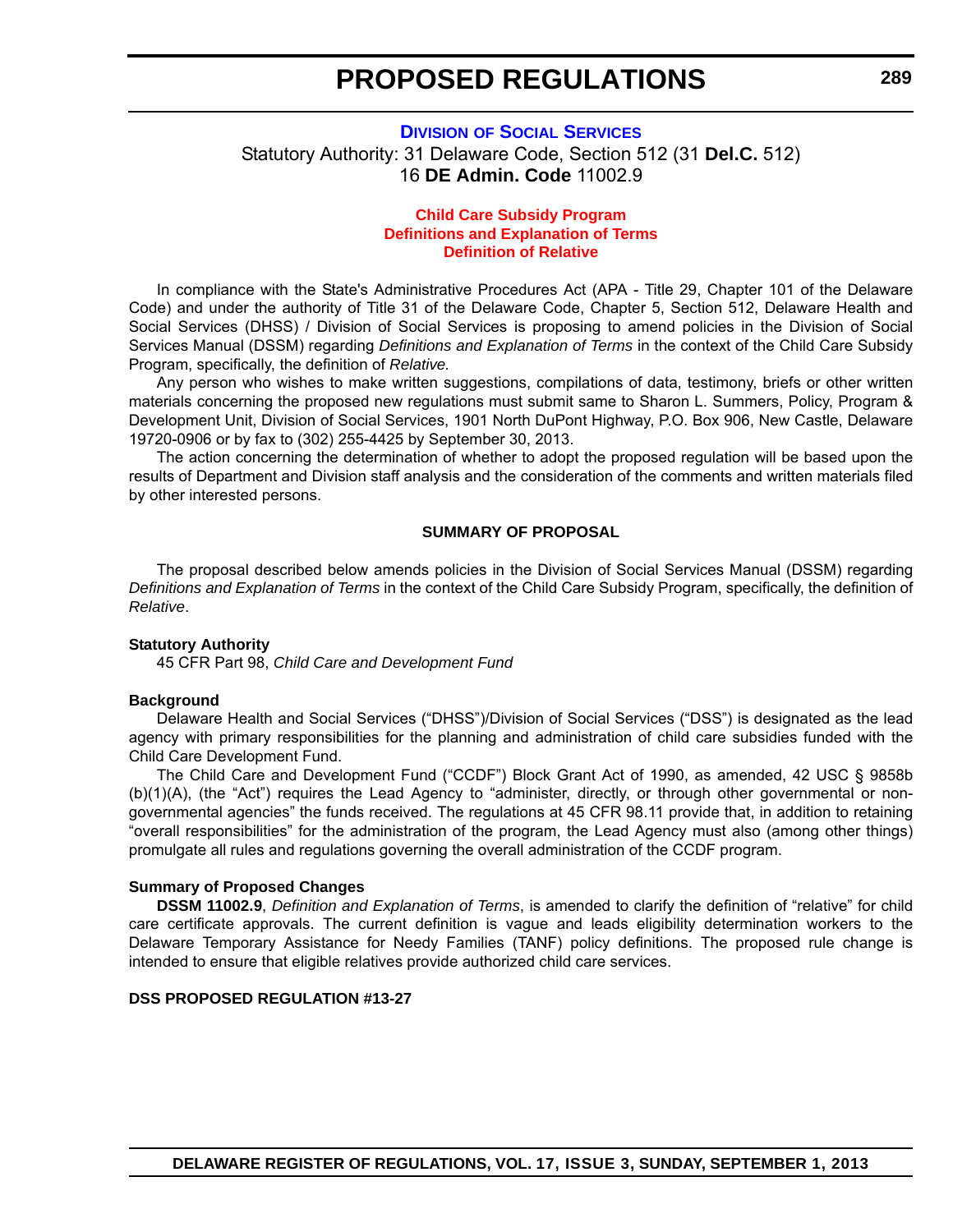#### **11002.9 Definitions and Explanation of Terms**

The following words and terms, when used in the context of these policies will, unless clearly indicated otherwise, have the following meanings.

| Authorization              | Form 618d or 626 is the parents/caretakers authority to receive subsidized child care<br>services and is the provider's authority to provide subsidized child care services to<br>eligible parents/caretakers. The authorization informs providers how much care a<br>parent is authorized to receive, what DSS will pay the provider, and what parents/<br>caretakers must pay as part of their fee.                                                            |
|----------------------------|------------------------------------------------------------------------------------------------------------------------------------------------------------------------------------------------------------------------------------------------------------------------------------------------------------------------------------------------------------------------------------------------------------------------------------------------------------------|
| <b>Caregiver/Provider</b>  | The person(s), other than the parent/caretaker, whom DSS approves to provide child<br>care services or the approved place where care is provided.                                                                                                                                                                                                                                                                                                                |
| <b>Caretaker</b>           | The adult responsible for the primary support and guardianship of the child. As used<br>here, this adult is someone other than the child's parent who acts in place of the<br>parent. If a caretaker is unrelated to the child and has not been awarded custody by<br>Family Court or guardianship, the caretaker is referred to the Division of Family<br>Services to make a determination to either approve the non-relative placement or<br>remove the child. |
| <b>CCDBG</b>               | Child Care and Development Block Grant. 45 CFR Parts 98 and 99 created by the<br>Omnibus Budget Reconciliation Act of 1990 to provide federal funds without state<br>match to:                                                                                                                                                                                                                                                                                   |
|                            | 1. Provide child care to low income families                                                                                                                                                                                                                                                                                                                                                                                                                     |
|                            | 2. Enhance the quality and increase the supply of child care                                                                                                                                                                                                                                                                                                                                                                                                     |
|                            | 3. Provide parents the ability to choose their provider                                                                                                                                                                                                                                                                                                                                                                                                          |
|                            | 4. Increase the availability of early childhood programs and before and after<br>school services. Under the Division's DCIS II Child Care Sub system,<br>CCDBG is part of Categories 31 and 41                                                                                                                                                                                                                                                                   |
| <b>CFR</b>                 | Code of Federal Regulations. These are the rules the Federal Government writes to<br>implement federal legislation. Once written and approved, they have the force of law.                                                                                                                                                                                                                                                                                       |
| <b>CCMIS</b>               | Child Care Management Information System, the name used to describe the<br>Division's payment system for child care.                                                                                                                                                                                                                                                                                                                                             |
| <b>Child</b>               | A person under the age of 13, or children 13 through 18 years of age if they are<br>physically or mentally incapable of caring for themselves or are in need of protective<br>services.                                                                                                                                                                                                                                                                          |
| <b>Child Care Category</b> | The DCIS II Child Care Sub system code for the child care funding source. Case<br>Managers choose category codes based on the parents/caretaker's technical<br>eligibility for service. The codes are:                                                                                                                                                                                                                                                           |
|                            | 11 - Participants receiving TANF and not working, but participating in TANF E&T                                                                                                                                                                                                                                                                                                                                                                                  |
|                            | 12 - Participants receiving TANF and working                                                                                                                                                                                                                                                                                                                                                                                                                     |
|                            | 21 - Participants receiving Food Stamps Benefits who are mandatory or voluntary<br>participants in E&T and not receiving TANF                                                                                                                                                                                                                                                                                                                                    |
|                            | 31 - SSBG, CCDBG, and State funds: Income eligible participants. Participants<br>who receive FS and are not E&T mandatory or voluntary                                                                                                                                                                                                                                                                                                                           |
|                            | 41 - A participant who is a qualified alien or U.S. citizen is coded as a category 41<br>when his or her eligibility allows a non U.S. citizen or non-qualified alien<br>to receive child care services. (Example: One child is a citizen and one is<br>not. The citizen child is a 41.)                                                                                                                                                                         |
|                            | 51 - A participant is coded category 51 when s/he is not a U.S. citizen or legal<br>alien but receives Child Care services due to a family member in<br>category 41                                                                                                                                                                                                                                                                                              |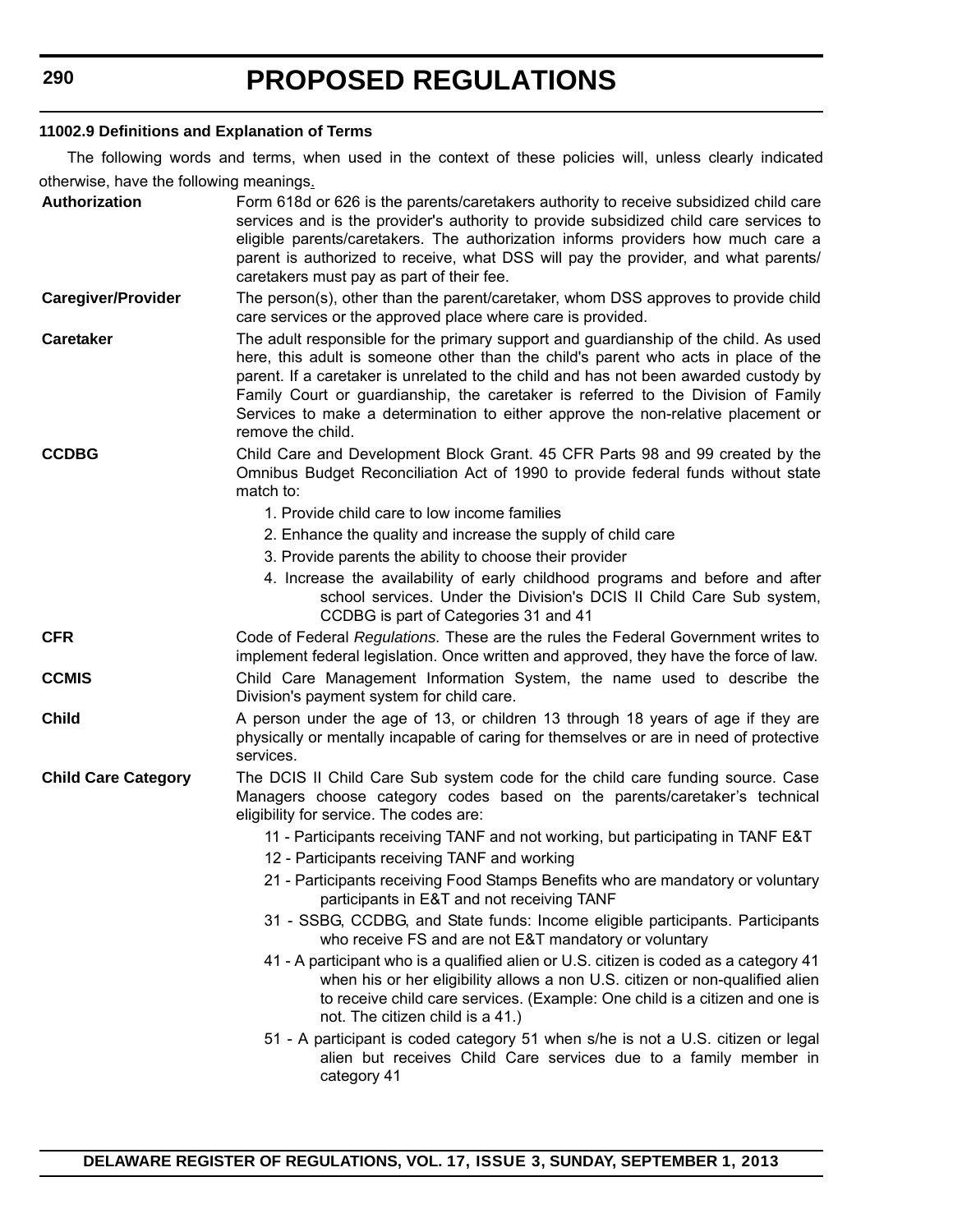| <b>Child Care Centers</b>                                       | A place where licensed or license-exempt child care is provided on a regular basis for<br>periods of less than 24 hours a day to 13 or more children, who are unattended by a<br>parent or guardian.                                                                                                                                                                                                                                                                                                                                                                                                                                                                                                                                  |
|-----------------------------------------------------------------|---------------------------------------------------------------------------------------------------------------------------------------------------------------------------------------------------------------------------------------------------------------------------------------------------------------------------------------------------------------------------------------------------------------------------------------------------------------------------------------------------------------------------------------------------------------------------------------------------------------------------------------------------------------------------------------------------------------------------------------|
| <b>Child Care Certificate</b>                                   | A form issued to a parent/caretaker which allows a parent/caretaker to choose a child<br>care provider who does not have a contract with DSS. A certificate is not an<br>authorization for child care, but parents who wish to select a non-contracted provider<br>of their choice cannot get care unless the provider completes one.                                                                                                                                                                                                                                                                                                                                                                                                 |
| <b>Child Care Parent Fee</b>                                    | The amount the parent/caretaker must pay toward the cost of child care. The fee is<br>based on the income of the parent(s) and children, or the child if the child lives with a<br>caretaker, family size and a percentage of the cost of care based on type of care<br>requested.                                                                                                                                                                                                                                                                                                                                                                                                                                                    |
| <b>Child Care Services</b>                                      | Those activities that assist eligible families in the arrangement of child care for their<br>children.                                                                                                                                                                                                                                                                                                                                                                                                                                                                                                                                                                                                                                |
| <b>Child Care Type</b>                                          | Refers to the setting or place where child care is provided. The four types of care are:<br>1. Center based (under DCIS II Child Care Sub system Site #17 or 18)<br>2. Large Family Home (under DCIS II Child Care Sub system Site #16)<br>3. Family Home (under DCIS II Child Care Sub system Site #15)<br>4. In-Home (under DCIS II Child Care Sub system Site #19)                                                                                                                                                                                                                                                                                                                                                                 |
| <b>Children From Low</b><br><b>Income Families</b>              | Children in families whose income is less than 200% of the Federal Poverty Limit<br>$(FPL)$ .                                                                                                                                                                                                                                                                                                                                                                                                                                                                                                                                                                                                                                         |
| <b>DCIS II</b>                                                  | Delaware Client Information System, the automated client eligibility system for the<br>Department of Health and Social Services.                                                                                                                                                                                                                                                                                                                                                                                                                                                                                                                                                                                                      |
| <b>Educational Program</b>                                      | Educational Program - A program of instruction to achieve:<br>1. A basic literacy level of 8.9;<br>2. Instruction in English as a second language;<br>3. A GED, Adult Basic Education (ABE), or High School Diploma;<br>4. Completion of approved special training or certificate courses;<br>5. A post-secondary degree where the degree is part of an approved DSS<br>Employment and Training program.<br>The above definition excludes the pursuit of a graduate degree or second four-year<br>college degree. A second associate's degree may be attained if it leads to a<br>bachelor's degree. The completion of a second associate's degree can be authorized<br>only if it has a significant chance of leading to employment. |
| <b>Employment</b>                                               | Employment - Either part-time or full time work for which the parent/caretaker<br>receives wages equal to minimum wage or an equivalent. It also includes periods of<br>up to three months of continued child care services when parents/caretakers lose one<br>job and need to search for another, or when one job ends and another job has yet to<br>start.                                                                                                                                                                                                                                                                                                                                                                         |
| <b>Family Child Care Home</b>                                   | A private residence other than the child's residence, where licensed care is provided<br>for one to six children who are not related to the caregiver.                                                                                                                                                                                                                                                                                                                                                                                                                                                                                                                                                                                |
| <b>Family Size</b>                                              | The total number of persons whose needs and income are considered together. This<br>will always include the parent(s) (natural, legal, adoptive, step, and unmarried<br>partners with a child in common) and all their dependent children under 18 living in<br>the home.                                                                                                                                                                                                                                                                                                                                                                                                                                                             |
| <b>Food Benefit</b><br><b>Employment and</b><br><b>Training</b> | The program by which certain unemployed mandatory and/or voluntary Food Benefit<br>recipients participate in activities to gain skills or receive training to obtain regular,<br>paid employment. Persons can receive child care if they need care to participate.<br>This is referred to as Food Benefit Employment & Training. Under the Division's DCIS<br>Il Child Care Sub system, this is Category 21.                                                                                                                                                                                                                                                                                                                          |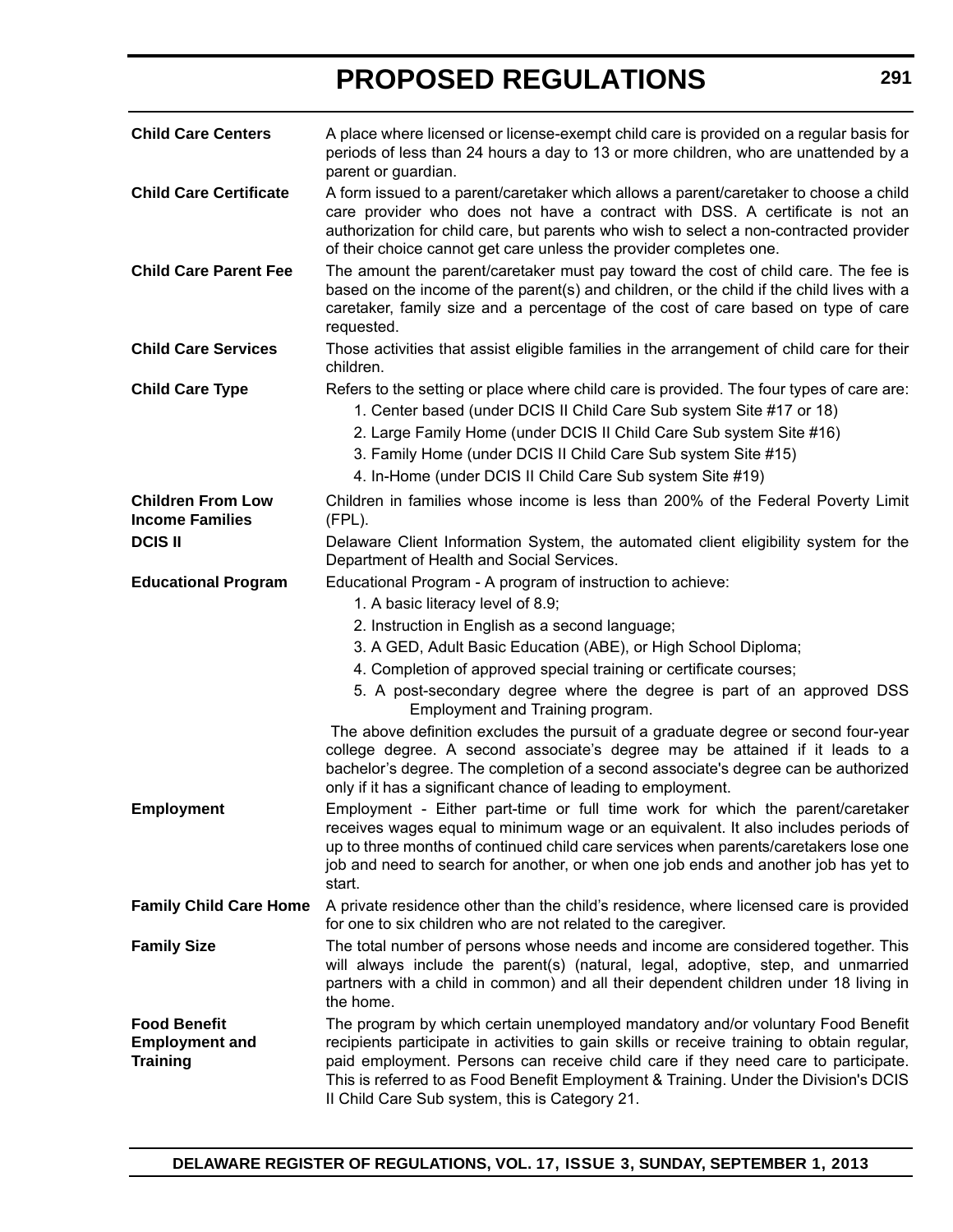| <b>Income</b>                                  | Any type of money payment that is of gain or benefit to a family. Examples of income<br>include wages, social security pensions, public assistance payments, child support,<br>etc.                                                                                                                                                                                                                                                                                                                                                                                                                                                                                                                                                                                                                                                                                                                                                                                                                                                                                                             |
|------------------------------------------------|-------------------------------------------------------------------------------------------------------------------------------------------------------------------------------------------------------------------------------------------------------------------------------------------------------------------------------------------------------------------------------------------------------------------------------------------------------------------------------------------------------------------------------------------------------------------------------------------------------------------------------------------------------------------------------------------------------------------------------------------------------------------------------------------------------------------------------------------------------------------------------------------------------------------------------------------------------------------------------------------------------------------------------------------------------------------------------------------------|
| <b>Income Eligible</b>                         | A family is financially eligible to receive child care services based on the family's<br>gross income. It also refers to child care programs under Category 31.                                                                                                                                                                                                                                                                                                                                                                                                                                                                                                                                                                                                                                                                                                                                                                                                                                                                                                                                 |
| <b>Income Limit</b>                            | The maximum amount of gross income a family can receive to remain financially<br>eligible for child care services. Current income limit is 200 percent of the federal<br>poverty level.                                                                                                                                                                                                                                                                                                                                                                                                                                                                                                                                                                                                                                                                                                                                                                                                                                                                                                         |
| <b>In-Home Care</b>                            | Care provided for a child in the child's own home by either a relative or non-relative,<br>other than the parent/caretaker, where such care is exempt from licensing<br>requirements. Care is limited to the child(ren) residing in the household. It also refers<br>to situations where care is provided by a relative in the relative's own home. This care<br>is also exempt from licensing requirements and is also limited to the children of one<br>household.                                                                                                                                                                                                                                                                                                                                                                                                                                                                                                                                                                                                                            |
| <b>Job Training/Training</b>                   | A program which either establishes or enhances a person's job skills. Such training<br>either leads to employment or allows a person to maintain employment already<br>obtained. Such training includes, but is not limited to: Food Benefit Employment &<br>Training (FB E&T) contracted programs; WIA sponsored training programs,<br>recognized school vocational programs, and on-the-job training programs.                                                                                                                                                                                                                                                                                                                                                                                                                                                                                                                                                                                                                                                                                |
| <b>Large Family Child Care</b><br>Home         | A licensed child care service provided for part of a twenty-four (24) hour day, offered<br>by any person or entity including but not limited to an owner, association, agency or<br>organization that advertises or holds himself, herself or itself out as conducting such<br>a service. This person or entity has in custody or control seven (7) to a maximum of<br>twelve (12) children preschool-age or older who live at and/or are present at the<br>Large Family Child Care Home. In addition to the children preschool-age or younger,<br>this person or entity may also have custody or control of one (1) to a maximum of two<br>(2) school-age children who do not live at the Large Family Child Care Home but are<br>present only for before and after school, and/or during school holidays, and/or during<br>the summer. All of these children are provided care, education, protection,<br>supervision or guidance in a private home or non-residential setting. This does not<br>include a child care service provided exclusively to relatives as defined by these<br>rules. |
| <b>Legal Care</b>                              | Care which is either licensed or exempt from licensing requirements.                                                                                                                                                                                                                                                                                                                                                                                                                                                                                                                                                                                                                                                                                                                                                                                                                                                                                                                                                                                                                            |
| <b>Parent</b>                                  | The child's natural mother, natural legal father, adoptive mother or father, or step-<br>parent.                                                                                                                                                                                                                                                                                                                                                                                                                                                                                                                                                                                                                                                                                                                                                                                                                                                                                                                                                                                                |
| <b>Parental Choice</b>                         | The right of parents/caretakers to choose from a broad range of child care providers,<br>the type and location of child care.                                                                                                                                                                                                                                                                                                                                                                                                                                                                                                                                                                                                                                                                                                                                                                                                                                                                                                                                                                   |
| <b>Physical or Mental</b><br><b>Incapacity</b> | A dysfunctional condition which disrupts the child's normal development patterns<br>during which the child cannot function without special care and supervision. Such<br>condition must be verified by either a doctor or other professional with the<br>competence to do so.                                                                                                                                                                                                                                                                                                                                                                                                                                                                                                                                                                                                                                                                                                                                                                                                                   |
| <b>Protective Services</b>                     | The supervision/placement of a child by the Division of Family Services in order to<br>monitor and prevent situations of abuse or neglect.                                                                                                                                                                                                                                                                                                                                                                                                                                                                                                                                                                                                                                                                                                                                                                                                                                                                                                                                                      |
| <b>Purchase of Care Plus</b><br>$(POC+)$       | Care option that allows providers to charge most DSS clients the difference between<br>the DSS reimbursement rate up to the provider's private fee for service. The provider<br>receives DSS rate, the DSS determined child care parent fee, if applicable, and any<br>additional provider-determined co-pay.                                                                                                                                                                                                                                                                                                                                                                                                                                                                                                                                                                                                                                                                                                                                                                                   |
| <b>Reimbursement Rates</b>                     | The maximum dollar amount the State will pay for child care services.                                                                                                                                                                                                                                                                                                                                                                                                                                                                                                                                                                                                                                                                                                                                                                                                                                                                                                                                                                                                                           |
| <b>Relative</b>                                | Grandparents, great-grandparents, aunts, uncles, brothers, sisters adult brother or<br>sister, cousins, and any other relative as defined by TANF policy, including step<br>relatives, as they are related to the child.                                                                                                                                                                                                                                                                                                                                                                                                                                                                                                                                                                                                                                                                                                                                                                                                                                                                        |

**DELAWARE REGISTER OF REGULATIONS, VOL. 17, ISSUE 3, SUNDAY, SEPTEMBER 1, 2013**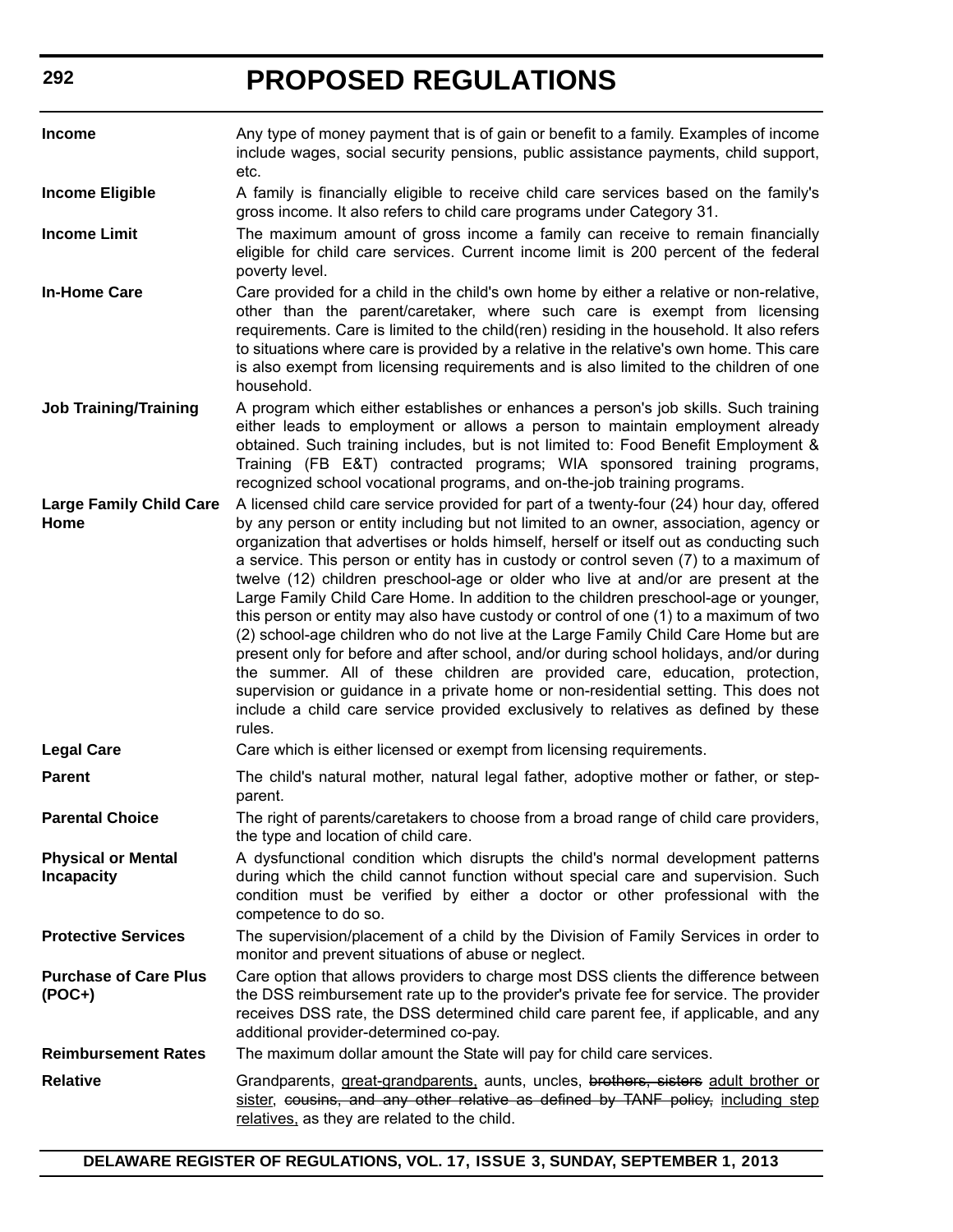<span id="page-34-0"></span>**Residing With** Living in the home of the parent or caretaker.

**Seamless Services** To the extent permitted by applicable laws, a family is able to retain the same provider regardless of the source of funding, and providers are able to provide services to children regardless of the basis for the family's eligibility for assistance or the source of payment.

**Self-Arranged Care** Child care which either parents or caretakers arrange on their own between themselves and providers. In this instance, the parents/caretakers choose to use a child care certificate, but the provider does not accept the State reimbursement rate for child care services. DSS limits payment for self-arranged care to its regular provider rates. Parents/caretakers, in addition to any parent fee they pay, must also pay the difference between DSS' reimbursement rates and the providers' charge.

**Self-Initiated** Clients who enter an education or training program on their own. The education or training program must be comparable to a Food Benefit Employment & Training (FB E&T) - TANF education or training component. Self-initiated clients must receive child care services if there is a child care need.

**Special Needs Child** A child under 19 years of age whose physical, emotional, or developmental needs require special care. Both the need and care must be verified by a doctor or other professional with the authority to do so.

**Special Needs Parent/ Caretaker** An adult, who because of a special need, is unable on his/her own to care for children. The need must be verified by a doctor or other professional with the authority to do so.

**SSBG** Social Services Block Grant. Under the DCIS II Child Care Sub system, this is Category 31 child care.

**TANF** Temporary Assistance for Needy Families, a program established by Title IV-A of the Social Security Act and authorized by Title 31 of the Delaware Code to provide benefits to needy children who are deprived of parental support and care. While on TANF, families are eligible for child care only as long as they are working or participating in a TANF Employment and Training activity (Categories 11 and 12).

**TANF Child Care** The name of the child care program for TANF recipients who work or who are participating in a TANF Employment and Training program. Under the DCIS II Child Care Sub system, this is Category 11 and 12.

**Technical Eligibility** Parents/caretakers meet requirements, other than financial, to receive child care services based on need and category.

**Verification** Written or oral documentation, demonstrating either need for service or sources of income.

**Work Force Investment Act (WIA)** Federal Legislation that consolidates Employment and Training programs and funding streams. This legislation embodies the One Stop Employment and Training Service system under DOL.

### **[DEPARTMENT OF INSURANCE](http://www.delawareinsurance.gov/)**

**OFFICE OF THE COMMISSIONER**

Statutory Authority: 18 Delaware Code, Section 311, 6915 and 29 Delaware Code, Chapter 101 (18 **Del.C.** §§311 and 6915 and 29 **Del.C.** Ch. 101) 18 **DE Admin. Code** 302

**[302 Captive Insurance Financial Regulation](#page-3-0)**

**PUBLIC NOTICE**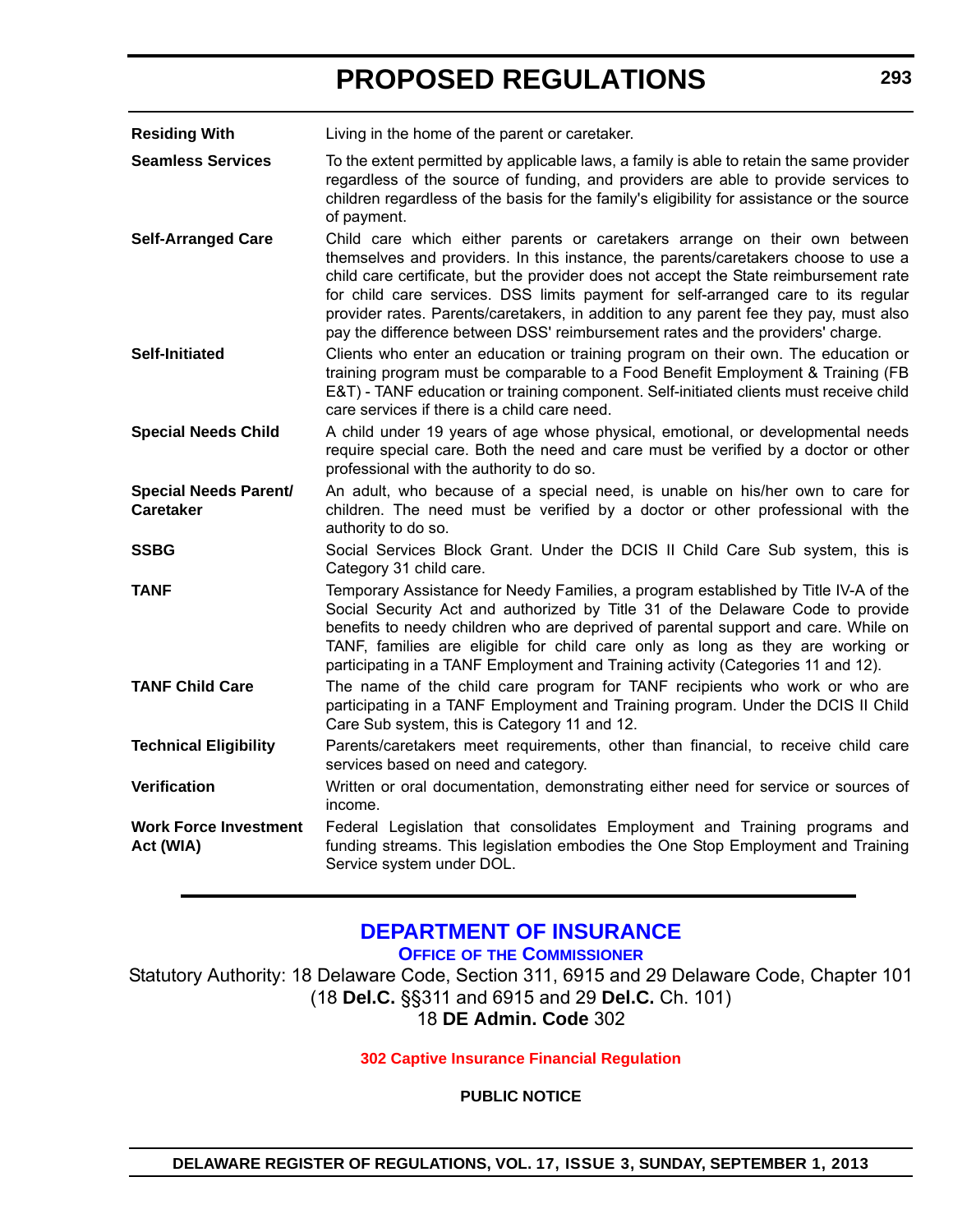INSURANCE COMMISSIONER KAREN WELDIN STEWART hereby gives notice of proposed amended Department of Insurance Regulation 302 relating to the Captive Insurance Financial Regulation. The docket number for this proposed amended Regulation is 2242-2013.

 The proposed amended Regulation supports Delaware's Captive Insurance Program (18 **Del.C.** Ch. 69) and allows Delaware to adopt a national model audit requirement for Risk Retention Groups, maintaining Delaware's accreditation standing. The Delaware Code authority for the proposed change is 18 **Del.C.** §311 and §6915; and 29 **Del.C.** Ch. 101.

The Department of Insurance does not plan to hold a public hearing on the proposed amended Regulation. The proposed amended Regulation appears below and can also be viewed at the Delaware Insurance Commissioner's website at:

[www.delawareinsurance.gov/departments/documents/ProposedRegs/ProposedRegs.shtml](http://www.delawareinsurance.gov/departments/documents/ProposedRegs/ProposedRegs.shtml)

Any person can file written comments, suggestions, briefs, and compilations of data or other materials concerning the proposed amendment. Any written submission in response to this notice and relevant to the proposed regulation must be received by the Department of Insurance no later than 4:30 p.m. EST, Monday, September 30, 2013. Any such requests should be directed to:

Regulatory Specialist Rhonda West Delaware Department of Insurance 841 Silver Lake Boulevard Dover, DE 19904 Phone: (302) 674-7379 Fax: (302) 739-5566 Email: [rhonda.west@state.de.us](mailto:rhonda.west@state.de.us)

#### **302 Captive Insurance Financial Regulation**

#### **1.0 Purpose and Authority.**

- 1.1 The purpose of this regulation is to set forth the financial, reporting and other requirements which the Commissioner deems necessary to the regulation of captive insurance companies, as authorized by the Delaware Revised Captive Insurance Company Act, 18 **Del.C.** Ch. 69. Reference hereinunder to "company" shall mean captive insurance company or companies, unless otherwise specified.
- 1.2 The provisions of this regulation shall apply unless the Commissioner directs otherwise.
- 1.3 Risk Retention Groups shall be subject to the requirements set forth in 18 **DE Admin. Code** 301. If a Risk Retention Group is exempt from the reporting requirements of 18 **DE Admin. Code** 301 pursuant to section 2.2 of that regulation, then this regulation shall apply to such Risk Retention Group in its entirety. If such Risk Retention Group is not exempt from Regulation 301, then only sections 1.0, 2.0, and 9.0 through 14.0 of this regulation shall apply.

#### *(Break in Continuity of Sections)*

#### **16.0 Effective Date**

This Regulation shall become effective 10 days after being published as a final regulation.

#### **\*Please Note: As the rest of the sections were not amended they are not being published. A copy of the proposed regulation is available at:**

#### **[302 Captive Insurance Financial Regulation](http://regulations.delaware.gov/register/september2013/proposed/17 DE Reg 293 09-01-13.pdf)**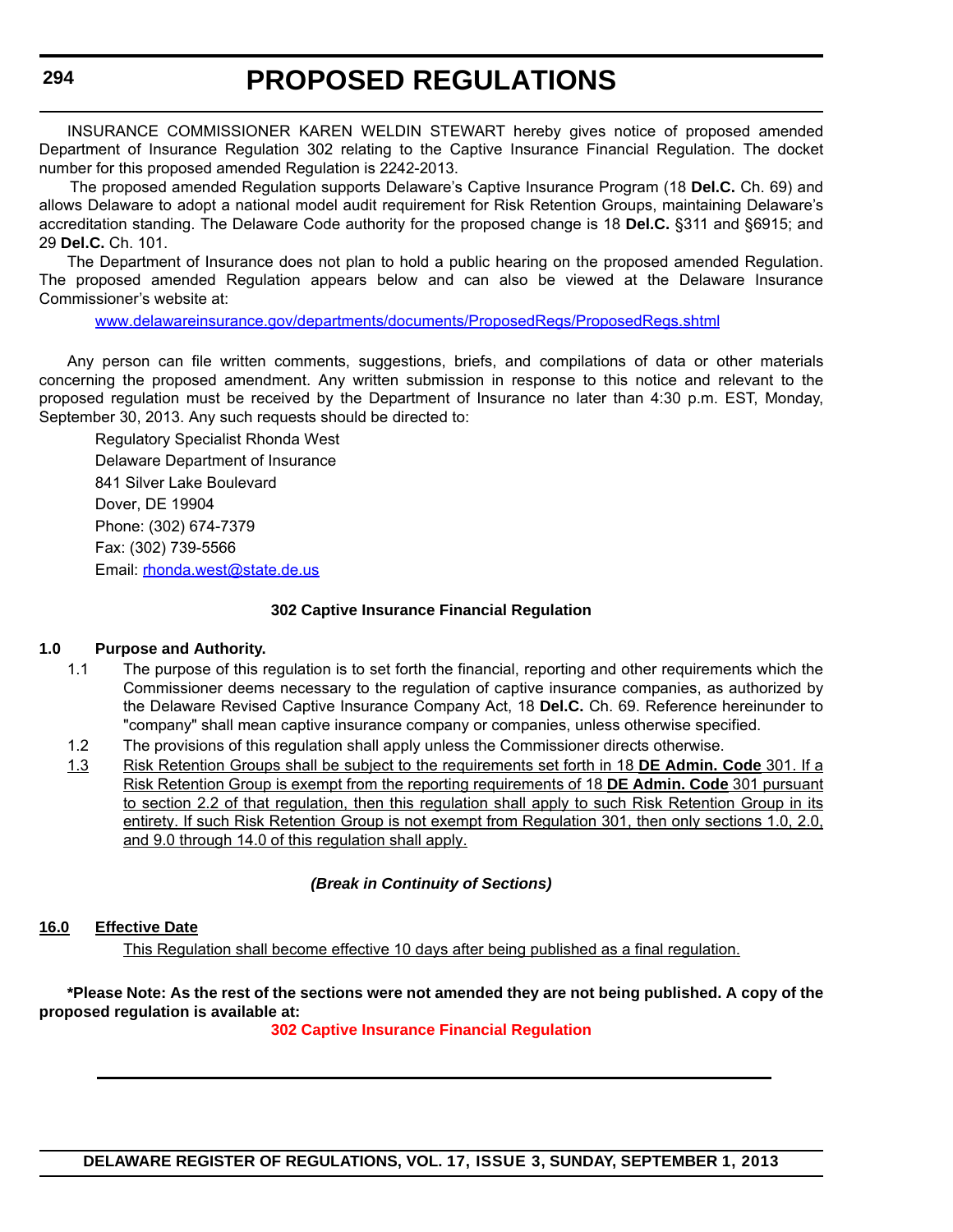# **[DEPARTMENT OF NATURAL RESOURCES AND ENVIRONMENTAL](http://www.dnrec.delaware.gov/air/Pages/Default.aspx)  CONTROL**

**DIVISION OF AIR QUALITY**

Statutory Authority: 7 Delaware Code, Chapter 60; (7 **Del.C.**, Ch. 60) 7 **DE Admin. Code** 1140

**[1140 Delaware National Low Emission Vehicle Program](#page-3-0)**

**REGISTER NOTICE SAN # 2013-01**

# **1. TITLE OF THE REGULATIONS:**

Amendment to 7 **DE Admin. Code** 1140 – *Delaware Low Emission Vehicle Program*

# **2. BRIEF SYNOPSIS OF THE SUBJECT, SUBSTANCE AND ISSUES:**

Division of Air Quality is proposing amendments to, 7 **DE Admin. Code** 1140- *Low Emission Vehicle Program.* The purpose of this action is to 1) remove the requirements that provide for prospective incorporation of revisions made by California, and 2) update certain provisions and adopt by reference the applicable sections within Title 13 of the California Code of Regulations that comprise California's Low Emission Vehicle (LEV) III standard and the Greenhouse Gas (GHG) standard, also known as the Advanced Clean Cars Program for model years 2015 to 2025.

- **3. POSSIBLE TERMS OF THE AGENCY ACTION:** None
- **4. STATUTORY BASIS OR LEGAL AUTHORITY TO ACT:** 7 **Del.C.**, Chapter 60, Environmental Control

# **5. OTHER REGULATIONS THAT MAY BE AFFECTED BY THE PROPOSAL:** None

# **6. NOTICE OF PUBLIC COMMENT:**

Statements and testimony may be presented either orally or in writing at a public hearing to be held on Monday, September 23, 2013 beginning at 6:00 PM at the Richardson & Robbins Auditorium, 89 Kings Highway, Dover Delaware 19901. Interested parties may submit comments in writing to: Deanna Cuccinello, DNREC Division of Air Quality, at 655 South Bay Road, Suite 5N, Dover, DE 19901.

# **7. PREPARED BY:**

Deanna Cuccinello 302.739.9402 August 14, 2013

# **1140 Delaware National Low Emission Vehicle Program**

#### **XX/XX/2013**

# **1.0 Purpose**

- 1.1 The provisions of this regulation establish in Delaware a LEV Low Emission Vehicle (LEV) program, which incorporates the requirements of the California LEV program.
- 1.2 The LEV program shall apply to all new model year 2014 and subsequent model year motor vehicles that are passenger cars, light-duty trucks, and medium-duty passenger vehicles subject to the California LEV program and delivered for sale in Delaware.

# **XX/XX/2013**

**2.0 Applicability**

# *(Break of Continuity Within Section)*

**DELAWARE REGISTER OF REGULATIONS, VOL. 17, ISSUE 3, SUNDAY, SEPTEMBER 1, 2013**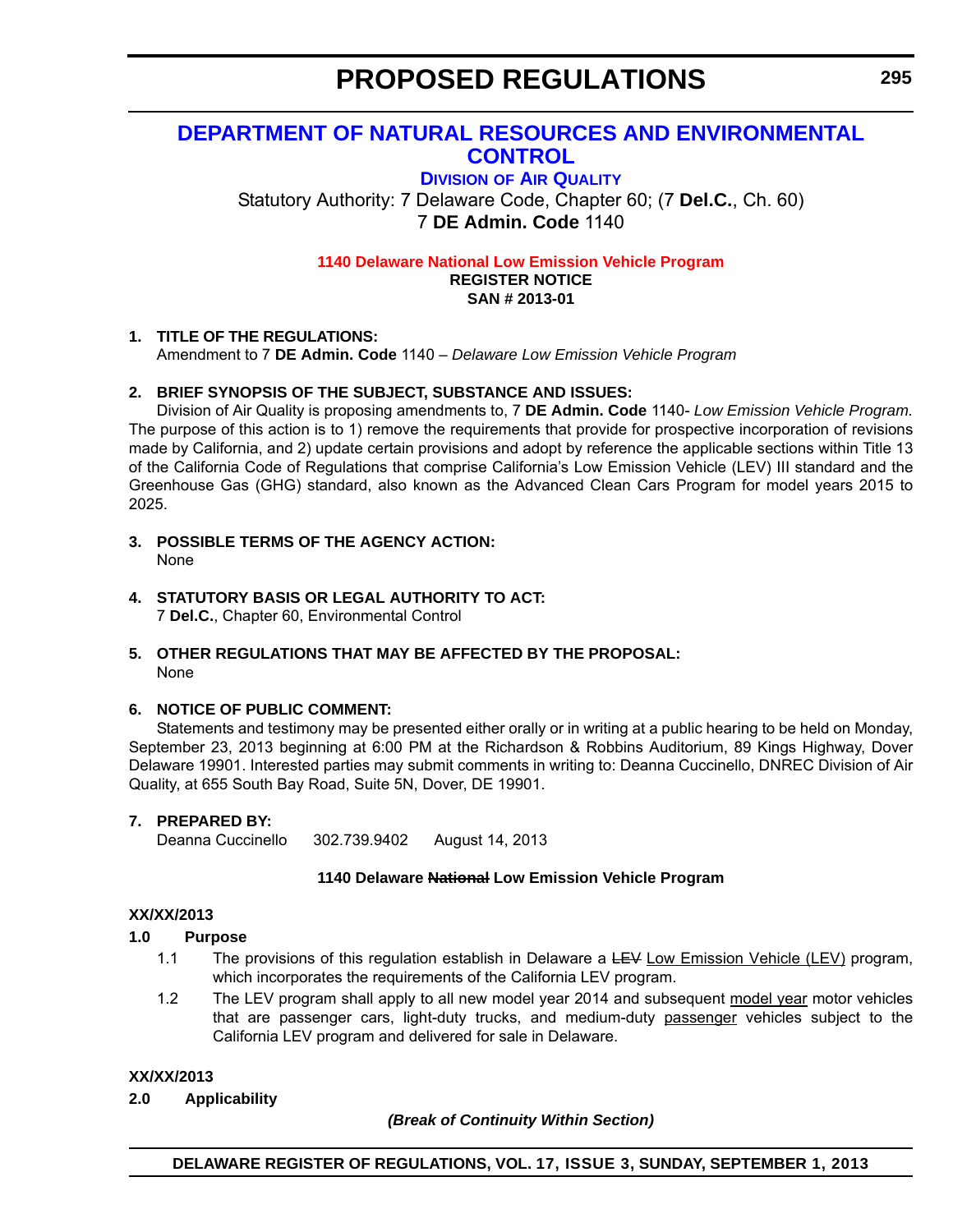2.3 The prohibitions contained in 2.1 of this regulation shall not apply to vehicles that are:

# *(Break of Continuity Within Section)*

2.3.12 Acquired by a Delaware resident serving in the armed forces while stationed in another state.

# **XX/XX/2013**

# **3.0 Definitions**

The following words and terms, when used in this regulation, shall have the following meanings unless the context clearly indicates otherwise.

### *(Break of Continuity Within Section)*

**"Emission Control Label"** means a paper, plastic, metal or other permanent material, welded, riveted or otherwise permanently attached to an area within the engine compartment (if any), or to the engine, in such a way that it will be visible to the average person after installation of the engine in all new vehicles certified for sale in California, in accordance with Title 13, California Code of Regulations Section 1965.

"**Emission standards**" mean specified limitations on the discharge of air contaminants into the atmosphere.

"**Engine family**" means the basic classification unit comprised of the engine and drive train configuration selected by a manufacturer and used for the purpose of certification testing.

**"Environmental Performance Label"** means a paper or plastic decal securely affixed by the manufacturer to a window of all passenger cars, light-duty trucks, and medium-duty passenger vehicles which disclose the global warming and smog score for the vehicle in accordance with Title 13, CCR Section 1965.

# *(Break of Continuity Within Section)*

**"Federal Fuel Economy and Environmental Label"** means a Federal Label that is affixed by the manufacturer to a window on all 2013 and subsequent model year passenger cars, light-duty trucks, and medium-duty passenger vehicles and would deem automobile manufacturers compliant with the federal Economy and Environmental Label published in 40 CFR Parts 85, 86 and 600 as promulgated on July 6, 2011 as compliant with the California Environmental Performance Label requirements. The label must disclose the smog and global warming scores for the vehicle in accordance with Title 13, CCR Section 1965 and the "California Motor Vehicle Emission Control, Smog Index, and Environmental Performance Label Specifications."

**"Fleet Average Emission"** means a vehicle manufacturer's average vehicle emissions of all greenhouse gases, non-methane organic gases (NMOG), or NMOG plus oxides of nitrogen (NOx), as applicable, from all new vehicles delivered for sale or lease in Delaware in any model-year.

**"Greenhouse Gas"** means any of the following gases: carbon dioxide, methane, nitrous oxide, and hydrofluorocarbons.

**"Greenhouse Gas Credit"** means greenhouse gas credit.

**"Greenhouse Gas Vehicle Test Group"** means vehicles that have an identical test group, vehicle make and model, transmission class and driveline, aspiration method (e.g., naturally aspirated, turbocharged), camshaft configuration, valve train configuration, and inertia weight class.

"**Gross vehicle weight rating or GVWR**" means the value specified by the manufacturer as the maximum design loaded weight of a single vehicle.

**"Heavy-duty Engine"** means any engine used to propel a heavy-duty vehicle.

**"Heavy-duty Vehicle"** means a heavy-duty vehicle as defined at Title 13, CCR, Section 1900.

"**Independent Low Volume Manufacturer**" means a manufacturer that has been designated by CARB as an independent low volume manufacturer as defined at Title 13, CCR, Section 1900.

# *(Break of Continuity Within Section)*

"**Light-duty truck-1 or LDT-1**" means a light-duty truck with a loaded vehicle weight of 3,750 pounds or less.

**DELAWARE REGISTER OF REGULATIONS, VOL. 17, ISSUE 3, SUNDAY, SEPTEMBER 1, 2013**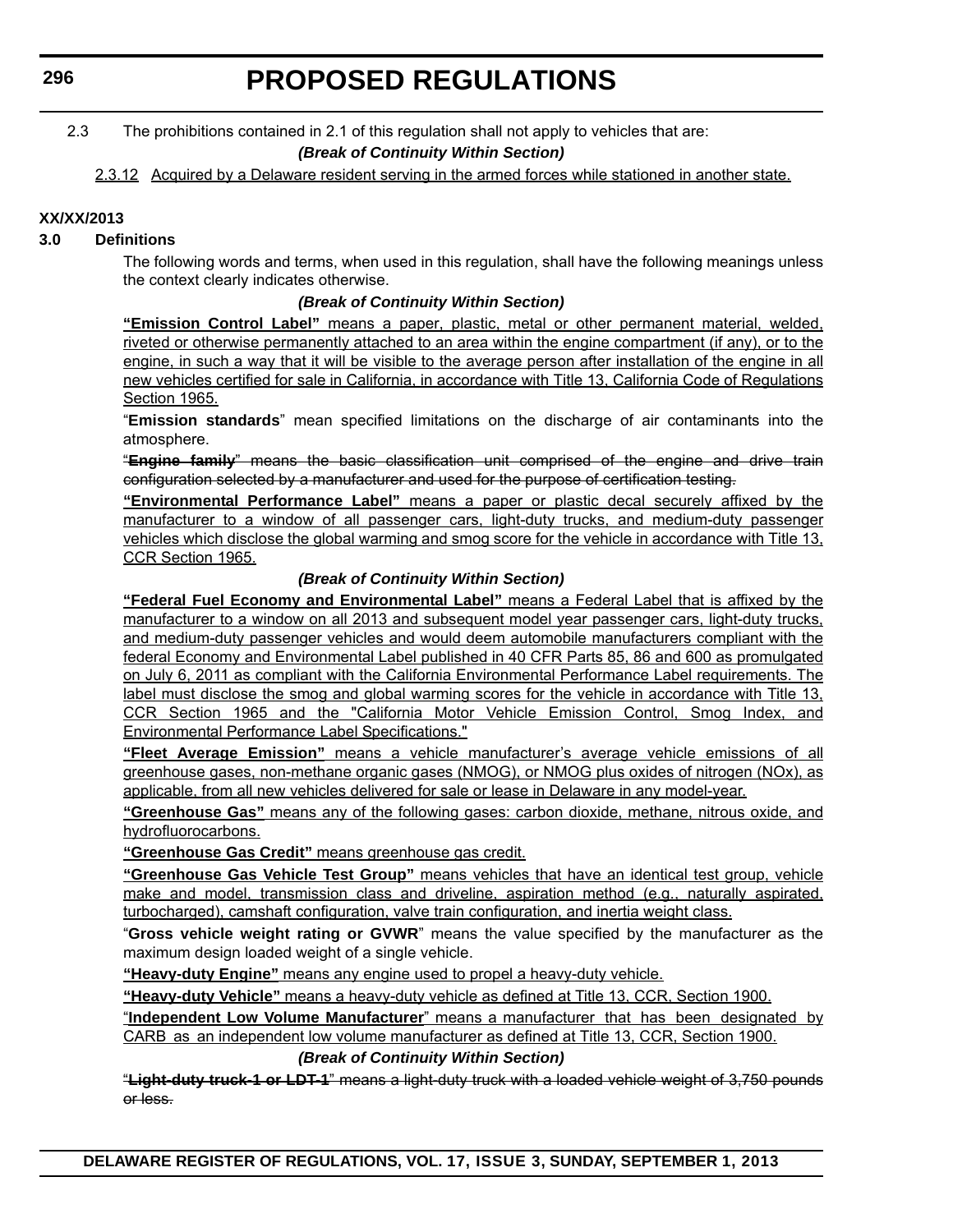**"Light-duty truck-2 or LDT-2**" means a light-duty truck with a loaded vehicle weight of greater than 3,750 pounds and a gross vehicle weight of less than or equal to 8,500 pounds and includes mediumduty passenger vehicles when determining compliance with the greenhouse gas emission standards of this regulation.

"**Loaded vehicle weight**" means the vehicle curb weight plus 300 pounds.

"**Mail out**" means a widely distributed general correspondence issued by CARB whenever said board needs information from the public, or when it wishes to inform the public of new information.

"**Manufacturer**" means any independent low volume, small, intermediate or large volume vehicle manufacturer as defined at Title 13, CCR, Section 1900.

"**Medium-duty passenger vehicle**" means medium-duty vehicle as defined at Title 13, CCR, Section 1900.

"**Military tactical vehicle**" means all land combat and transportation vehicles, excluding rail-based, which are designed for or are in use by any of the United States armed forces.

"**Model year**" means model year as defined at 40 CFR 85.2302 and determined in accordance with the provisions of 40 CFR 85.2301 through 85.2304, as supplemented or amended, and incorporated herein by reference means, for each vehicle manufacturer the period which includes January 1 of the calendar year in which the model is first offered for sale and ends December 31 of the final calendar year of sale or, if the manufacturer has no annual production period, the calendar year. In case of any vehicle manufactured in two or more stages, the time of manufacture shall be the date of completion of the chassis.

# *(Break of Continuity Within Section)*

**"NMOG + NOx Credit"** means non-methane organic gas plus oxides of nitrogen credit.

# *(Break of Continuity Within Section)*

**"Recall"** means: a manufacturer's issuing of notices directly to consumers that vehicles in their possession or control should be corrected; and/or a manufacturer's efforts to actively locate and correct vehicles in the possession or control of consumers.

**"Recall Campaign"** means that plan approved by the California Air Resources Board or the Department, by which the manufacturer will effect the recall of noncomplying vehicles.

"**Sale or sell**" means the transfer of equitable or legal title to a motor vehicle or motor vehicle engine to the ultimate purchaser.

"**Secretary**" means the Secretary of the Department.

**"Small Volume Manufacturer"** means a manufacturer that has been designated by the CARB as a small volume manufacturer as defined at Title 13, CCR, Section 1900.

"**State**" means the State of Delaware, unless otherwise specified.

"**Test group**" means a grouping of vehicles as defined by 40 CFR 86.1827-01, as supplemented or amended, and incorporated herein by reference.

"**Test vehicle**" means an experimental or prototype motor vehicle that appears to have very low emission characteristics, or a used motor vehicle within which an experimental motor vehicle pollution control device is installed, and which has also received a test vehicle or fleet permit from CARB.

"**Ultimate purchaser**" means, with respect to any new motor vehicle or new motor vehicle engine, the first person whom in good faith purchases a new motor vehicle or new motor vehicle engine for purposes other than resale.

"**USEPA**" means the United States Environmental Protection Agency.

"**Vehicle identification number or VIN**" means a unique, 17 digit, alphanumeric code that the vehicle manufacturer assigns to a vehicle.

# **XX/XX/2013**

# **4.0 Emission certification standards**

Each model year and subsequent motor vehicle subject to 2.1 of this regulation shall be Californiacertified*.*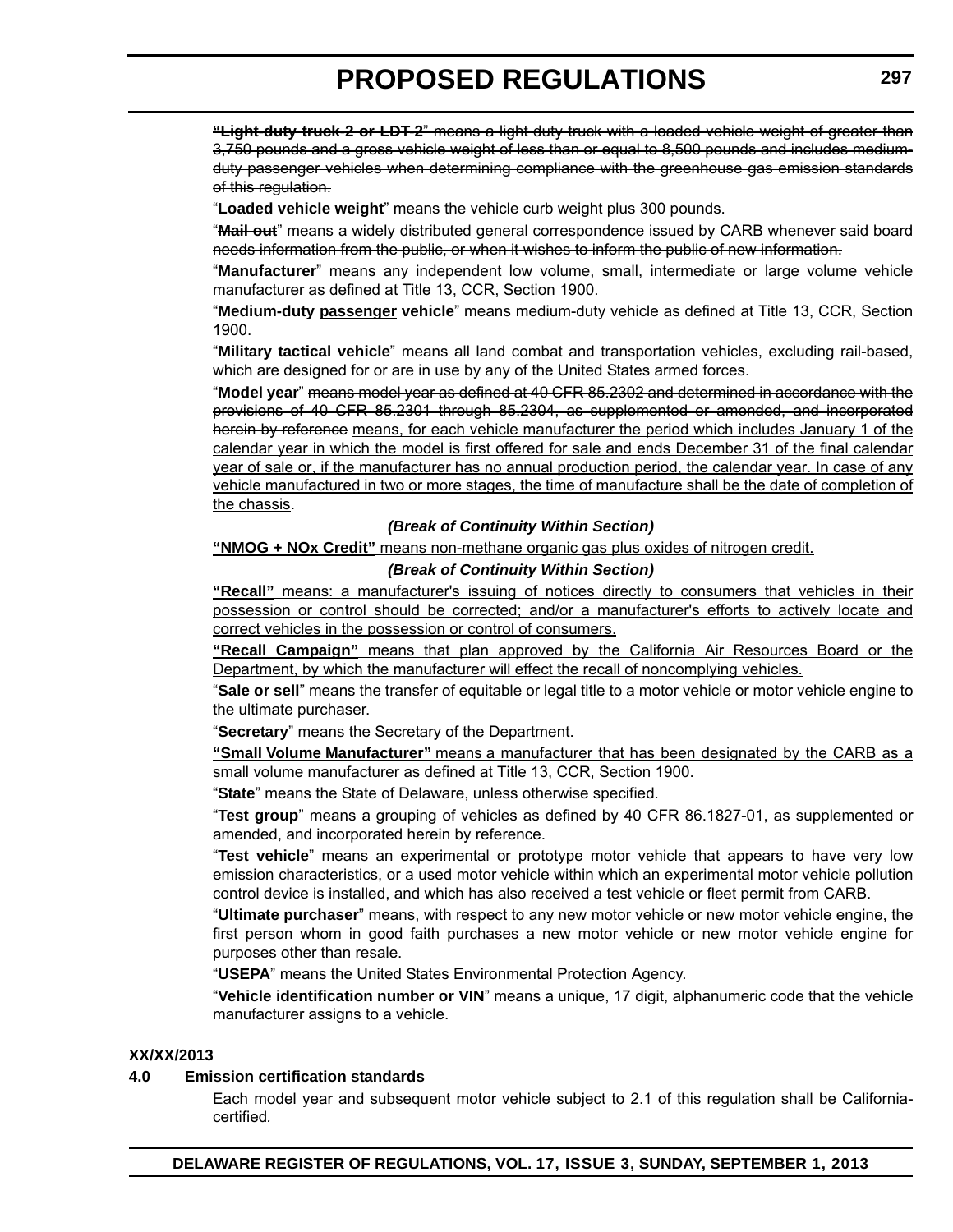# **XX/XX/2013**

# **5.0 NMOG fleet-wide average exhaust emission requirement New Vehicle Emission Requirements**

- 5.1 A manufacturer of model year 2014 or later passenger cars, light-duty trucks, or medium-duty vehicles delivered for sale in Delaware, shall demonstrate compliance with the NMOG fleet-wide average exhaust emission requirement of Title 13, CCR, Section 1961, which average shall be based on the number of the manufacturer's vehicles subject to 2.1 of this regulation. No person, including a manufacturer or dealer, shall deliver for sale or lease, offer for sale or lease, sell or lease, import, acquire, receive, purchase or rent a new vehicle that is a 2014 or subsequent model-year passenger car, light-duty truck or medium-duty vehicle in Delaware unless the vehicle s California-certified and complies with the following criteria:
	- 5.1.1 the exhaust emission standards, as applicable in Title 13, CCR Section 1956.8 (g) or (h), 1960.1, 1961, 1961.1, 1961.2, or 1961.3 and
	- 5.1.2 the environmental performance label requirements for 2014 and subsequent model year vehicles in accordance with Title 13, CCR, Section 1965, and
	- 5.1.3 the evaporative emission standards in Title 13, CCR, Section 1976, and
	- 5.1.4 the refueling emission standards in Title 13, CCR, Section 1978, and
	- 5.1.5 the malfunction and diagnostic system requirements in Title 13, CCR, 1968.2, and
	- 5.1.6 the assembly-line testing procedure requirements in Title 13, CCR, Section 2062, and
	- 5.1.7 the specifications for fill pipes and openings of motor vehicle fuel tanks in Title 13, CCR, Section 2235.
- 5.2 A manufacturer may accrue NMOG credits and debits and use them in accordance with Title 13, CCR, Section 1961(c), except that the formula for accruing credits at Title 13, CCR, Section 1961(c) shall be based upon the number of vehicles the manufacturer produces and delivers for sale in Delaware in accordance with this regulation.

# **XX/XX/2013**

# **6.0 Vehicle Testing Manufacturer Fleet Requirements**

- 6.1 Each manufacturer shall meet the following fleet requirements for the new vehicles delivered for sale or lease in Delaware:
	- 6.1.1 Effective for 2014 model-years, each manufacturer shall comply with the fleet average NMOG emission requirements and LEV II phase-in requirements for passenger cars and light-duty trucks which average shall be based on the number of the manufacturer's vehicles subject to 2.1 of this regulation and, for 2014 and subsequent model-years, may earn and bank NMOG credits, both in accordance with Title 13, CCR, Section 1961(c), except that the formula for accruing credits at Title 13, CCR, Section 1961(c) shall be based upon the number of vehicles the manufacturer produces and delivers for sale in Delaware in accordance with this regulation.
	- 6.1.2 Effective for the 2015 and subsequent model-years, each manufacturer shall comply with the fleet average NMOG + NOx emission requirements and the LEVIII phase-in requirements for passenger cars, light-duty trucks and medium-duty vehicles, and may earn and bank NMOG  $+$ NOx credits as applicable, all in accordance with Title 13, CCR, Section 1961.2.
	- 6.1.3 Effective for the 2014 through 2016 model-years, each manufacturer shall comply with the fleet average emission greenhouse gas requirements for passenger cars, light-duty trucks and medium-duty passenger vehicles, and for 2014 and subsequent model-years earn and bank GHG credits, in accordance with Title 13, CCR, Section 1961.1.
	- 6.1.4 Effective for the 2017 and subsequent model years, each manufacturer shall comply with the fleet average emission greenhouse gas requirements for passenger cars, light-duty trucks and medium-duty passenger vehicles, and may earn and bank GHG credits, in accordance with Title 13, CCR, Section 1961.3.
- 6.42 Each new vehicle model subject to 2.1 of this regulation shall satisfy the motor vehicle emission requirements of Title 13, CCR, Sections: 1956.8 (g) or (h), 1960.1, 1961, <del>1962, 1962.1,</del> 1961.1,

# **DELAWARE REGISTER OF REGULATIONS, VOL. 17, ISSUE 3, SUNDAY, SEPTEMBER 1, 2013**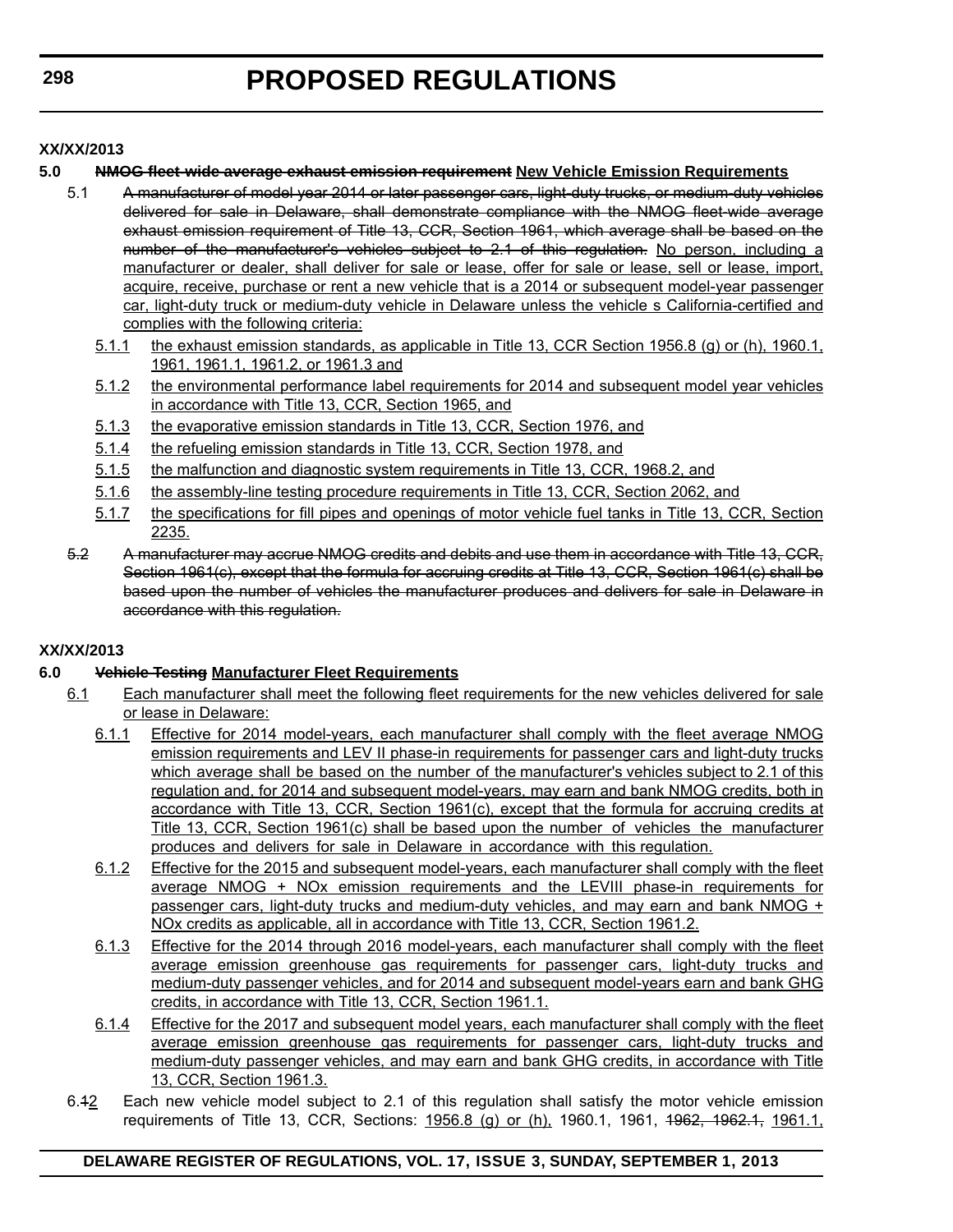1961.2, 1961.3, 1965, 1968.1, 1968.2, 1968.5, 1976, 1978, 2037, 2038, 2062, 2101, 2111, and 2235. A manufacturer shall demonstrate compliance by presenting to the Department upon request copies of the applicable Executive Order.

- 6.23 Each manufacturer of a vehicle subject to 2.1 of this regulation shall conduct Inspection Testing and Quality Audit Testing in accordance with Title 13, CCR, Section 2062, and shall provide the test results to the Department upon request. A manufacturer shall demonstrate compliance by presenting to the Department, upon request, copies of the test results and the determination and findings made by CARB.
- 6.34 Each new vehicle subject to 2.1 of this regulation, prior to being offered for sale in Delaware, shall meet the motor vehicle emission requirements of Title 13, CCR, Section 1961, as determined by compliance testing, conducted by CARB in accordance with Title 13, CCR, Sections 2101 through 2110, 2150, and 2151. A manufacturer shall demonstrate compliance by presenting to the Department, upon request, copies of the test results and the determination and findings made by CARB.
- 6.45 For the purposes of detection and repair of vehicles subject to this regulation failing to meet the motor vehicle emission requirements of Title 13, CCR, Section 1961the Department may conduct, after consultation with CARB, In-Use Vehicle Enforcement Testing in accordance with the protocol and testing procedures in Title 13, CCR, Section 2140. A manufacturer shall demonstrate compliance by presenting to the Department, upon request, copies of the test results and the determination and findings made by CARB.

# **XX/XX/2013**

# **7.0 Warranty**

- 7.1 Each manufacturer of a vehicle subject to 2.1 of this regulation shall warrant to the ultimate purchaser and each subsequent purchaser that the vehicle shall comply over its period of warranty coverage with all requirements of Title 13, CCR, Sections 2035 through 2038, 2040, and 2041.
- 7.2 Each manufacturer of a vehicle subject to 2.1 of this regulation shall submit to the Department, upon request, a Failure of Emission-Related Components Emission Warranty Information report as defined at Title 13, CCR, Section 2144.
- 7.3 For purposes of compliance with 7.2 of this regulation, a manufacturer may submit copies of the Failure of Emission-Related Components Emission Warranty Information report that are submitted to CARB.

# **XX/XX/2013**

# **8.0 Reporting and Record-Keeping Requirements**

- 8.1 Beginning with the 2014 model year, each manufacturer of a vehicle subject to 2.1 of this regulation shall submit annually to the Department, no later than March May 1 following the close of the model year, a report itemized by test group and emissions standard documenting total new vehicle deliveries for sale or lease in Delaware of vehicles in each test group during that model year.
- 8.2 Beginning with the 2014 model year, each manufacturer of a vehicle subject to 2.1 of this regulation shall submit annually to the Department, by no later than March May 1 following the close of the model year, a report, prepared according to Title 13, CCR, Section 1961, calculating the NMOG fleet wide average exhaust emission itemized by test group and emission standard, that demonstrates the manufacturer has met the fleet requirements of Section 6.0 of this regulation for the model year just ended for vehicles delivered for sale in Delaware.
- 8.3 If a manufacturer wants to bank GHG, NMOG, or NMOG + NOx credits, the manufacturer shall submit annually to the Department, by no later than May 1 following the end of the model-year, a report which demonstrates that such manufacturer has earned GHG, NMOG, or NMOG + NOx credits in Delaware. Credits are to be calculated in the same manner as required by CARB.
- 8.34 Beginning with the 2014 model year, each manufacturer dealer of a vehicle exempted under 2.3.7 of this regulation must keep records on all inter or intra-dealer trades of new 2014 or subsequent model-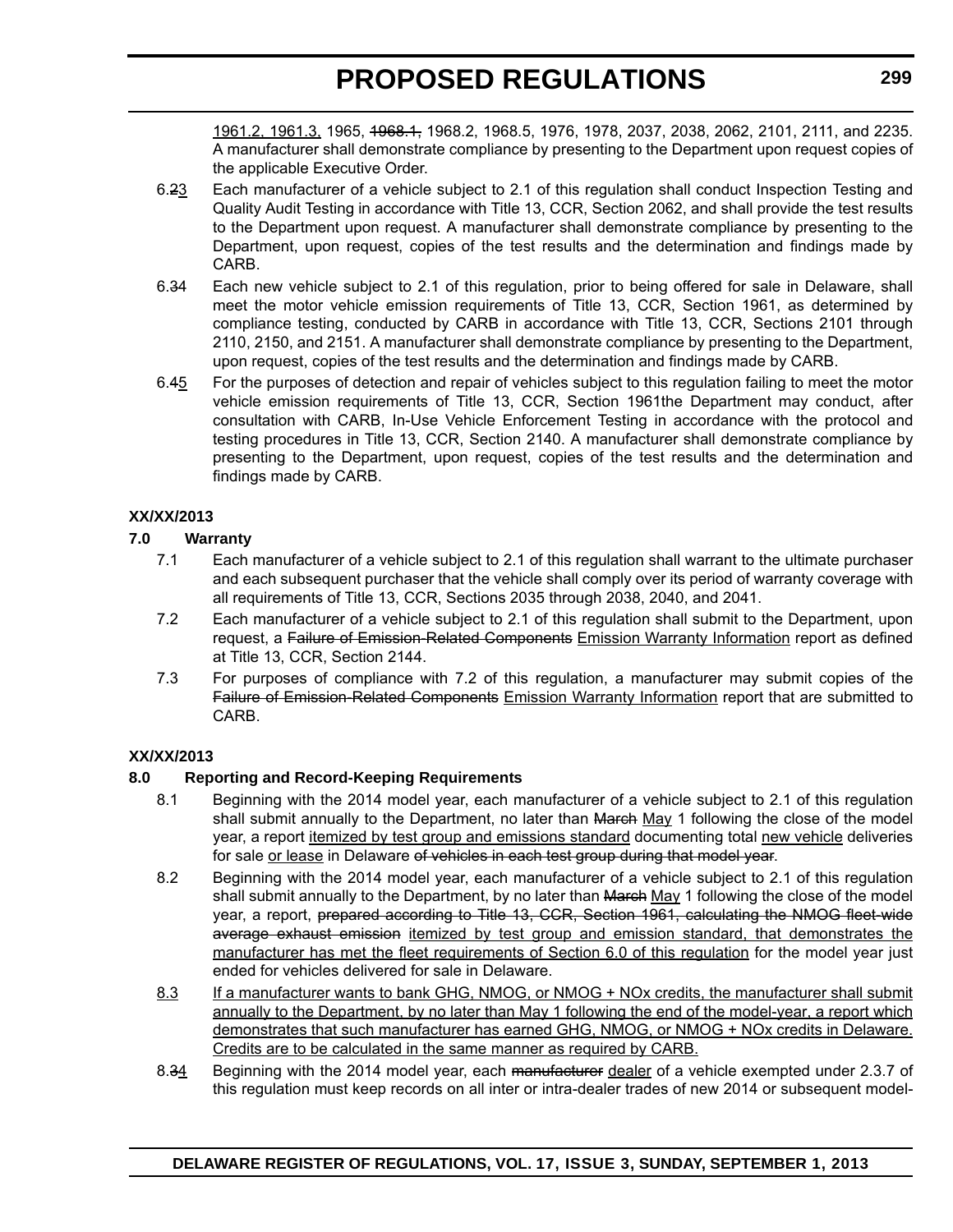year vehicles that have not been certified by CARB and therefore have not received a CARB Executive Order, and these records shall be made readily available to the Department upon request.

# *(Break of Continuity of Sections)*

### **XX/XX/2013**

# **10.0 Incorporation by Reference**

- 10.1 Unless specifically excluded by this regulation, when a provision of the CCR is incorporated by reference, all notes, comments, appendices, diagrams, tables, forms, figures, and publications are also incorporated by reference.
- 10.2 Prospective incorporation by reference means the ongoing process, whereby all provisions of regulations incorporated into this regulation from the CCR, as set forth in Table 40-1, are continually automatically updated in order to maintain consistency with the most current CCR. Thus, any supplements, amendments, and any other changes including, without limitation, repeals or stays that affect the meaning or operational status of a California rule, brought about by either judicial or administrative action and adopted or otherwise noticed by the state of California, shall be paralleled by a similar change to the Delaware regulation so that the Delaware regulation will have the same meaning and status as its California counterpart. The Low Emission Vehicle Program at 7 **DE Admin. Code** 1140, refer to various section of Title 13 of the California Code of Regulations (CCR). Wherever 7 **DE Admin. Code** 1140 refers to a specific section of the CCR, the reference is made to that version of the § as of the amended date provided for that section in 7 **DE Admin. Code** 1140: *Table 40-1*. The Department hereby incorporates by reference each of the sections of Title 13 CCR that are listed in Table 1 as of such § respective Amended Date.
- 10.3 Provisions of the CCR that are excluded from incorporation by reference in this regulation are excluded in their entirety, unless otherwise specified. If there is a cross-reference to a California citation that was not specifically incorporated, the cross-referenced citation is not incorporated by virtue of the cross-reference. Provisions that have been excluded from incorporation by reference are also excluded from the process of prospective incorporation by reference.
- 10.4 Nothing in these provisions incorporated by reference from the CCR shall affect the Department's authority to enforce statutes, rules, permits or orders administered or issued by the Secretary.
- 10.5 The following documents and sources of Title 13 of the California Code of Regulations (CCR) are incorporated by reference within this regulation:

### **Table 40-1 California Code of Regulations (CCR) Title 13 Provisions Incorporated by Reference**

| Title 13, CCR                                                                  | <b>Title</b>                                       | <b>Section Amended Date</b>                                                               |  |  |
|--------------------------------------------------------------------------------|----------------------------------------------------|-------------------------------------------------------------------------------------------|--|--|
| Chapter 1 Motor Vehicle Pollution Control Devices Article 1 General Provisions |                                                    |                                                                                           |  |  |
| Section 1900                                                                   | Definitions                                        | As effective December 31, 2012                                                            |  |  |
| Article 2 Approval of Motor Vehicle Pollution Control Devices (New Vehicles)   |                                                    |                                                                                           |  |  |
| Section                                                                        |                                                    | 1956.8(g) Exhaust Emission Standards and Test Procedures - As effective December 31, 2012 |  |  |
| and $(h)$                                                                      | 1985 and Subsequent Model Heavy Duty Engines and   |                                                                                           |  |  |
|                                                                                | Vehicles                                           |                                                                                           |  |  |
| Section 1960.1                                                                 |                                                    | Exhaust Emission Standards and Test Procedures - As effective December 31, 2012           |  |  |
|                                                                                | 1981 and through 2006 Model Passenger Cars, Light- |                                                                                           |  |  |
|                                                                                | Duty and Medium-Duty Vehicles                      |                                                                                           |  |  |

# **DELAWARE REGISTER OF REGULATIONS, VOL. 17, ISSUE 3, SUNDAY, SEPTEMBER 1, 2013**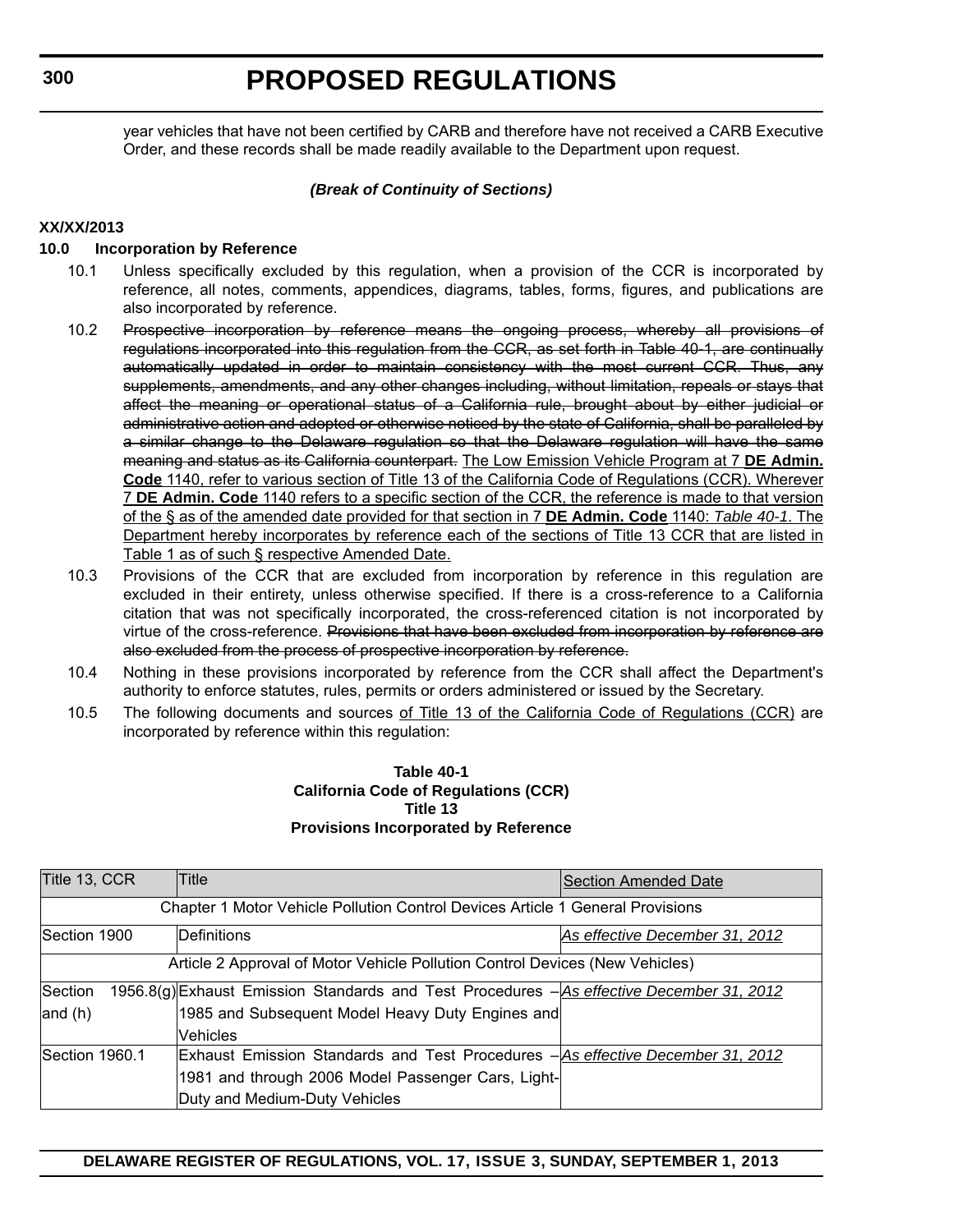| Section 1961   | Exhaust Emission Standards and Test Procedures - As effective December 31, 2012     |                                 |
|----------------|-------------------------------------------------------------------------------------|---------------------------------|
|                | 2004 through 2019 and Subsequent Model Passenger                                    |                                 |
|                | Cars, Light-Duty Trucks and Medium-Duty Vehicles                                    |                                 |
| Section 1961.1 | Greenhouse Gas Exhaust Emission Standards and As effective August 7, 2012           |                                 |
|                | Test Procedures - 2009 through 2016 and Subsequent                                  |                                 |
|                | Model Passenger Cars, Light-Duty Trucks, and                                        |                                 |
|                | Medium-Duty Vehicles                                                                |                                 |
| Section 1961.2 | Exhaust Emission Standards and Test Procedures - As effective December 31, 2012     |                                 |
|                | 2015 and Subsequent Model Passenger Cars, Light-                                    |                                 |
|                | Duty Trucks, and Medium-Duty Vehicles.                                              |                                 |
| Section 1961.3 | Greenhouse Gas Exhaust Emission Standards and As effective December 31, 2012        |                                 |
|                | Test Procedures - 2017 and Subsequent Model                                         |                                 |
|                | Passenger Cars, Light-Duty Trucks, and Medium-Duty                                  |                                 |
|                | Vehicles.                                                                           |                                 |
| Section 1965   | Emission Control and Smog Index Labels - 1979 and As effective August 7, 2012       |                                 |
|                | <b>Subsequent Model Year Vehicles</b>                                               |                                 |
| Section 1968.1 | Malfunction and Diagnostic System Requirements - As effective November 27, 1999     |                                 |
|                | 1994 and Subsequent Model Year Passenger Cars,                                      |                                 |
|                | Light-Duty Trucks and Medium-Duty Vehicles                                          |                                 |
| Section 1968.2 | Malfunction and Diagnostic System Requirements -As effective August 7, 2012         |                                 |
|                | 2004 and Subsequent Model Year Passenger Cars,                                      |                                 |
|                | Light-Duty Trucks and Medium-Duty Vehicles                                          |                                 |
| Section 1968.5 | Enforcement of Malfunction and Diagnostic System As effective August 7, 2012        |                                 |
|                | Requirements for 2004 and Subsequent Model Year                                     |                                 |
|                | Passenger Cars, Light-Duty Trucks, and Medium-Duty                                  |                                 |
|                | <b>Vehicles and Engines</b>                                                         |                                 |
| Section 1976   | Standards and Test Procedures for Motor Vehicle Fuel As effective December 31, 2012 |                                 |
|                | <b>Evaporative Emissions</b>                                                        |                                 |
| Section 1978   | Standards and Test Procedures for Vehicle Refueling As effective August 7, 2012     |                                 |
|                | Emissions                                                                           |                                 |
|                | Article 6 Emission Control System Warranty                                          |                                 |
| Section 2035   | Purpose, Applicability and Definitions                                              | As effective November 9, 2007   |
| Section 2036   | Defects Warranty Requirements for 1979 through 1989 As effective May 15, 1999       |                                 |
|                | Model Year Passenger Cars, Light-Duty Trucks and                                    |                                 |
|                | Medium-Duty Vehicles; 1979 and Subsequent Model                                     |                                 |
|                | Year Motorcycles and Heavy-Duty Vehicles; and Motor                                 |                                 |
|                | Vehicle Engines Used in Such Vehicles                                               |                                 |
| Section 2037   | Defects Warranty Requirements for<br>1990                                           | and As effective August 7, 2012 |
|                | Subsequent Model Year Passenger Cars, Light-Duty                                    |                                 |
|                | Trucks and Medium-Duty Vehicles and Motor Vehicle                                   |                                 |
|                | <b>Engines Used in Such Vehicles</b>                                                |                                 |
| Section 2038   | Performance Warranty Requirements for 1990 and As effective August 7, 2012          |                                 |
|                | Subsequent Model Year Passenger Cars, Light-Duty                                    |                                 |
|                | Trucks and Medium-Duty Vehicles and Motor Vehicle                                   |                                 |
|                | <b>Engines Used in Such Vehicles</b>                                                |                                 |
| Section 2039   | <b>Emission Control System Warranty Statement</b>                                   | As effective December 26, 1990  |
|                |                                                                                     |                                 |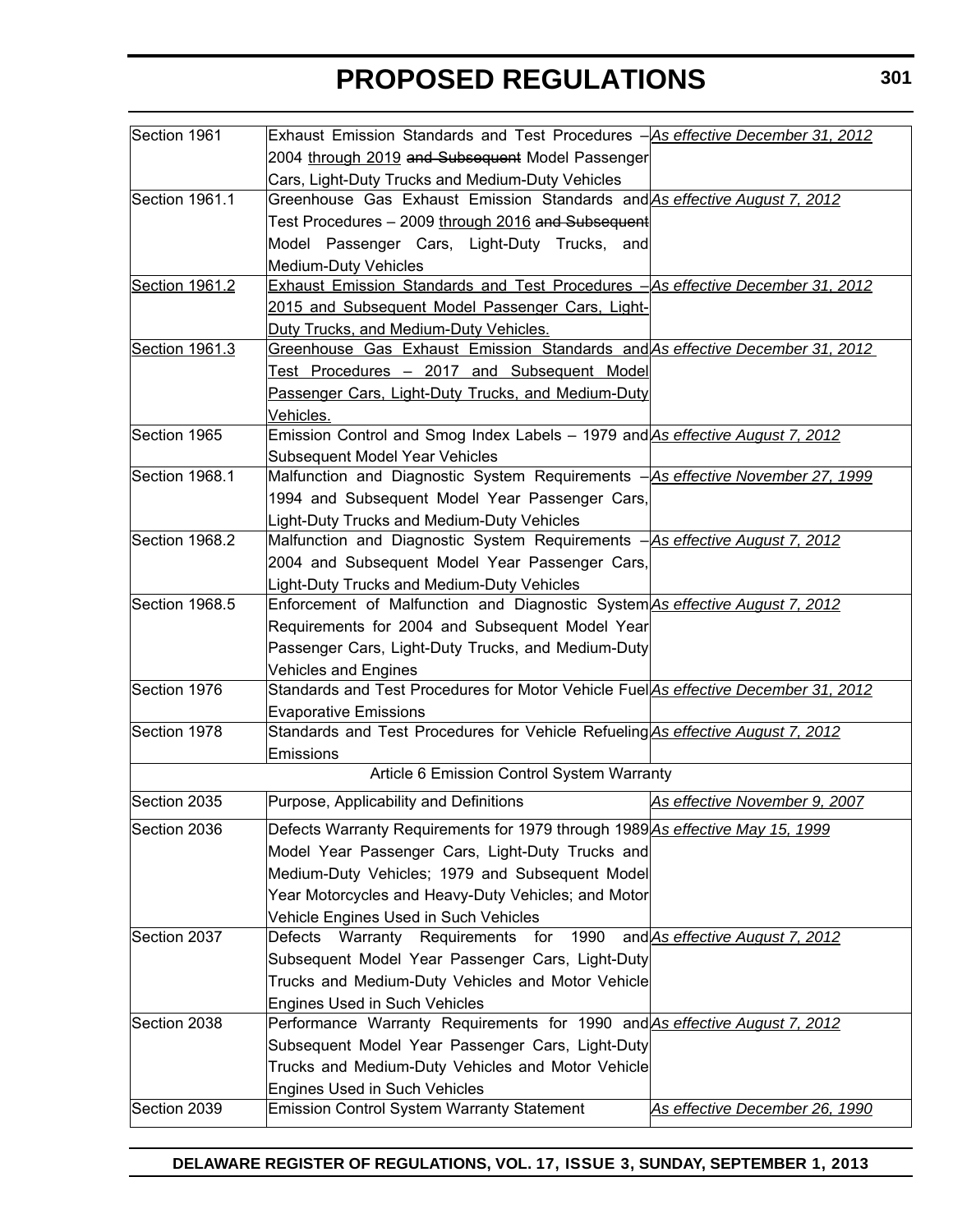| Section 2040                                                                                                | <b>Vehicle Owner Obligations</b>                                                                | As effective December 26, 1990 |  |
|-------------------------------------------------------------------------------------------------------------|-------------------------------------------------------------------------------------------------|--------------------------------|--|
| Section 2041                                                                                                | Mediation; Finding of Warrantable Condition                                                     | As effective December 26, 1990 |  |
| Section 2046                                                                                                | Defective Catalyst                                                                              | As effective February 15, 1979 |  |
| Chapter 2 Enforcement of Vehicle Emission Standards and Enforcement Testing Article 1 Assembly Line Testing |                                                                                                 |                                |  |
| Section 2062                                                                                                | Assembly-line Test Procedures 1998 and Subsequent As effective August 7, 2012                   |                                |  |
|                                                                                                             | Model years<br>Article 2 Enforcement of New and In-use Vehicle Standards                        |                                |  |
|                                                                                                             |                                                                                                 |                                |  |
| Section 2101                                                                                                | Compliance Testing and Inspection - New Vehicle<br>Selection, Evaluation and Enforcement Action | As effective December 8, 2010  |  |
| Section 2109                                                                                                | <b>New Vehicle Recall Provisions</b>                                                            | As effective December 30, 1983 |  |
| Section 2110                                                                                                | Remedial Action for Assembly-Line Quality Audit As effective November 27, 1999                  |                                |  |
|                                                                                                             | Testing of Less than a Full Calendar Quarter of                                                 |                                |  |
|                                                                                                             | Production Prior to the 2001 Model Year                                                         |                                |  |
|                                                                                                             | Article 2.1 Procedures for In-Use Vehicle Voluntary and Influenced Recalls                      |                                |  |
| Section 2111                                                                                                | Applicability                                                                                   | As effective December 8, 2010  |  |
| Section 2112                                                                                                | <b>Definitions</b>                                                                              | As effective August 7, 2012    |  |
|                                                                                                             | Appendix A to Article 2.1                                                                       |                                |  |
| Section 2113                                                                                                | Initiation and Approval of Voluntary and Influenced<br>Recalls                                  | As effective January 26, 1995  |  |
| Section 2114                                                                                                | Voluntary and Influenced Recall Plans                                                           | As effective November 27, 1999 |  |
| Section 2115                                                                                                | <b>Eligibility for Repair</b>                                                                   | As effective January 26, 1995  |  |
| Section 2127                                                                                                | Notification of Owners                                                                          | As effective January 26, 1995  |  |
| Section 2128                                                                                                | Repair Label                                                                                    | As effective January 26, 1995  |  |
| Section 2129                                                                                                | <b>Proof of Correction Certificate</b>                                                          | As effective January 26, 1995  |  |
| Section 2130                                                                                                | <b>Capture Rates and Alternative Measures</b>                                                   | As effective November 27,1999  |  |
| Section 2131                                                                                                | <b>Preliminary Tests</b>                                                                        | As effective January 26, 1995  |  |
| Section 2132                                                                                                | <b>Communication with Repair Personnel</b>                                                      | As effective January 26, 1995  |  |
| Section 2133                                                                                                | Record keeping and Reporting Requirements                                                       | As effective January 26, 1995  |  |
| Section 2135                                                                                                | <b>Extension of Time</b>                                                                        | As effective January 26, 1995  |  |
|                                                                                                             | Article 2.3 In-Use Vehicle Enforcement Test Procedures                                          |                                |  |
| Section 2136                                                                                                | <b>General Provisions</b>                                                                       | As effective January 8, 2008   |  |
| Section 2137                                                                                                | <b>Vehicle Selection</b>                                                                        | As effective December 28, 2000 |  |
| Section 2138                                                                                                | Restorative Maintenance                                                                         | As effective November 27, 1999 |  |
| Section 2139                                                                                                | Testing                                                                                         | As effective August 7, 2012    |  |
| Section 2140                                                                                                | Notification of In-Use Results                                                                  | As effective August 7, 2012    |  |
| Article 2.4 Procedures for Reporting Failure of Emission-Related Components                                 |                                                                                                 |                                |  |
| Section 2141                                                                                                | <b>General Provisions</b>                                                                       | As effective December 8, 2010  |  |
| Section 2142                                                                                                | <b>Alternative Procedures</b>                                                                   | As effective February 23, 1990 |  |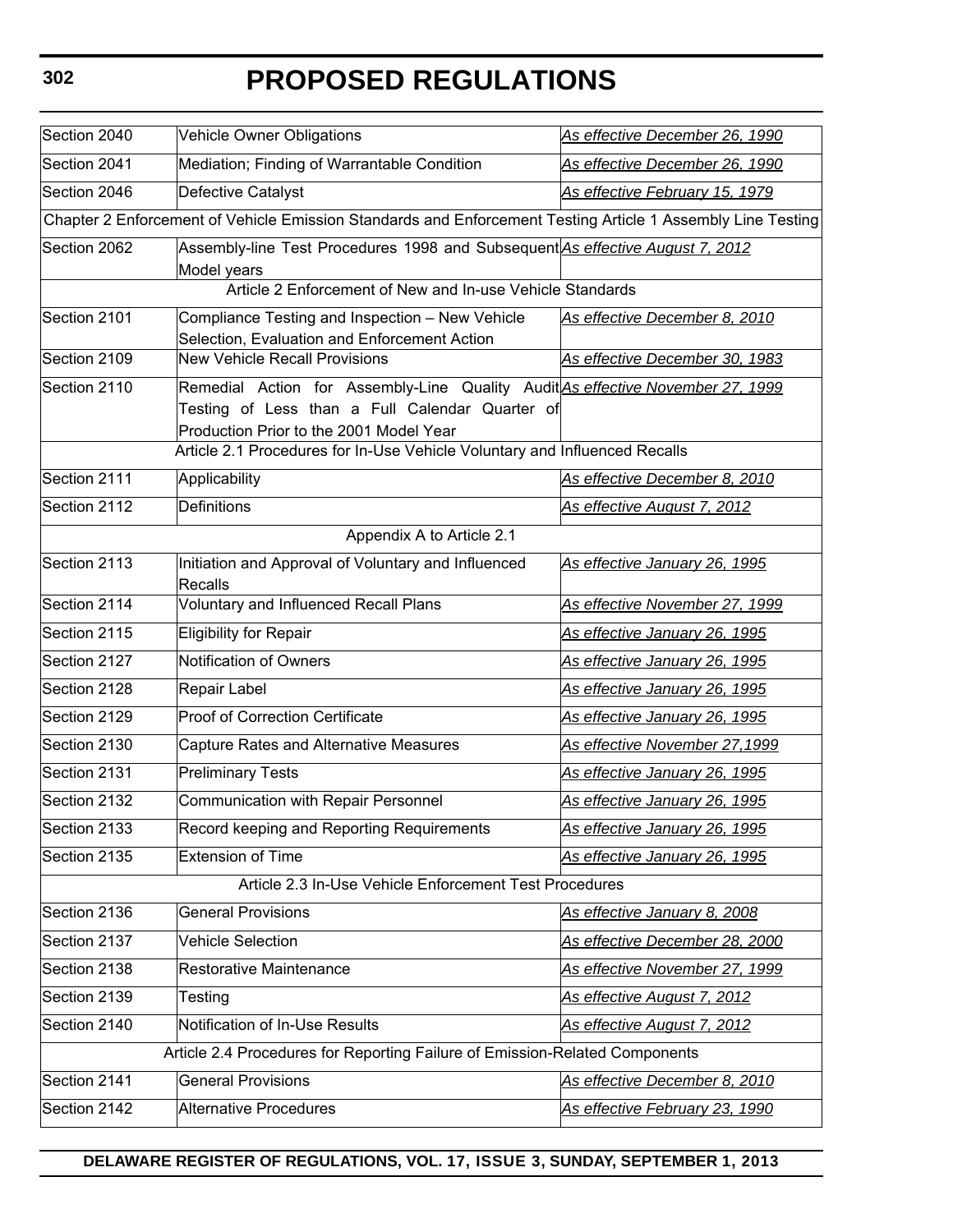| Section 2143                                                                       | <b>Failure Levels Triggering Recall</b>                                         | As effective November 27, 1999     |  |
|------------------------------------------------------------------------------------|---------------------------------------------------------------------------------|------------------------------------|--|
| Section 2144                                                                       | Emission Warranty Information Report                                            | As effective November 27, 1999     |  |
| Section 2145                                                                       | <b>Field Information Report</b>                                                 | <u>As effective August 7, 2012</u> |  |
| Section 2146                                                                       | Emissions Information Report                                                    | As effective November 27, 1999     |  |
| Section 2147                                                                       | Demonstration of Compliance with Emission Standards As effective August 7, 2012 |                                    |  |
| Section 2148                                                                       | lEvaluation of Need for Recall                                                  | As effective November 27, 1999     |  |
| Section 2149                                                                       | Notification of Subsequent Action                                               | As effective February 23, 1990     |  |
| <b>Chapter 3 Surveillance Testing</b>                                              |                                                                                 |                                    |  |
| Section 2150                                                                       | Assembly-Line Surveillance                                                      | As effective December 30, 1983     |  |
| Section 2151                                                                       | New Motor Vehicle Dealer Surveillance                                           | As effective December 30, 1983     |  |
| Chapter 4.4 Specifications for Fill Pipes and Openings of Motor Vehicle Fuel Tanks |                                                                                 |                                    |  |
| Section 2235                                                                       | Requirements                                                                    | As effective August 7, 2012        |  |

**\*Please Note: As the rest of the sections were not amended they are not being published. A copy of the proposed regulation is available at:**

**[1140 Delaware National Low Emission Vehicle Program](http://regulations.delaware.gov/register/september2013/proposed/17 DE Reg 295 09-01-13.pdf)**

# **DIVISION [OF AIR QUALITY](http://www.dnrec.delaware.gov/air/Pages/Default.aspx)**

Statutory Authority: 7 Delaware Code, Chapter 60; (7 **Del.C.**, Ch. 60) 7 **DE Admin. Code** 1147

# **1147 CO<sub>2</sub> Budget Trading Program**

**REGISTER NOTICE SAN # 2013-015**

# **1. TITLE OF THE REGULATIONS:**

Amendment to 7 **DE Admin. Code** 1147 - *CO2 Budget Trading Program*

# **2. BRIEF SYNOPSIS OF THE SUBJECT, SUBSTANCE AND ISSUES:**

Division of Air Quality is proposing amendments to, 7 DE Admin. Code 1147- CO<sub>2</sub> Budget Trading Program, which addresses Carbon Dioxide  $(CO<sub>2</sub>)$  emissions from Electric Generating Units (EGUs). The proposed amendments are based on the changes made to the Regional Greenhouse Gas Initiative (RGGI) Model Rule, which is the template used by RGGI participating states in their individual rulemaking process. The amendments included a change in the size and structure of Delaware's  $CO<sub>2</sub>$  allowance budget as well as other program modifications.

- **3. POSSIBLE TERMS OF THE AGENCY ACTION:** None
- **4. STATUTORY BASIS OR LEGAL AUTHORITY TO ACT:** 7 **Del.C.**, Chapter 60, Environmental Control
- **5. OTHER REGULATIONS THAT MAY BE AFFECTED BY THE PROPOSAL:** None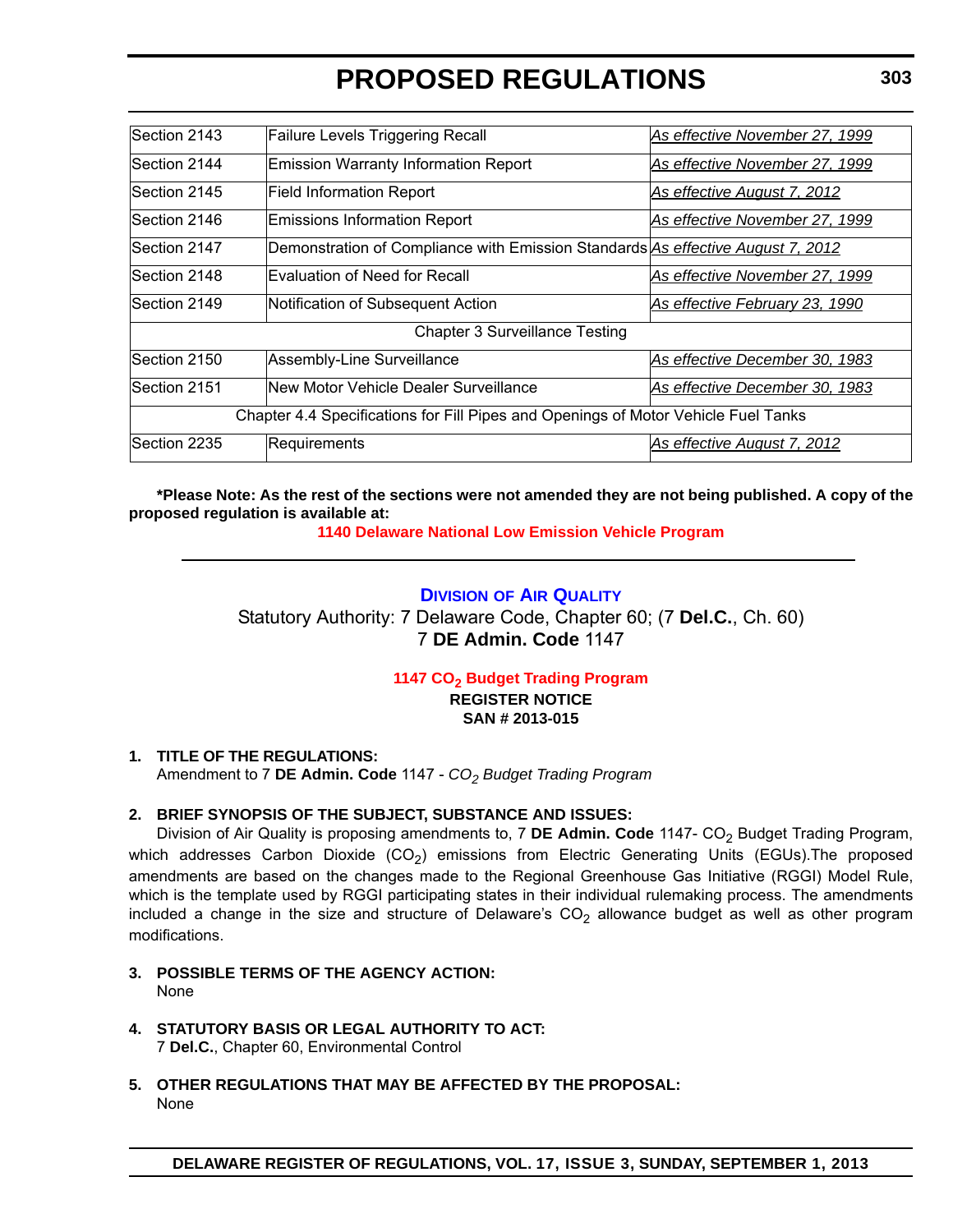# **304**

# **PROPOSED REGULATIONS**

### **6. NOTICE OF PUBLIC COMMENT:**

Statements and testimony may be presented either orally or in writing at a public hearing to be held on Wednesday, September 25, 2013 beginning at 6:00 PM at the Kent County Building located at 555 S. Bay Road Dover Delaware 19901. Interested parties may submit comments in writing to: Babatunde Asere, DNREC Division of Air Quality, at 655 South Bay Road, Suite 5N, Dover, DE 19901.

### **7. PREPARED BY:**

Babatunde Asere (302) 323-4542 August 8, 2013

# **\*Please Note: Due to the size of the proposed regulation, it is not being published here. A copy of the regulation is available at:**

**[1147 CO2](http://regulations.delaware.gov/register/september2013/proposed/17 DE Reg 303 09-01-13.htm) Budget Trading Program**

# **DIVISION OF FISH [AND WILDLIFE](http://www.dnrec.delaware.gov/fw/Pages/FWPortal.aspx)**

Statutory Authority: 7 Delaware Code, Sections 901(c) & (d); 903(e)(2)a (7 **Del.C.**, §§901(c) & (d); 903(e)(2)a) 7 **DE Admin. Code** 3518

#### **REGISTER NOTICE #2013 - 22**

**[3518 Black Drum Size Limit; Possession Limit; Landing Limit; Dealer Limit](#page-3-0)**

#### **1. TITLE OF THE REGULATION:**

3518 Black Drum Size Limit; Possession Limit; Landing Limit; Dealer Limit

# **2. BRIEF SYNOPSIS OF THE SUBJECT, SUBSTANCE AND ISSUE:**

The Atlantic States Marine Fisheries Commission approved an Interstate Fishery Management Plan (FMP) for Black Drum in May 2013. The plan was initiated to address a significant increase in harvest in the commercial and recreational fisheries. The FMP requires all states to maintain current regulations for black drum and ultimately adopt a coastwide minimum size limit of at least 14 inches by January 1, 2016. Delaware's current regulations include a 16-inch minimum size limit and a 3 fish recreational size limit. However, these measures as well as Delaware's commercial fishery management measures only apply to the Delaware River and Delaware Bay. Therefore, in support of the spirit of the FMP, the present action seeks to expand the applicability of Delaware's current restrictions statewide (to include all tidal waters of state). Such action will ensure compliance with the new FMP until modified through amendment or addendum.

- **3. POSSIBLE TERMS OF THE AGENCY ACTION:** None.
- **4. STATUTORY BASIS OR LEGAL AUTHORITY TO ACT:**  7 **Del.C.** §901 (c) & (d); §903 (e)(2)a
- **5. LIST OF OTHER REGULATIONS THAT MAY BE IMPACTED OR AFFECTED BY THE PROPOSAL:** N/A

#### **6. NOTICE OF PUBLIC COMMENT:**

The hearing record on proposed amendments to 3518 Black Drum Size Limit; Possession Limit; Landing Limit; Dealer Limit will be open September 1, 2013. Individuals may submit written comments regarding the proposed changes via e-mail to Lisa.Vest@state.de.us or via the USPS to Lisa Vest, Hearing Officer, DNREC, 89 Kings Highway, Dover, DE 19901 (302) 739-9042. A public hearing on the proposed amendment will be held on September 30, 2013 beginning at 6:00 pm in the DNREC Auditorium, located at the Richardson & Robbins

#### **DELAWARE REGISTER OF REGULATIONS, VOL. 17, ISSUE 3, SUNDAY, SEPTEMBER 1, 2013**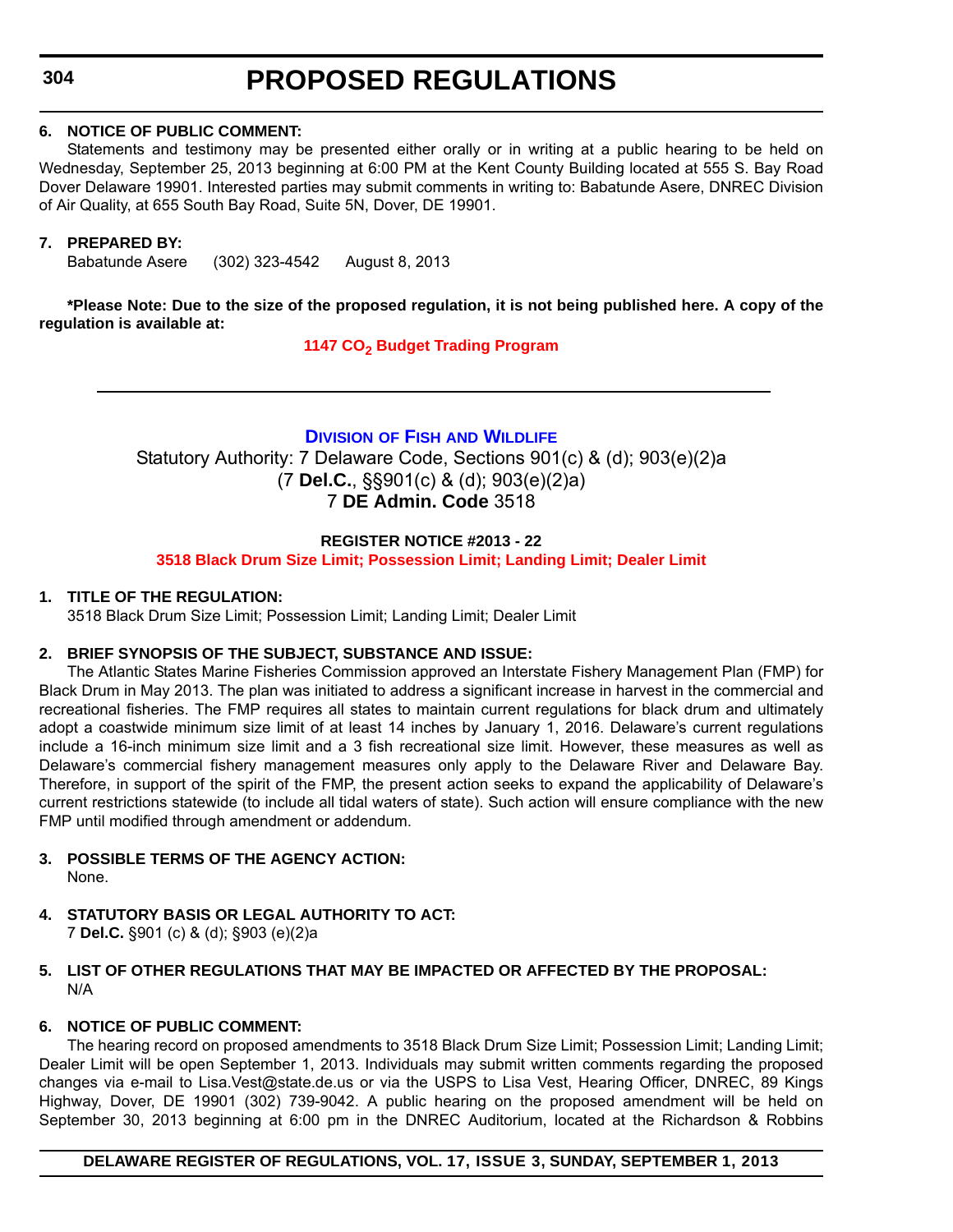Building, 89 Kings Highway, Dover, DE 19901.

#### **7. PREPARED BY:**

Stewart Michels Stewart.Michels@state.de.us (302) 739-9914

David E. Saveikis, Director

### **3518 Black Drum Size Limit; Possession Limit; Landing Limit; Dealer Limit**

(Penalty Section 7 **Del.C.** §936(b)(2)

1.0 Definition

The following words and terms, when used in this regulation, shall have the following meaning unless the context clearly indicates otherwise:

"**Delaware Estuary**" means all those tidal waters located within an area to the north of a straight line drawn between Cape May Point, New Jersey and Cape Henlopen, Delaware, but not including the tributaries of the Delaware River and Delaware Bay.

21.0 Size limit

It shall be unlawful for a person to possess a black drum (Pogonias cromis) taken from the Delaware Estuary that measures less than sixteen (16) inches, total length.

- 32.0 Possession Limits
	- 32.1 It shall be unlawful for a recreational fisherman to take and reduce to possession more than three (3) black drum per day (a day being 24 hours) from the Delaware Estuary.
	- 32.2 It shall be unlawful for a commercial fisherman or a vessel, regardless of the number of licensed commercial fishermen onboard that vessel, to possess or land more than 10,000 pounds of black drum taken from the Delaware Estuary in any one (1) day.
- 43.0 Landing Limit

It shall be unlawful for a commercial fisherman to sell, trade or barter or attempt to sell, trade or barter black drum or parts of black drum that are landed from the Delaware Estuary in this State after a date when the Department has determined or projected that 65,000 pounds of black drum have been or will be landed in this State from the Delaware Estuary by the commercial fishery in a calendar year.

54.0 Dealer limit

It shall be unlawful for a food fish dealer to accept from a commercial fisherman or a vessel more than 10,000 pounds of black drum harvested from the Delaware Estuary in any one (1) day.

# **DIVISION OF FISH [AND WILDLIFE](http://www.dnrec.delaware.gov/fw/Pages/FWPortal.aspx)**

Statutory Authority: 7 Delaware Code, Sections 901(c) & (d); 903(e)(2)a (7 **Del.C.**, §§901(c) & (d); 903(e)(2)a)

> **REGISTER NOTICE #2013 - 23 [3588 Atlantic Menhaden](#page-3-0)**

# **1. TITLE OF THE REGULATION:**

3588 Atlantic Menhaden

# **2. BRIEF SYNOPSIS OF THE SUBJECT, SUBSTANCE AND ISSUE:**

The recent population assessment of Atlantic menhaden (*Brevoortia tyrannus*) showed a decline in population abundance and low recruitment rates. Estimates of fishing mortality show that overfishing is occurring and, in response, the Atlantic States Marine Fisheries Commission (ASMFC) adopted Amendment 2 to the Interstate Fisheries Management Plan for Atlantic Menhaden. Amendment 2 is designed to minimize the chance of a

**DELAWARE REGISTER OF REGULATIONS, VOL. 17, ISSUE 3, SUNDAY, SEPTEMBER 1, 2013**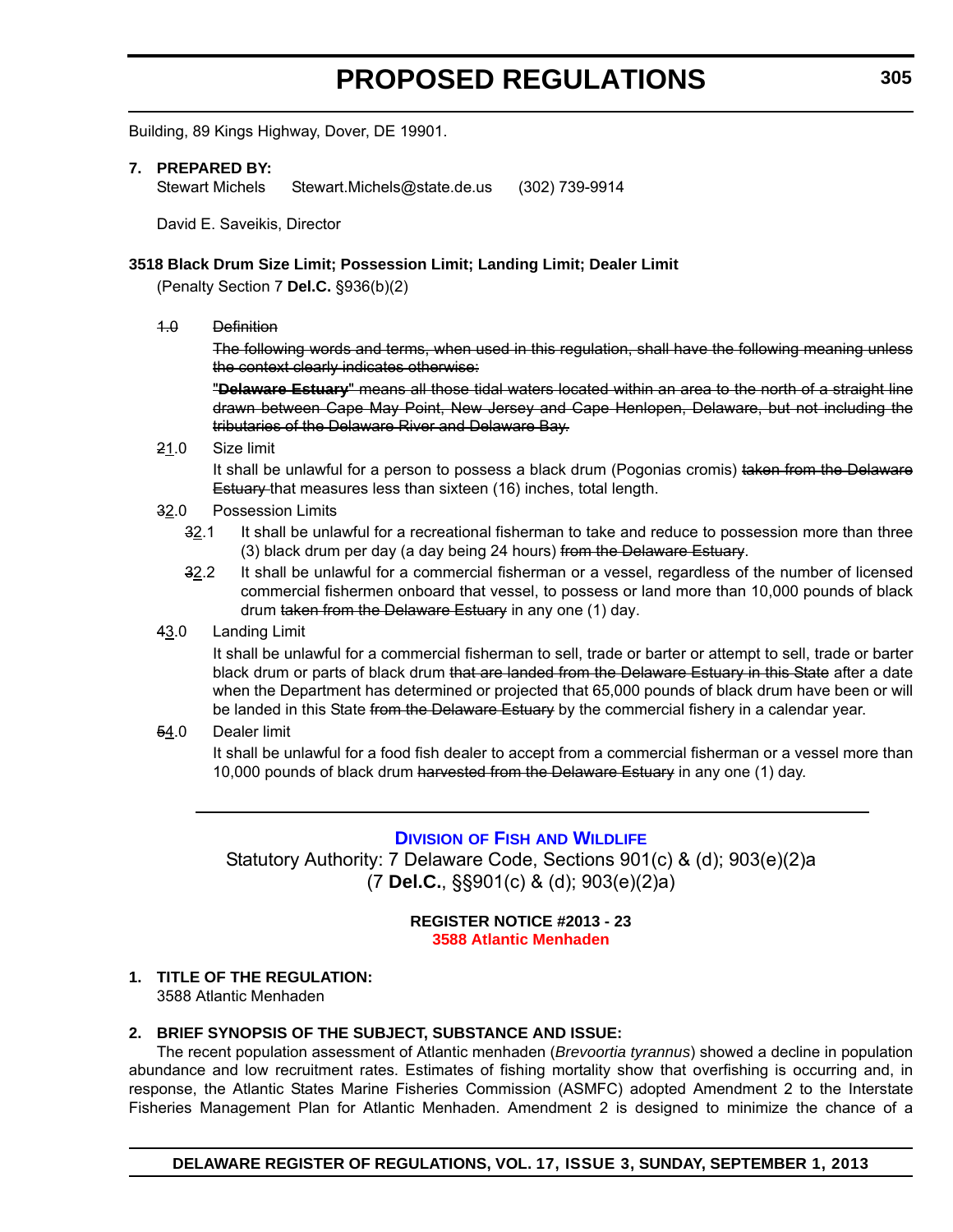population decline due to overfishing; reduce the risk of recruitment failure; reduce impacts to species which are ecologically dependent on Atlantic menhaden; and minimize adverse effects on participants in the fishery.

Implementation of Amendment 2 required that states submit implementation plans for approval by the ASMFC's Atlantic Menhaden Management Board. The Board approved Delaware's implementation plan at its 22 May 2013 meeting. The purpose of the present action is to formally adopt the management measures contained in Delaware's Atlantic menhaden implementation plan. The action will establish Delaware's annual Atlantic menhaden quota consistent with Amendment 2; establish timely reporting by the fishery; provide for closure of the fishery upon reaching quota; and establish a daily by-catch limit.

# **3. POSSIBLE TERMS OF THE AGENCY ACTION:** None.

**4. STATUTORY BASIS OR LEGAL AUTHORITY TO ACT:**  7 **Del.C.** §901 (c) & (d); §903 (e)(2)a

# **5. LIST OF OTHER REGULATIONS THAT MAY BE IMPACTED OR AFFECTED BY THE PROPOSAL:** N/A

# **6. NOTICE OF PUBLIC COMMENT:**

The hearing record on the inclusion of a new 3588 Atlantic Menhaden to the Tidal Finfish Regulations (7 **DE Admin. Code** 3500) will be open September 1, 2013. Individuals may submit written comments regarding the proposed changes via e-mail to Lisa.Vest@state.de.us or via the USPS to Lisa Vest, Hearing Officer, DNREC, 89 Kings Highway, Dover, DE 19901 (302) 739-9042. A public hearing on the proposed amendment will be held on September 30, 2013 beginning at 6:30 pm in the DNREC Auditorium, located at the Richardson & Robbins Building, 89 Kings Highway, Dover, DE 19901.

# **7. PREPARED BY:**

Stewart Michels Stewart.Michels@state.de.us (302) 739-9914

David E. Saveikis, Director

# **3588 Atlantic Menhaden**

# **1.0 Atlantic Menhaden Quota**

- 1.1 The annual quota for Atlantic menhaden shall be determined in accordance with the Atlantic States Marine Fisheries Commission's Interstate Fishery Management Plan for Atlantic Menhaden and its subsequent amendments and addenda.
- 1.2 Any person who has been issued a valid commercial food fishing license may take and reduce to possession Atlantic menhaden during the period beginning at 12:01 AM January 1 and ending when the Department has determined that the annual Atlantic menhaden quota has been landed. The Department shall establish, based on recent fishery performance and landings, a date and time to order the directed fishery closed.

# **2.0 Atlantic Menhaden Bycatch Allowance**

- 2.1 It is unlawful for any person who has been issued a valid commercial food fishing license to take and reduce to possession more than 6,000 pounds of Atlantic menhaden during any one day once the Department has determined that the Atlantic menhaden fishery is closed.
- 2.2 It shall be unlawful for any person who has been issued a valid commercial food fishing license or any vessel, regardless of the number of licensed commercial fisherman onboard that vessel, to possess or land more than 6,000 pounds of Atlantic menhaden in any one (1) day once the Department has determined the annual Atlantic menhaden fishery is closed.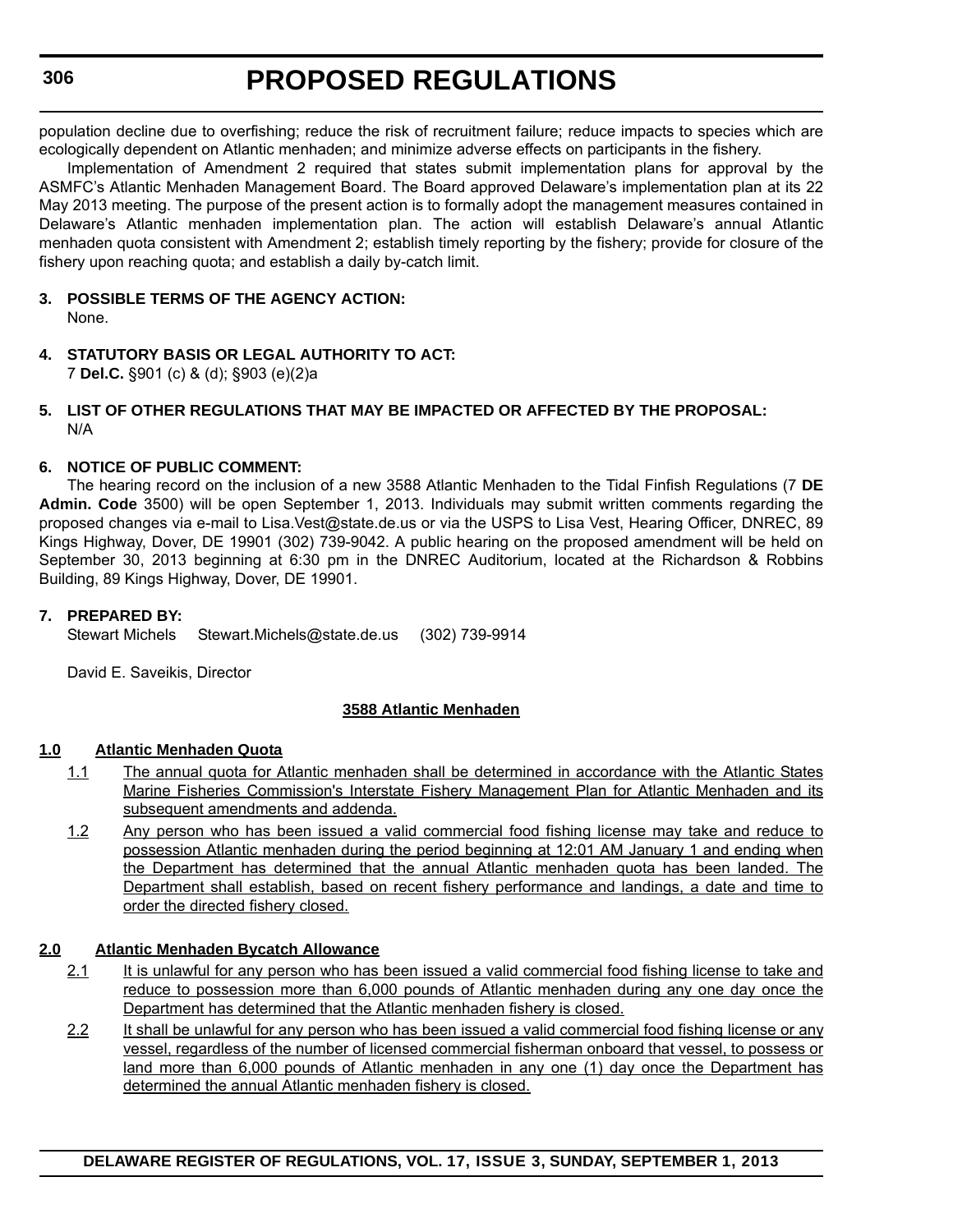# **3.0 Atlantic Menhaden Reporting Requirements**

- 3.1 It is unlawful for any person who has been issued a valid commercial food fishing license to not accurately and completely report their Atlantic menhaden landings to the Department, via the interactive voice phone reporting system, within 24 hours of landing.
- 3.2 In addition to the requirement to phone in daily landing reports, it is unlawful for any person who has been issued a valid commercial food fishing license to not accurately and completely compile and file monthly log sheets detailing their daily landings of Atlantic menhaden on forms supplied by the Department. These forms must be submitted by the 10th of the month next ensuing. Failure to submit these monthly reports on a timely basis may be cause for revocation or non-renewal of their commercial food fishing license.

# **4.0 Atlantic Menhaden Landing Restrictions**

It is unlawful for any person who has been issued a valid commercial food fishing license to offload Atlantic menhaden to any other vessel or means of conveyance prior to landing.

# **[DEPARTMENT OF STATE](http://dpr.delaware.gov/)**

# **DIVISION OF PROFESSIONAL REGULATION**

Statutory Authority: 24 Delaware Code, Section 1106(a)(1) (24 **Del.C.** §1106(a)(1)) 24 **DE Admin. Code** 1100

# **[1100 Board of Dentistry and Dental Hygiene](#page-3-0)**

# **PUBLIC NOTICE**

The Delaware Board of Dentistry and Dental Hygiene, pursuant to 24 **Del.C.** 1106(a)(1), proposes to add a new section to its regulations, 12.0, et. al. The proposed addition defines unprofessional conduct within the practice of dentistry and dental hygiene and lists examples of such conduct.

The Board will hold a public hearing on the proposed rule change October 17, 2013 at 1:30 PM, Second Floor Conference Room A, Cannon Building, 861 Silver Lake Blvd., Dover, DE 19904. Written comments should be sent to Amanda McAtee, Administrator of the Delaware Board of Architects, Cannon Building, 861 Silver Lake Blvd., Dover, DE 19904. Written comments will be accepted until November 1, 2013.

# **1100 Board of Dentistry and Dental Hygiene**

# *(Break in Continuity of Sections)*

# **12.0 Unprofessional Conduct Defined**

- 12.1 Dentists and dental hygienists whose behavior fails to conform to legal and accepted standards of the profession and who thus may adversely affect the health and welfare of the public may be found guilty of unprofessional conduct.
	- 12.1.1 Unprofessional conduct shall include but is not limited to the following:
		- 12.1.1.1 Performing acts beyond the authorized scope of the level of dental/dental hygiene practice for which the individual is licensed.
		- 12.1.1.2 Assuming duties and responsibilities within the practice of dentistry or dental hygiene without adequate preparation, or without maintenance of competency.
		- 12.1.1.3 Performing new techniques and/or procedures without education and practice.
		- 12.1.1.4 Inaccurately and willfully recording, falsifying or altering a patient or agency document record related to patient care, employment, or licensure.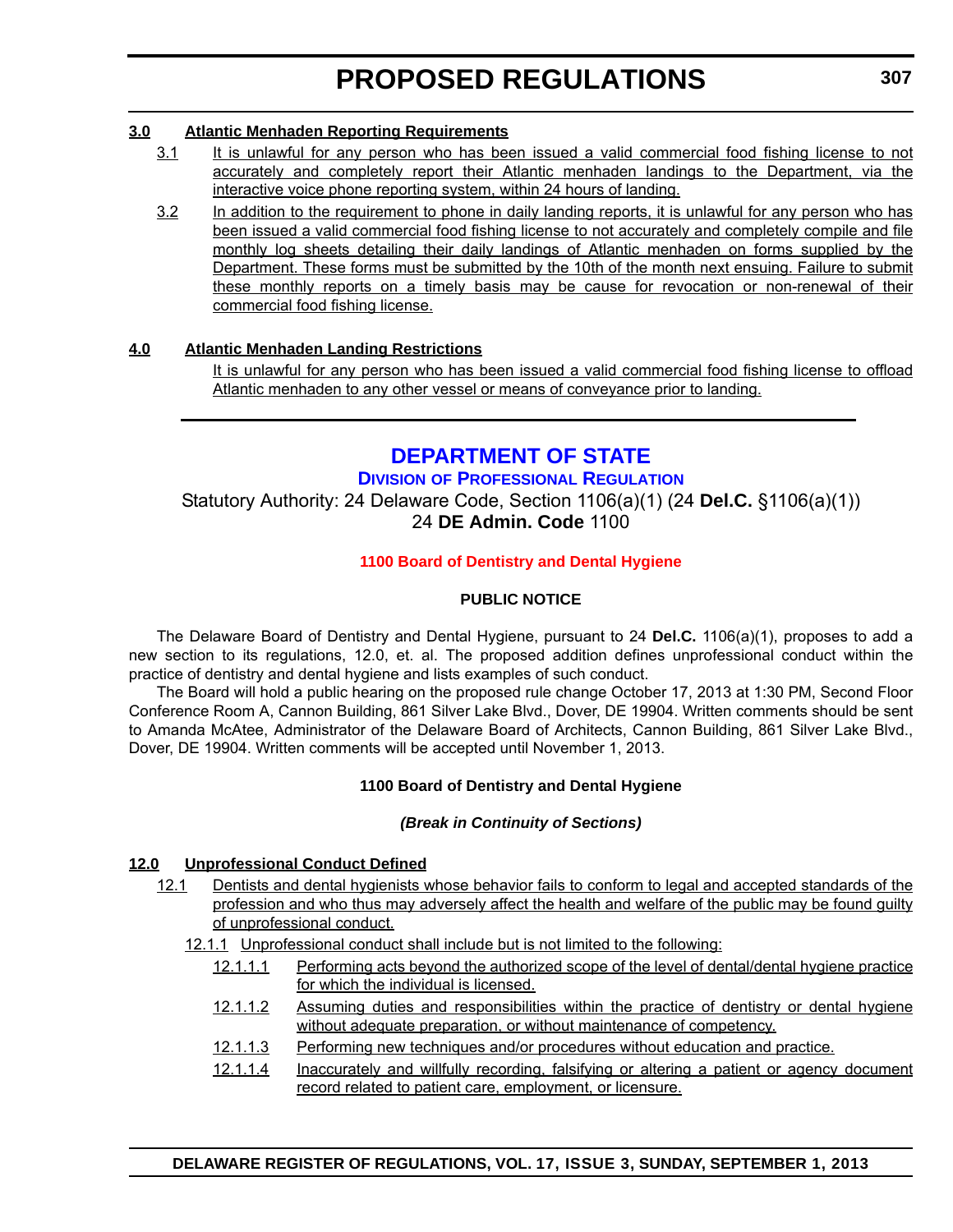| 12.1.1.5         | Committing or threatening violence, verbal or physical abuse of patients or co-workers or<br>the public.                                                                                                                    |  |
|------------------|-----------------------------------------------------------------------------------------------------------------------------------------------------------------------------------------------------------------------------|--|
| 12.1.1.6         | Violating professional boundaries of the dentist/hygienist-patient relationship including but<br>not limited to physical, sexual, emotional or financial exploitation of the patient or patient's<br>significant other(s).  |  |
| 12.1.1.7         | Engaging in sexual conduct with a patient, touching a patient in a sexual manner,<br>requesting or offering sexual favors, or language or behavior suggestive of the same.                                                  |  |
| <u>12.1.1.8</u>  | Assigning unlicensed persons to perform the practice of licensed dentists/hygienists.                                                                                                                                       |  |
| 12.1.1.9         | Delegating dental practice to unqualified persons.                                                                                                                                                                          |  |
| 12.1.1.10        | <b>Failing to supervise persons to whom dental/hygiene practice has been delegated.</b>                                                                                                                                     |  |
| 12.1.1.11        | Leaving a patient assignment except in documented emergency situations.                                                                                                                                                     |  |
| 12.1.1.12        | <b>Failing to safeguard a patient's dignity and right to privacy in providing services.</b>                                                                                                                                 |  |
| 12.1.1.13        | Violating the confidentiality of information concerning a patient.                                                                                                                                                          |  |
| 12.1.1.14        | <b>Failing to take appropriate action to safeguard a patient from incompetent, unethical or</b><br>illegal health care practice.                                                                                            |  |
| 12.1.1.15        | Practicing dentistry or dental hygiene when unfit to perform procedures and make<br>decisions in accordance with the license held because of physical or mental impairment or<br>dependence on alcohol or drugs.            |  |
| 12.1.1.16        | Diverting or misappropriating monies, drugs, supplies or property of a patient agency or<br>governmental program.                                                                                                           |  |
| 12.1.1.17        | Diverting, possessing, obtaining, supplying or administering prescription drugs to any                                                                                                                                      |  |
|                  | person, including self, except as directed by a person authorized by law to prescribe                                                                                                                                       |  |
|                  | <u>drugs.</u>                                                                                                                                                                                                               |  |
| 12.1.1.18        | Practicing dentistry or dental hygiene with an expired license.                                                                                                                                                             |  |
| 12.1.1.19        | Allowing another person to use her/his license or temporary permit.                                                                                                                                                         |  |
| 12.1.1.20        | Aiding, abetting and/or assisting an individual to violate or circumvent any law or duly<br>promulgated rule and regulation intended to guide the conduct of a dentist, dental<br>hygienist, or other health care provider. |  |
| 12.1.1.21        | Committing fraud, misrepresentation or deceit in taking the licensure exam, or in obtaining<br>a license or temporary permit.                                                                                               |  |
| 12.1.1.22        | Disclosing the contents of the licensing examination or soliciting, accepting or compiling<br>information regarding the examination before, during or after its administration.                                             |  |
| 12.1.1.23        | Failing to report unprofessional conduct by another licensee.                                                                                                                                                               |  |
| 12.1.1.24        | Practicing or holding oneself out as a dentist or dental hygienist without a current license.                                                                                                                               |  |
| 12.1.1.25        | Failing to comply with the requirements for continuing professional education, unless<br>exempt.                                                                                                                            |  |
| <u>12.1.1.26</u> | <b>Failing to take appropriate action or to follow policies and procedures in the practice</b><br>situation designed to safeguard the patient.                                                                              |  |
| <u>12.1.1.27</u> | Failing to comply with the terms and conditions set out in a disciplinary action of the<br>Board.                                                                                                                           |  |

**\*Please Note: As the rest of the sections were not amended they are not being published. A copy of the proposed regulation is available at:**

**[1100 Board of Dentistry and Dental Hygiene](http://regulations.delaware.gov/register/september2013/proposed/17 DE Reg 307 09-01-13.pdf)**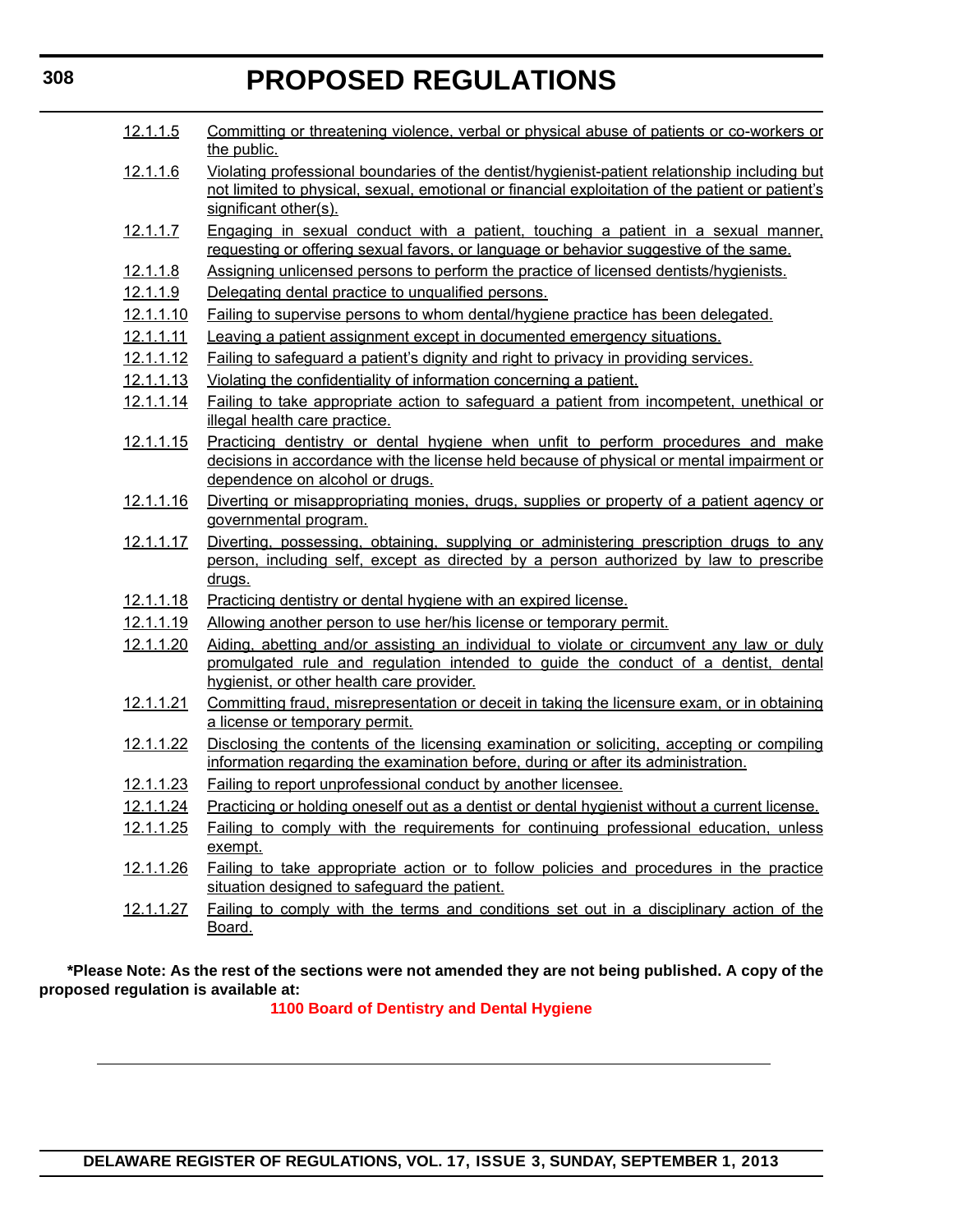### **DIVISION [OF PROFESSIONAL REGULATION](http://dpr.delaware.gov/)**

Statutory Authority: 24 Delaware Code, Section 4106(a)(1) (24 **Del.C.** §4106(a)(1)) 24 **DE Admin. Code** 4100

#### **PUBLIC NOTICE**

#### **[4100 Board of Home Inspectors](#page-3-0)**

The Delaware Board of Home Inspectors, pursuant to 24 **Del.C.** §4106(a)(1), proposes to amend its rules and regulations. The proposed additions at 3.5 and 10.1.2 seek to allow applicants for trainee status to obtain partial credit for inspections performed before November 4, 2013, as long as the application is submitted on or before November 4, 2013. The addition at 10.1.1 seeks to allow trainee applicants to obtain full credit for supervised inspections performed prior to November 4, 2013, and the proposed amendment at 3.5 seeks to decrease the overall number of supervised inspections a trainee licensee must complete in order to become a fully licensed home inspector. The addition at 5.1 seeks to allow the Board to pre-approve qualifying education courses for applicants.

The Board will hold a public hearing on the proposed regulation change on September 24, 2013 at 9:30 a.m., Second Floor Conference Room A, Cannon Building, 861 Silver Lake Blvd., Dover, DE 19904. Written comments should be sent to Amanda McAtee, Administrative Specialist of the Delaware Board of Home Inspectors, Cannon Building, 861 Silver Lake Blvd., Dover, DE 19904. Written comments will be accepted until October 9, 2013 pursuant to 29 **Del.C.** §10118(a). The Board will deliberate on the proposed changes at its regularly scheduled meeting on October 9, 2013 at 9:30 a.m.

#### **4100 Board of Home Inspectors**

#### *(Break in Continuity of Sections)*

#### **3.0 Grandfather provision**

[24 **Del.C.** §4108(d)]

#### *(Break in Continuity Within Section)*

3.5 A trainee will be permitted to obtain one half credit for any unsupervised home inspections performed prior to November 4, 2013 so long as the application is submitted on or before November 4, 2013. In other words, a trainee will receive one credit for every two unsupervised inspections performed prior to November 4, 2013. The trainee shall indicate any such inspections on their home inspection experience log.

#### *(Break in Continuity of Sections)*

#### **5.0 Education**

5.1 To qualify for licensure, all applicants must successfully complete a course of study, consisting of at least 140 hours of classroom or online training, which has been approved by the Board, the American Society of Home Inspectors ("ASHI"), the National Association of Home Inspectors ("NAHI") or the International Association of Certified Home Inspectors ("INTERNACHI").

#### *(Break in Continuity of Sections)*

#### **10.0 Responsibilities of registered home inspector trainee**

- 10.1 The trainee shall complete at least 250 125 home inspections under the active oversight of a licensed home inspector(s).
	- 10.1.1 Trainee applicants may acquire supervised experience, as documented on a Board approved form, during the time period after the date of enactment of the statute until the deadline for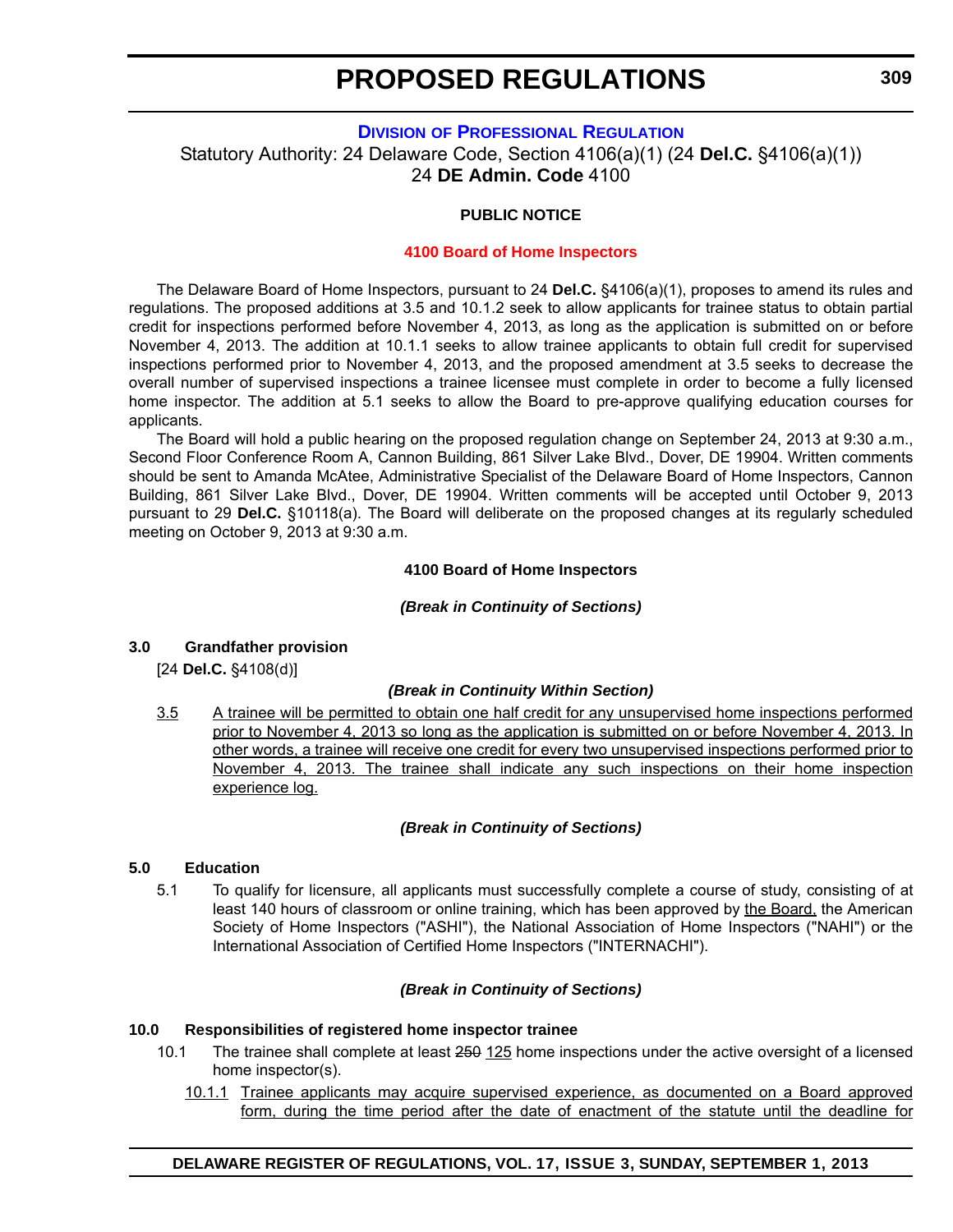submission of grandfather applications. However, that supervised experience shall satisfy the licensure requirements only if the supervisor becomes licensed under the grandfather provision within three months after making application.

10.1.2 The trainee applicant will be permitted to obtain one half credit for any unsupervised home inspections performed prior to November 4, 2013 so long as the application is submitted on or before November 4, 2013. In other words, a trainee will receive one credit for every two unsupervised inspections performed prior to November 4, 2013. The trainee shall indicate any such inspections on their home inspection experience log.

**PROPOSED REGULATIONS**

- 10.2 The trainee shall maintain a home inspection experience log on a Board-approved form certified by the supervising home inspector(s).
- 10.3 The trainee shall ensure that the log is available at all times for inspection by the Board.
- 10.4 While performing home inspections, the trainee shall carry the registration card issued by the Board.

**\*Please Note: As the rest of the sections were not amended they are not being published. A copy of the proposed regulation is available at:**

# **[4100 Board of Home Inspectors](http://regulations.delaware.gov/register/september2013/proposed/17 DE Reg 309 09-01-13.pdf)**

# **[PUBLIC SERVICE COMMISSION](http://depsc.delaware.gov/)** Statutory Authority: 26 Delaware Code, Section 209(a) (26 **Del.C.** §209(a)) 26 **DE Admin. Code** 3001

# **[PUBLIC NOTICE](#page-3-0)**

IN THE MATTER OF THE ADOPTION OF RULES AND REGULATIONS TO IMPLEMENT THE PROVISIONS OF 26 DEL.C. CH. 10 RELATING TO THE CREATION OF A COMPETITIVE MARKET FOR RETAIL ELECTRIC SUPPLY SERVICE (OPENED APRIL 27, 1999; Facebook and the PSC REGULATION DOCKET NO. 49 RE-OPENED JANUARY 7, 2003; RE-OPENED | SEPTEMBER 22, 2009; RE-OPENED SEPTEMBER 7, 2010; RE-OPENED JULY 17, 2012

# **EXHIBIT "B"**

# **NOTICE OF PROPOSED RULE-MAKING AMENDING "RULES FOR CERTIFICATION AND REGULATION OF ELECTRIC SUPPLIERS"**

# **TO: ALL ELECTRIC SUPPLIERS, ELECTRIC UTILITIES, RETAIL ELECTRIC CUSTOMERS AND OTHER INTERESTED PERSONS**

In 1999 the Delaware Public Service Commission ("PSC") has promulgated certain regulations pertaining to certification of electric suppliers in 26 **DE Admin. Code** 3001, now entitled "Rules for Certification and Regulation of Electric Suppliers ("Supplier Rules"). The PSC has revised the Supplier Rules several times since then.

The PSC now proposes to revise the Supplier Rules. The purpose of the proposed revisions are to ensure electric choice for customers is more competitive and in compliance with the terms of the settlement agreement entered into by the parties in PSC Docket 10-2; to provide additional protection for customers; to require electric suppliers to include additional details regarding the rates, terms, and conditions of service in their offers to customers to provide electric supply services; to clarify sections of the Supplier Rules; and to make the certification process for electric suppliers more uniform. Pursuant to PSC Order No. 8187 a workgroup was formed and met several times to address the issues above.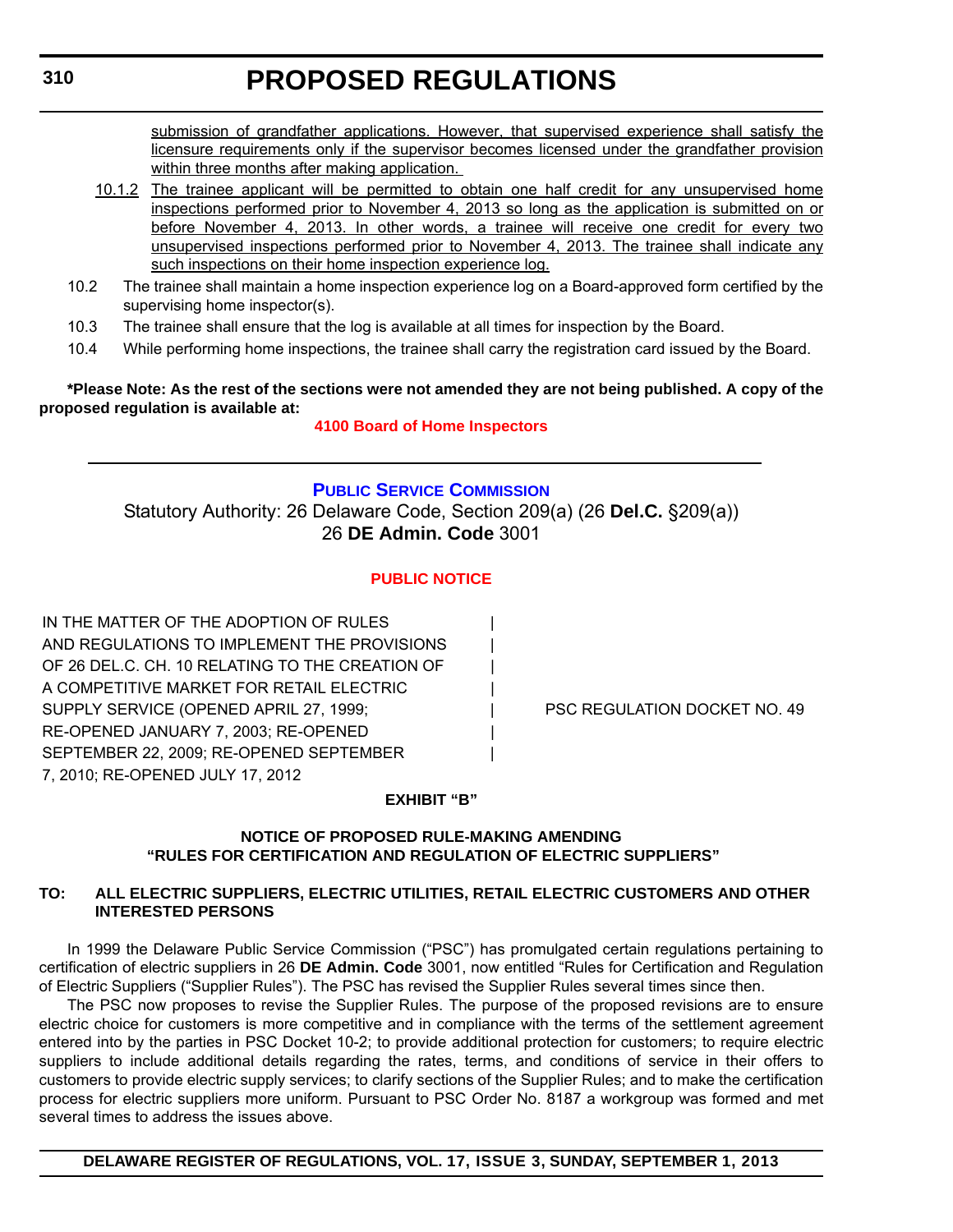The PSC is soliciting comments, suggestions, compilations of data, briefs, or other written materials about the proposed revisions to its Supplier Rules. If you wish to file any such materials, you should submit an original and ten copies of such written documents on or before **October 1, 2013**. You should file such materials with the PSC at the following address:

Public Service Commission 861 Silver Lake Boulevard Cannon Building, Suite 100 Dover, Delaware, 19904 Attn: Reg. Doc. 49

If possible, you should accompany such written comments with an electronic version of the submission. Such electronic copy may be filed on a copy-capable CD-ROM or sent as an attachment to an e-mail addressed to [psc@state.de.us](mailto:psc@state.de.us), include "Reg. Doc. 49" as the subject of the email. The Commission encourages the public to submit written comments on or before **October 1, 2013**, but the last date to submit written comments will be on **November 16, 2013**.

The PSC will also conduct a public evidentiary hearing on the new proposed regulations on **October 22, 2013 at 1:00 P.M.** at the PSC' s office at the address set forth above.

You may review PSC Order No. 8424 (July 30, 2013) (the "Order") and the proposed revised Supplier Rules in the September 2013 issue of the *Delaware Register of Regulations*. You may also review the Order and the proposed revised Supplier Rules at the PSC's website located at [http://depsc.delaware.gov/electric.shtml.](http://depsc.delaware.gov/electric.shtml)

Any materials submitted in connection with the proposed revised Supplier Rules will be available for public inspection and copying (to the extent they are "public records" under the Freedom of Information Act, 29 **Del.C.** §10002(g)) at the PSC's Dover office identified above during normal business hours. The fee for copying is \$.10 per page, with the first 20 pages being free of charge. If you wish to request copies of documents in this matter, please submit a Freedom of Information Act Request Form. This form may be found at [http://](http://smu.portal.delaware.gov/cgi-bin/mail.php?foia-request&subj=DOS) [smu.portal.delaware.gov/cgi-bin/mail.php?foia-request&subj=DOS](http://smu.portal.delaware.gov/cgi-bin/mail.php?foia-request&subj=DOS). There is also a link to the Freedom of Information Act Request Form on the PSC's website, <http://depsc.delaware.gov/default.shtml>. The PSC will respond to your request in accordance with the Freedom of Information Act, 29 **Del.C.** Ch. 100. The Regulations may also be reviewed by appointment at the office of the Public Advocate, 820 N. French Street, 4<sup>th</sup> Floor, Carvel State Office Building, Wilmington, DE 19801. The Regulations will also be available on the PSC's website: [http://](http://depsc.delaware.gov/electric.shtml) [depsc.delaware.gov/electric.shtml.](http://depsc.delaware.gov/electric.shtml)

Any individual with disabilities who wishes to review submissions or to participate in this docket should contact the PSC to discuss any auxiliary aids or services to facilitate such review or participation. Such contact may be in person, in writing, by telephone, e-mail, or by other means.

If you have questions about this matter, you may call the PSC at 1-800-282-8574 (toll-free in Delaware) or 302- 736-7500 (voice and text telephone). You may also send questions regarding this matter by e-mail addressed to [psc@state.de.us](mailto:psc@state.de.us), please include "Reg. Doc. 49" as the subject of the email.

#### **ORDER NO. 8424**

**AND NOW,** this 30th day of July 2013, the Delaware Public Service Commission (the "Commission") determines and orders the following:

**WHEREAS,** the Commission has promulgated certain regulations pertaining to certification of electric suppliers entitled "Rules for Certification and Regulation of Electric Suppliers." See 26 **DE Admin. Code** 3001 (the "Supplier Rules"); and

**WHEREAS,** the Supplier Rules have been amended several times since their original passage in 1999. (PSC Order Nos. 538 (Oct. 1, 1999), 7023 (Sept. 5, 2006), 7078 (Jan. 1, 2007), 7435 (Sept. 2, 2008) and 7984 (June 7, 2011)); and

**WHEREAS,** by Order No. 8187 dated July 17, 2012,the Commission re-opened PSC Regulation Docket 49 to consider further revisions to the existing Supplier Rules set for the in 26 **DE Admin. Code** 3001; and

**WHEREAS,** Commission Staff has convened three workshops to address the proposed revisions to the Supplier Rules; and

**WHEREAS,** the Commission now proposes to modify the Supplier Rules to reflect the revisions discussed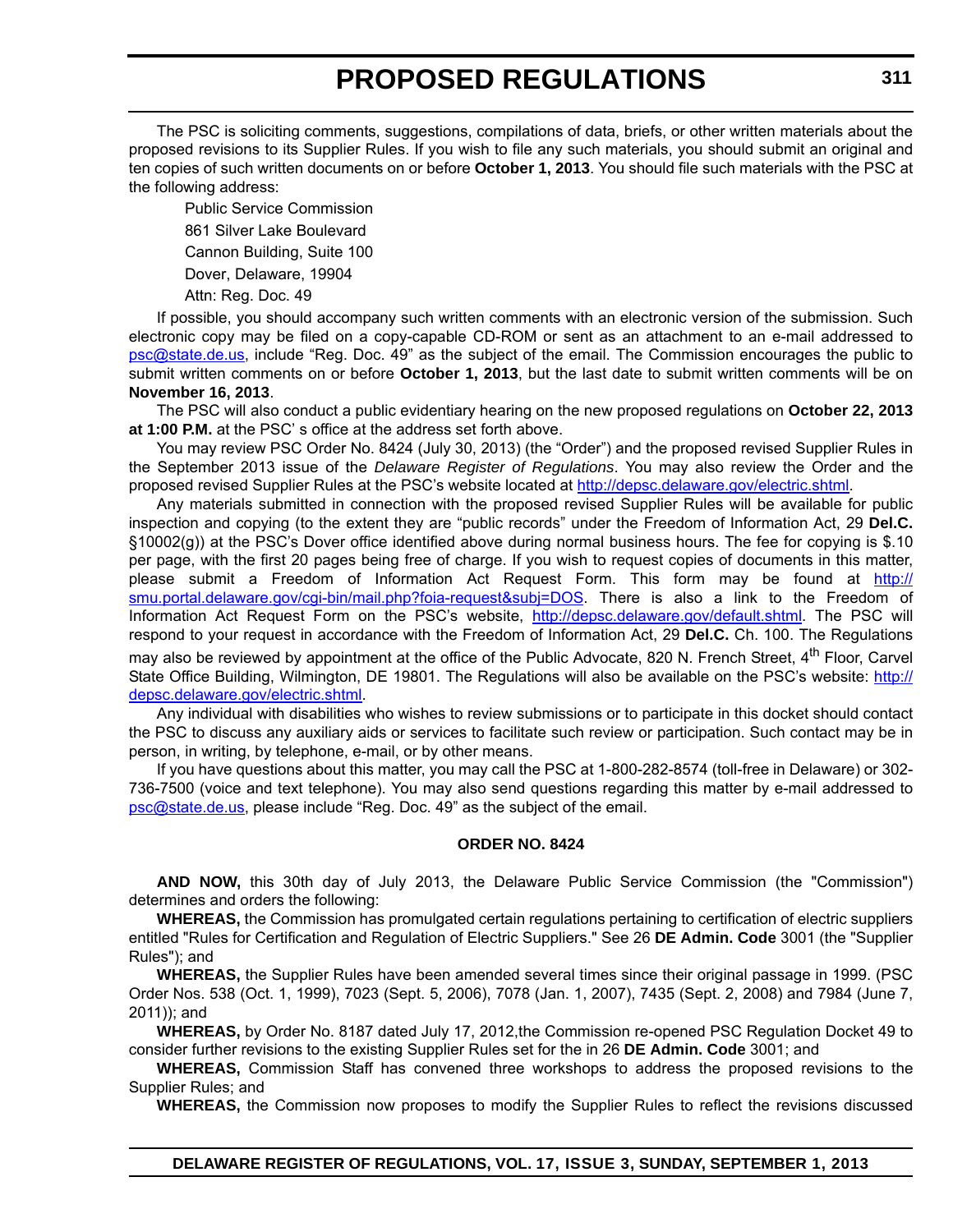#### during the workshops; and

**WHEREAS,** the Commission believes that the proposed revised regulation should be published in the *Delaware Register of Regulations* to provide public notice of the rulemaking to develop final regulations;

#### **NOW, THEREFORE, IT IS HEREBY ORDERED BY THE AFFIRMATIVE VOTE OF NOT FEWER THAN THREE COMMISSIONERS:**

1. That, for the reasons set forth in PSC Order No. 8187, the Commission proposes to revise the Supplier Rules as set forth herein in Exhibit "A".

2. That, pursuant to 29 **Del.C.** §§1133 and 10115(a), the Secretary shall transmit to the Registrar of Regulations for publication in the September 2013 *Delaware Register of Regulations* a copy of this Order; a copy of the Supplier Rules, showing the proposed changes (Exhibit "A"); and a copy of the Notice of Proposed Rulemaking attached hereto as Exhibit "B".

3. That the Secretary shall cause the Notice of Proposed Rulemaking attached as Exhibit "B" to be published in *The News Journal* and the *Delaware State News* newspapers on or before September 1, 2013. The Secretary shall include proof of such publication in the docket file before the public hearing in this matter. Further, the Secretary shall serve (by regular mail or by electronic e-mail) a copy of such Notice on: (a) the Division of the Public Advocate; (b) the Delaware Energy Office; (c) Delmarva Power & Light Company; (d) all certificated electric suppliers; (e) the Retail Energy Supply Association; (f) NRG Energy, Inc.; (g) all members of the workgroup formed in accordance with PSC Order No. 8187; and (h) each person or entity who has made a timely request for advance notice of regulation-making proceedings.

4. That, pursuant to 29 **Del.C.** §§10115(a) and 10116, persons or entities may file written comments, suggestions, compilations of data, briefs, or other written materials, on or before October 1, 2013. Pursuant to 29 **Del.C.** §10117, the Commission will conduct a public hearing on the proposed revisions to the Supplier Rules on Tuesday, October 22, 2013 beginning at 1:00 P.M. at the Commission's office at 861 Silver Lake Boulevard, Cannon Building, Suite 100, Dover, Delaware.

5. That the Commission will defer for the time being referring this matter to a Hearing Examiner under 26 **Del.C.** §502 and 29 **Del.C.** §10116. Depending on the nature and extent of any comments received regarding the proposed revisions to the Supplier Rules, the Commission may then determine that it is necessary to appoint a Hearing Examiner.

6. That pursuant to 26 **Del.C.** §1012(c)(2), all electric suppliers and electric public utilities are hereby notified that they will be charged the costs incurred in connection with this proceeding under the provisions of 26 **Del.C.**  $$114(b)(1)$ .

7. That the Commission reserves the jurisdiction and authority to enter such further Orders in this matter as may be deemed necessary or proper.

BY ORDER OF THE COMMISSION:

Dallas Winslow, Chair Jeffrey J. Clark, Commissioner Joann T. Conaway, Commissioner Jaymes B. Lester, Commissioner

ATTEST:

Alisa Carrow Bentley, Secretary

**\*Please Note: Due to the size of the proposed regulation, it is not being published here. A copy of the regulation is available at:**

**[RULES FOR CERTIFICATION AND REGULATION OF ELECTRIC SUPPLIERS](http://regulations.delaware.gov/register/september2013/proposed/17 DE Reg 310 09-01-13.htm)**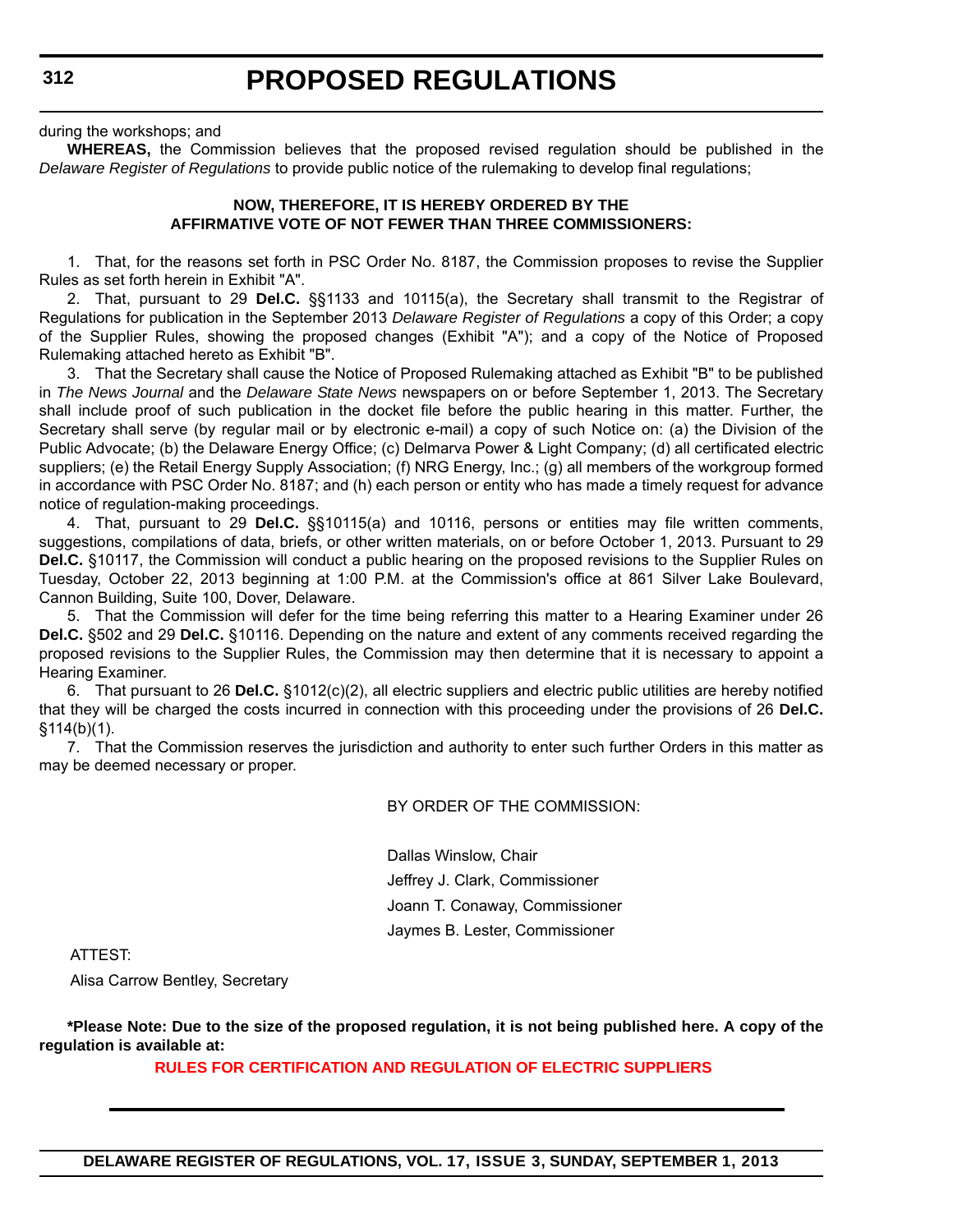# **Symbol Key**

Arial type indicates the text existing prior to the regulation being promulgated. Underlined text indicates new text added at the time of the proposed action. Language which is stricken through indicates text being deleted. **[Bracketed Bold language]** indicates text added at the time the final order was issued. **[Bracketed bold stricken through]** indicates language deleted at the time the final order was issued.

# **Final Regulations**

The opportunity for public comment shall be held open for a minimum of 30 days after the proposal is published in the *Register of Regulations*. At the conclusion of all hearings and after receipt within the time allowed of all written materials, upon all the testimonial and written evidence and information submitted, together with summaries of the evidence and information by subordinates, the agency shall determine whether a regulation should be adopted, amended or repealed and shall issue its conclusion in an order which shall include: (1) A brief summary of the evidence and information submitted; (2) A brief summary of its findings of fact with respect to the evidence and information, except where a rule of procedure is being adopted or amended; (3) A decision to adopt, amend or repeal a regulation or to take no action and the decision shall be supported by its findings on the evidence and information received; (4) The exact text and citation of such regulation adopted, amended or repealed; (5) The effective date of the order; (6) Any other findings or conclusions required by the law under which the agency has authority to act; and (7) The signature of at least a quorum of the agency members.

The effective date of an order which adopts, amends or repeals a regulation shall be not less than 10 days from the date the order adopting, amending or repealing a regulation has been published in its final form in the *Register of Regulations*, unless such adoption, amendment or repeal qualifies as an emergency under §10119.

# **[DELAWARE SOLID WASTE AUTHORITY](http://www.dswa.com/)**

Statutory Authority: 7 Delaware Code, Section 6403 (7 **Del.C.** §6403) 1 **DE Admin. Code** 501

#### **ORDER AND DECISION**

# **[501 Regulations of the Delaware Solid Waste Authority](#page-3-0)**

1. This is the Final Order and Decision of the Directors of the Delaware Solid Waste Authority (the "Authority") on proposed amendments (the "Amendments") to the Regulations of the Delaware Solid Waste Authority.

2. On June 1, 2013, the Authority caused to be published, in the Delaware *Register of Regulations,* notice of the proposed Amendments. The proposed Amendments were also the subject of publication in the *Delaware State News* on June 10, 2013

3. In accordance with 7 **Del.C.** §6403(i), on Tuesday, July 2, 2013 a hearing was held before Michael W. Teichman, Esquire, the Authority's designated hearing officer. At the hearing, documents and sworn testimony were received into evidence.

4. The Authority issues this Final Order and Decision after a review of the documents and evidence admitted into the record at the hearing, as well as a careful review of the hearing officer's Proposed Order and Recommendations dated July 17, 2013.

#### **Summary of Evidence, Findings of Fact and Conclusions of Law**

5. The summary of evidence set forth in the hearing officer's Proposed Order and Recommendations accurately summarizes the documentary evidence and verbal testimony received into the record.

6. The findings of fact and conclusions of law in the Proposed Order and Recommendations appear well reasoned and amply supported by the summary of the evidence contained therein.

7. Accordingly, the summary of the evidence, findings of fact and conclusions of law set forth in the Proposed Order and Recommendations are incorporated by reference and adopted herein in their entirety as if

#### **DELAWARE REGISTER OF REGULATIONS, VOL. 17, ISSUE 3, SUNDAY, SEPTEMBER 1, 2013**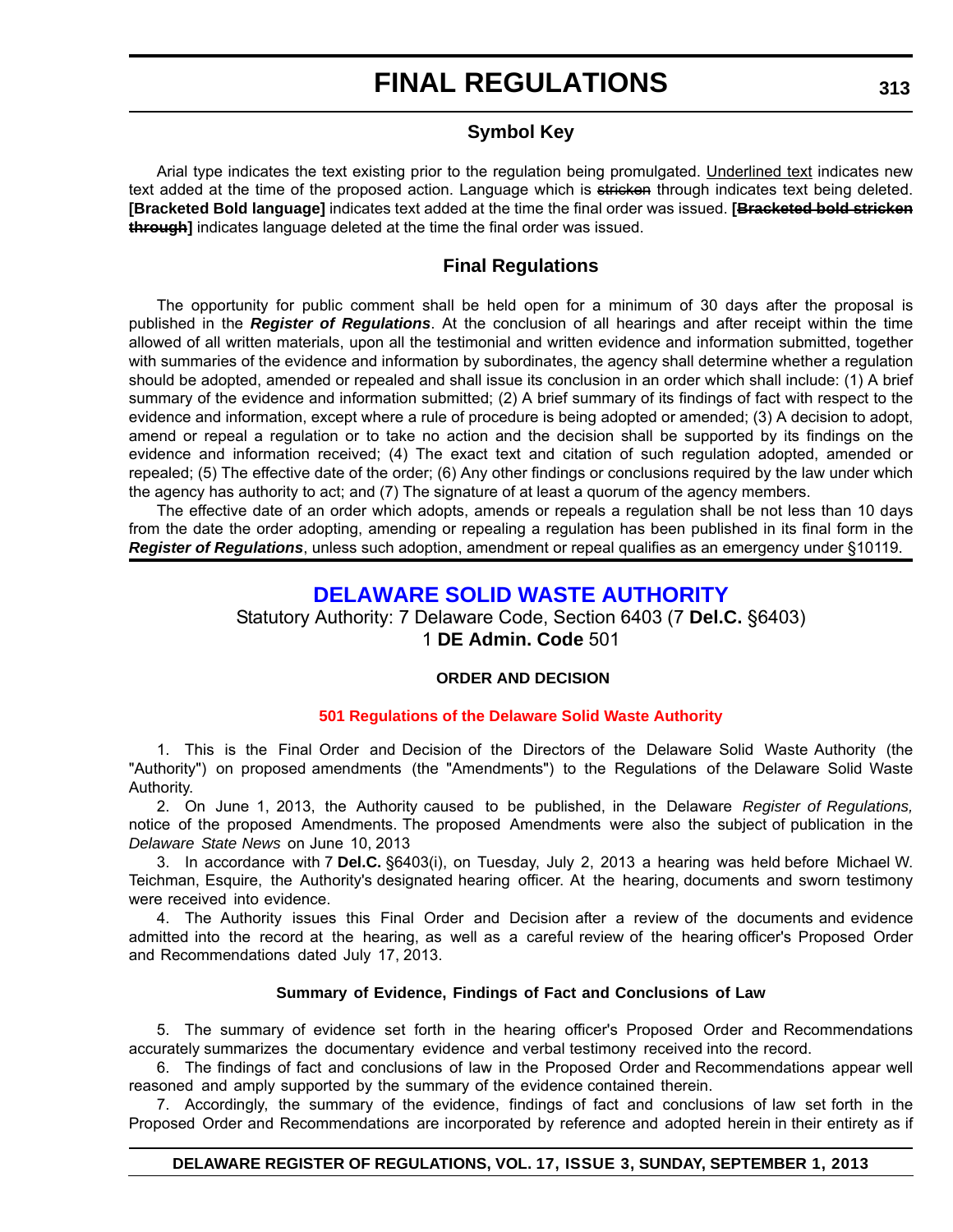**314**

# **FINAL REGULATIONS**

fully set forth herein.

#### **Decision**

8. For the reasons set forth above, the Regulations of the Delaware Solid Waste Authority are amended in the form set forth in Exhibit A hereto.

SO ORDERED, this 25th Day of July, 2013. Richard V. Pryor, Chairman Tonda L. Parks Ronald G. McCabe, Vice Chair Theodore W. Ryan Gerard L. Esposito **Timothy P. Sheldon** Gregory Moore

**\*Please note that no changes were made to the regulation as originally proposed and published in the June 2013 issue of the** *Register* **at page 1230 (16 DE Reg. 1230). Therefore, the final regulation is not being republished. A copy of the final regulation is available at:**

**[501 Regulations of the Delaware Solid Waste Authority](http://regulations.delaware.gov/register/september2013/final/17 DE Reg 313 09-01-13.htm)**

# **[DELAWARE SOLID WASTE AUTHORITY](http://www.dswa.com/)**

Statutory Authority: 7 Delaware Code, Section 6403 (7 **Del.C.** §6403) 1 **DE Admin. Code** 502

# **ORDER AND DECISION**

#### **[502 Statewide Solid Waste Management Plan](#page-3-0)**

1. This is the Final Order and Decision of the Directors of the Delaware Solid Waste Authority (the "Authority") on proposed amendments, in the form of an addendum (the "Addendum"), to the Statewide Solid Waste Management Plan.

2. On June 1, 2013, the Authority caused to be published, in the Delaware *Register of Regulations,* notice of the Addendum. The proposed Addendum was also the subject of publication in the *Delaware State News* on June 10, 2013.

3. In accordance with 7 **Del.C.** §6403(j), on Tuesday, July 2, 2013 a hearing was held before Michael W. Teichman, Esquire, the Authority's designated hearing officer. At the hearing, documents and sworn testimony were received into evidence.

4. The Authority issues this Final Order and Decision after a review of the documents and evidence admitted into the record at the hearing, as well as a careful review of the hearing officer's Proposed Order and Recommendations dated July 17, 2013.

#### **Summary of Evidence, Findings of Fact and Conclusions of Law**

5. The summary of evidence set forth in the hearing officer's Proposed Order and Recommendations accurately summarizes the documentary evidence and verbal testimony received into the record.

6. The findings of fact and conclusions of law in the Proposed Order and Recommendations appear well reasoned and amply supported by the summary of the evidence contained therein.

7. Accordingly, the summary of the evidence, findings of fact and conclusions of law set forth in the Proposed Order and Recommendations are incorporated by reference and adopted herein in their entirety as if fully set forth herein.

#### **Decision**

8. For the reasons set forth above, the addendum to Statewide Solid Waste Management Plan Authority is hereby adopted in the form set forth in Exhibit A hereto.

#### **DELAWARE REGISTER OF REGULATIONS, VOL. 17, ISSUE 3, SUNDAY, SEPTEMBER 1, 2013**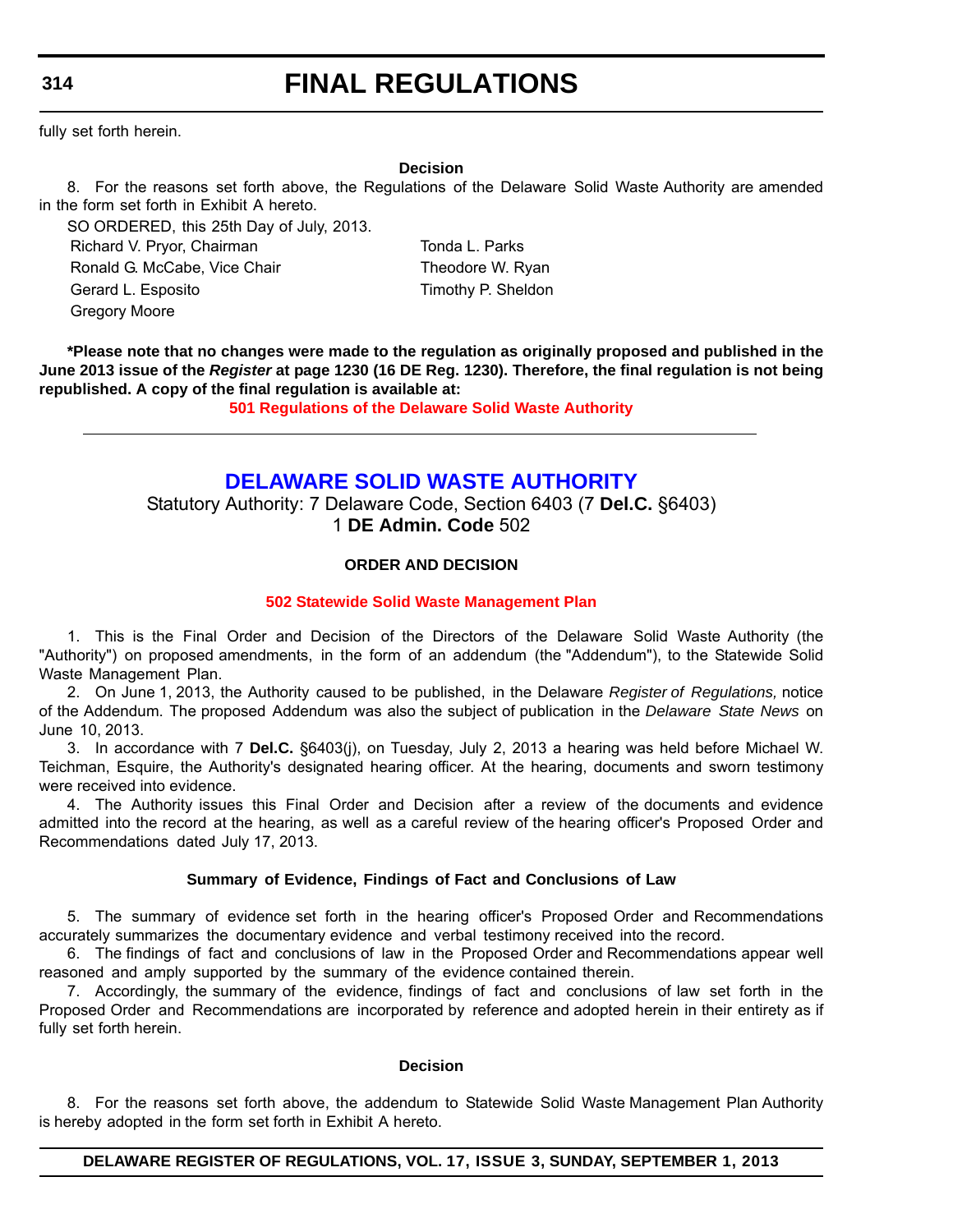SO ORDERED this 25<sup>th</sup> day of July, 2013 Richard V. Pryor, Chairman Tonda L. Parks Ronald G. McCabe, Vice Chair Theodore W. Ryan Gerard L. Esposito **Timothy P. Sheldon** Gregory Moore

**\*Please note that no changes were made to the regulation as originally proposed and published in the June 2013 issue of the** *Register* **at page 1231 (16 DE Reg. 1231). Therefore, the final regulation is not being republished. A copy of the final regulation is available at:**

**[502 Statewide Solid Waste Management Plan](http://regulations.delaware.gov/register/september2013/final/17 DE Reg 314 09-01-13.htm)**

# **[DELAWARE SOLID WASTE AUTHORITY](http://www.dswa.com/)**

Statutory Authority: 7 Delaware Code, Section 6403 (7 **Del.C.** §6403) 1 **DE Admin. Code** 503

#### **ORDER AND DECISION**

#### **[503 Differential Disposal Fee Program](#page-3-0)**

1. This is the Final Order and Decision of the Directors of the Delaware Solid Waste Authority (the "Authority") on the proposed removal of the Differential Disposal Fee Program (the "Obsolete Program") as it appears in the Delaware Administrative Code as 1 **DE Admin. Code** §503.

2. On June 1, 2013, the Authority caused to be published, in the Delaware *Register of Regulations*, notice of the removal of the Obsolete Program. The removal of the Obsolete Program was also the subject of publication in the *Delaware State News* on June 10, 2013.

3. In accordance with 7 **Del.C.** §6403(i) and (k), on Tuesday, July 2, 2013 a hearing was held before Michael W. Teichman, Esquire, the Authority's designated hearing officer. At the hearing, documents and sworn testimony were received into evidence.

4. The Authority issues this Final Order and Decision after a review of the documents and evidence admitted into the record at the hearing, as well as a careful review of the hearing officer's Proposed Order and Recommendations dated July 17, 2013.

#### **Summary of Evidence, Findings of Fact and Conclusions of Law**

5. The summary of evidence set forth in the hearing officer's Proposed Order and Recommendations accurately summarizes the documentary evidence and verbal testimony received into the record.

6. The findings of fact and conclusions of law in the Proposed Order and Recommendations appear well reasoned and amply supported by the summary of the evidence contained therein.

7. Accordingly, the summary of the evidence, findings of fact and conclusions of law set forth in the Proposed Order and Recommendations are incorporated by reference and adopted herein in their entirety as if fully set forth herein.

#### **Decision**

8. For the reasons set forth above, the Obsolete Program shall be stricken in its entirety and notice thereof shall be published in the Delaware *Register of Regulations.*

SO ORDERED, this 25th Day of July, 2013.

Richard V. Pryor, Chairman Tonda L. Parks Ronald G. McCabe, Vice Chair Theodore W. Ryan Gerard L. Esposito Timothy P. Sheldon Gregory Moore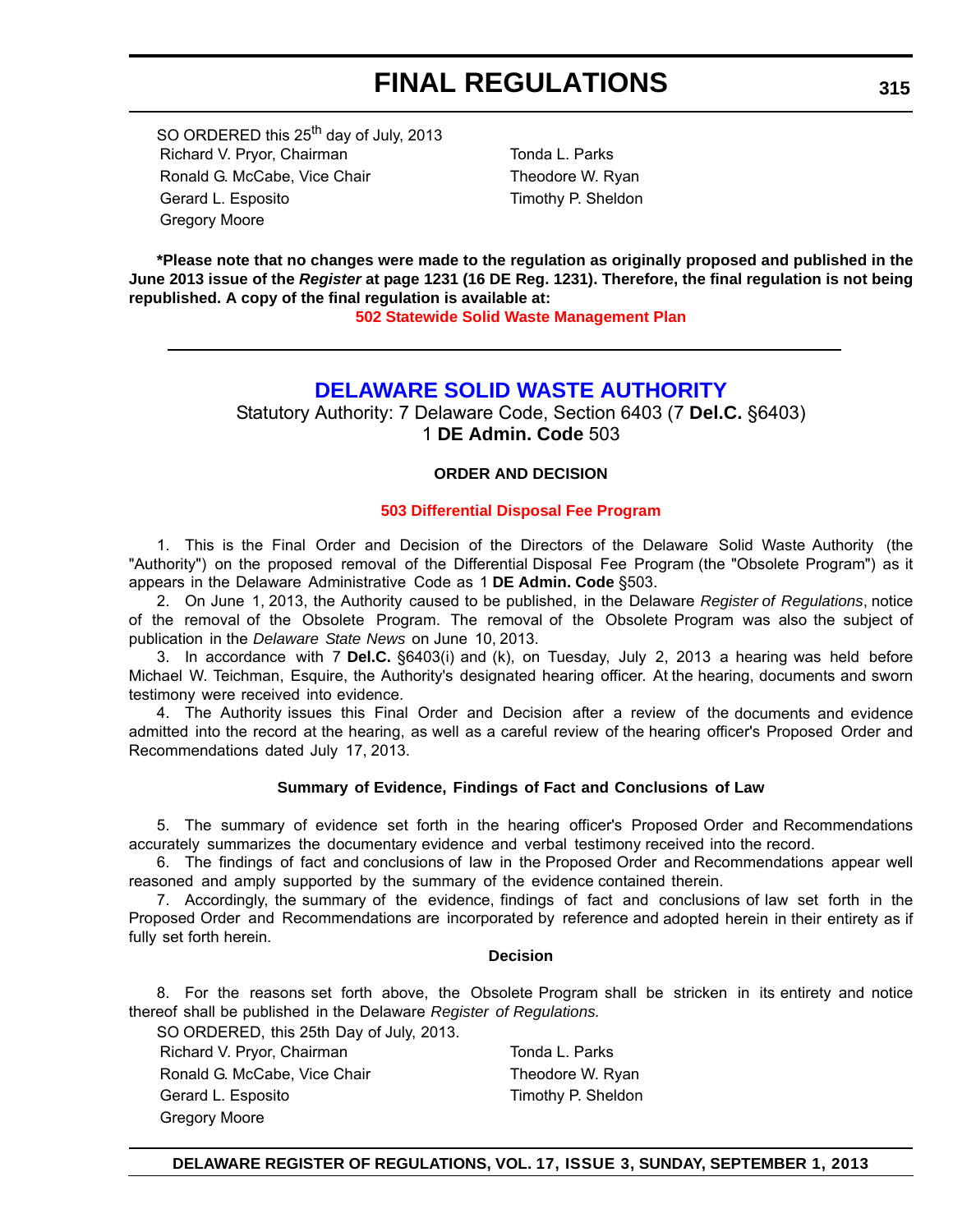**\*Please note that no changes were made to the regulation as originally proposed and published in the June 2013 issue of the** *Register* **at page 1232 (16 DE Reg. 1232). Therefore, the final regulation is not being republished. A copy of the final regulation is available at:**

**[503 Differential Disposal Fee Program](http://regulations.delaware.gov/register/september2013/final/17 DE Reg 315 09-01-13.htm)**

# **[DEPARTMENT OF AGRICULTURE](http://dda.delaware.gov/)**

**OFFICE OF THE SECRETARY**

Statutory Authority: 3 **Delaware Code**, Sections 102 and 302 (3 **Del.C.** §102 and §302) 3 **DE Admin. Code** 101

#### **ORDER**

#### **[101 On-Farm Home Processing of Non-Potentially Hazardous Foods](#page-3-0)**

#### **I. NATURE OF PROCEEDINGS**

On June 14, 2012, Governor Jack Markell signed Executive Order No. 36, which requires each executive branch agency to examine their existing regulations, with a view toward streamlining or eliminating unnecessary or unduly burdensome regulations. Executive Order No. 36 requires each executive branch agency to solicit input from the public, as well as conduct its own examination of agency regulations. The regulatory change set forth here is a result of this process.

Proposed amended regulation 8.6.2 increases the amount of sales allowed by a permit-holder under the Department of Agriculture's on-farm kitchen permits from \$40,000 to \$50,000, to increase economic opportunity for agricultural entrepreneurs.

Notice of a public comment period of thirty (30) days on this proposed amended regulation was published in the *Delaware Register of Regulations* for July 1, 2013. This is the Department of Agriculture's Decision and Order adopting the proposed amended regulations.

#### **II. PUBLIC COMMENTS**

The Department received no public comments in response of its notice of intention to adopt the proposed amended regulations.

#### **III. FINDINGS AND CONCLUSIONS**

The public was given the required notice of the Department's intention to adopt the proposed amended regulations and was given ample opportunity to provide the Department with comments on the proposal. Having received no comments opposed to adoption, the Department is now free to adopt the proposed amended regulations.

#### **IV. ORDER**

It is hereby ordered that the proposed amendments to the Department's regulations are adopted; the text of the final regulation shall be in the form attached hereto as Exhibit A; and the effective date of this Order shall be ten (10) days from date this Order is published in the *Delaware Register of Regulations*.

**\*Please note that no changes were made to the regulation as originally proposed and published in the July 2013 issue of the** *Register* **at page 25 (17 DE Reg. 25). Therefore, the final regulation is not being republished. A copy of the final regulation is available at:**

**[101 On-Farm Home Processing of Non-Potentially Hazardous Foods](http://regulations.delaware.gov/register/september2013/final/17 DE Reg 316 09-01-13.htm)**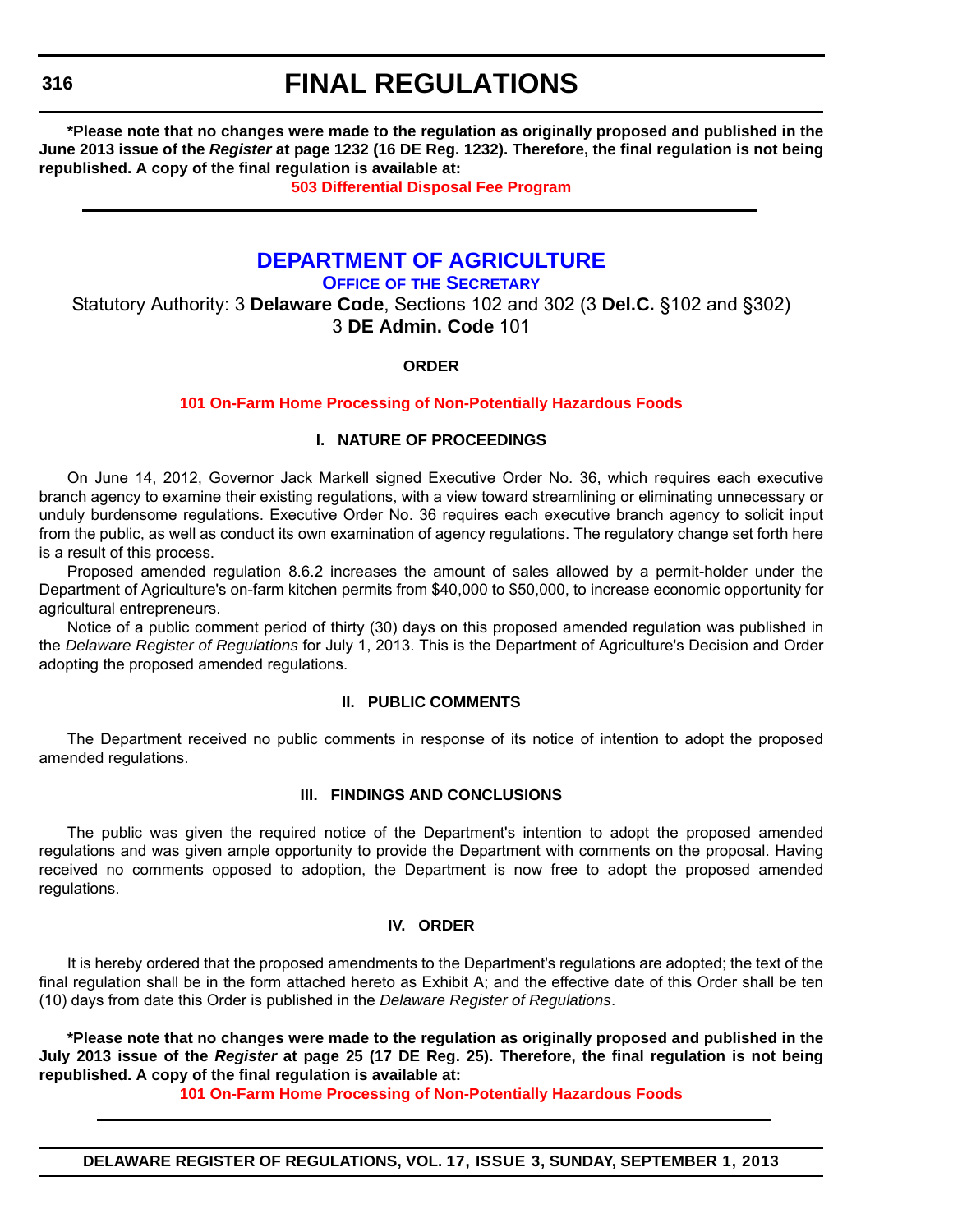# **OFFICE OF [THE SECRETARY](http://dda.delaware.gov/)** Statutory Authority: 3 **Delaware Code**, Section 2221 (3 **Del.C.** §2221) 3 **DE Admin. Code** 1201

#### **ORDER**

#### **[1201 Nutrient Management Certification Regulations](#page-3-0)**

#### **I. NATURE OF PROCEEDINGS**

On June 14, 2012, Governor Jack Markell signed Executive Order No. 36, which requires each executive branch agency to examine their existing regulations, with a view toward streamlining or eliminating unnecessary or unduly burdensome regulations. Executive Order No. 36 requires each executive branch agency to solicit input from the public, as well as conduct its own examination of agency regulations. The regulatory change set forth here is a result of this process.

Proposed amended regulation 11.1 reduces from 60 to 45 days the time that nutrient management certificate holders must file for renewal before their certificates expire, providing them with more flexibility in the renewal process.

Notice of a public comment period of thirty (30) days on this proposed amended regulation was published in the Delaware *Register of Regulations* for July 1, 2013. This is the Department of Agriculture's Decision and Order adopting the proposed amended regulations.

#### **II. PUBLIC COMMENTS**

The Department received no public comments in response of its notice of intention to adopt the proposed amended regulations.

#### **III. FINDINGS AND CONCLUSIONS**

The public was given the required notice of the Department's intention to adopt the proposed amended regulations and was given ample opportunity to provide the Department with comments on the proposal. Having received no comments opposed to adoption, the Department is now free to adopt the proposed amended regulations.

#### **IV. ORDER**

It is hereby ordered that the proposed amendments to the Department's regulations are adopted; the text of the final regulation shall be in the form attached hereto as Exhibit A; and the effective date of this Order shall be ten (10) days from date this Order is published in the Delaware *Register of Regulations*.

**\*Please note that no changes were made to the regulation as originally proposed and published in the July 2013 issue of the** *Register* **at page 28 (17 DE Reg. 28). Therefore, the final regulation is not being republished. A copy of the final regulation is available at:**

**[1201 Nutrient Management Certification Regulations](http://regulations.delaware.gov/register/september2013/final/17 DE Reg 317 09-01-13.htm)**

# **[DEPARTMENT OF FINANCE](http://www.delottery.com/index.asp)**

# **OFFICE OF THE STATE LOTTERY**

Statutory Authority: 29 Delaware Code, Section 4826 (29 **Del.C.** §4826)

**ORDER**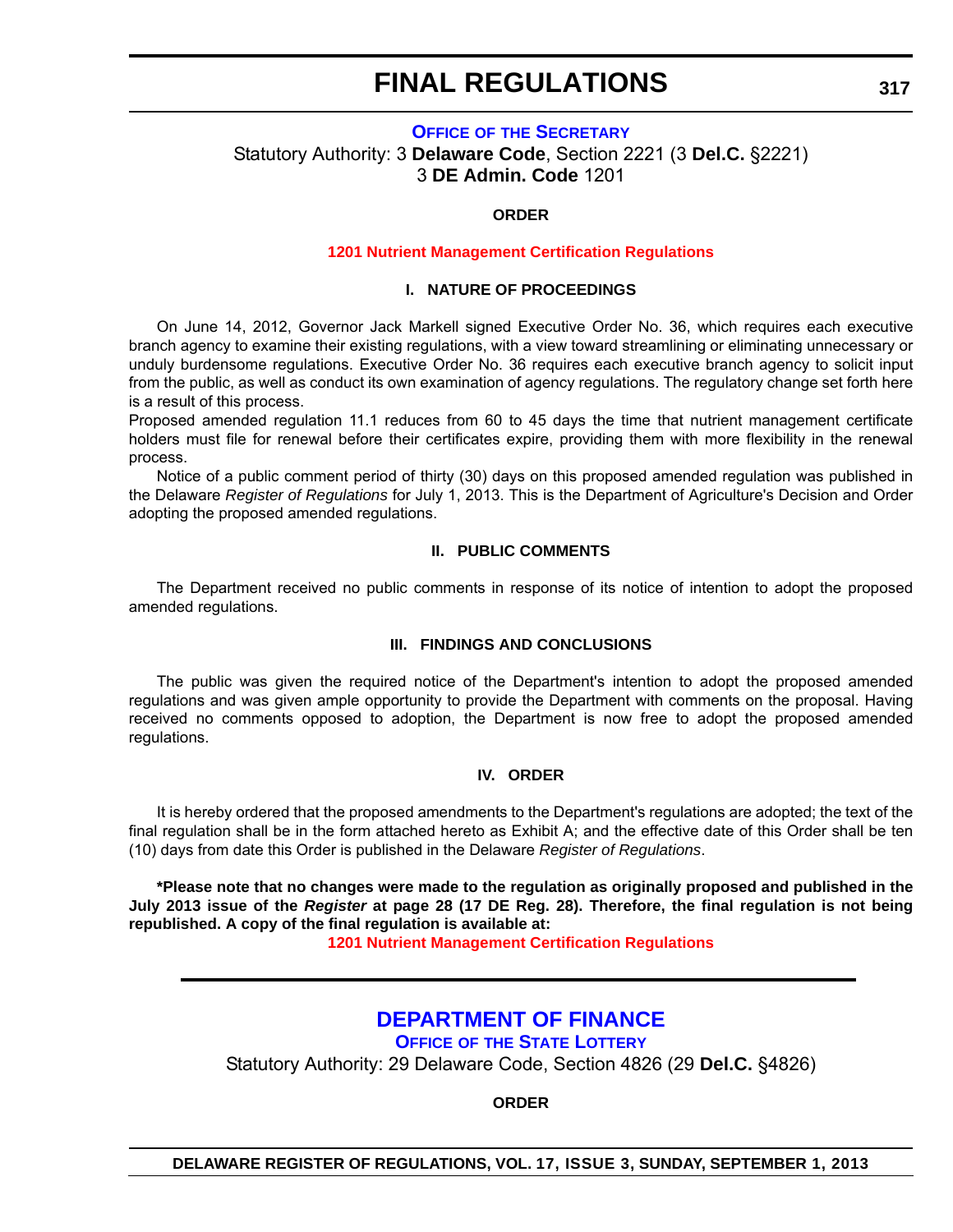#### **[206 Internet Lottery Regulations](#page-4-0)**

#### **AUTHORITY**

Delaware Department of Finance, Office of the State Lottery, pursuant to 29 **Delaware Code**, Section 4826(c) is proposing Regulations for the Delaware Lottery 10 **DE Admin. Code** 206 for Internet Lottery.

#### **NATURE OF PROCEEDINGS:**

Delaware Department of Finance ("Department"), Office of the State Lottery, pursuant to 29 **Delaware Code**, Section 4826 (29 **Del.C.** §4826) proposed amendments to 10 **DE Admin. Code** 206 in response to the signing of House Bill 333, the Delaware Gaming Competitiveness Act of 2012, on June 28, 2012 which authorized Internet Lotteries.

These amendments update Delaware Lottery regulations to include new Internet Lottery regulations. Internet Lotteries are defined by 29 **Del.C.** section 4801(i) as "all lottery games in which the player's interaction with the game operated by the Office occurs over the Internet (which, for purposes of this chapter, shall include any public or private computer or terminal network, whether linked electronically, wirelessly, through optical networking technology or other means), including Internet ticket games, the Internet video lottery and Internet table games." The proposed regulations will set forth parameters for minimum internal controls, vendor licensing, employee licensing, approval of gaming equipment, and other operational standards.

Notice of a public comment period of thirty (30) days on the Lottery's proposed regulations was published in the Delaware *Register of Regulations* for July 1, 2013 in accordance with 29 **Del.C.** §10115.

### **SUMMARY OF COMMENTS RECEIVED WITH AGENCY RESPONSE:**

Comments were received on the proposed Regulations from:

**1. IGT:**

IGT recommends that the definition of gaming employee is too broad.

*Agency Response: The Lottery has reviewed these comments and has not implemented a change. Specific application of the definition may be determined on a case by case basis as required.*

IGT recommends updating section 8.2.6 to remove requirement that a provider may not make changes to the internet gaming system during the trial period.

*Agency Response: The Lottery has reviewed these comments and has modified this requirement.* IGT recommends updating section 8.2.9 to explicitly permit exceptions for social gaming sites.

*Agency Response: The Lottery has reviewed these comments and has not implemented a change.*

IGT Requests clarification on definition of primary gaming server and secondary gaming server in sections 8.4 and 8.5.

*Agency Response: The Lottery has reviewed these comments and has implemented a clarification in Section 8.5.*

IGT recommends updating section 12.3.2 by replacing "immediately" with "as reasonably practical".

*Agency Response: The Lottery has reviewed these comments and has not implemented a change.* IGT recommends removing the requirement in section 13.1 for players to register for free play games.

*Agency Response: The Lottery has reviewed these comments and has not implemented a change.* IGT recommends removing the term "cellular" from section 13.4.3.

*Agency Response: The Lottery has reviewed these comments and has not implemented a change.* IGT recommends updating section 13.4.6 to include passports if not a US resident.

*Agency Response: The Lottery has reviewed these comments and has implemented a change.*

IGT recommends a less onerous process for Section 13, Self-Exclusion and recommends that players have the opportunity to self-exclude on-line. IGT also suggests updating 13.14.1.4 and 13.16.4 to "telephone number" and 13.14.1.5 and 13.16.5 to include alternative identification for non-US residents.

*Agency Response: The Lottery has reviewed these comments and has implemented a change to sections 13.14.1.4 and 13.14.1.5. Although no change has been made to the self exclusion process, this does not prevent the use of on-line tools for self-imposed cooling off periods.*

IGT recommends updating section 13.5 to perform identity and age verification upon deposit, not registration.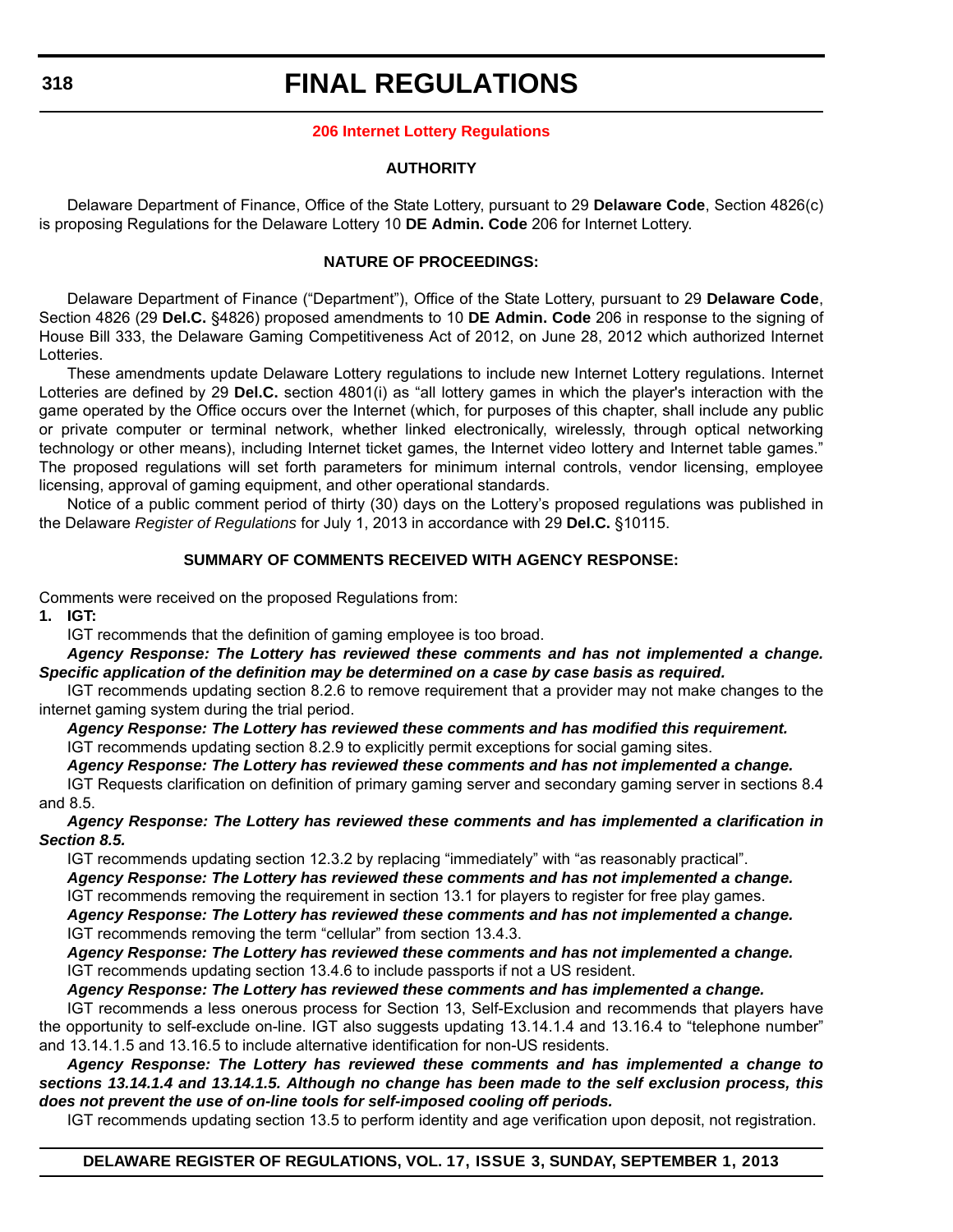*Agency Response: The Lottery has reviewed these comments and has not implemented a change.* IGT recommends removing section 13.14.1.6 for on-line play.

*Agency Response: The Lottery has reviewed these comments and has not implemented a change.* IGT recommends allowing for shorter time frames for self-exclusion under section 13.14.2.

*Agency Response: The Lottery has reviewed these comments and has not implemented a change. Although no change has been made to the self-exclusion process, this does not prevent the use of on-line tools for self-imposed cooling off periods.*

Recommends including language in 13.22.2 to include potential future "inter-jurisdictional agreements."

*Agency Response: The Lottery has reviewed these comments and has implemented a clarification.* IGT recommends adding "debit card" to Section 13.24.

*Agency Response: The Lottery has reviewed these comments and not has implemented a change. Such method of payment may be approved under section 13.24.3.*

IGT recommends 3 years instead of 5 years in section 13.26.

*Agency Response: The Lottery has reviewed these comments and has implemented a clarification.* IGT identified a numbering error beginning at 16.3.

*Agency Response: The Lottery has reviewed these comments has implemented a change.*

**2. Martin Shapiro** who submitted guidelines for online poker regulations. With no changes to specific regulations being suggested, no changes were made.

#### **3. Responsible Gaming Networks.**

Responsible Gaming Networks recommends that language in 13.22.2 regarding "reasonable assurance" be replaced with "complete assurance" criteria for geo-location.

*Agency Response: The Lottery has considered this recommendation and has not implemented a change.*

Responsible Gaming Networks recommends that the Internet Gaming System be required to centrally administer personal gaming limits across all internet gaming sites in the State of Delaware.

#### *Agency Response: The Lottery has considered this recommendation and has not implemented a change.*

Responsible Gaming Networks recommends updating 13.10.1 by adding the underlined language "The agency or licensed agents will provide a current copy of the official exclusion list to the technology provider for the purposes of screening applicants registering for, or currently attempting to play with, an Internet lottery gaming account.

#### *Agency Response: The Lottery has considered this recommendation and has incorporated additional language in section 13.10.1.*

Responsible Gaming Networks recommends that Delaware encourage responsible gaming by banning the use of credit cards as a method of depositing into an online gaming accounts and recommends eliminating section 13.24.1 of the Regulations.

# *Agency Response: The Lottery has considered this recommendation and has not implemented the suggested change.*

Responsible Gaming Networks recommends alternative methods for age and identify verification, supports free play controls, and encourages Delaware to audit player losses.

### *Agency Response: The Lottery has reviewed these comments. With no amendments being requested, none were made with respect to these comments.*

4. Williams Interactive, requested clarifications as they pertain to the Williams Interactive gaming system.

*Agency Response: With no amendments being suggested, no changes were made as a result of such comments.*

# **FINDINGS OF FACT:**

The Lottery finds that the proposed regulations as set forth in the July 1 *Register of Regulations* and modified as referenced above, be adopted**.**

**THEREFORE IT IS ORDERED** that the proposed Internet Lottery Rules and Regulations are adopted and final

# **DELAWARE REGISTER OF REGULATIONS, VOL. 17, ISSUE 3, SUNDAY, SEPTEMBER 1, 2013**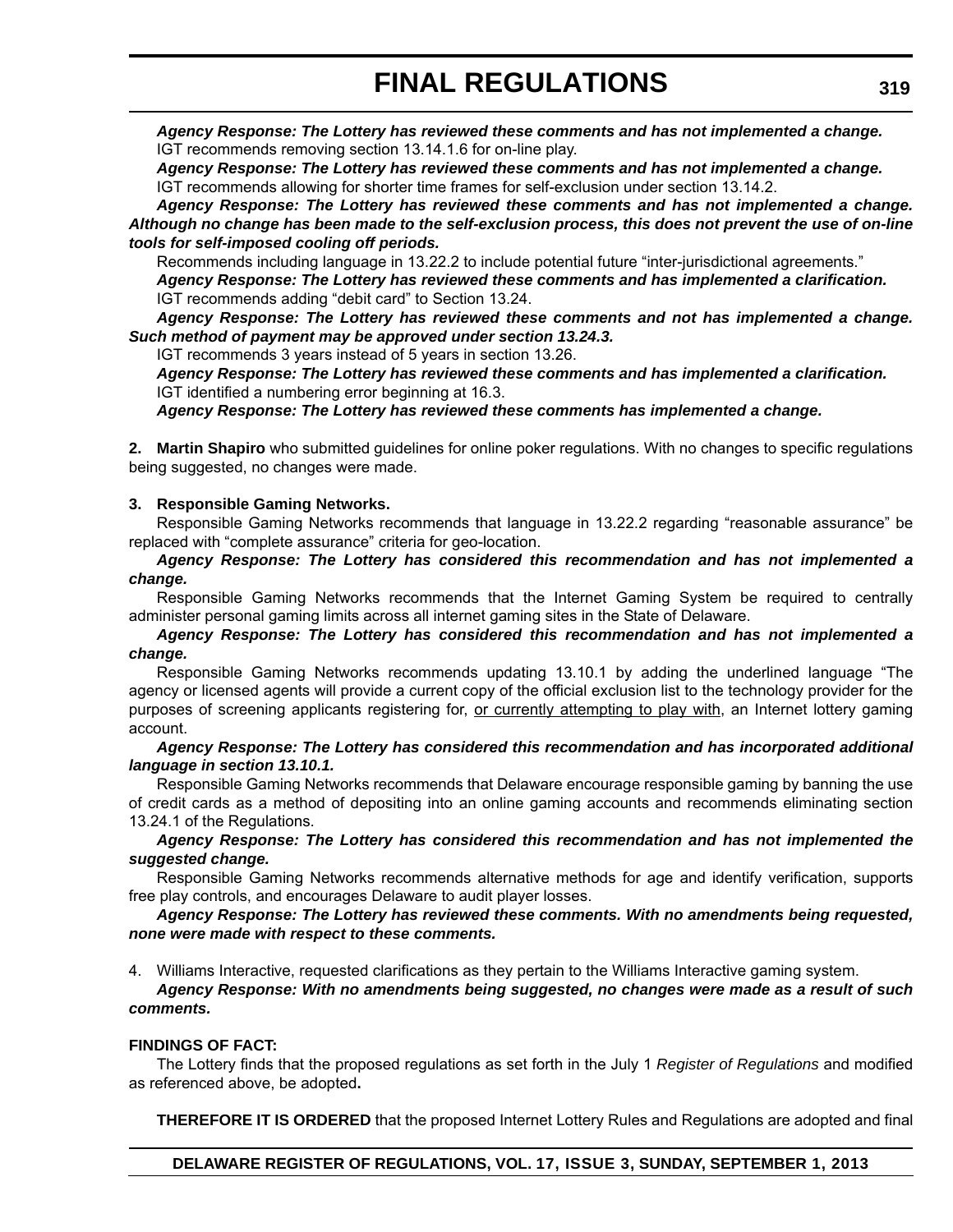**320**

# **FINAL REGULATIONS**

September 10, 2013.

Vernon Kirk, Director, Delaware Lottery

**\*Please Note: Due to the size of the final regulation, it is not being published here. A copy of the regulation is available at:**

### **[206 Internet Lottery Regulations](http://regulations.delaware.gov/register/september2013/final/17 DE Reg 317a 09-01-13.htm)**

# **[DEPARTMENT OF HEALTH AND SOCIAL SERVICES](http://www.dhss.delaware.gov/dhss/dph/index.html) DIVISION OF PUBLIC HEALTH** Statutory Authority: 16 **Delaware Code**, Section 122(3)a (16 **Del.C.** §122(3)) 16 **DE Admin. Code** 4202

#### **[4202 Control of Communicable and Other Disease Conditions](#page-4-0)**

#### **ORDER**

#### **NATURE OF THE PROCEEDINGS:**

The Delaware Department of Health and Social Services ("DHSS") initiated proceedings to adopt the State of Delaware Regulations Governing the Control of Communicable and Other Disease Conditions. The DHSS proceedings to adopt regulations were initiated pursuant to 29 **Del.C.** Ch. 101 and authority as prescribed by 16 **Del.C.** §122(3).

On June 1, 2013 (Volume 16, Issue 12), DHSS published in the *Delaware Register of Regulations* its notice of proposed regulations, pursuant to 29 **Del.C.** §10115. It requested that written materials and suggestions from the public concerning the proposed regulations be delivered to DHSS by July 2, 2013, after which time the DHSS would review information, factual evidence and public comment to the said proposed regulations.

Written comments were received during the public comment period and evaluated. The results of that evaluation are summarized in the accompanying "Summary of Evidence."

#### **SUMMARY OF EVIDENCE**

In accordance with Delaware Law, public notices regarding proposed Department of Health and Social Services (DHSS) Regulations Governing the Control of Communicable and Other Disease Conditions were published in the *Delaware State News*, the *News Journal* and the *Delaware Register of Regulations*. Entities offering written comments include:

"Brenda Johnson, MT, CIC, Infection Preventionist, Nanticoke Memorial Hospital

"Daniese McMullin-Powell, Chairperson, State Council for Persons with Disabilities (SCPD)

"Terri A. Hancharick, Chairperson, Governor's Advisory Council for Exceptional Citizens (GACEC)

Public comments and the DHSS (Agency) responses are as follows:

#### **Brenda Johnson, MT, CIC, Infection Preventionist, Nanticoke Memorial Hospital:**

In the List of Notifiable Diseases/Conditions table, Central line related bloodstream infections in an intensive care unit is followed by (H). I do not see this identified below the table. Also, is "central line related bloodstream infection" considered to be synonymous to "central line associated bloodstream infection" (CLABSI)?

*Agency Response:* The Agency appreciates and acknowledges these comments. Central line related bloodstream infections in an intensive care unit are considered healthcare-associated infections. According to 7.6.4 Reporting Data, "Healthcare-associated infections required to be reported to the Department shall consist of the same HAIs required to be reported to CMS." HAIs are not included in Appendix I State of Delaware - List of Notifiable Diseases/Conditions. The Agency has removed "Central line related bloodstream infections in an intensive care unit (H)" from Appendix I State of Delaware - List of Notifiable Diseases/Conditions.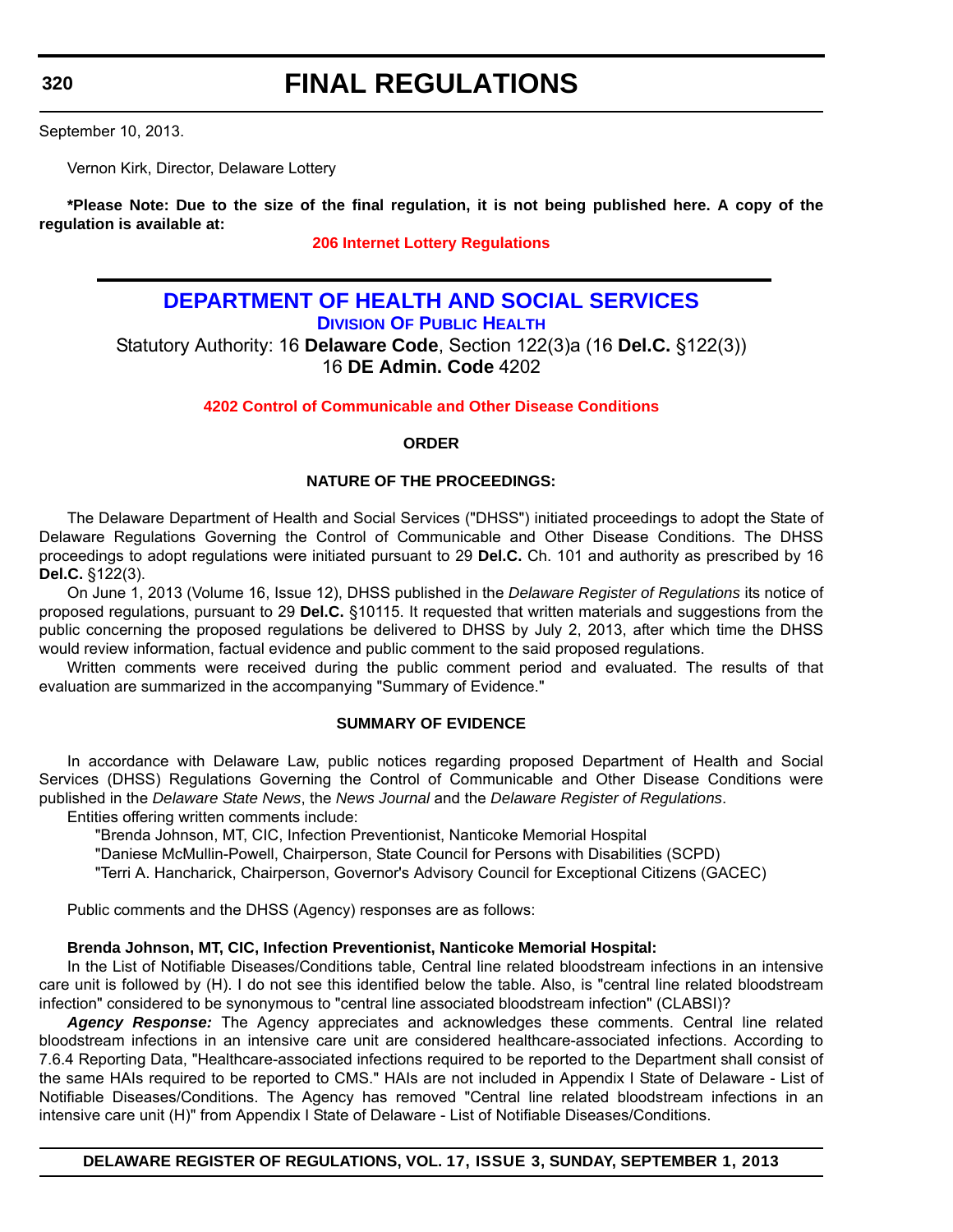**The State Council for Persons with Disabilities (SCPD) and the Governor's Advisory Council for Exceptional Citizens (GACEC) have the following observations:**

1. Section 7.6.1 does not conform to the Delaware Administrative Code Style Manual. In the context of definitions, Section 3.1.2 "provides the following guidance: immediately after the defined word or term, insert the word "means". Definitions compiled in §7.6.1 do not conform to this protocol. For example, the reference to "Department" is as follows:

"Department" The Department of Health and Social Services.

Inserting "means" would enhance the "readability" of the definitions.

*Agency Response:* The Agency appreciates and acknowledges these comments. The Agency agrees to revise section 7.6.1 to include the word "means" in the definitions of the terms in section 7.6.1 as appropriate to improve readability. Furthermore, to conform to the Delaware Administrative Code Style Manual, the Agency has also included the word "means" in the definitions of terms in section 1.0 Definitions as appropriate to improve readability.

 2. In §7.6, definition of "CDC", the second sentence merits review for grammar. It recites as follows: The CDC focuses national attention on developing and applying disease prevention and control (especially infectious diseases) recommendations for chronic and infectious diseases, environmental health, occupational safety and health, health promotion, prevention, and education activities designed to improve the health of people in the United States.

*Agency Response:* The Agency appreciates and acknowledges these comments. The Agency agrees to revise the sentence to read:

"The CDC is dedicated to protecting health and promoting quality of life through the prevention and control of disease, injury, and disability. As the national public health agency for the United States, the CDC is committed to programs that reduce the health and economic consequences of the leading causes of death and disability, thereby ensuring a long, productive, healthy life for all people."

3. In §7.6, definition of "Freestanding surgical center", the second sentence has 103 words with many subparts and inappropriate punctuation. It should be reformatted and reworded. See Delaware Administrative Code Style Manual, §6.2.4. The references to ", or;" merit revision. The reference to "and/or" should be converted to "or". See Delaware Administrative Code Style Manual, §6.6.1.

*Agency Response:* The Agency appreciates and acknowledges these comments. The Agency agrees to revise the definition of "Freestanding surgical center" to read:

 "means a facility that operates exclusively for the purpose of providing surgical services to patients not requiring hospitalization. The term does not include (1) a facility that is licensed as part of a hospital; (2) a facility that provides services or accommodations for patients who stay overnight; or (3) a facility that is used as an office or clinic for the private practice of a physician, podiatrist, or dentist."

4. In §7.6, definition of "Healthcare Facility", substitute "other facility" for "other facilities".

*Agency Response:* The Agency appreciates and acknowledges these comments. The Agency agrees to revise the definition of "Healthcare Facility" to read:

"means a correctional facility, dialysis center, freestanding surgical center, hospital, long-term care facility, psychiatric facility, or other facility as defined by the Centers for Medicaid and Medicare Services or the CDC."

5. In §7.6, definition of "Psychiatric facility", capitalize "facility" and substitute "persons with mental illness" for "mentally ill persons". See Title 29 **Del.C.** §608.

*Agency Response:* The Agency appreciates and acknowledges these comments. The Agency agrees to revise the definition of "Psychiatric facility" to read:

"means a Facility that is primarily engaged in providing, by or under the supervision of a doctor of medicine or osteopathy, psychiatric services for the diagnosis and treatment of persons with mental illness."

6. There are multiple references to "and/or the AHRQ, to name a few". See, e.g. §§7.6.5.2, 7.6.6.2, and 7.6.7.2. Consider substituting "or the AHRQ". See Delaware Administrative Code Style Manual, §6.6.1.

*Agency Response:* The Agency appreciates and acknowledges these comments. The Agency agrees to revise the multiple references to "and/or the AHRQ, to name a few" to read:

"and/or the AHRQ, to name a few."

7. Section 7.6.15 purports, by State regulation, to supersede contrary federal law. DPH ostensibly lacks the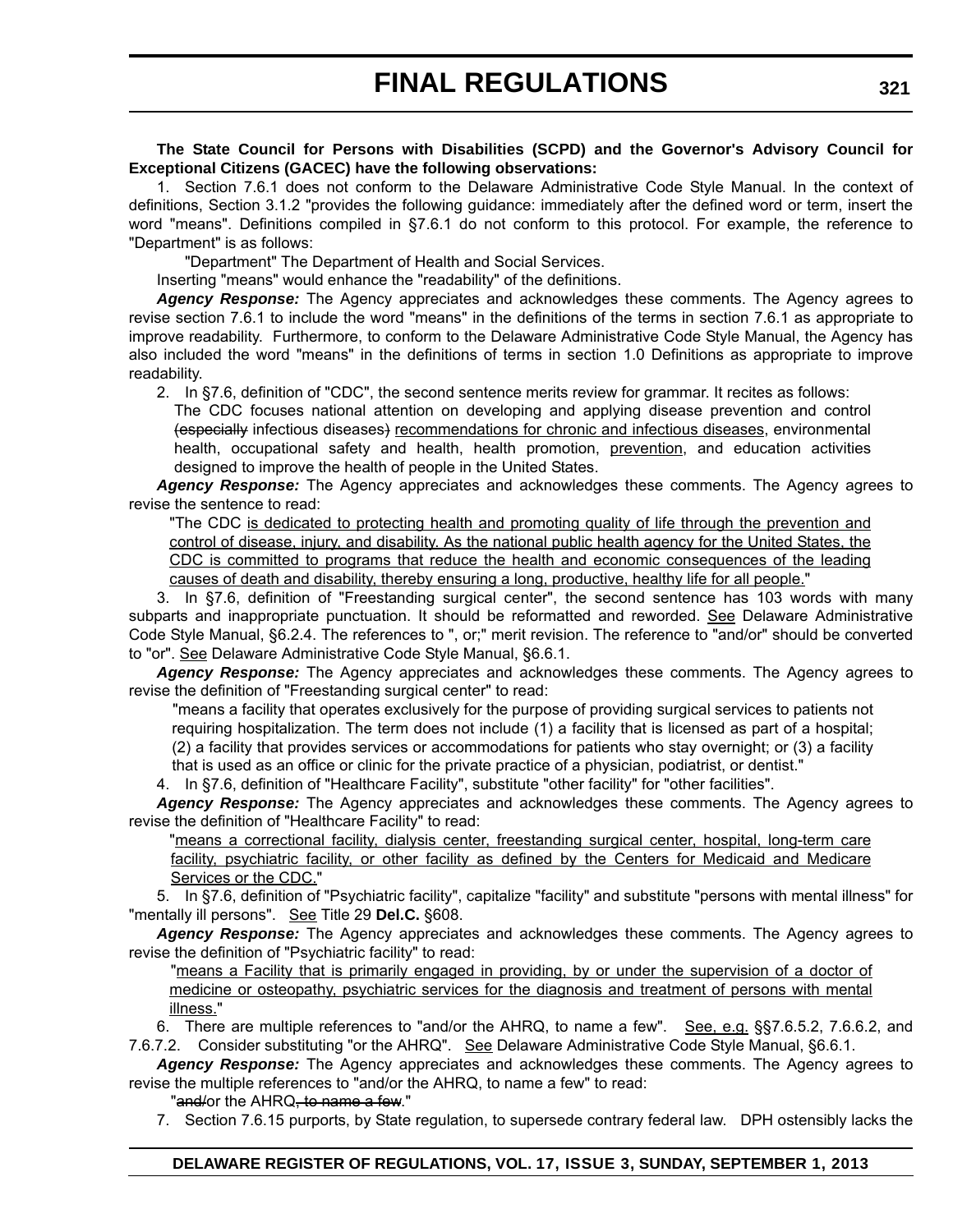authority to supersede federal law by promulgation of a State regulation.

*Agency Response:* The Agency appreciates and acknowledges these comments. The Agency has determined that Section 7.6.15 is consistent with the understanding that State law and regulations can be more stringent than Federal law. Therefore, the language in this section remains unchanged.

Based on comments received during the public comment period only non-substantive changes have been made to the proposed regulation.The regulation has been approved by the Delaware Attorney General's office and the Cabinet Secretary of DHSS.

The public comment period was open from June 1, 2013 through July 2, 2013.

#### **FINDINGS OF FACT:**

Based on public comments received, non-substantive changes were made to the proposed regulations. The Department finds that the proposed regulations, as set forth in the attached copy should be adopted in the best interest of the general public of the State of Delaware.

**THEREFORE, IT IS ORDERED**, that the proposed State of Delaware Regulations Governing the Control of Communicable and Other Disease Conditions are adopted and shall become effective September 11, 2013, after publication of the final regulation in the *Delaware Register of Regulations*.

Rita M. Landgraf, Secretary

**\*Please Note: Due to the size of the final regulation, it is not being published here. A copy of the regulation is available at:**

**[4202 Control of Communicable and Other Disease Conditions](http://regulations.delaware.gov/register/september2013/final/17 DE Reg 320 09-01-13.htm)**

# **[DEPARTMENT OF LABOR](http://dia.delawareworks.com/workers-comp/)**

**DIVISION OF INDUSTRIAL AFFAIRS Office of Workers' Compensation** Statutory Authority: 19 Delaware Code, Section 2322 F(j) (19 **Del.C.** §§2322F(j)) 19 **DE Admin. Code** 1341

**ORDER**

**1341 Workers' Compensation Regulations 1342 Health Care Practice Guidelines PART A Carpal Tunnel Syndrome Guidelines PART B Chronic Pain Treatment Guidelines [PART C Cumulative Trauma Disorder Medical Treatment Guidelines](#page-4-0) PART D Low Back Treatment Guidelines PART E Shoulder Treatment Guidelines PART F Cervical Treatment Guidelines PART G Lower Extremity Treatment Guidelines**

A public meeting was held on July 29, 2013, by the Department of Labor to receive public comments relating to revised sections of the Fee Schedule Instructions and Guidelines ("Fee Schedule Instructions"), Forms, Provider Certification, and Utilization Review, as well as revise the Health Care Practice Guidelines to reduce the frequency of some treatment, services, or procedures and clean up language inadvertently left in the original guidelines. In this final version, technical revisions were added to the anesthesia methodology and revenue neutral language. These changes align the regulations with the mandates in HB 175. The members of the Health Care Advisory Panel ("HCAP"), signed below, recommend that the Secretary of Labor adopt this proposal as it was published in the *Register of Regulations*, Volume 17, Issue 1 (July 2013).

#### **SUMMARY OF THE EVIDENCE AND INFORMATION SUBMITTED**

**DELAWARE REGISTER OF REGULATIONS, VOL. 17, ISSUE 3, SUNDAY, SEPTEMBER 1, 2013**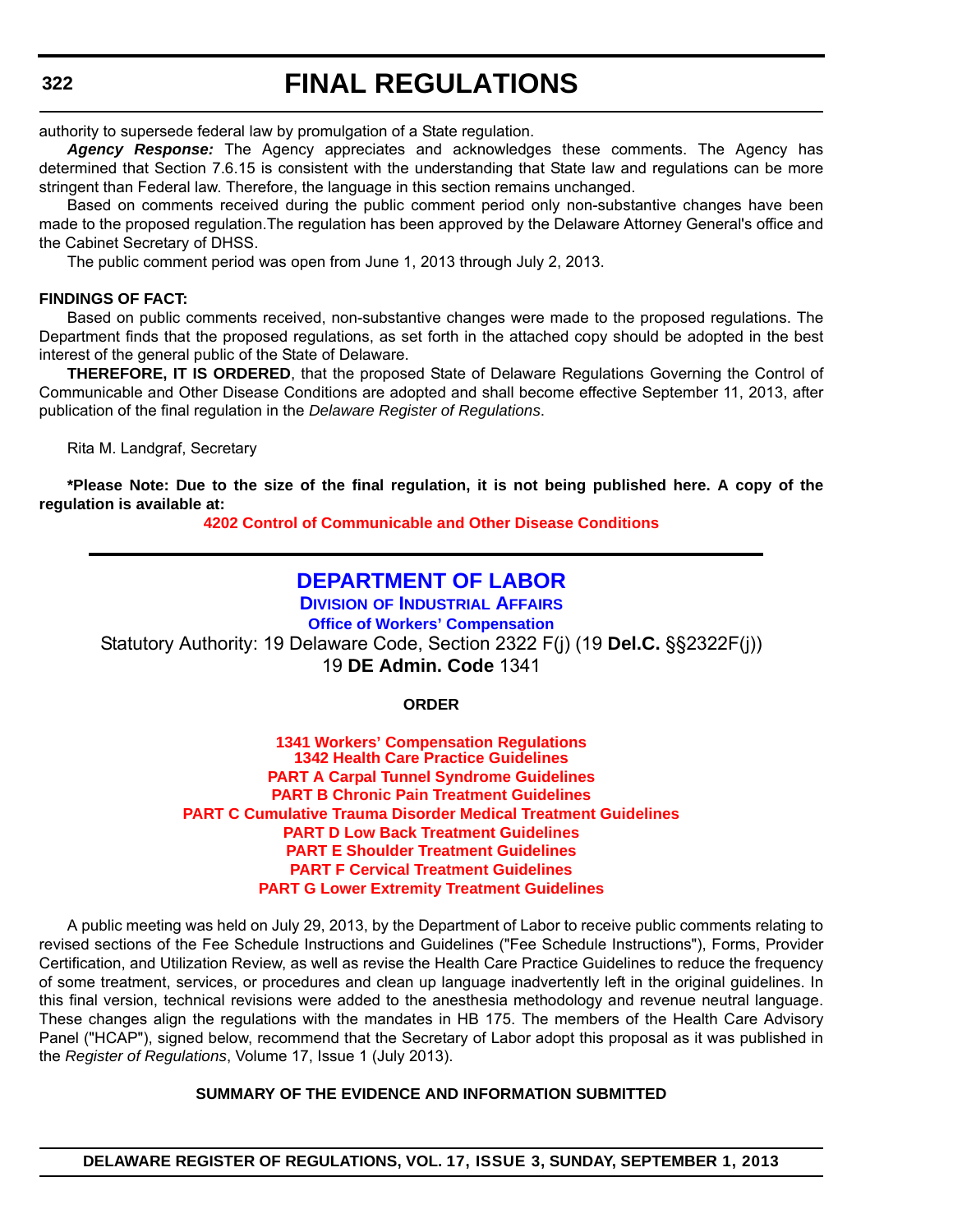Exhibits Admitted Prior to and During the Public Meeting:

- Exhibit 1-*News Journal,* Affidavit of publication of notice of public meeting.
- Exhibit 2 -*Delaware State News*, Affidavit of publication of notice of public meeting.
- Exhibit 3 -State of Delaware Public Meeting Calendar electronic posting of today's meeting.
- Exhibit 4 Written public comments from Rebecca Byrd, The Byrd Group, LLC, on behalf of AHCS (Automated HealthCare Solutions).
- Exhibit 5 -Written talking points from public comments given by Bob Byrd, The Byrd Group, LLC, on behalf of AHCS (Automated Healthcare Solutions)
- Exhibit 6- Written talking points from public comments given by Jayne Cannava, Esquire, Director of Government Affairs, Injured Workers' Pharmacy (IWP).

After the Panel concluded with their introductions, the public was invited to share their comments. The following comments were made during the public meeting.

- Fee Schedule Instructions: First, Bob Byrd, of The Byrd Group, representing Automated Healthcare Solutions, provided comments about the complete prohibition of physician dispensing medications; the elimination of the physician dispensing fee; the use of more than one pricing index; and the repackaging reimbursement. Second, Jayne Cannava, Esquire, Director of Government Affairs, Injured Workers' Pharmacy, provided comments about the use of New York State as the pharmacy pricing model; the increased risk to payment in an environment when compensability is a frequent back and forth decision; low fees and blocked access-to-care; brand versus generic medications as a cost driver; the use of one pricing index - Medispan, because it more frequently updates fees; and payer response time to the new justification form; recommended AWP + 5% + \$4 dispensing. IWP may choose to stop serving Delaware injured workers given the new pay structure.
- Forms: No Public Comment
- Provider Certification: No Public Comment Utilization Review: No Public Comment
- Health Care Practice Guidelines: No Public Comment

The HCAP agreed to submit and recommend for adoption by the Delaware Department of Labor the revisions to the Fee Schedule Instructions and Guidelines ("Fee Schedule Instructions"), Forms, Provider Certification, and Utilization Review, as well as the revisions to the Health Care Practice Guidelines.

# **RECOMMENDED FINDINGS OF FACT WITH RESPECT TO THE EVIDENCE AND INFORMATION**

The HCAP is persuaded that the proposals are consistent with administrating the statutory directives in the workers' compensation law. In 2013, the Administrative Procedures Act changed to extend the public comment period 15 days past the date of the public meeting, which is August 13, 2013. Any further public comment received between July 29, 2013 and August 13, 2013, is included in the attached addendum, along with an e-mail reaffirmation from each Panel member present at the July 29, 2013, public meeting. If no further public comment was received, no addendum will exist.

#### **RECOMMENDATION**

The proposals are respectfully submitted to the Secretary of Labor for consideration with a recommendation for adoption this 29th day of July, 2013.

#### **ADDENDUM TO JULY 29, 2013, RECOMMENDATION**

A public meeting was held on July 29, 2013, by the Department of Labor to receive public comments relating to revised sections of the Fee Schedule Instructions and Guidelines ("Fee Schedule Instructions"), Forms, Provider Certification, and Utilization Review, as well as revise the Health Care Practice Guidelines to reduce the frequency of some treatment, services, or procedures and clean up language inadvertently left in the original guidelines. Pursuant to 29 **Del.C.** §10118(a), August 13, 2013, marks the deadline (15 days after the public meeting) to receive written public comments on the above revisions. This addendum lists the additional public comments received. The members of the Health Care Advisory Panel (HCAP) members present at the July 29, 2013, and

#### **DELAWARE REGISTER OF REGULATIONS, VOL. 17, ISSUE 3, SUNDAY, SEPTEMBER 1, 2013**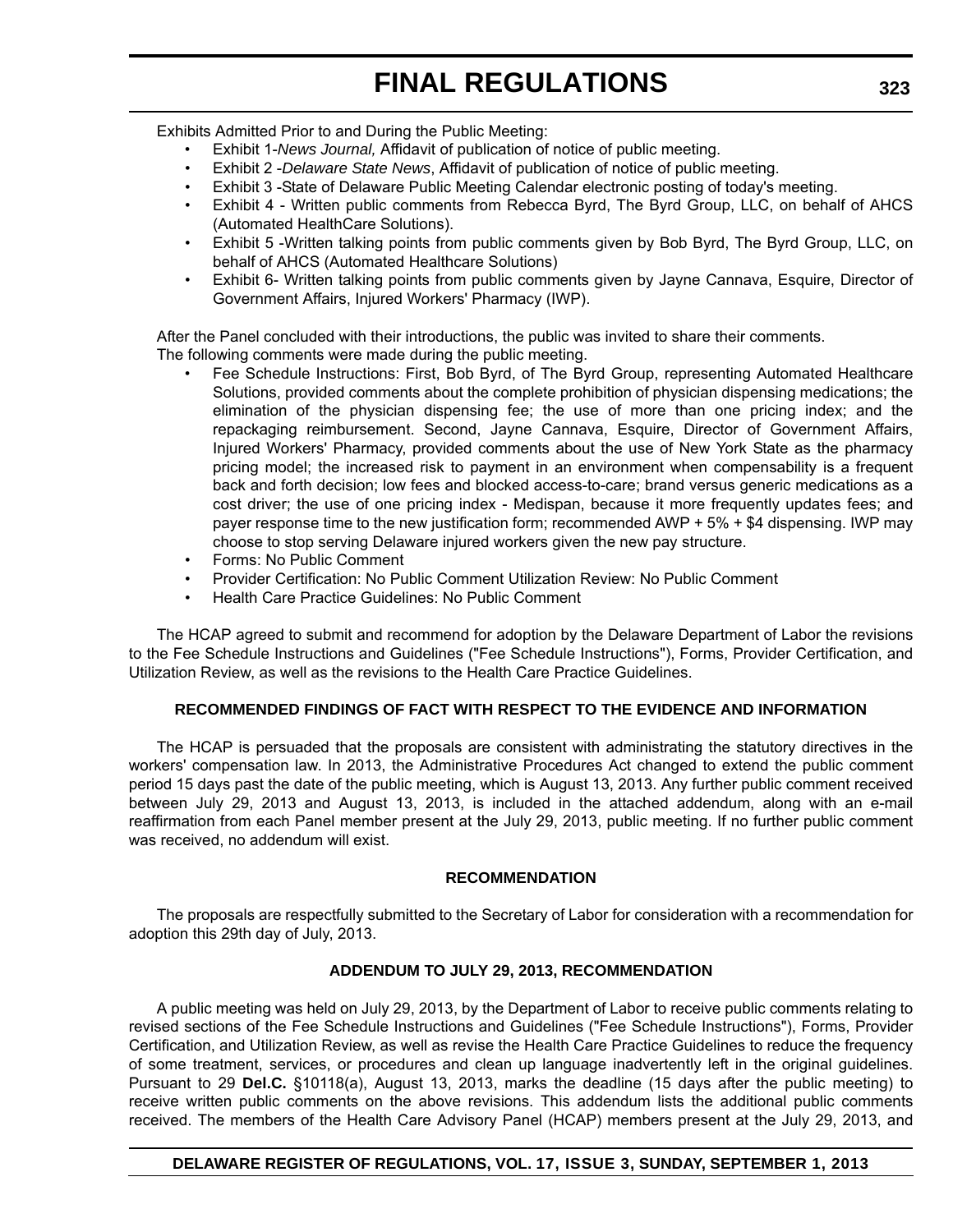whose electronic signatures appear below, reaffirm their recommendation that the Secretary of Labor adopt this proposal as it was published in the *Register of Regulations*, Volume 17, Issue 1 (July 2013), with the properly noted subsequent technical revisions to the anesthesia methodology and revenue neutral language.

# **SUMMARY OF THE ADDITIONAL EVIDENCE AND INFORMATION SUBMITTED**

Additional Exhibits Admitted:

- Exhibit 7 -Written comments submitted by Kevin C. Tribout, Executive Director of Government Affairs, PMSI
- Exhibit 8 Written comments submitted by Sandy Shtab, Senior Manager, Government Relations, Healthesystems, which include a letter, two sample claim forms, and a copy of a publication from the National Council for Prescription Drug Programs (NCPDP) titled "Guidance for the Workers' Compensation Industry."
- Exhibit 9 -Written comments submitted by Todd Wilder, Executive Director, Americans for Patients Rights.
- Exhibit 10-Written comments submitted via e-mail by Melissa J. Petro, JD, MPH, Regional Director, State Government Affairs, Purdue Phama, L.P. on behalf of J. David Haddox, Vice President, Health Policy, Purdue Pharma L.P.
- Exhibit 11 -Written Comments submitted by Phil Pierson, Associate Counsel, American Insurance Association, which include a letter, "Suggested Language Concerning Compound Drug Pre-Authorization for Workers' Compensation Claimants," a copy of CWCI Research

Notes: "Current Trends in Compound Drug Utilization and Cost in the California Workers' Compensation System," and a copy of a preliminary report by the Texas Department of Insurance titled "Impact of the Texas Pharmacy Closed Formulary."

## **ADDITIONAL RECOMMENDED FINDINGS OF FACT WITH RESPECT TO THE EVIDENCE AND INFORMATION**

The HCAP received electronic copies of all the Exhibits 7-11, which were submitted after the July 29, 2013, and before the August 13, 2013, deadline to receive public comments. For each exhibit, a majority of the Panel reaffirmed their yes vote in favor of moving forward with the regulation changes. In light of the additional written public comments, the HCAP is still persuaded that these additional proposals are consistent with administrating the statutory directives in the workers' compensation law.

#### **RECOMMENDATION**

This addendum is respectfully included in the submission to the Secretary of Labor for consideration with a recommendation for adoption this 13th day of August, 2013.

#### **HEALTH CARE ADVISORY PANEL**

G. B. Heckler, Jr. Chair **Bruce Rudin Vice Chair** Bruce Rudin Vice Chair Harry Gravell **Harry Gravell Joseph J. Rhoades** Joseph Straight **Douglas Briggs** A. Richard Heffron **Mayne A. Smith** Dave Hollen **Mrs. Theresa A. Smith** Barry Bakst D.O.

James E. Downing Theodore W. Becker, Jr.

#### **DECISION AND EFFECTIVE DATE**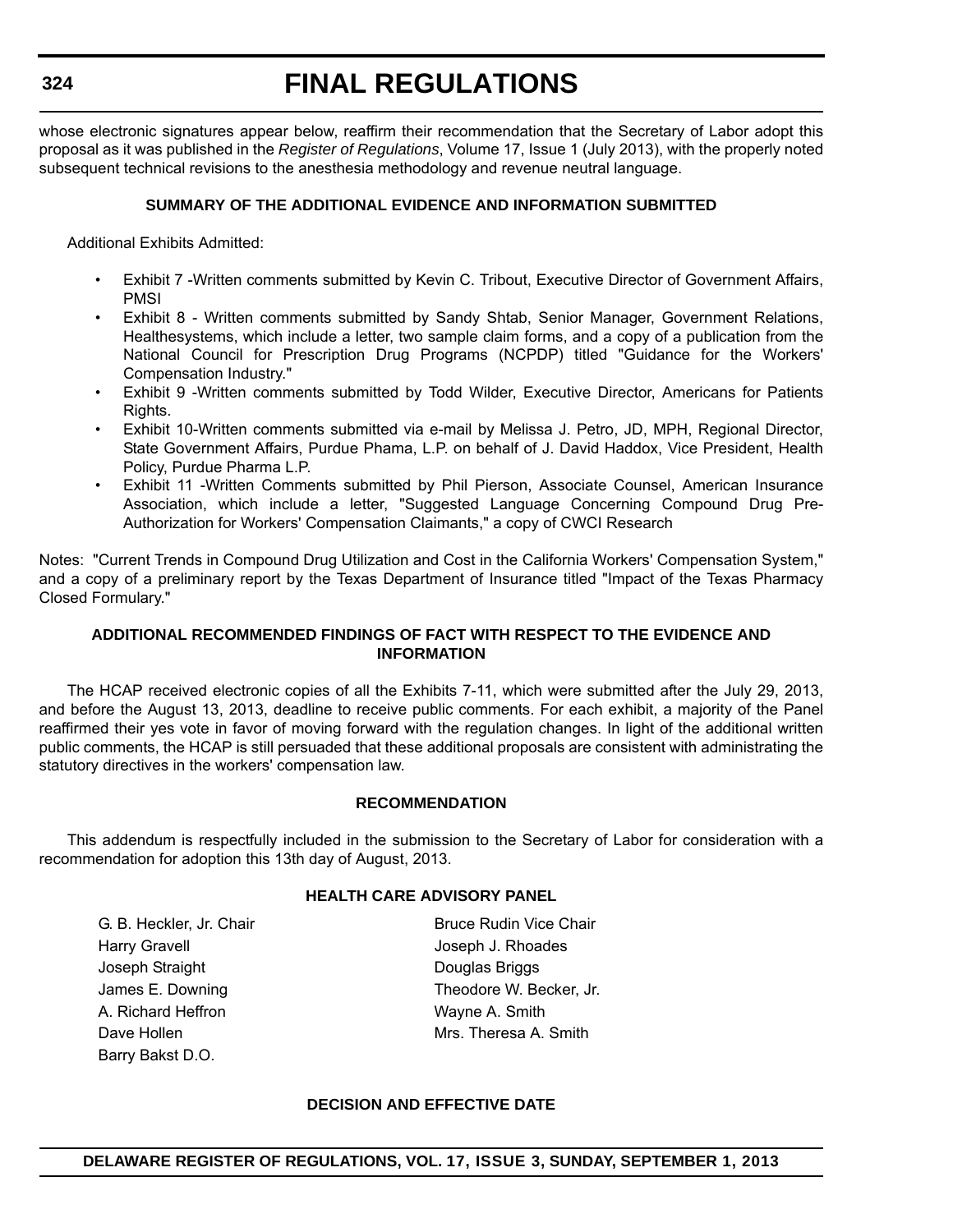Having reviewed and considered the record and recommendations of members of the Health Care Advisory Panel to adopt revisions of the Fee Schedule Instructions and Guidelines ("Fee Schedule Instructions"), Forms, Provider Certification, Utilization Review, and Health Care Practice Guidelines. The Fee Schedule Instructions and Guidelines (''Fee Schedule Instructions"), Forms, Provider Certification, Utilization Review, Health Care Practice guidelines are hereby adopted by the Delaware Department of Labor and made effective September 11, 2013.

#### **TEXT AND CITATION**

The proposed Fee Schedule Instructions and Guidelines; Forms; Provider Certification, Utilization Review; and Health Care Practice Guidelines notice appeared in the *Register of Regulations*, Volume 17, Issue 1 (July 1, 2013). The Fee Schedule Instructions and Guidelines ("Fee Schedule Instructions"), Forms, Provider Certification, Utilization Review, and Health Care Practice Guidelines are available from the Department of Labor, Division of lndustrial Affairs, Office of Workers' Compensation or on the department's website: www.delawareworks.com.

John McMahon, Secretary of Labor

**\*Please Note: Due to the size of the final regulation, it is not being published here. A copy of the regulation is available at:**

**[1341 Workers' Compensation Regulations](http://regulations.delaware.gov/register/september2013/final/17 DE Reg 322 09-01-13.htm)**

# **DIVISION [OF UNEMPLOYMENT INSURANCE](http://ui.delawareworks.com/)**

Statutory Authority: 19 Delaware Code, Section 3122 and 29 Delaware Code, Section 10115 (19 **Del.C.** §3122 & 29 **Del.C.** §10115)

#### **[1202 Unemployment Insurance Regulations](#page-4-0)**

#### **ORDER**

#### **I. NATURE OF PROCEEDINGS**

Pursuant to its authority under 19 **Del.C**. §3122, the State of Delaware, Department of Labor, Division of Unemployment Insurance (herein "the Division") proposed to amend its regulations. The Division's purpose in proposing these amendments was to streamline unemployment insurance procedures, reduce the number of regulations confronting unemployment insurance claimants and employers, reduce paperwork, and contribute to the efficient operation of the government of the State of Delaware.

Notice of a public comment period of thirty (30) days on the Division's proposed amended regulations was published in the Delaware *Register of Regulations* for July 1, 2013 as well as in two Delaware newspapers of general circulation in accordance with 29 **Del.C.** §10115. A public hearing was held on July 22, 2013 from 10am -12pm during which no public comments were received. This is the Division's Decision and Order adopting the proposed amended regulations.

#### **II. PUBLIC COMMENTS**

The Division received no public comments in response to its notice of intention to adopt the proposed amended regulations.

#### **III. FINDINGS AND CONCLUSIONS**

The public was given the required notice of the Division's intention to adopt the proposed amended

#### **DELAWARE REGISTER OF REGULATIONS, VOL. 17, ISSUE 3, SUNDAY, SEPTEMBER 1, 2013**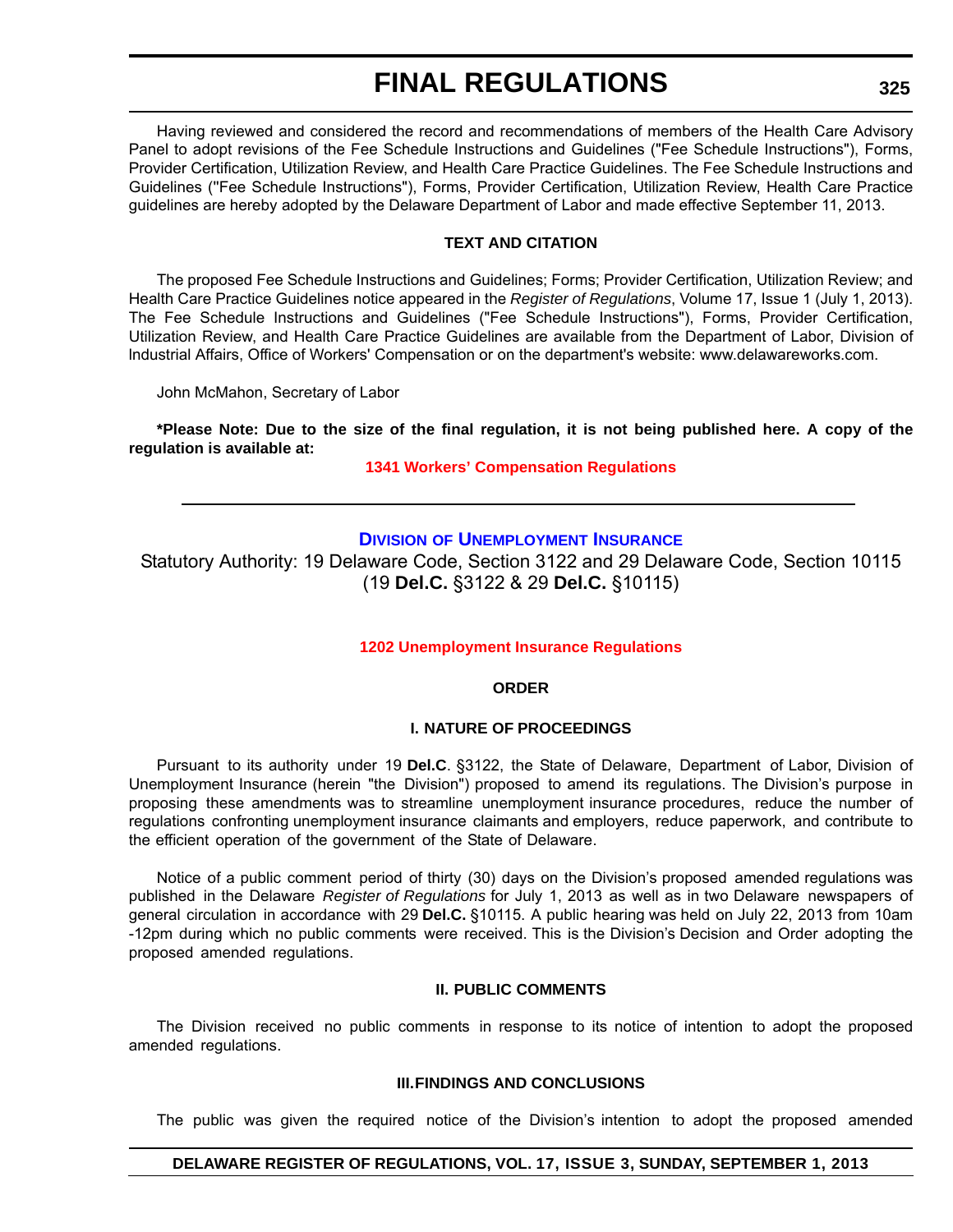regulations and was given ample opportunity to provide the Division with comments opposing the Division's plan including a public hearing. Thus, the Division concludes that its consideration of the proposed amended regulations was entirely within its prerogatives and statutory authority and, having received no comments opposed to adoption, is now free to adopt the proposed amended regulations.

#### **IV. ORDER**

# **AND NOW this 5th day of August, 2013,** it is hereby ordered that:

- 1. The proposed amendments to the Division's regulations are adopted;
- 2. The text of the proposed amended regulations shall be in the form attached hereto as Exhibit A;
- 3. The effective date of this Order is ten days from the date of its publication in the Delaware *Register of Regulations* in accordance with 29 **Del.C.** §10118(e); and
- 4. The Division reserves to itself the authority to issue such other and further orders in this matter as may be just and proper.

#### **IT IS SO ORDERED.**

W. Thomas MacPherson, Director DE Division of UI

**\*Please note that no changes were made to the regulation as originally proposed and published in the July 2013 issue of the** *Register* **at page 36 (17 DE Reg. 36). Therefore, the final regulation is not being republished. A copy of the final regulation is available at:**

**[1202 Unemployment Insurance Regulations](http://regulations.delaware.gov/register/september2013/final/17 DE Reg 325 09-01-13.htm)**

# **[DEPARTMENT OF NATURAL RESOURCES AND ENVIRONMENTAL](http://www.dnrec.delaware.gov/air/Pages/Default.aspx)  CONTROL**

**DIVISION OF AIR QUALITY** Statutory Authority: 7 **Delaware Code**, Chapter 60; (7 **Del.C.**, Ch. 60) 7 **DE Admin. Code** 1125

**[1125 Requirements for Preconstruction Review](#page-4-0)**

**ORDER**

### **Secretary's Order No. 2013-A-0031 RE: Approving Final Regulations to Amend 7 DE Admin. Code 1125, Requirements for Preconstruction Review, Section 2.5 ("Offsets") Date of Issuance: August 13, 2013 Effective Date of the Amendment: September 11, 2013**

Under the authority vested in the Secretary of the Department of Natural Resources and Environmental Control ("Department" or "DNREC") the following findings, reasons and conclusions are entered as an Order of the Secretary in the above-referenced rulemaking proceeding.

#### **Background and Procedural History**

This Order considers proposed regulations to amend 7 **DE Admin. Code** 1125, Requirements for Preconstruction Review: Section 2.5 ("Offsets"). The Department's Division of Air Quality commenced the regulatory development process with Start Action Notice 2012-12. The Department published its initial proposed Regulation Amendments in the September 1, 2012 *Delaware Register of Regulations*, and held a public hearing on September 27, 2012. Public comment was received by the Department in this matter from three organizations, and the same was thoroughly addressed and responded to by the Department's Division of Air Quality in their Technical

**DELAWARE REGISTER OF REGULATIONS, VOL. 17, ISSUE 3, SUNDAY, SEPTEMBER 1, 2013**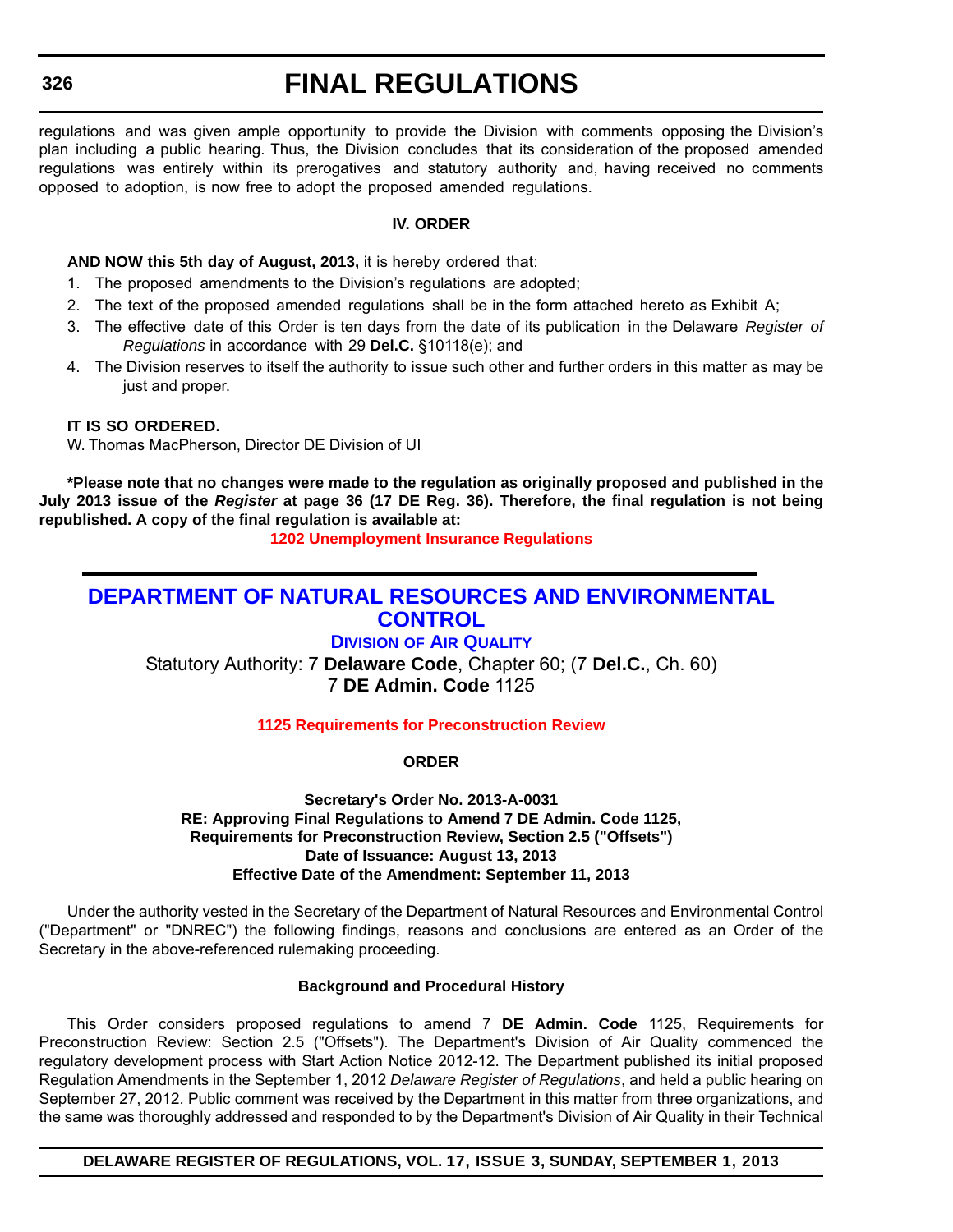Response Memorandum of July 22, 2013.

Any significant increase in volatile organic compound (VOC) or nitrogen oxide (NOx) emissions (i.e., ozone precursors) from a new or modified major source is required to be "offset" by emission reductions from existing sources. Emission offset requirements apply only in non-attainment areas, and the primary reason Delaware is an ozone non-attainment area is emissions from the States of Connecticut, Illinois, Indiana, Kentucky, Maryland, Michigan, Missouri, New Jersey, New York, North Carolina, Ohio, Pennsylvania, Tennessee, Virginia, West Virginia and Wisconsin. 7 **DE Admin. Code** 1125 currently requires, among other things, that offsets be obtained from areas of equal to or higher non-attainment classification. However, while emission from all areas in the above referenced States are the primary reason Delaware is non-attainment, all such areas do not meet this criterion because they have not been appropriately classified as non-attainment by the EPA.

Because Delaware sources are well regulated, there is little opportunity to generate offsets from within Delaware. This lack of opportunity, coupled with the large impact of upwind emissions that are not eligible to generate offsets, has a negative impact on Delaware's air quality and economy. Clean, new industry (which is desirable) cannot be permitted in Delaware because offsets are not available, and an opportunity to reduce the upwind emissions that significantly impact Delaware is lost. The Department's revision to Section 2.5 of 7 **DE Admin. Code** 1125 will correct this by allowing Delaware to consider any area in the above mentioned states as having the same non-attainment classification as Delaware.

The likely affected public with regard to this proposed promulgation will be any new or modified major stationary source in Delaware subject to VOC or NOx emission offset requirements, as such entities would benefit from the proposed broad offset area. Additionally, the public would benefit from improved air quality, due to the reduction in upwind emissions.

The Department's presiding hearing officer, Lisa A. Vest, prepared a Hearing Officer's Report dated August 8, 2013 (Report). The Report recommends certain findings and the adoption of the proposed Amendments as attached to the Report as Appendix A.

#### **Findings and Discussion**

I find that the proposed Amendments are well-supported by the record developed by the Department, and I adopt the Report to the extent it is consistent with this Order. The Department's experts developed the record and drafted the proposed Amendments. I find that the Department's experts in the Division of Air Quality fully developed the record to support adoption of these Amendments.

With the adoption of this Order, Delaware will be enabled to broaden the geographic area from which Delaware stationary sources may obtain required emission offsets, specifically, allowing Delaware to consider any area in the States of Connecticut, Illinois, Indiana, Kentucky, Maryland, Michigan, Missouri, New Jersey, New York, North Carolina, Ohio, Pennsylvania, Tennessee, Virginia, West Virginia and Wisconsin as having the same nonattainment classification as Delaware, thereby providing greater opportunities for clean, new industry to be permitted in Delaware.

In conclusion, the following findings and conclusions are entered:

1.) The Department has jurisdiction under its statutory authority to issue an Order adopting these proposed Amendments as final;

2.) The Department provided adequate public notice of the proposed Amendments, and provided the public with an adequate opportunity to comment on the proposed Amendments, including at the public hearing held on September 27, 2012;

3.) The Department held a public hearing on September 27, 2012 in order to consider public comment before making any final decision;

4.) The Department's Hearing Officer's Report, including its recommended record and the recommended Amendments, as set forth in Appendix A, are adopted to provide additional reasons and findings for this Order;

5.) The recommended Amendments should be adopted as final regulation Amendments because Delaware will be able to (1) broaden the geographic area from which Delaware stationary sources may obtain required emission offsets, specifically, allowing Delaware to consider any area in the States of Connecticut, Illinois, Indiana, Kentucky, Maryland, Michigan, Missouri, New Jersey, New York, North Carolina, Ohio, Pennsylvania, Tennessee, Virginia, West Virginia and Wisconsin as having the same non-attainment classification as Delaware, thereby providing greater opportunities for clean, new industry to be permitted in Delaware; (2) provide a more broad offset area for new or modified major stationary source in Delaware subject to VOC or NOx emission offset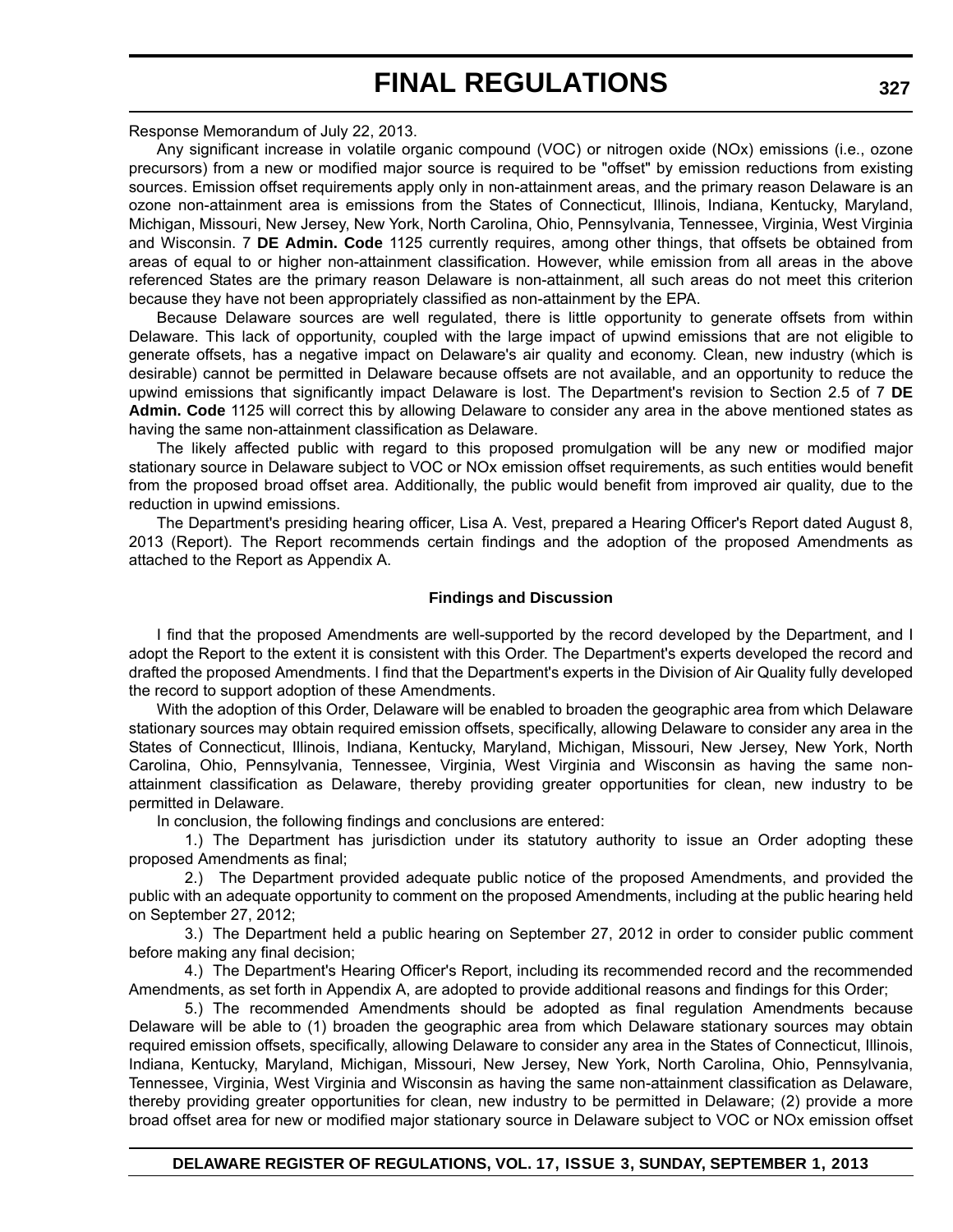requirements; (3) provide the public additional health benefits from improved air quality, due to the reduction in upwind emissions; and, lastly, because (4) the amendments are well supported by documents in the record;

6.) The Department shall submit this Order approving the final regulation to the *Delaware Register of Regulations* for publication in its next available issue, and provide such other notice as the law and regulation require and the Department determines is appropriate.

Collin P. O'Mara, Secretary

**\*Please Note: Due to the size of the final regulation, it is not being published here. A copy of the regulation is available at:**

**[1125 Requirements for Preconstruction Review](http://regulations.delaware.gov/register/september2013/final/17 DE Reg 326 09-01-13.htm)**

**DIVISION [OF AIR QUALITY](http://www.dnrec.delaware.gov/air/Pages/Default.aspx)** Statutory Authority: 7 Delaware Code, Chapter 60; (7 **Del.C.**, Ch. 60) 7 **DE Admin. Code** 1138

**[1138 Emission Standards for Hazardous Air Pollutants for Source Categories](#page-4-0)**

**Secretary's Order No.: 2013-A-0028 RE: Approving Final Amendments to 7 DE Admin. Code 1138, Emission Standards for Hazardous Air Pollutants for Source Categories, Section 6.0: "Chromium Electroplating and Anodizing Tanks" and Section 10: "Area Source Plating and Polishing Operations". Date of Issuance: August 13, 2013 Effective Date of the Amendment: September 11, 2013**

Under the authority vested in the Secretary of the Department of Natural Resources and Environmental Control ("Department" or "DNREC") the following findings, reasons and conclusions are entered as an Order of the Secretary in the above-referenced rulemaking proceeding.

#### **Background and Procedural History**

This Order considers the proposed regulatory amendments to 7 **DE Admin. Code** 1138, Emission Standards for Hazardous Air Pollutants for Source Categories, Section 6.0, "Chromium Electroplating and Anodizing Tanks" and Section 10, "Area Source Plating and Polishing Operations".

Section 6.0 addresses the emissions of chromium compounds from chromium electroplating and chromium anodizing tanks. The purpose of this proposed regulatory amendment action is to reduce the public's exposure to hexavalent chromium, a known carcinogen, in a manner consistent with the EPA's residual risk revisions.

Congress sought to reduce cancer and non-cancer health risks due to the exposure to hazardous air pollutants ("HAPs") in the 1990 Amendments to the Clean Air Act. Congress stipulated that the EPA implement a 2-phase rulemaking process to reduce these health risks. In the first phase, under Section 112(d), the EPA was to adopt emission standards based on currently available control technologies; these standards were referred to as maximum achievable control technology (MACT) standards. In the second phase, under Section 112(f), the EPA was to assess the health risks remaining following the full implementation of the MACT standard. If the EPA found that the MACT standard achieved a reduction in emissions such that the public was protected with an ample margin of safety, no further action was required. If the assessment indicated that the public was not protected with an ample margin of safety, the EPA was to then adopt more stringent requirements; these second phase standards were referred to as "residual risk standards".

The EPA adopted the MACT standard applicable chromium electroplating and anodizing operations in 1995 as Subpart N in 40 CFR Part 63. Delaware adopted the federal Subpart N requirements as Section 6.0 in Regulation 1138 in 1999. In 2010 and 2011, the EPA undertook an extensive residual risk assessment and concluded that the public health was not protected with an ample margin of safety. The EPA amended the MACT standard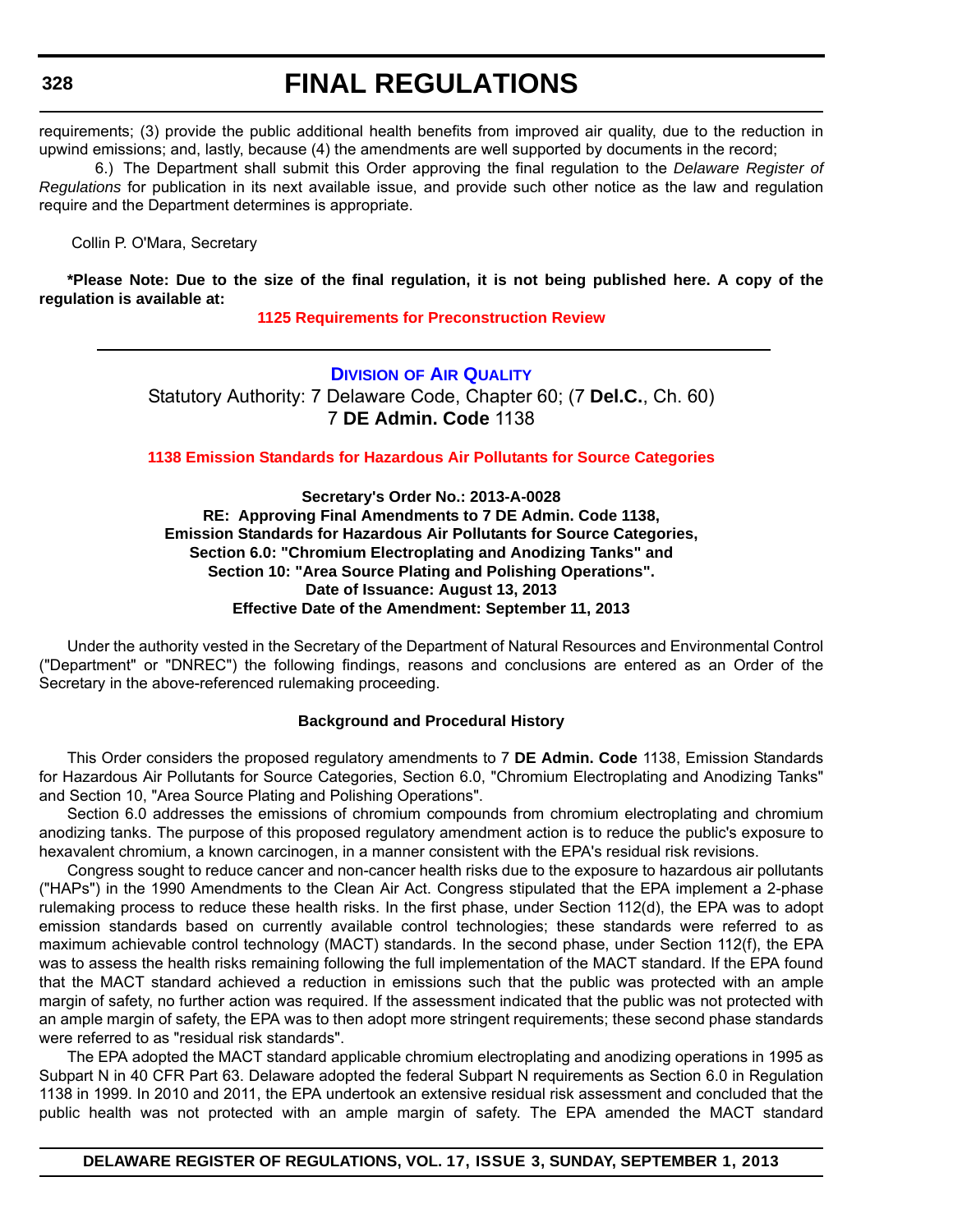requirements and finalized the residual risk standard on September 19, 2012. The notable, more stringent changes in the residual risk standard included the reduction in the maximum allowable emission of chromium to the atmosphere, the prohibition for the continued use of certain fume suppressants, and the addition of new housekeeping procedures.

The Department's proposed amendments to Section 10 of 7 **DE Admin. Code** 1138 are based on changes that the EPA promulgated in September 2011 under 40 CFR Part 63, Subpart WWWWWW (Subpart 6Ws). Delaware's Section 10 requirements, like those of Subpart 6Ws, are applicable to area source plating and polishing operations.

Under Section 112(k) - Area Source Program - Congress mandated that the EPA identify at least 30 HAPs that posed the greatest threat to public health in urban areas, to identify the area source categories that emit any of those 30 HAPs, and to adopt regulations to address the emissions of those 30 HAPs from those area source categories. On July 1, 2008, the EPA promulgated an area source plating and polishing standard applicable to facilities in Delaware. This standard, found at 40 CFR, Part 63, Subpart WWWWWW, is applicable to a variety of electroplating and electroless plating operations, as well as the dry mechanical polishing of previously plated products, including products previously plated with chromium. The HAPs of concern in Subpart 6Ws are the compounds of cadmium, chromium, lead, manganese and nickel. Compounds of each of these metals, except manganese, have been classified as known or probable carcinogens. The systematic impacts of the various metal compounds differ; however, compounds of all of these metals can pose non-cancerous risks to the exposed public. On November 1, 2009, the Department adopted the requirements in Subpart 6Ws as Section 10 of 7 **DE Admin. Code** 1138.

Following the EPA's July 2008 promulgation, the plating and polish industry engaged the EPA in discussions of its ongoing concerns regarding Subpart 6Ws. The EPA agreed that certain aspects of Subpart 6Ws, "as promulgated have led to misinterpretations, inconsistencies, and confusion regarding the applicability of the rule" (76 FR 35746, June 20, 2011). Thus, on September 19, 2011, the EPA amended Subpart 6Ws to make several technical corrections and clarifications to the rule's existing language to provide clarity (see 76 FR 57915, Sept. 19, 2011). The primary change effected in this amendment was to clarify that Subpart 6Ws did not apply to any bench scale activities. At the same time, the EPA also made changes (1) to clarify industries' confusion on applicability of Subpart 6Ws to various types of plating operations; (2) to correct portions of the original text that was being misinterpreted; and (3) to correct several technical errors.

Under the current proposed regulatory action, the Department would review and incorporate the federal changes promulgated by the EPA in September 2011, where appropriate, in Section 10 of 7 **DE Admin. Code** 1138. There are four known plating and polishing operations in Delaware. Of these, only Industraplate (located in south Wilmington) and Standard Engineering (located in Stanton) were found to be subject to Section 10 when it was originally adopted by the Department in November of 2009. Because both affected sources are small business entities, the Department plans to work closely with the sources to ensure they understand the changes being made, as was done during the original 2009 adoption of Section 10.

The Department's Division of Air Quality commenced the regulatory development process for Section 6 with Start Action Notice 2012-22 and for Section 10 with Start Action Notice 2012-17. The Department published the initial proposed regulatory amendments in the June 1, 2013 *Delaware Register of Regulations* and held a public hearing on June 27, 2013. The Department's presiding hearing officer, Lisa A. Vest, prepared a Hearing Officer's Report dated August 5, 2013 (Report). The Report recommends certain findings and the adoption of the proposed Amendments as attached to the Report as Appendix A.

#### **Findings and Discussion**

I find that the proposed revised Amendments are well-supported by the record developed by the Department, and adopt the Report to the extent it is consistent with this Order. The Department's experts developed the record and drafted the proposed revised Amendments. While the Department received public comment from the regulated community at its workshops held in both New Castle and Sussex counties earlier this year (which was then incorporated into the proposed regulation), as noted in the Report, no members of the public attended the aforementioned hearing on June 27, 2013, nor were any comments received from the public by the Department, either at the time of the hearing or prior to the record formally closing in this matter on July 12, 2013.

I find that the Department's experts in the Division of Air Quality fully developed the record to support adoption of these revised Amendments. With the adoption of the revised regulatory amendments to 7 **DE Admin. Code**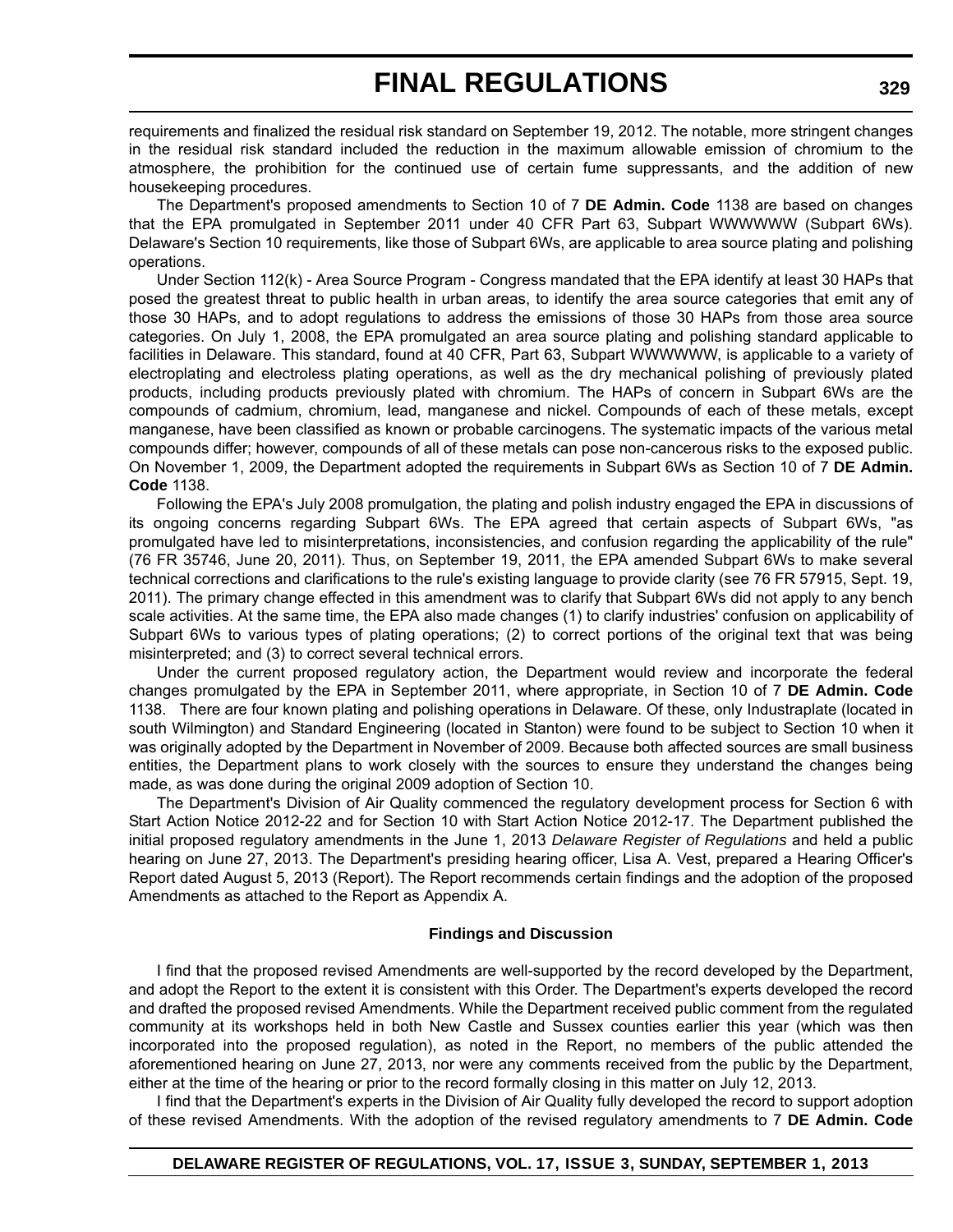1138, Emission Standards for Hazardous Air Pollutants for Source Categories, Section 6.0, "Chromium Electroplating and Anodizing Tanks", Delaware will be able to provide increased protection for Delaware citizens against potential adverse health effects linked to emissions of chromium compounds from chromium electroplating and chromium anodizing tanks, specifically, from exposure to hexavalent chromium, a known carcinogen, in a manner consistent with the EPA's residual risk revisions.

With the adoption of the revised regulatory amendments to 7 **DE Admin. Code** 1138, Emission Standards for Hazardous Air Pollutants for Source Categories, Section 10, "Area Source Plating and Polishing Operations", Delaware will be enabled to incorporate the federal changes promulgated by EPA in September 2011, where appropriate, in Section 10. These changes include (1) clarification that Subpart 6Ws did not apply to any bench scale activities; (2) clarification on the applicability of Subpart 6Ws to various types of plating operations; (3) correction of portions of the original regulation language that was being widely misinterpreted; and (4) correction of several technical errors.

In conclusion, the following findings and conclusions are entered:

1.) The Department has jurisdiction under its statutory authority to issue an Order adopting these proposed revised Amendments as final;

2.) The Department provided adequate public notice of the proposed Amendments, and provided the public with an adequate opportunity to comment on the proposed revised Amendments, including at a public hearing;

3.) The Department held a public hearing on the proposed revised Amendments on June 27, 2013;

4.) The Department's Hearing Officer's Report, including its recommended record and the recommended revised Amendments as set forth in Appendix A, are adopted to provide additional reasons and findings for this Order;

5.) The recommended revised Amendments do not reflect any substantive change from the initial proposed regulation Amendments as published in the June 1, 2013, *Delaware Register of Regulations*;

6.) The recommended revised Amendments to Section 6 should be adopted as final regulation Amendments because Delaware will then be enabled to provide increased protection for Delaware citizens against potential adverse health effects linked to emissions of chromium compounds from chromium electroplating and chromium anodizing tanks, specifically, from exposure to hexavalent chromium, a known carcinogen, in a manner consistent with the EPA's residual risk revisions. Moreover, the revised Amendments to Section 6 are well supported by documents in the record;

7.) The recommended revised Amendments to Section 10 should be adopted as final regulation Amendments because Delaware will then be enabled to incorporate the federal changes promulgated by EPA in September 2011, where appropriate, in Section 10. These changes include (1) clarification that Subpart 6Ws did not apply to any bench scale activities; (2) clarification on the applicability of Subpart 6Ws to various types of plating operations; (3) correction of portions of the original regulation language that was being widely misinterpreted; and (4) correction of several technical errors. Moreover, the revised Amendments to Section 10 are well supported by documents in the record; and

8.) The Department shall submit this Order approving the final regulation Amendments to the *Delaware Register of Regulations* for publication in its next available issue, and provide such other notice as the law and regulation require and the Department determines is appropriate.

Collin P. O'Mara, Secretary

#### **1138 Emission Standards for Hazardous Air Pollutants for Source Categories**

| <b>Section</b> | Title                    | <b>Related federal rule</b><br>at 40 CFR Part 63 |
|----------------|--------------------------|--------------------------------------------------|
|                | <b>Table of Contents</b> |                                                  |
| 1.0            | Overview                 |                                                  |
| 2.0            | Reserved                 |                                                  |

**DELAWARE REGISTER OF REGULATIONS, VOL. 17, ISSUE 3, SUNDAY, SEPTEMBER 1, 2013**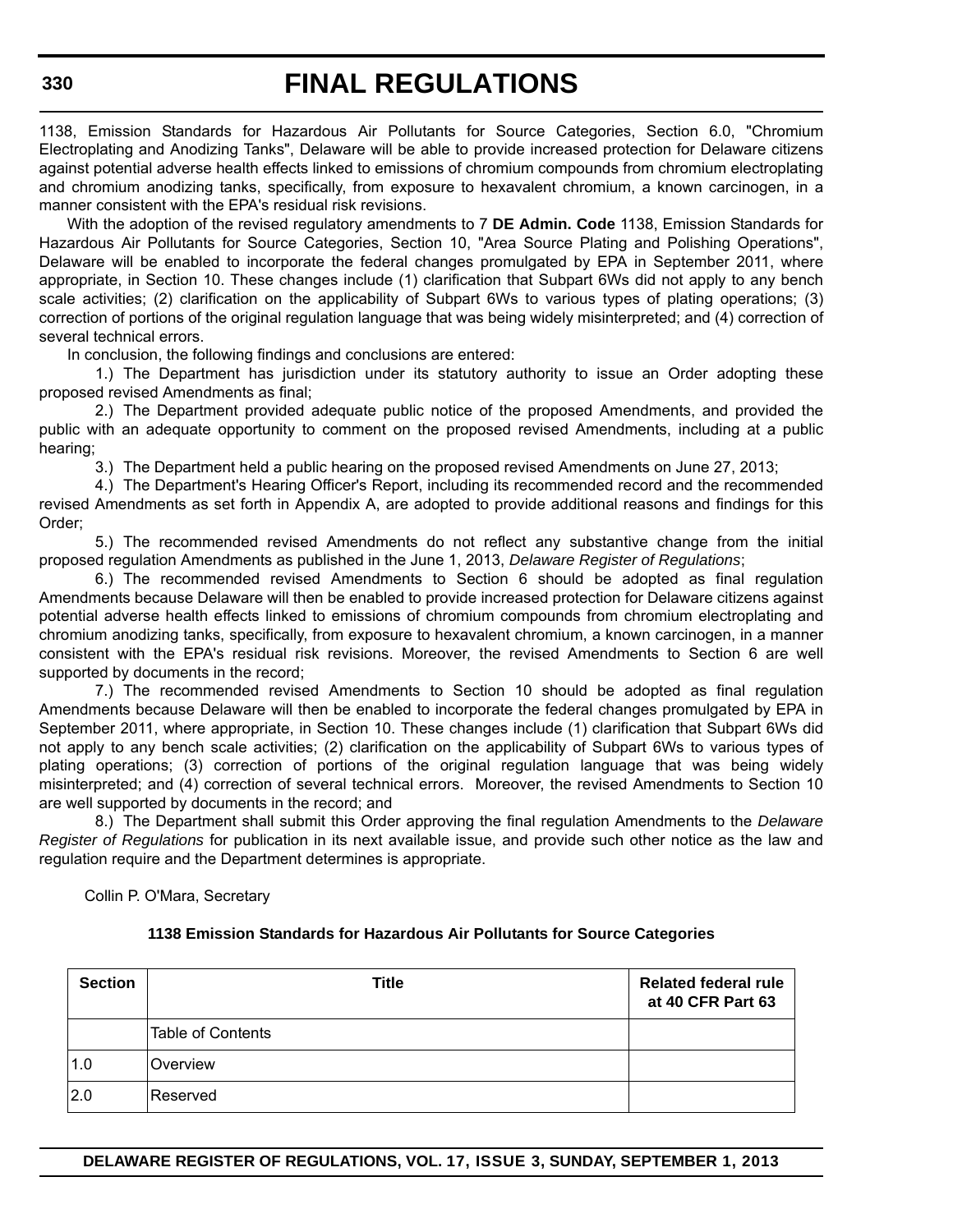| 3.0  | <b>General Provisions</b>                                                                                                                                      | Subpart A     |
|------|----------------------------------------------------------------------------------------------------------------------------------------------------------------|---------------|
| 4.0  | Requirements for Case-By-Case Control Technology Determinations Subpart B<br>for Major Sources                                                                 |               |
| 5.0  | Perchloroethylene Air Emission Standards for Dry Cleaning Facilities Subpart M                                                                                 |               |
| 6.0  | Emission Standards for Chromium Emissions From Hard and Subpart N<br>Decorative Chromium Electroplating and Chromium Anodizing Tanks                           |               |
| 7.0  | Emission Standards for Hazardous Air Pollutants for Industrial Subpart Q<br><b>Process Cooling Towers</b>                                                      |               |
| 8.0  | <b>Emission Standards for Halogenated Solvent Cleaning</b>                                                                                                     | Subpart T     |
| 9.0  | Emission Standards for Hospital Ethylene Oxide Sterilizers                                                                                                     | Subpart WWWWW |
| 10.0 | Emission Standards for Hazardous Air Pollutants for Area Source Subpart WWWWWW<br><b>Plating and Polishing Operations</b>                                      |               |
| 11.0 | Emission Standards for Hazardous Air Pollutants for Area Source Subpart PPPPPP<br>Lead Acid Battery Manufacturing Plants                                       |               |
| 12.0 | Emission Standards for Hazardous Air Pollutants for Secondary Subpart RRR<br><b>Aluminum Production</b>                                                        |               |
| 13.0 | Emission Standards for Hazardous Air Pollutants for Area Source Subpart HHHHHH<br><b>Paint Stripping Operations</b>                                            |               |
| 14.0 | Emission Standards for Hazardous Air Pollutants for Area Source Subpart HHHHHH<br>Miscellaneous Parts or Products Surface Coating Operations                   |               |
| 15.0 | Emission Standards for Hazardous Air Pollutants for Area Source Subpart HHHHHH<br>Motor Vehicle or Mobile Equipment Surface Coating Operations                 |               |
| 16.0 | Emission Standards for Hazardous Air Pollutants for Area Source Subpart AAAAAAA<br>Asphalt Processing and Asphalt Roofing Products Manufacturing<br>Operations |               |
| 17.0 | Emission Standards for Hazardous Air Pollutants for Area Source Subpart DDDDDDD<br><b>Prepared Feeds Manufacturing Facilities</b>                              |               |

**\*Please Note: Due to the size of the final regulation, it is not being published here. A copy of the regulation is available at:**

**[1138 Emission Standards for Hazardous Air Pollutants for Source Categories](http://regulations.delaware.gov/register/september2013/final/17 DE Reg 328 09-01-13.htm)**

# **[DEPARTMENT OF SERVICES FOR CHILDREN, YOUTH AND THEIR](http://kids.delaware.gov/occl/occl.shtml)  FAMILIES**

**DIVISION OF FAMILY SERVICES**

Office of Child Care Licensing

Criminal History Unit

Statutory Authority: 31 Delaware Code, Section 309 (31 **Del.C.** §309) 9 **DE Admin. Code** 301

**ORDER**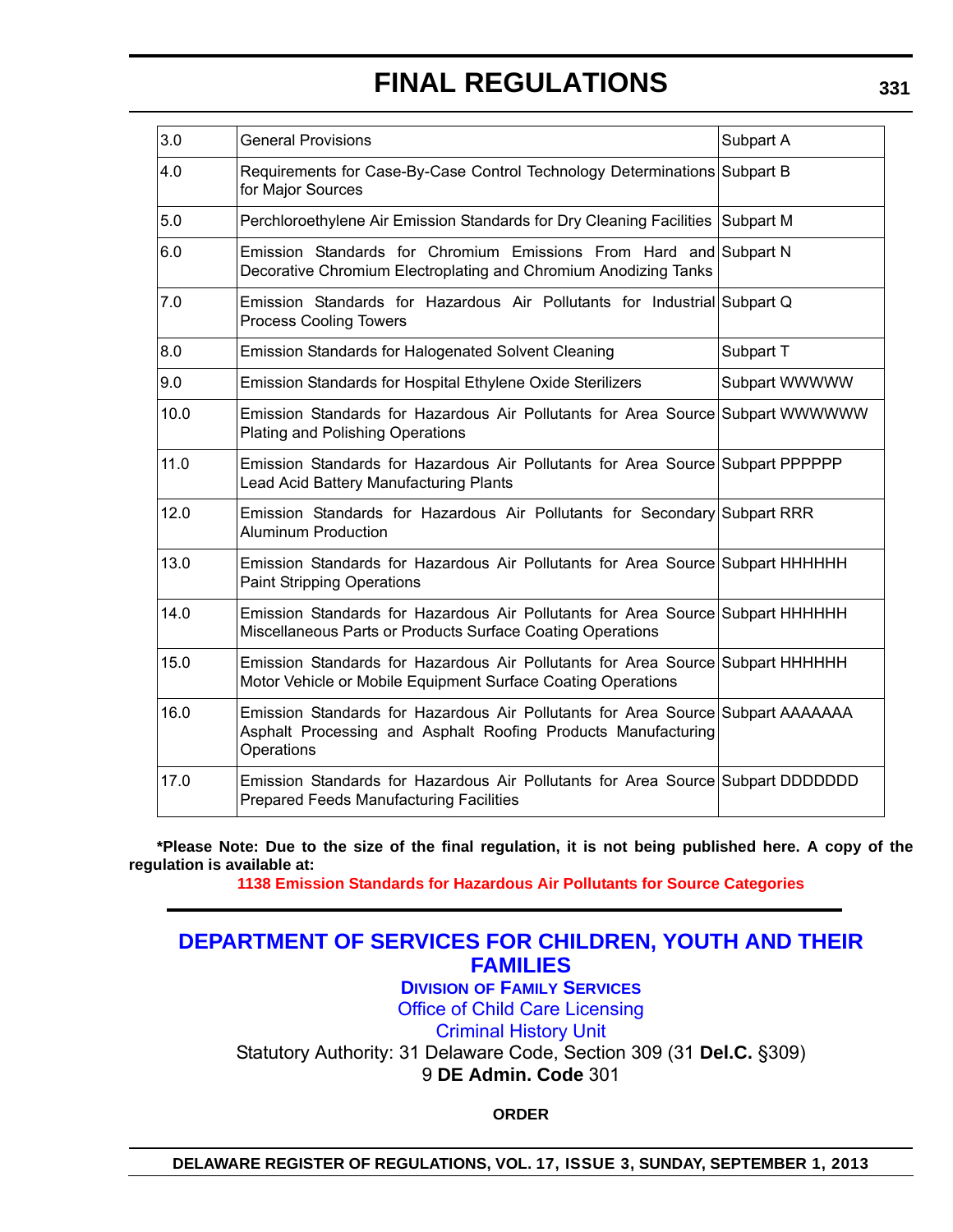#### **[301 Criminal History Record Checks for Child Care Persons](#page-4-0)**

Proposed amended Regulation 301 relating to Criminal History Record Checks for Child Care Persons was published in the *Delaware Register of Regulations* on May 1, 2013. The comment period remained open until May 31, 2013. There was no public hearing held. Public notice of the proposed amended Regulation 301 in the *Register of Regulations* was in conformity with Delaware Law.

#### **SUMMARY OF THE EVIDENCE AND INFORMATION SUBMITTED**

Comments were received on the proposed amended Regulation from the Governor's Advisory Council for Exceptional Citizens and the State Council for Persons with Disabilities. The Office of Child Care Licensing (OCCL), Department of Services for Children, Youth and Their Families (DSCYF), Division of Family Services (DFS) has considered each comment and revised the draft as shown below.

**THEREFORE, IT IS ORDERED**, that the proposed regulation to amend the 301 Criminal History Record Checks for Child Care Persons as published below is adopted and shall be effective October 1, 2013.

Jennifer Ranji, Secretary

#### **301 Criminal History Record Checks for Child Care Persons**

#### **1.0 Legal Base**

1.1 (Rule 1)The legal base for these regulations is in **[the]** 31 **Del.C.** §309.

#### **2.0 Purpose**

2.1 (Rule 2)The overall purpose of these regulations is the protection of children who are in the care or custody of the Department. To this end, persons in residential child care facilities and/or employees or volunteers of the Department or a Department contractor will have their criminal history checked prior to employment or during a conditional period of employment. In addition, foster/respite/adoptive parents will have their criminal history checked prior to approval or during a period of provisional approval with the Department or contracted providers. Each employer may use his/her own employment/acceptance criteria which may be stricter than those described herein.

#### **3.0 Definitions**

(Rule 3) **"Child Care Person"** means any person **[employed in a residential child care facility and/ or employed by the Department or one of its contractors in a position which involves supervisory or disciplinary authority over a child or in a position which provides the opportunity to have direct access to/contact with (see "Direct Access" below) (Since definitions are not numbered we would have to use the definition title) a child without the presence of other employees or adults. This definition includes foster parents and volunteers. (See definitions "Foster Parents" and "Volunteer" below.)(Since definitions are not numbered we would have to use the definition title) who seeks employment for compensation, volunteers to provide direct child care service, or, for any reason, has regular direct access to children and/or adolescents under the age of 18 years. This definition shall include any employee or volunteer of the Department of Services for Children, Youth and Their Families or one of its contractors who has regular direct access to children and/or adolescents under the age of 18 years and foster parents.]**

(Rule 4) **"Conditional Child Care Person"** means a child care person who has been offered a position or has agreed to volunteer with the Department or one of its contractors or in a residential child care facility. Under the provisions of the law, a child care person may be hired on a temporary basis until the determination of suitability is made by the Department. Foster parents may be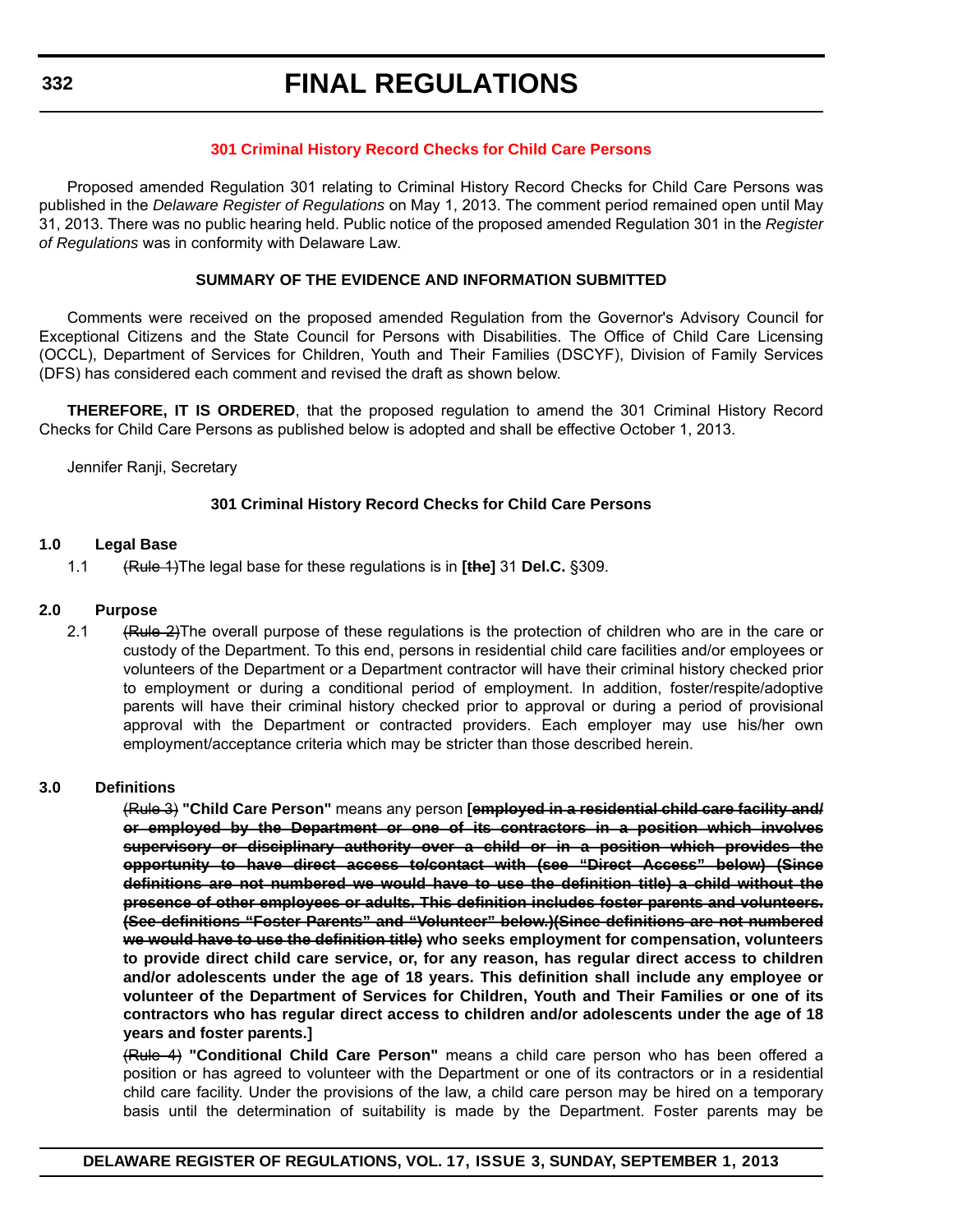provisionally approved prior to the results of the criminal background check and in accordance with the Division of Family Services policy. If a determination of unsuitability is made, the child care person will be dismissed and in the case of foster parents the conditional placement will be rescinded.

(Rule 5) **"Criminal History Supervisor"** means the Department staff member, located in the Office of Child Care Licensing, who is responsible for the implementation of the criminal history policies, and procedures, and regulations.

(Rule 6) **"Criminal History Specialist"** means the Department staff member, located in the Office of Child Care Licensing, who is responsible for processing and reviewing criminal history information consistent with Departmental policies, procedures and regulations.

(Rule 7) **"Department"** means the Department of Services for Children, Youth and Their Families.

(Rule 8) **"Direct Access"** means the opportunity to **[approach children without the presence of]** other adults in the course of one's assigned duties and responsibilities **[another child care person. have personal contact with persons receiving care.]**

(Rule 9) **"Employer"** means any of the following:

- The Divisions within the Department of Services for Children, Youth and Their Families (PLEASE NOTE: The Divisions within the Department do not "employ" foster/adoptive parents or volunteers, but for purposes of this document, the Divisions are referred to as employer.)
- Any Delaware contractor who operates a program that provides regular direct access to children.
- Any Delaware contractor who provides foster care or adoption services.

(Rule 10) **"Foster Parents"** means foster/respite/adoptive parents and all household members 18 years of age or older.

(Rule 11) **"Residential Child Care Facility"** means any facility that provides care or treatment for children overnight or is a 24 hour facility. This facility is State owned and operated or is licensed by the Department to provide services.

(Rule 12) **"Volunteer"** means any person who has direct access to children in the performance of unpaid duties and who will be in a facility or in the service of the Department for five (5) or more days in a fiscal year. Student interns, regularly scheduled volunteers, and volunteer counselors will be required to have a criminal history check under these regulations. (For limited, occasional, sporadic, one-time volunteer efforts that last less than  $five (5)$  days or 40 hours, employers must ensure that these volunteers will be supervised during any activities with children.)

## **4.0 Individuals Subject To The Law**

- 4.1 (Rule 13) Generally, child care persons subject to a criminal history record check shall be:
	- 4.1.1 persons employed or volunteering in a residential child care facility; or
	- 4.1.2 **[persons]** employed or volunteering with by the Department; or
	- 4.1.3 foster/adoptive parents; or
	- 4.1.4 **[persons]** employed or volunteering at an agency that contracts with the Department; who are in a position which involves:
	- 4.1.1 Supervisory or disciplinary authority over children, or
		- 4.1.24.1 The opportunity to have direct access to or contact with a child without the presence of other employees or adults.
- 4.2 Residential Child Care Facilities and Department Contractors
	- 4.2.1 (Rule 14) Criminal history record checks shall be conducted on the following **[employees child care persons]** of licensed residential child care facilities and Department contractors. This list is not necessarily all-inclusive, due to the various titles used in different facilities.
		- 4.2.1.1 Child care workers;
		- 4.2.1.2 Child care supervisors;
		- 4.2.1.3 Maintenance, transportation, kitchen, clerical workers;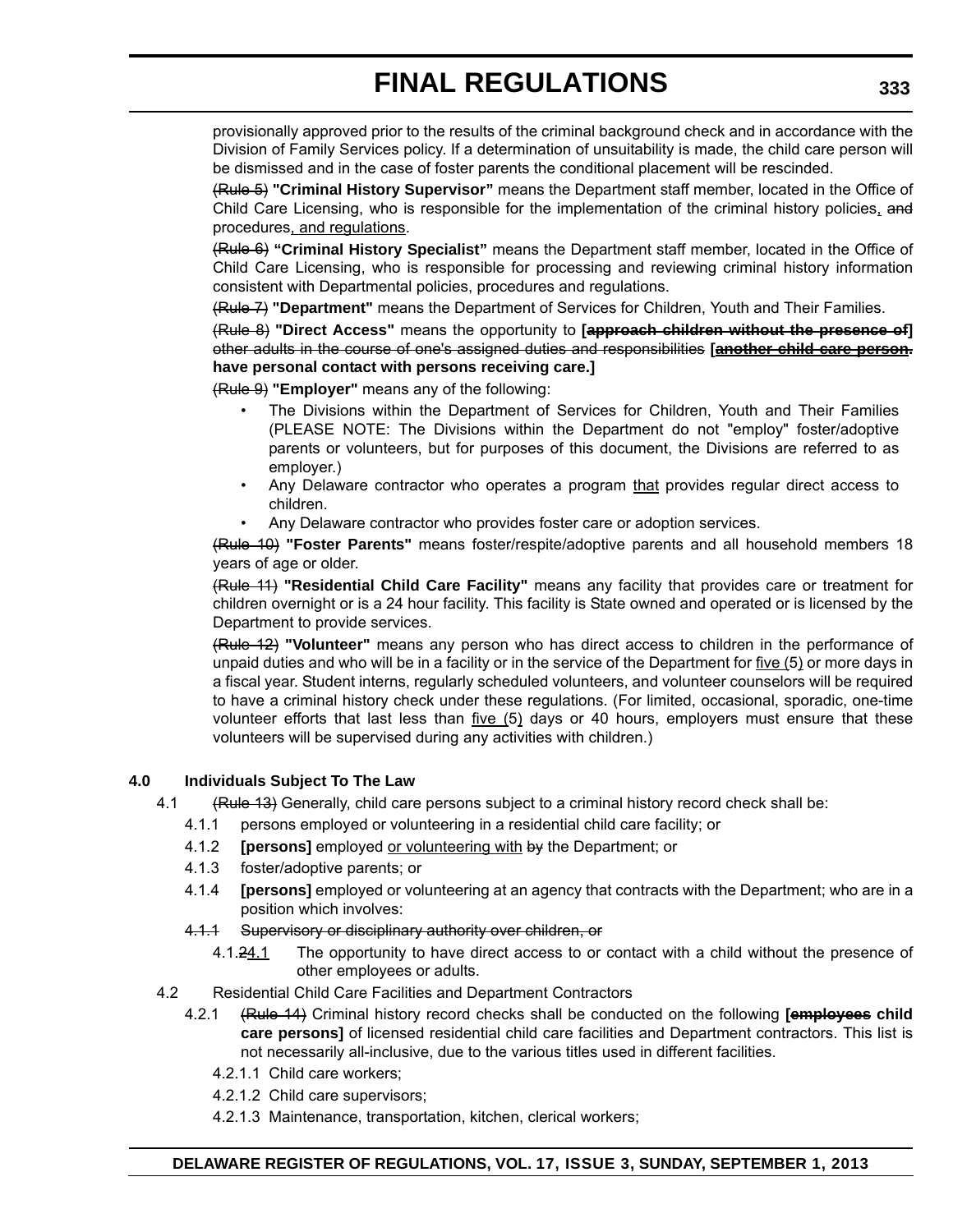- 4.2.1.4 Teachers, aides, principals;
- 4.2.1.5 Administrators, coordinators, directors, and administrative staff;
- 4.2.1.6 Volunteers as defined in 3.0;
- 4.2.1.7 Social Workers;
- 4.2.1.8 Recreation staff;
- 4.2.1.9 Medical staff.
- 4.3 Foster/Adoptive Parents as defined in 3.0
	- 4.3.1 (Rule 15) Criminal history record checks shall be conducted on:
		- 4.3.1.1 Applicants for foster/respite care within the Department and in licensed child placing agencies providing foster care.
		- 4.3.1.2 Applicants for adoption within the Department and in licensed child placing agencies providing adoption services.
		- 4.3.1.3 Petitioners in relative adoptions.
		- 4.3.1.4 Interstate applicants for adoption or foster placement when a child is from another state and is being placed in Delaware and when a Delaware child is being placed in another state.
		- 4.3.1.5 A criminal history check will not be required in a stepparent adoption.
- 4.4 Department Employees
	- 4.4.1 (Rule 16) Criminal history record checks shall, at the discretion of the Cabinet Secretary, be conducted on individuals filling the following positions within the Department: be conducted on all Department employees and volunteers.
		- 4.4.1.1 all Division of Management Support Services employees
		- 4.4.1.2 all Division of Family Services employees
		- 4.4.1.3 all Division of Youth Rehabilitative Services employees
		- 4.4.1.4 all Division of Child Mental Health employees
- 4.5 Individuals subject to the law shall be those individuals who are hired or apply for the status described in 4.1 to 4.4 on or after September 1, 1990 or have less than one year service prior to that date.

## **5.0 Criminal History Record Check Process**

- 5.1 (Rule 17) The employer shall require each individual subject to the law, either as soon as that individual has accepted a position, or has agreed to serve as a volunteer, or no later than the fifth working day to complete the Criminal History Record Request form and be fingerprinted. In the case of foster parents, the Criminal History Record Request form and fingerprinting must be completed prior to completion of pre-service training or the home study process.
- 5.2 (Rule 18) The child care person or foster parent goes to a designated Delaware State Police Barrack Troop and has two sets of fingerprints taken.
- 5.3 (Rule 19) The Delaware State Police follow established State Bureau of Identification procedures to obtain criminal history information from the State Bureau of Identification and Federal Bureau of Investigation. A report of the child care person's or foster parent's criminal history record or a statement that there is no criminal history information relating to that person is forwarded to the Criminal History Specialist Unit.
- 5.4 (Rule 20) Simultaneously, the Criminal History Specialist conducts a review of the Child Abuse Protection Registry to determine if the child care person is named as a perpetrator in a substantiated report of child abuse or neglect.
- 5.5 (Rule 21) When the Criminal History Specialist receives the information from the State Bureau of Identification, Child Abuse Protection Registry, and Federal Bureau of Investigation she/he reviews that information, along with the Criminal History Record Request form. This review is guided by the criteria specified in Regulations 6.1-7.2.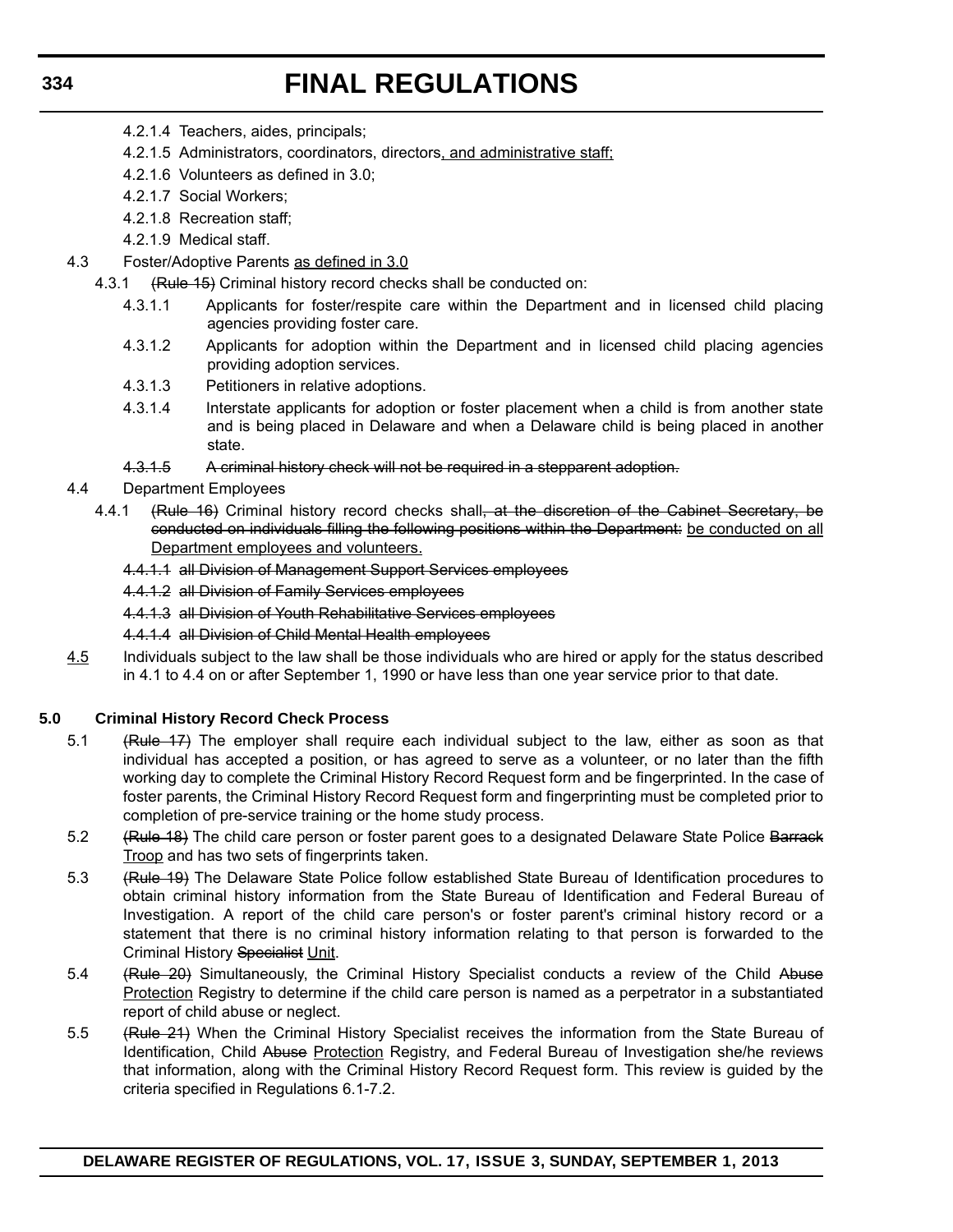- 5.6 (Rule 22) When there is no record, the Criminal History Specialist provides notification to the appropriate Division Director, who notifies the employer or child placing agency and the child care person or foster parent.
- 5.7 (Rule 23) When there is a criminal history, the Criminal History Specialist provides a written summary of the findings of the check with a recommendation to the appropriate Division Director.
- 5.8 (Rule 24) The appropriate Division Director makes the determination of suitability for employment, volunteering or foster parenting and notifies the child care person or foster parent and employer or child placing agency, with a copy of the findings attached.
- 5.9 (Rule 25) In the event that the child care person or foster parent has reason to provide additional information regarding the information in her/his criminal history check, an administrative review will be held, as delineated in regulations 9.1-9.10.

# **6.0 Criteria For Prohibited Offenses**

6.1 (Rule 26) Child care persons or foster parents convicted of a sexually related offense(s) or other offenses against children shall be prohibited from employment, volunteering**[,]** or foster care/adoption without consideration of other criteria. **[The prohibited offenses shall include but not be limited to:**

## **6.1.1 Incest**

- **6.1.2 Unlawful sexual contact**
- **6.1.3 Rape**
- **6.1.4 Continuous sexual abuse of a child**
- **6.1.5 Sexual exploitation of a child**
- **6.1.6 Abandonment of child**
- **6.1.7 Sexual solicitation of a child**
- **6.1.8 Unlawful dealing with a child**
- **6.1.9 Unlawfully dealing in material depicting a child engaging in a prohibited sexual act**
- **6.1.10 Murder of a child.**
- **6.1.11 Endangering the welfare of a child]**
- 6.2 (Rule 27) The Adoption and Safe Families Act of 1997 prohibits individuals from becoming foster or adoptive parents if they have the following felony convictions:
	- 6.2.1 Child abuse or neglect, spousal abuse, crimes against children (including child pornography), and crimes involving violence including rape, sexual assault and homicide committed at any time.
	- 6.2.2 Physical assault, battery and drug related offenses committed within the past five years.

# **7.0 Criteria For Unsuitability**

- 7.1 (Rule 28) Information received from the criminal history record and Child Abuse Protection Registry checks shall be reviewed by the Criminal History Specialist and Division Director on the basis of the following criteria for a determination of suitability for employment, volunteering, or foster care/ adoption.
	- 7.1.1 Type**[s]** of **[offense(s)/child abuse or neglect activity criminal conviction(s) and/or substantiation(s)]**
		- 7.1.1.1 **[Offenses Criminal convictions]** other than those that are prohibited shall be reviewed in consideration of other criteria below. Other convictions **[and arrests]** for offenses which may make a child care person unsuitable for employment or volunteering, or may make a prospective foster parent unsuitable for foster parenting, are those in the Delaware Code, Titles 11 and 16 which may contain (but are not limited to) the following characteristics:
			- 7.1.1.1.1 **[Offenses Criminal conviction(s)]** against the person where physical harm or death has taken place
			- 7.1.1.1.2 **[Offenses Criminal conviction(s)]** involving weapons, explosive devices or threat of harm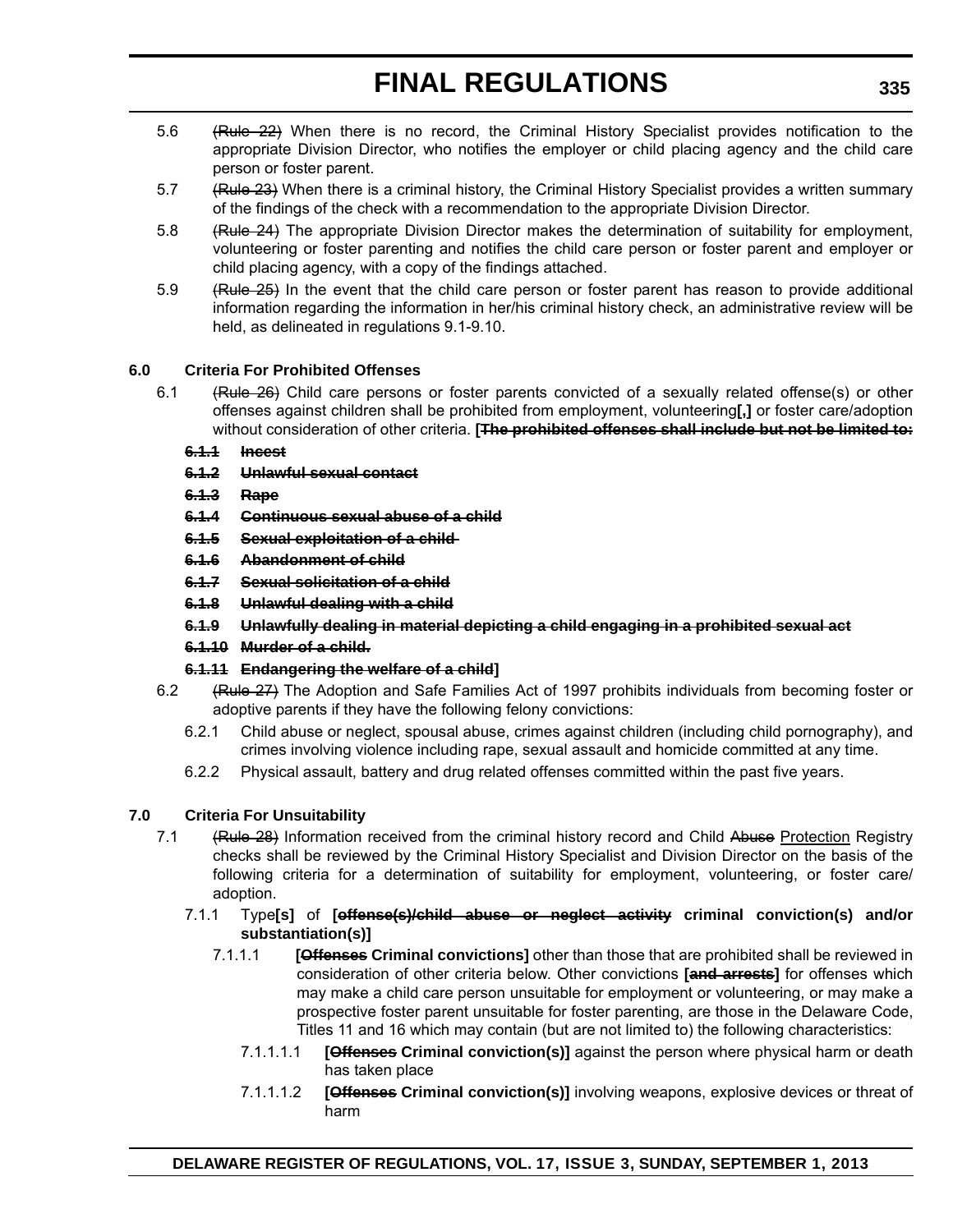- 7.1.1.1.3 **[Offenses Criminal conviction(s)]** involving public indecency and obscenity which may have been the result of plea bargain situations
- 7.1.1.1.4 **[Offenses Criminal conviction(s)]** that show a disregard of others, such as reckless endangering, arson
- 7.1.1.1.5 **[Criminal conviction(s)]** cruelty to animals or deviant behavior such as abusing a corpse
- 7.1.1.1.6 **[Offenses Criminal conviction(s)]** against the Uniform Controlled Substances Act
- 7.1.1.2 The **[criminal conviction(s) contained in section 7.1.1.1. and/or]** existence of a substantiated **[report case]** of child abuse or neglect involving the child care person or foster parent as perpetrator shall be reviewed in consideration of other criteria below.
- 7.1.2 Frequency of **[offense(s) conviction(s)/substantiation(s)]**
- 7.1.3 Length of time since the **[offense(s) conviction(s)/substantiation(s)]**
- 7.1.4 Age at the time of the **[offense(s) conviction(s)/substantiation(s)]**
- 7.1.5 Severity of the **[offense(s) conviction(s)/substantiation(s)]**
- 7.1.6 Record since the **[offense(s) conviction(s)/substantiation(s)]**
- 7.1.7 Relationship of the **[offense(s) conviction(s)/substantiation(s)]** to the type of job assignment and/or responsibilities of the child care person or foster parent
- 7.1.8 Policies of the **[agency Department]**
- 7.2 (Rule 29) Failure by a child care person or foster parent to disclose relevant criminal history or child abuse protection registry information on the Criminal History Record Request form that is subsequently disclosed as a result of the criminal history record check may be grounds for immediate termination of an employee or denial of approval for foster or adoptive care.

## **8.0 Sanctions**

- 8.1 (Rule 30) Sanctions against employers (division/facility/ agency) shall be applied and enforced in the following circumstances:
	- 8.1.1 An employer fails to require criminal history record checks for affected employees, volunteers, or applicants for foster care or adoption.
	- 8.1.2 An employer knowingly hires or approves a child care person who is prohibited from employment or foster care or adoption as a result of a conviction for a prohibited offense.
	- 8.1.3 An employer does not comply with the final recommendation of an administrative review.
- 8.2 (Rule 31) Sanctions applied to contracted agencies, residential facilities, and child placing agencies for violation of the law or the regulations may include:
	- 8.2.1 Amendment or dissolution of any agreements with the Department to provide the contracted service
	- 8.2.2 Removal of children from placement
	- 8.2.3 Suspension of future child referrals
	- 8.2.4 Revocation of licensure
- 8.3 (Rule 32) Sanctions against Department Divisions for violation of the law or regulations shall be applied to responsible staff by the Secretary on a case-by-case basis and may include:
	- 8.3.1 Involuntary reassignment
	- 8.3.2 Discipline up to and including dismissal

## **9.0 Administrative Review**

Criminal history is only one factor being considered in the hiring or approval process. If the employer makes an adverse judgment based on any criterion other than criminal history, this administrative review process does not apply.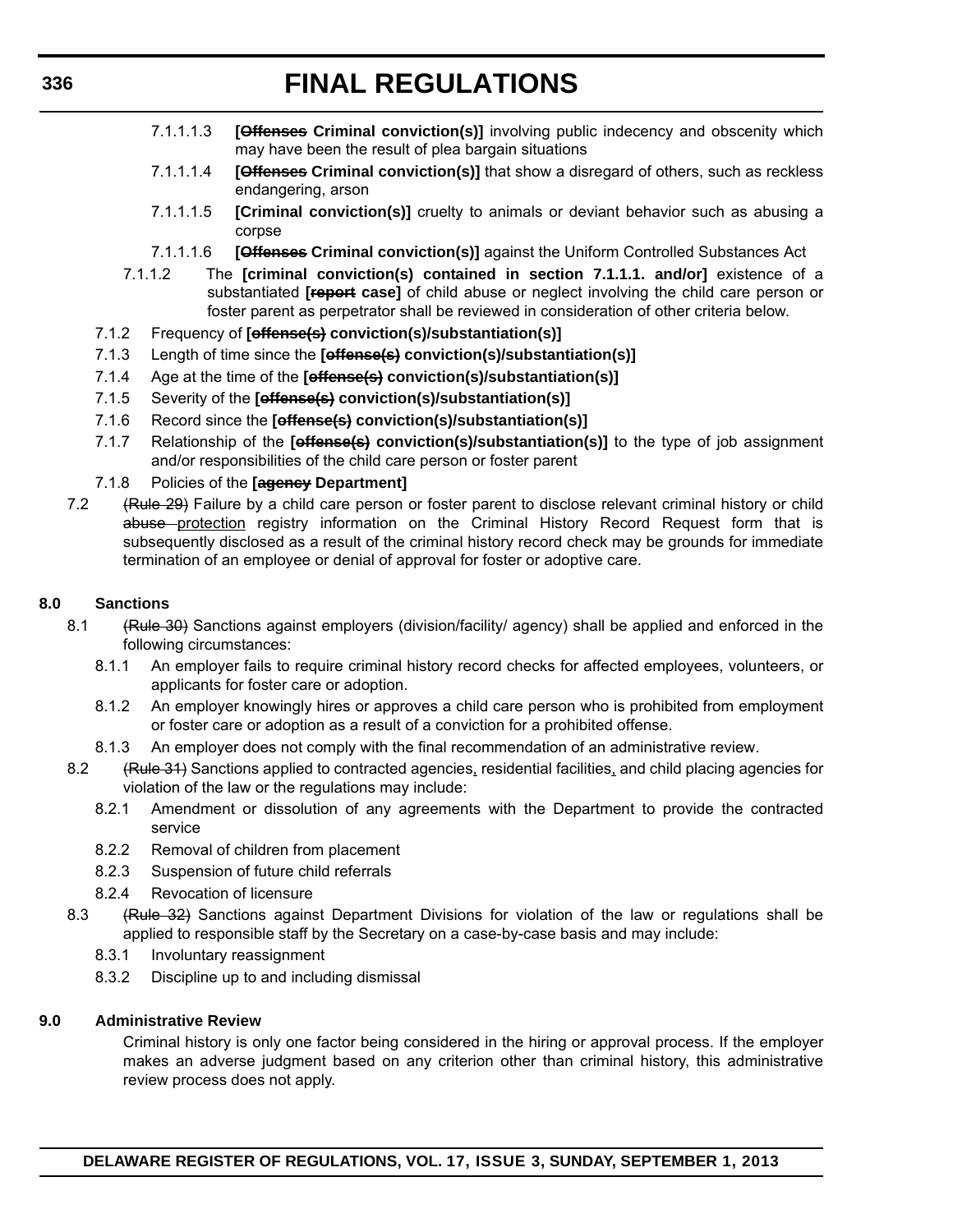- 9.1 (Rule 33) Any child care person or foster parent who is denied, recommended for termination, terminated from employment, volunteering or foster care as a result of an adverse judgment made on the basis of a criminal history record check shall be entitled to an administrative review.
- 9.2 (Rule 34) The child care person will be notified of the right to an administrative review when a determination of unsuitability has been made.
- 9.3 (Rule 35) If the child care person believes the criminal history information is incorrect or incomplete, she/he shall submit a request for a review of the facts of the criminal history to the Criminal History Specialist in writing or reduced to writing within five (5) working days of the receipt of the decision for denial/recommending termination/ termination of employment, volunteering, foster care or adoption resulting from a determination of unsuitability. When the corrected information is obtained by the child care person, it will be reviewed by the Criminal History Specialist's Supervisor and the Criminal History Specialist. A recommendation will be issued to the appropriate Division Director based on the corrected information. The Division Director makes a final decision and notifies the child care person, foster or adoptive parent and copies the employer or child placing agency and the Criminal History Specialist.
- 9.4 (Rule 36) If the child care person believes that additional information regarding the circumstances of the particular offense(s) would clarify the situation, she/he shall submit a written or reduced to writing request for an administrative review and the written documentation to be considered in the review to the appropriate Division Director with a copy to the employer and the Criminal History Specialist. This shall be submitted within 10 working days of the receipt of the decision for denial, recommendation to terminate employment, volunteering, foster care, or adoption resulting from a determination of unsuitability. The Division Director makes a final decision and notifies the child care person or foster parent and copies the employer or child placing agency and the Criminal History Specialist.
- 9.5**[.1]** If the individual had previously requested a review of the facts of the criminal history, the request for an administrative review shall be submitted within five (5) working days of the receipt of the decision based on the results of that review.
	- 9.5.**[21]** The child care person may also request to give an oral presentation at her/his administrative review.
- 9.6 (Rule 37) When a child care person has requested a review of the facts of the criminal history and/or an administrative review, the following shall apply:
	- 9.6.1 The child care person shall be removed from direct access to children or provisions made for onsite supervision of the person during working hours pending the results of the review.
	- 9.6.2 In the case of foster parents, children may be removed from the home or no further placements shall be made pending the results of the review.
	- 9.6.3 In the case of adoptive parents, the application shall remain active, but children may be removed from the home pending results of the review.
	- 9.6.4 The employer shall notify the Criminal History Specialist of the action taken with the child care person pending the results of the administrative review. (This notification is in addition to following established procedures already governing state personnel or individual facilities or agencies.)
- 9.7 (Rule 38) In the case of a review of a decision involving a Department operated facility or Department staff, the Division Director (or designee) shall conduct the review in conjunction with Personnel and within the context of these regulations, merit rules/labor agreements and the employment status of the child care person. The Criminal History Specialist shall be present as a witness.
- 9.8 (Rule 39) When the review involves a Division of Family Services approved foster parent, the Director of the Division of Family Services (or designee) shall conduct the review with the County Foster Home Coordinator staffing the review and the Criminal History Specialist present as a witness.
- 9.9 (Rule 40) In the case of a review of a decision involving a contracted facility or child placing agency, the Director (or designee) of the contracting Division shall conduct the review with the employer staffing the review and the Criminal History Specialist present as a witness.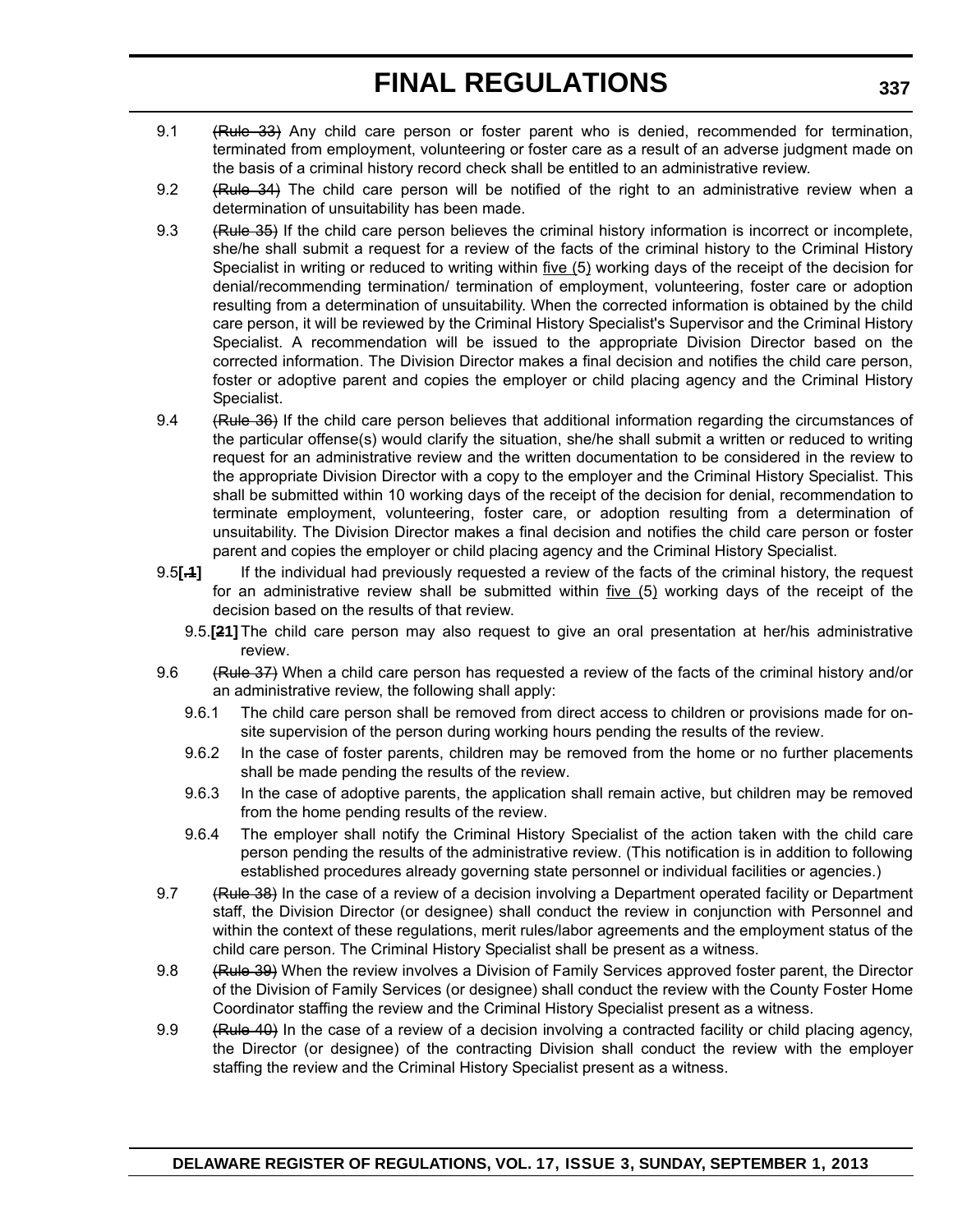9.10 (Rule 41) The employer and the child care person shall be bound by the final decision of the administrative review which is made by the Division Director or designee. If the employer does not accept the decision, sanctions shall apply.

# **10.0 Employer Responsibilities**

- 10.1 (Rule 42) The employer (division/facility/agency) shall ensure that a Criminal History Record Request has been completed as specified by law and that the employer copy is maintained in the personnel/ application file. Employers shall direct child care persons to the State Police to have fingerprints taken and shall ensure the completion of this process.
	- 10.1.1 The employer whenever possible, will notify the Criminal History Specialist if a child care person is terminated prior to completion of the criminal history check process.
	- 10.1.2 The employer shall require all child care persons and foster parents to notify **[them the employer]** of any subsequent arrests or charges as a condition of continued employment or approval.
- 10.2 (Rule 43) When the employer is notified of a history of prohibited **[offense(s) convictions/ substantiations]**, the employer shall immediately take steps to terminate the child care person. A copy of this letter shall be sent to the Criminal History Specialist and a copy maintained in the personnel/application file.
- 10.3 (Rule 44) In the event that a child care person requests an administrative review, the employer shall notify the Criminal History Specialist of the action taken to remove the child care person from direct access to children pending the results of the review. The employer shall abide by the decision of the administrative review. Copies of written documentation related to the administrative review shall be maintained in the personnel/application file.

# **11.0 Confidentiality**

**Title 11, subsection 8513 (c) (1) of the Delaware Code** permits the State Bureau of Identification to furnish information pertaining to the identification and conviction data of any person of whom the Bureau has record individuals and agencies for the purpose of employment of the person whose record is sought, provided the use of the conviction data is limited to the purpose for which it was given.

- 11.1 (Rule 45) The Department shall ensure that written and electronically recorded criminal history record information shall be stored in a systematic manner, to provide for the security and confidentiality of records and to protect against any anticipated threats to their security and integrity.
- 11.2 (Rule 46) The Department shall ensure that the use of the criminal history record information is restricted to its purpose of determining suitability for employment or approval to provide child care services for child care persons or foster parents as defined in these regulations.
- 11.3 (Rule 47) The Department shall not release to employers as defined in these regulations copies of actual written reports of criminal history records prepared by the State Bureau of Identification, Federal Bureau of Investigation or Division of Family Services criminal history records.
- 11.4 (Rule 48) The Department shall provide to employers and child care persons or foster parents written summaries of criminal record information for a child care person or foster parent whose criminal history record check results in a finding of prohibited offense(s), other arrests and convictions, or information that the individual is named in the Child Abuse Protection Registry as the perpetrator of a substantiated report of child abuse or neglect.
- 11.5 (Rule 49) The following procedure shall be established to permit the review of criminal history record files by the child care person or foster parent:
	- 11.5.1 An individual shall submit a request in writing to the Criminal History Specialist for the on-site review of his/her criminal history record file.
	- 11.5.2 An appointment shall be made for the individual to review the record in the offices of the Office of Child Care Licensing. Identification will be required at the time of the review.
	- 11.5.3 The record shall be reviewed in the presence of the Criminal History Specialist.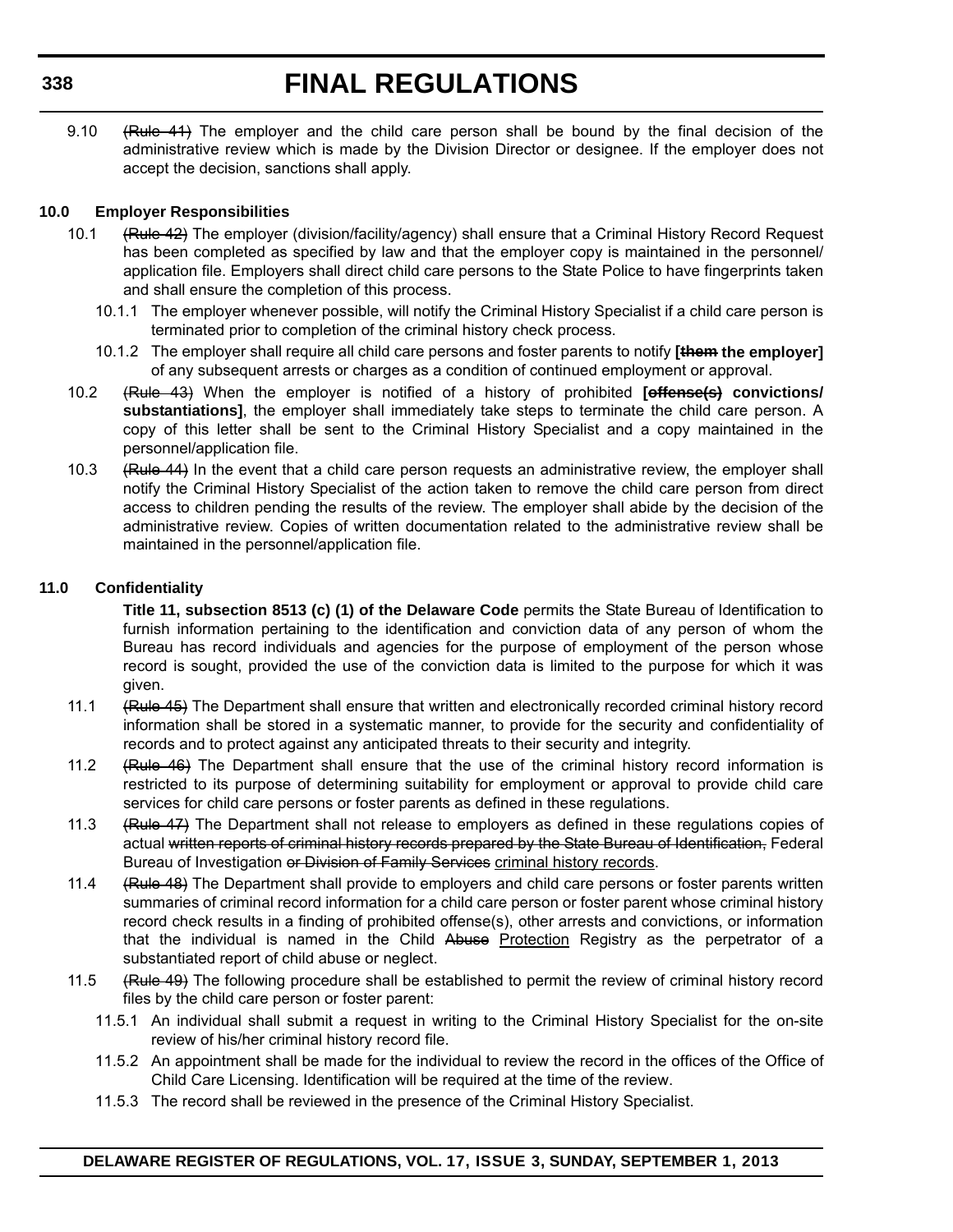- 11.5.4 Written documentation of the date and time of the review and the name of the reviewer shall be filed in the criminal history record file for the child care person or foster parent.
- 11.5.5 The Department shall ensure that criminal history record files (written and computer-generated) shall not be removed from the secure files for any purpose other than to permit review by the named child care person or foster parent.
- 11.6 (Rule 50) Criminal history record information shall not be disseminated to any persons other than the child care person or foster parent whose record is being sought and his/ her employer, the Division Director or **[County]** Foster Home Coordinator, in compliance with 11 **Del.C.** §8513(d).

# **DIVISION OF FAMILY SERVICES** [Office of Child Care Licensing](http://kids.delaware.gov/occl/occl.shtml)  Criminal History Unit

Statutory Authority: 11 Delaware Code, Section 8563 (11 **Del.C.** §8563) 9 **DE Admin. Code** 302

# **ORDER**

## **[302 Child Abuse Registry Checks for Child Care and Health Care Persons](#page-4-0)**

Proposed amended Regulation 302 relating to Child Protection Registry Checks for Child Care, Health Care, and Public School Persons was published in the *Delaware Register of Regulations* on May 1, 2013. The comment period remained open until May 31, 2013. There was no public hearing held. Public notice of the proposed amended Regulation 302 in the *Register of Regulations* was in conformity with Delaware Law.

#### **SUMMARY OF THE EVIDENCE AND INFORMATION SUBMITTED**

Comments were received on the proposed amended Regulation from the Governor's Advisory Council for Exceptional Citizens and the State Council for Persons with Disabilities. The Office of Child Care Licensing (OCCL), Department of Services for Children, Youth and Their Families (DSCYF), Division of Family Services (DFS) has considered each comment and revised the draft as shown below.

**THEREFORE, IT IS ORDERED**, that the proposed regulation to amend the 302 Child Protection Registry Checks for Child Care, Health Care, and Public School Persons as published below is adopted and shall be effective October 1, 2013.

Jennifer Ranji, Secretary

#### **302 Child Abuse Protection Registry Checks for Child Care[, and] Health Care[, and Public School] Persons**

#### **1.0 Legal Base**

The legal base for these regulations is in the 19 11 **Del.C.** §708 8563.

#### **2.0 Purpose**

The overall purpose of these regulations is the protection for the "vulnerable" population in child care, public schools and health care facilities. To this end, persons seeking employment in a licensed child care facility, public school or health care facility shall submit to a Child Abuse Protection Registry check. A search of the Child Abuse Protection Registry will be conducted to determine if the person is a perpetrator in any substantiated cases of child abuse or neglect.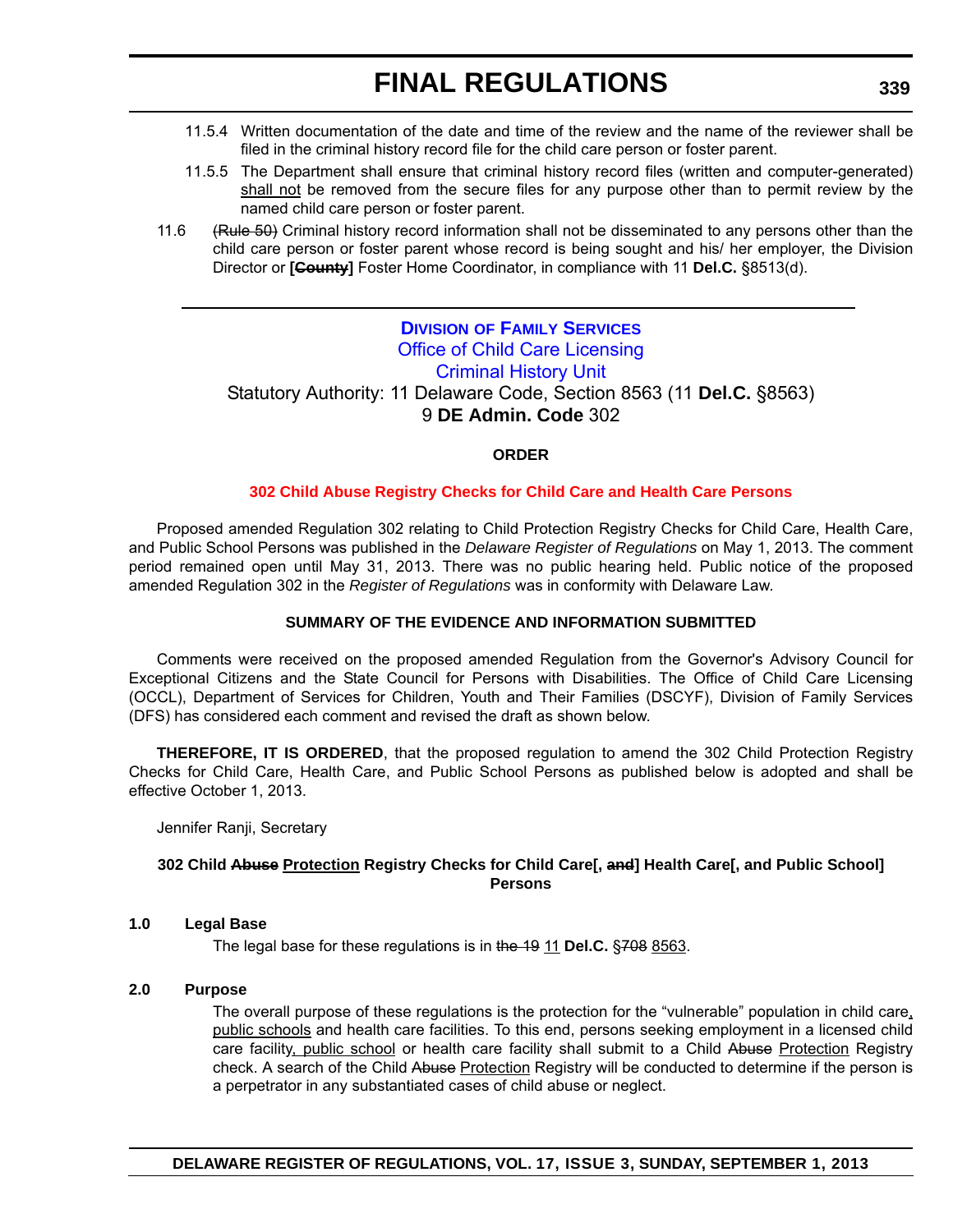# **3.0 Definitions**

"**Child Abuse Protection Registry**" means a central registry of information about persons the Division of Family Services has found cause to believe, or a court has substantiated through court adjudication, have committed child abuse or neglect since August 1, 1994.

"**Child Abuse Protection Registry Check**" means a computer search of the Child Abuse Protection Registry to determine if a person is a perpetrator in any substantiated cases of child abuse or neglect. **"Child Care Facility**" means any child care facility which is required to be licensed by The Department of Services for Children, Youth and Their Families.

"**Child Care Person**" means any person **[in a child care facility in a position which provides the opportunity to have direct access to children without the presence of other employees or adults seeking employment in a child care facility with regular direct access to children in care. This definition shall also include any person applying for a license to operate a child care facility]**.

"**Conditional Child Care Person"** means a child care person who has been offered a position or has agreed to volunteer in a child care facility. Under the provisions of the law, employment shall be conditional and contingent upon the receipt of the child abuse protection registry check by the employer.

"**Conditional Health Care Person"** means a health care person who has been offered a position or has agreed to volunteer in a health care facility. Under the provisions of the law, employment shall be conditional and contingent upon the receipt of the child abuse protection registry check by the employer.

**"Conditional Public School Person"** means a public school person who has been offered a position or has agreed to volunteer in a public school. Under the provisions of the law, employment shall be conditional and contingent upon the receipt of the child protection registry check by the employer.

**"Criminal History Unit"** means the Unit located in the Division of Family Services that is responsible for the implementation of conducting the Child Abuse Protection Registry checks for child care, public school and health care persons.

**"Department"** means the Department of Services for Children, Youth and Their Families or any of the Divisions.

**"Direct Access"** means the opportunity to have personal contact with persons receiving care during the course of one's assigned duties.

**"Division of Family Services"** means the Division that maintains the Child Abuse Protection Registry.

**"Employer"** means any child care facility, public school or health care facility as defined.

**"Health Care Facility"** means any custodial or residential facility where health, nutritional, or personal care is provided for persons including nursing homes, hospitals, home health care agencies and adult day care facilities.

**"Health Care Person"** means any person **[seeking employment]** in a health care facility **[in a position which provides the opportunity to have direct access to persons receiving care without the presence of other employees or adults]**.

**"Person Seeking Employment"** means any person applying for employment in a child care public school or public school district, any person applying for employment in a health care facility that affords direct access to persons receiving care at such a facility or child care facility, or a person applying for licensure to operate a child care facility. **[This definition also includes volunteers.]**

**"Person Seeking Employment With a Public School"** means any person seeking employment for compensation with a public school or with an agency that supplies contracted services to students of a public school or any other person who for any reason has regular direct access to children at any public school, as that term is defined in this section, including substitute teachers.

**"Public School"** means any public school and includes any board of education, school district, reorganized school district, special school district, or charter school, and any person acting as an agent thereof.

**DELAWARE REGISTER OF REGULATIONS, VOL. 17, ISSUE 3, SUNDAY, SEPTEMBER 1, 2013**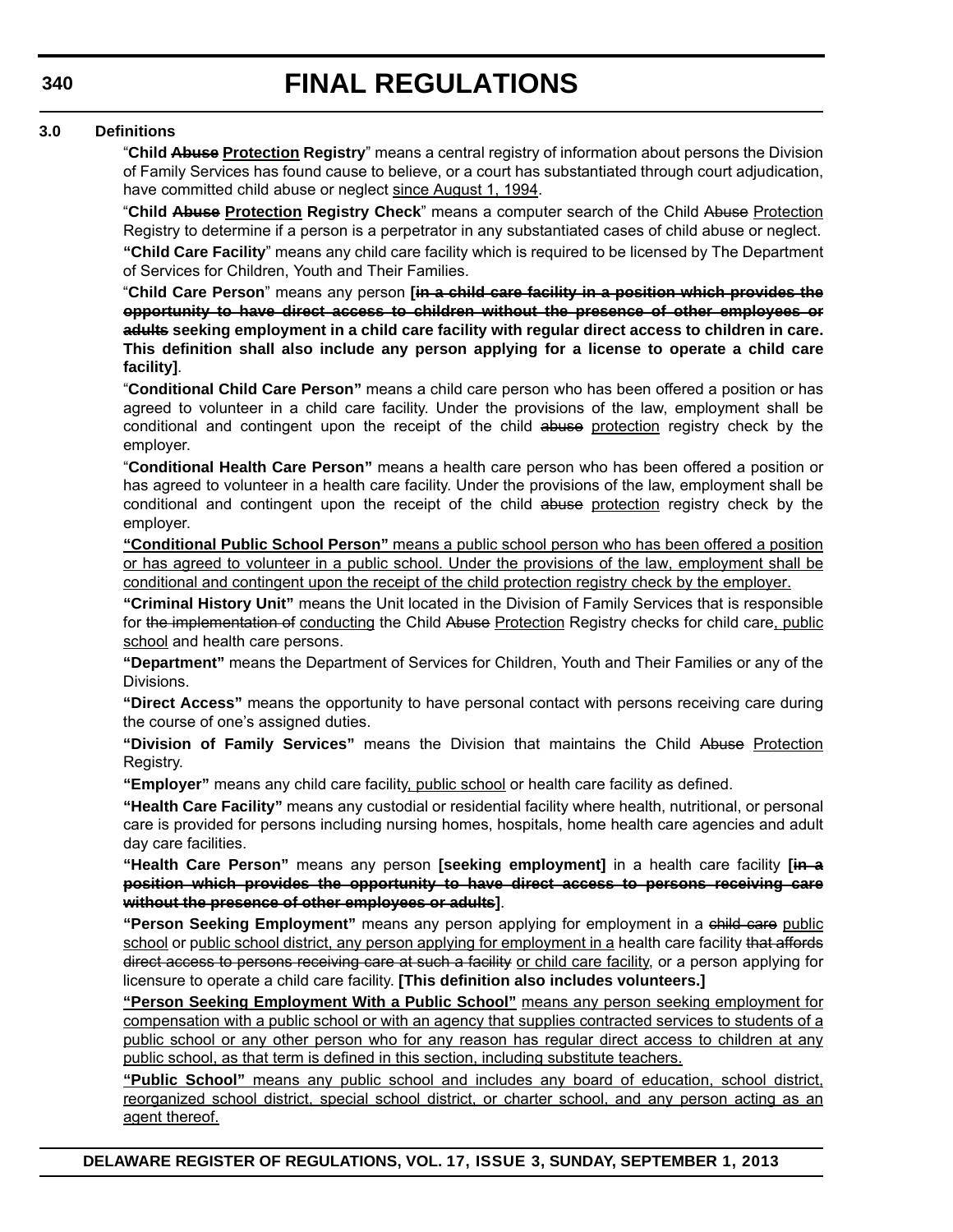**"Volunteer"** means any person who has direct access to persons receiving care during the performance of unpaid duties.

#### **4.0 Persons Subject to the Law**

- 4.1 Persons subject to the law shall be those persons who are hired or apply for the status described below on or after January 1, 1998 February 1, 2003.
	- 4.1.1 Child care, public school and health care persons subject to the Child Abuse Protection Registry check shall be persons **[seeking employment]** in a child care, public school or health care facility who **[are in a position which involves:]**
		- 4.1.1.1 Supervisory or disciplinary authority over persons receiving care, or
		- 4.1.1.2 **[Tthe opportunity to]** have direct access to persons receiving care**[. without the presence of other employees or adults.]**

#### **5.0 Employer Responsibilities**

- 5.1 No employer who operates a child care facility, public school or health care facility shall hire any person without requesting a Child Abuse Protection Registry check for that person. The Child Abuse Protection Registry check shall relate to substantiated cases of child abuse or neglect reported after August 1, 1994.
- 5.2 The employer shall obtain a full release from each person subject to the law. The release must be completed and signed in order for the employer to obtain the information provided pursuant to the Child Abuse Protection Registry check. The release is a form developed by the Department.
- 5.3 Any person hired prior to the employer receiving the results of the Child Abuse Protection Registry check, must be informed in writing, and must acknowledge in writing that employment is conditional and contingent upon the receipt and evaluation of the Child Abuse Protection Registry check.

## **6.0 Child [Abuse Protection] Registry Check Process**

- 6.1 The child care, public school or health care person completes and signs a release form in order for a Child Abuse Protection Registry check to be conducted.
- 6.2 Upon receipt of the verification of the signed release, the Criminal History Unit will conduct a Child Abuse Protection Registry check to determine if the person is named as a perpetrator in any substantiated cases of child abuse or neglect.
- 6.3 When the person is not listed in the Child Abuse Protection Registry as a perpetrator of child abuse or neglect, notification of the results will be provided to the appropriate employer.
- 6.4 When the person is listed in the Child Abuse Protection Registry as a perpetrator of child abuse or neglect, notification of the results will be provided to the employer along with details on how to obtain further information pertaining to the substantiated case(s) of child abuse or neglect.

# **7.0 Review of Department Records**

- 7.1 When a person is listed in the Child Abuse Protection Registry as a perpetrator**[, they that person]** will be allowed the opportunity to review the record information maintained by the Division of Family Services.
- 7.2 The following procedures shall be established to permit the review of record information**[. :]**
	- 7.2.1 The person shall submit a request in writing to the address Child Protection Registry **[Substantiation]** Hearing Coordinator provided as part of the results of the Child Abuse Protection Registry Request check.
	- 7.2.2 Upon receipt of the request, an appointment shall be scheduled for the person to review the record information.
	- 7.2.3 The review shall take place in the presence of a Division of Family Services staff member. The employer may also be present.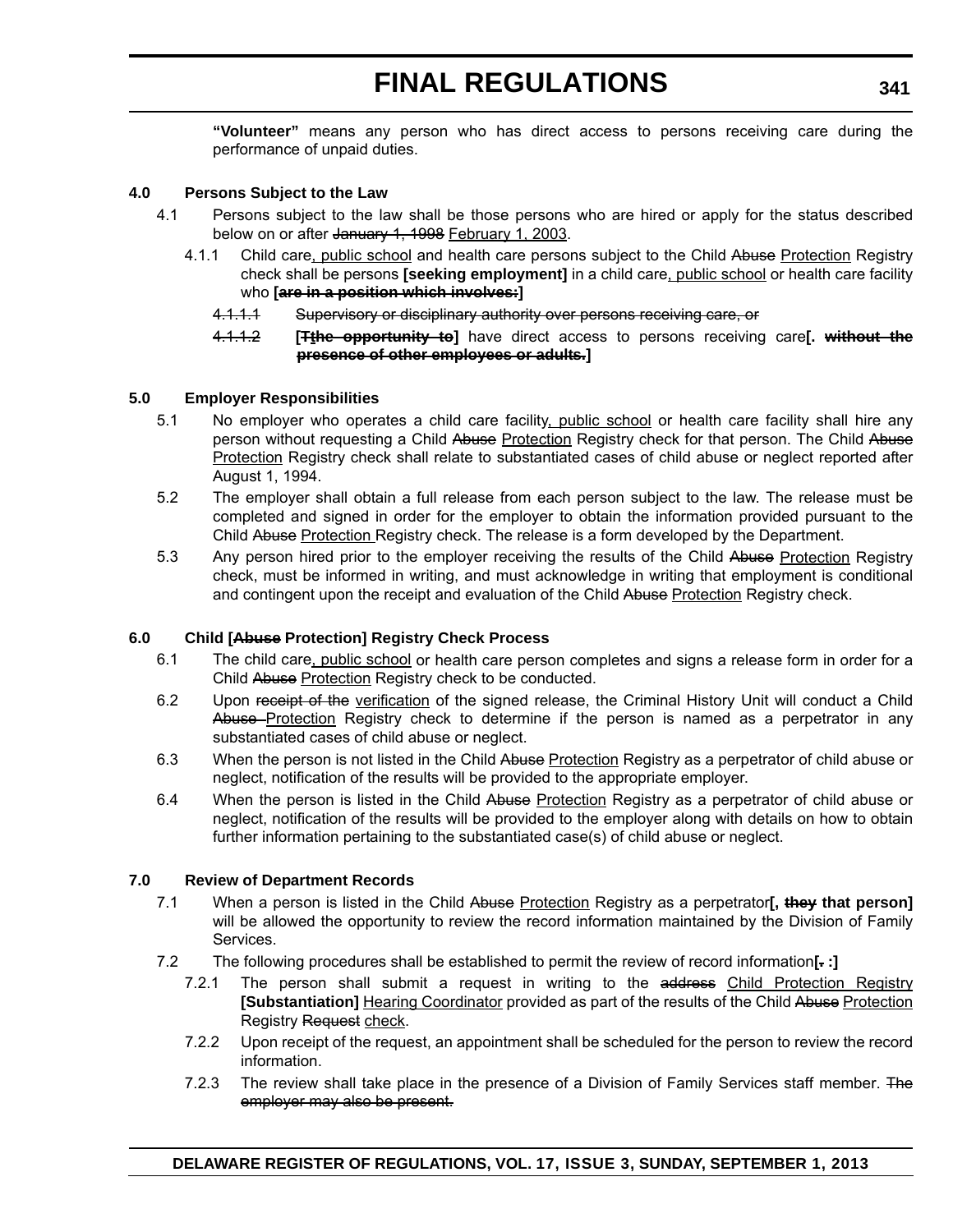## **342**

# **FINAL REGULATIONS**

#### **[8.0 Voluntary Child Protection Registry Checks**

**8.1 Any person or organization whose primary concern is that of child welfare and care, including any nonpublic school, and which is not otherwise required to do so under the provisions of this regulation may voluntarily submit to the provisions of this regulation at such person's or organization's expense pursuant to procedures established by the Department of Services for Children, Youth and Their Families. The provisions of 11 Del.C. §8562 do not apply to such persons or organizations.]**

#### **[8.0 9.0]Confidentiality**

The Department shall ensure that confidentiality regarding case file reviews and the dissemination of information is followed according to Department policy.

#### **[9.0 10.0]Penalty**

Any employer who hires a person seeking employment without requesting and receiving a Child Abuse Protection Registry check for such person shall be subject to a civil penalty of not less than \$1,000.00 nor more than \$5,000.00 for each violation.

# **[DEPARTMENT OF STATE](http://dpr.delaware.gov/)**

**DIVISION OF PROFESSIONAL REGULATION**

Statutory Authority: 24 Delaware Code, Section 5306(a)(1) (24 **Del.C.** §5306(a)(1)) 24 **DE Admin. Code** 5300

## **[5300 Board of Massage and Bodywork](#page-4-0)**

#### **ORDER**

After due notice in the *Delaware Register of Regulations* and two Delaware newspapers, a public hearing was held on June 20, 2013 at a scheduled meeting of the Delaware Board of Massage and Bodywork ("the Board") to receive comments regarding proposed amendments to the Board's rules and regulations. The Board proposed extensive revisions to the rules and regulations. Certain revisions implement amendments to the Board's licensing law, Chapter 53 of Title 24 of the **Delaware Code**. In particular, all certified massage technicians shall be required to provide clients with client disclosure forms stating that services will be provided by a certified massage technician and not by a licensed massage therapist. This disclosure form will further advise clients that certified massage technicians are not authorized to treat medically diagnosed conditions. The revisions also add Standards of Professional Conduct for licensees and fines for unlicensed practice. The rules and regulations pertaining to continuing education have been revised to specify that, effective the 2014 - 2016 renewal period, all licensees must complete 24 hours of continuing education. Finally, the rules and regulations are updated for clarity and consistency.

The proposed changes to the rules and regulations were published in the *Delaware Register of Regulations*, Volume 16, Issue 11, on May 1, 2013. Notice of the June 20, 2013 hearing was published in the *News Journal* (Exhibit 1) and the *Delaware State News*. Exhibit 2. Pursuant to 29 **Del.C.** § 10118(a), the date to receive final written comments was July 5, 2013, 15 days following the public hearing. The Board deliberated on the proposed revisions at its regularly scheduled meeting on August 15, 2013.

#### **Summary of the Evidence and Information Submitted**

The following exhibits were made a part of the record:

Board Exhibit 1: *News Journal* Affidavit of Publication. Board Exhibit 2: *Delaware State News* Affidavit of Publication. Board Exhibit 3: Documentation from the Health and Safety Institute pertaining to CPR certification.

## **DELAWARE REGISTER OF REGULATIONS, VOL. 17, ISSUE 3, SUNDAY, SEPTEMBER 1, 2013**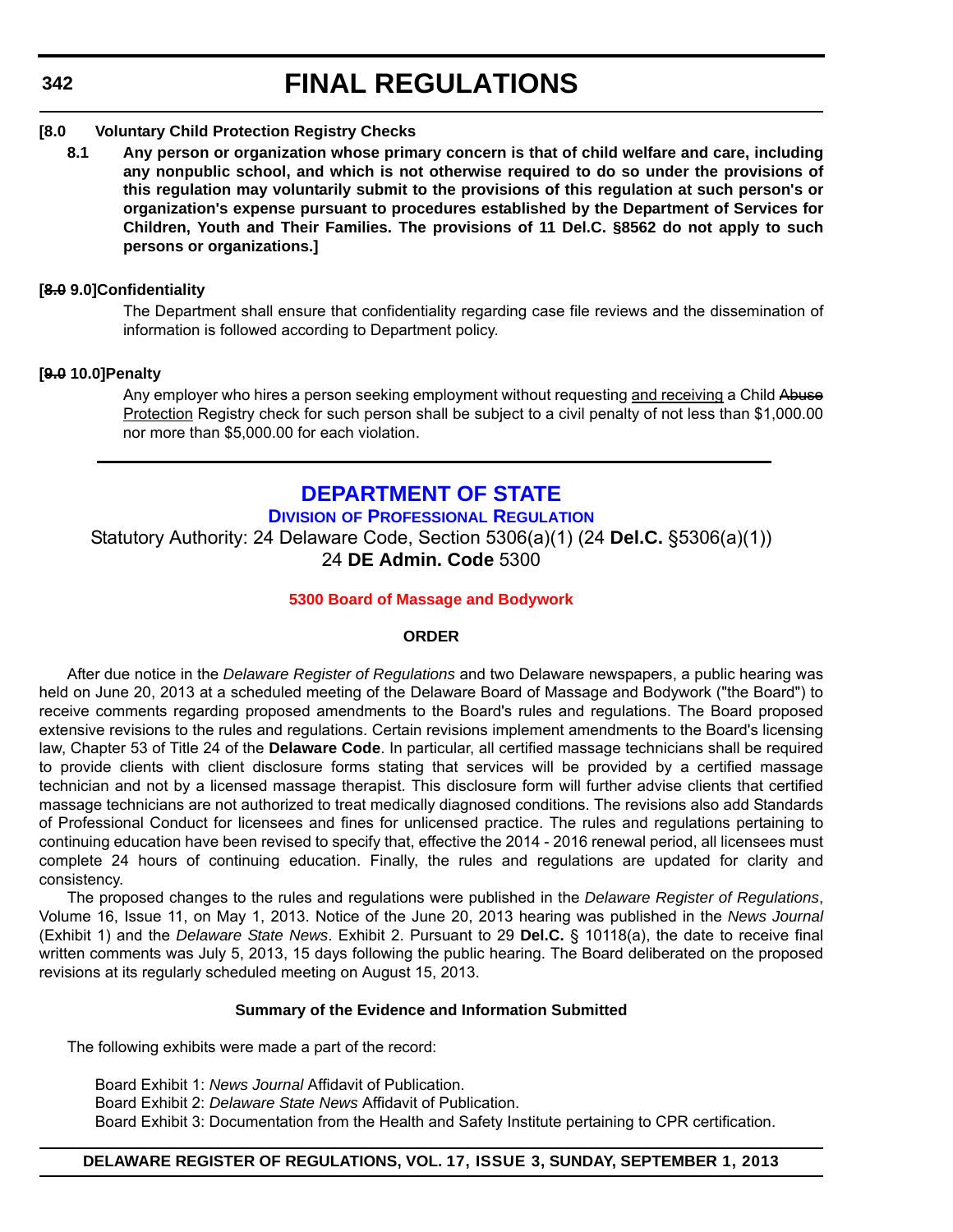The Board received no verbal comment.

#### **Findings of Fact and Conclusions**

The public was given notice and an opportunity to provide the Board with comments in writing and by testimony on the proposed amendments to the Board's rules and regulations.

Pursuant to 24 **Del.C.** §5306(a)(1), the Board has the statutory authority to promulgate rules and regulations. The proposed amendments implement amendments to the Board's licensing law, including addition of the requirement that all certified massage technicians must provide clients with client disclosure forms stating that services will be provided by a certified massage technician and not by a licensed massage therapist. The proposed revisions also add Standards of Professional Conduct for licensees and fines for unlicensed practice. Finally, effective the 2014 - 2016 renewal period, all licensees will be required to complete 24 hours of continuing education. Currently, certified massage technicians are required to complete 12 hours of continuing education.

With respect to review of Board Exhibit 3, documentation from the Health and Safety Institute, the Board finds that proposed Rule 2.6 gives the Board discretion to approve CPR classes, and, at this time, Rule 2.6 does not need to be amended to specifically include the Health and Safety Institute's program.

The Board concludes that adoption of the rules and regulations as amended advances public protection and serves to enhance professional standards and is, therefore, in the best interest of the public.

#### **Decision and Effective Date**

The Board hereby adopts the proposed amendments to the rules and regulations as effective 10 days following publication of this Order in the *Delaware Register of Regulations*.

#### **Text and Citation**

The text of the revised rules and regulations remains as published in the *Delaware Register of Regulations*, Volume 16, Issue 11, on May 1, 2013.

**SO ORDERED** this 15th day of August, 2013.

## **DELAWARE BOARD OF MASSAGE AND BODYWORK**

Holly Overmyer, Professional Member President Patricia Schumann-Draper, Professional Member Sandra Jachimowski, Professional Member Vice President Gordon Gelley, Public Member Sharon Harris, Public Member **Secretary** Rachel Dunning, Public Member Kari Ainsworth, Professional Member

**\*Please note that no changes were made to the regulation as originally proposed and published in the May 2013 issue of the** *Register* **at page 1167 (16 DE Reg. 1167). Therefore, the final regulation is not being republished. A copy of the final regulation is available at:**

**[5300 Board of Massage and Bodywork](http://regulations.delaware.gov/register/september2013/final/17 DE Reg 342 09-01-13.htm)**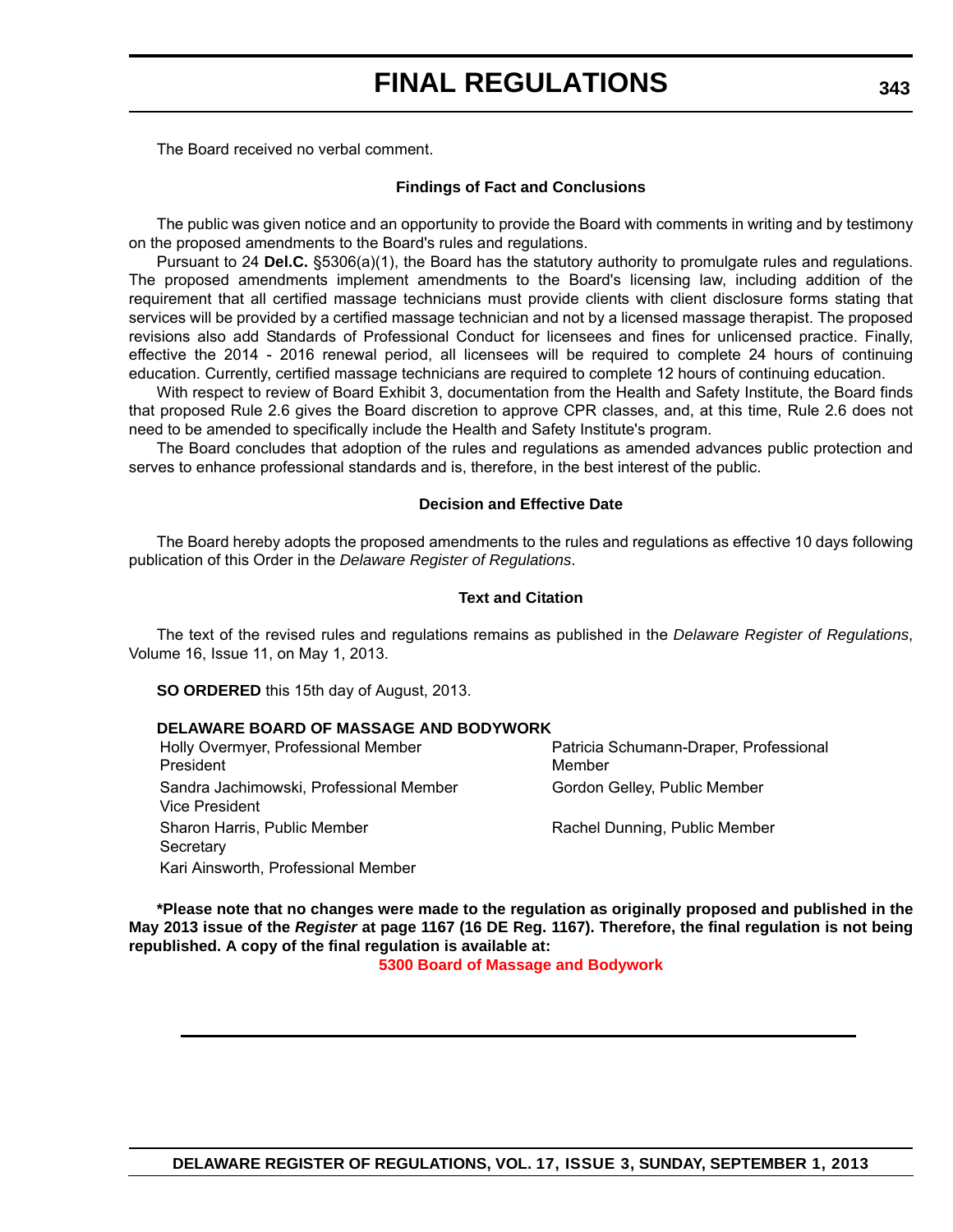# **GENERAL NOTICES**

# **[DEPARTMENT OF NATURAL RESOURCES AND ENVIRONMENTAL](http://www.dnrec.delaware.gov/air/Pages/Default.aspx)  CONTROL**

# **DIVISION OF AIR QUALITY**

Statutory Authority: 7 Delaware Code, Chapter 60 (7 **Del.C.** Ch. 60)

#### **[REGISTER NOTICE](#page-4-0) SAN# 2013-08**

# **1. TITLE OF THE REGULATIONS:**

Amendment to the Inspection and Maintenance (I/M) State Implementation Plan (SIP) concerning Section 11(e) – Program Compliance

# **2. BRIEF SYNOPSIS OF THE SUBJECT, SUBSTANCE AND ISSUES:**

Currently, the Department performs parking lot surveys, recording vehicles registration tag numbers that have expired. The surveys are part of the commitment in the Inspection and Maintenance State Implementation Plan to track compliance with Regulation 1131 which requires a biennial vehicle emission inspection. Applicable vehicles without a proper registered vehicle can be presumed to be in non-compliance with Regulation 1131. The survey results are made part of the Department's annual I/M report sent to EPA. The purpose of the proposed amendment is to change the methodology by which compliance with Regulation 1131 is monitored by the Department. The proposal would remove the parking lot survey data from the report and put in its place expired vehicle registration arrest data provided by the Delaware Justice Information System.

## **3. POSSIBLE TERMS OF THE AGENCY ACTION:**

This action is not a regulation and does not have a sunset date.

## **4. STATUTORY BASIS OR LEGAL AUTHORITY TO ACT:**

7 **Del.C.**, Chapter 60, Environmental Control

## **5. OTHER REGULATIONS THAT MAY BE AFFECTED BY THE PROPOSAL:** None

## **6. NOTICE OF PUBLIC COMMENT:**

Statements and testimony may be presented either orally or in writing at a public hearing to be held on September 25, 2013 beginning at 6:00 PM in Room 220, at the Kent County Administrative Complex located at 555 Bay Rd, Dover, DE. Interested parties may submit comments in writing to: Philip Wheeler, DNREC Division of Air Quality, 655 South Bay Road, Dover Delaware, 19901.

## **7. PREPARED BY:**

Philip Wheeler (302) 739-9402 June 20, 2013 Email address: philip.wheeler@state.de.us

#### **\*Please Note: Due to the size of the general notice, it is not being published here. A copy of the notice is available at:**

Amendment to the Inspection and Maintenance (I/M) State Implementation Plan (SIP) concerning Section 11(e) – Program Compliance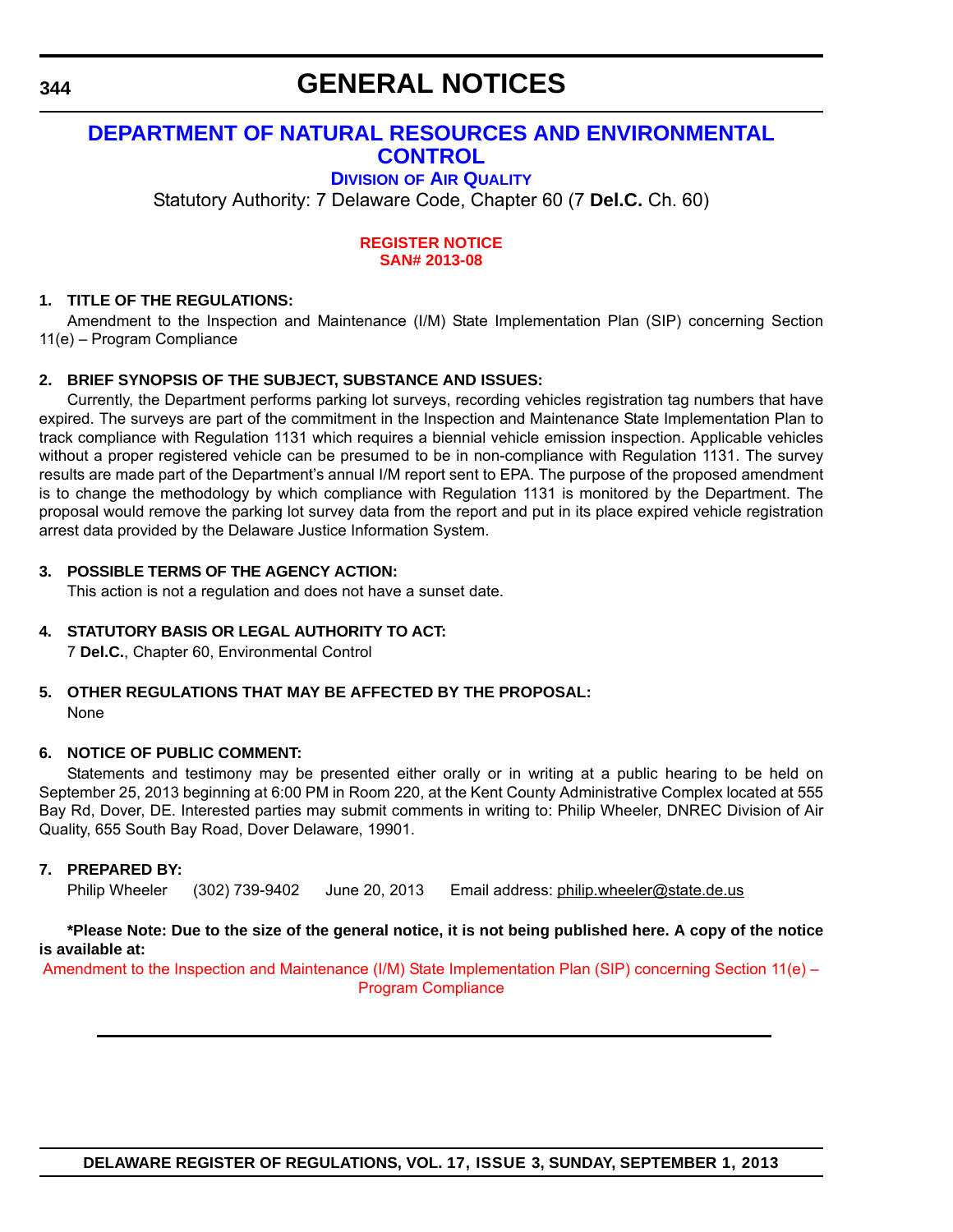# **[DELAWARE RIVER BASIN COMMISSION](http://www.state.nj.us/drbc/) [PUBLIC NOTICE](#page-4-0)**

The Delaware River Basin Commission will hold a public hearing on Wednesday, September 11, 2013 beginning at 1:30 p.m. A conference session and business meeting will be held on the following day, Thursday, September 12, 2013 beginning at 12:15 p.m. The hearing, conference session and meeting are open to the public and will be held at The Enterprise Center at Burlington County College, 3331 Route 38, Mount Laurel, New Jersey. For more information, visit the DRBC web site at www.drbc.net or contact Pamela M. Bush, Commission Secretary and Assistant General Counsel, at 609 883-9500 extension 203.

# **[DEPARTMENT OF EDUCATION](http://www.doe.k12.de.us/) [PUBLIC NOTICE](#page-4-0)**

The State Board of Education will hold its monthly meeting on Thursday, September 19, 2013 at 1:00 p.m. in the Townsend Building, Dover, Delaware.

# **[DEPARTMENT OF HEALTH AND SOCIAL SERVICES](http://www.dhss.delaware.gov/dhss/dmma/) DIVISION OF MEDICAID AND MEDICAL ASSISTANCE**

**Medicaid Provider Screening Requirements and Enrollment Fee and Program Integrity [PUBLIC NOTICE](#page-4-0)**

In compliance with the State's Administrative Procedures Act (APA - Title 29, Chapter 101 of the Delaware Code) and under the authority of Title 31 of the Delaware Code, Chapter 5, Section 512, Delaware Health and Social Services (DHSS) / Division of Medicaid and Medical Assistance (DMMA) is proposing to amend the Delaware Medical Assistance Program (DMAP) Manual specifically, the General Policy Provider Manual regarding *Medicaid Provider Screening Requirements and Provider Enrollment Fee and Program Integrity*.

Any person who wishes to make written suggestions, compilations of data, testimony, briefs or other written materials concerning the proposed new regulations must submit same to Sharon L. Summers, Planning & Policy Development Unit, Division of Medicaid and Medical Assistance, 1901 North DuPont Highway, P.O. Box 906, New Castle, Delaware 19720-0906 or by fax to 302-255-4425 by September 30, 2013.

The action concerning the determination of whether to adopt the proposed regulation will be based upon the results of Department and Division staff analysis and the consideration of the comments and written materials filed by other interested persons.

The proposed provides notice to the public that the Division of Medicaid and Medical Assistance (DMMA) intends to amend the Delaware Medical Assistance Program (DMAP) Manual specifically, the General Policy Provider Manual regarding *Medicaid Provider Screening Requirements and Provider Enrollment Fee and Program Integrity*.

## **DIVISION OF MEDICAID AND MEDICAL A[SSISTANCE](http://www.dhss.delaware.gov/dhss/dmma/)**

**Medicaid Reimbursement for Prescription Drugs – Multi-State Purchasing Pool Supplemental Drug Rebate Agreement [PUBLIC NOTICE](#page-4-0)**

In compliance with the State's Administrative Procedures Act (APA - Title 29, Chapter 101 of the Delaware Code) and under the authority of Title 31 of the Delaware Code, Chapter 5, Section 512 and with 42 CFR §447.205, Delaware Health and Social Services (DHSS) / Division of Medicaid and Medical Assistance (DMMA) is proposing to amend the Title XIX Medicaid State Plan to modify the *Multi-State Purchasing Pool Supplemental Rebate Agreement* for pharmaceutical products.

Any person who wishes to make written suggestions, compilations of data, testimony, briefs or other written materials concerning the proposed new regulations must submit same to Sharon L. Summers, Planning & Policy

#### **DELAWARE REGISTER OF REGULATIONS, VOL. 17, ISSUE 3, SUNDAY, SEPTEMBER 1, 2013**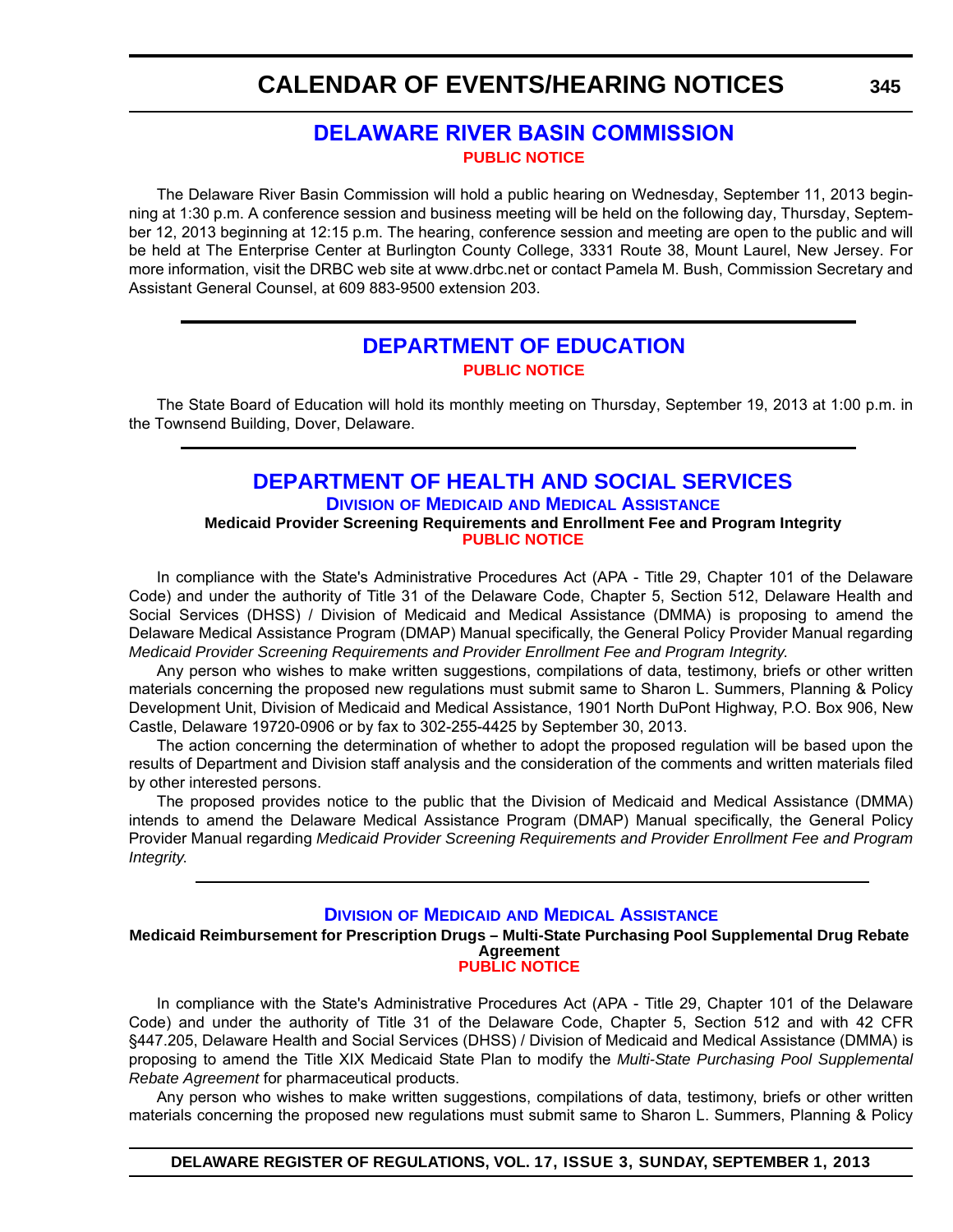Development Unit, Division of Medicaid and Medical Assistance, 1901 North DuPont Highway, P.O. Box 906, New Castle, Delaware 19720-0906 or by fax to 302-255-4425 by September 30, 2013.

The action concerning the determination of whether to adopt the proposed regulation will be based upon the results of Department and Division staff analysis and the consideration of the comments and written materials filed by other interested persons.

#### **D[IVISION](http://www.dhss.delaware.gov/dhss/dph/index.html) OF PUBLIC HEALTH 4305 Trauma System [PUBLIC NOTICE](#page-4-0)**

Office of Emergency Medical Services & Preparedness Section, Division of Public Health, Department of Health and Social Services (Department), has proposed amendments to the State of Delaware Trauma System Regulations. The proposed revisions to the Trauma System regulations bring the Delaware Statewide Trauma System and its components into alignment with the current revision of the American College of Surgeons' Committee on Trauma's Resources for Optimal Care of the Injured Patient 2006. The revisions were developed and recommended by the stakeholders who serve on the state Trauma System Committee and primarily are related to documentation of the requirements for Trauma System Participating Hospitals, modification of the Trauma Registry inclusion criteria to be in alignment with the National Trauma Data Bank criteria, updating of the Trauma Center Designation Process, and relocation of the Prehospital Trauma Triage Scheme to the Advanced and Basic Life Support Standing Orders.

On September 1, 2013, the Department plans to publish proposed amendments to the State of Delaware Trauma System Regulations and hold them out for public comment per Delaware law.

Copies of the proposed regulations are available for review in the September 1, 2013 edition of the Delaware *Register of Regulations*, accessible online at:<http://regulations.delaware.gov> or by calling the Office of Emergency Medical Services at (302) 223-1789.

Any person who wishes to make written suggestions, testimony, briefs or other written materials concerning the proposed regulations must submit same to Deborah Harvey by 4:30 p.m. on Tuesday, October 3, 2013 at:

Deborah Harvey Division of Public Health 417 Federal Street Dover, DE 19901 Email: [Deborah.Harvey@state.de.us](mailto:Deborah.Harvey@state.de.us) Phone: (302) 744-4700

#### **DIVISION OF SOCIAL S[ERVICES](http://www.dhss.delaware.gov/dhss/dss/) [PUBLIC NOTICE](#page-4-0) Child Care Subsidy Program Definitions and Explanation of Terms Definition of Relative**

In compliance with the State's Administrative Procedures Act (APA - Title 29, Chapter 101 of the Delaware Code) and under the authority of Title 31 of the Delaware Code, Chapter 5, Section 512, Delaware Health and Social Services (DHSS) / Division of Social Services is proposing to amend policies in the Division of Social Services Manual (DSSM) regarding *Definitions and Explanation of Terms* in the context of the Child Care Subsidy Program, specifically, the definition of *Relative.*

Any person who wishes to make written suggestions, compilations of data, testimony, briefs or other written materials concerning the proposed new regulations must submit same to Sharon L. Summers, Policy, Program & Development Unit, Division of Social Services, 1901 North DuPont Highway, P.O. Box 906, New Castle, Delaware 19720-0906 or by fax to (302) 255-4425 by September 30, 2013.

The action concerning the determination of whether to adopt the proposed regulation will be based upon the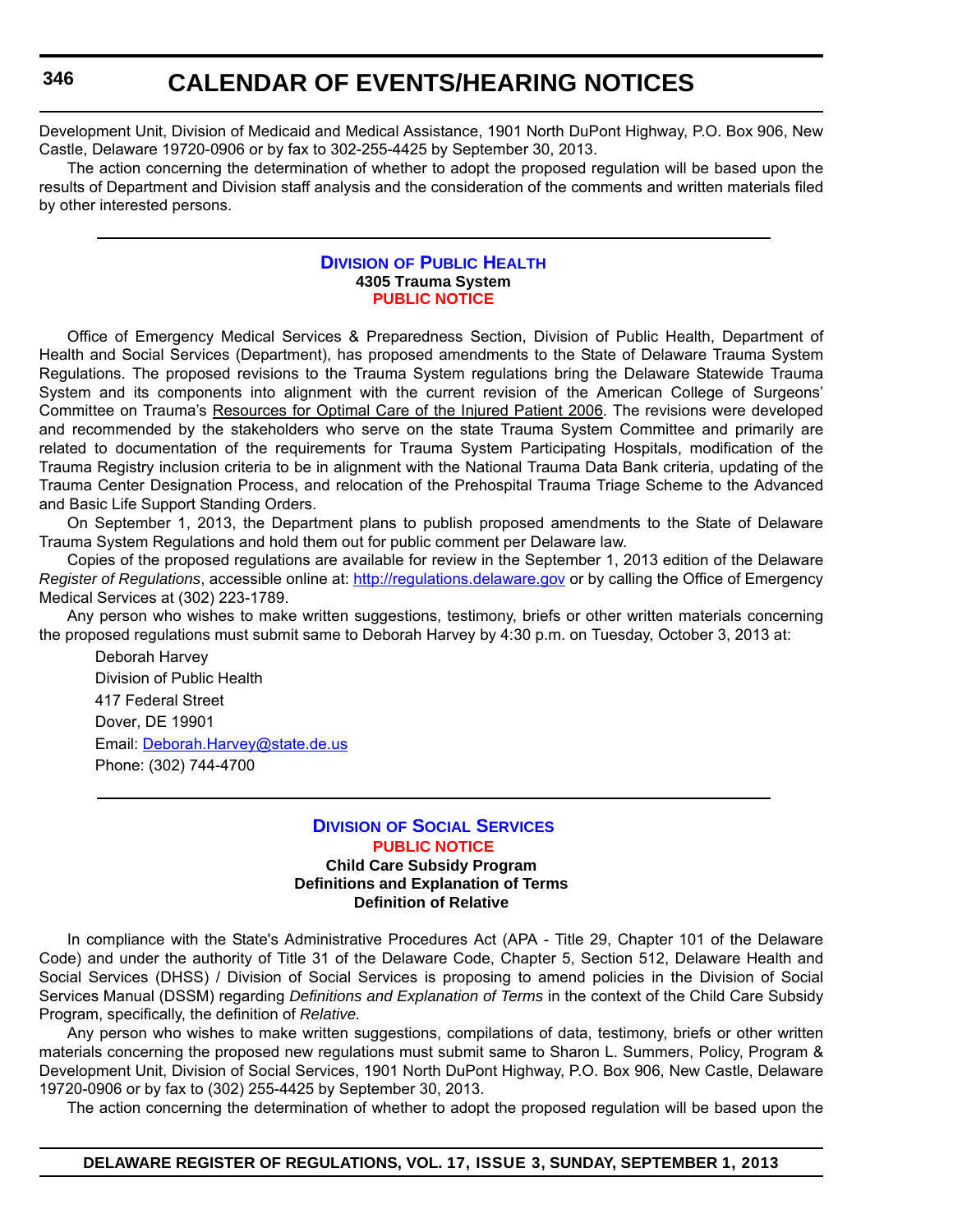results of Department and Division staff analysis and the consideration of the comments and written materials filed by other interested persons.

**DSSM 11002.9**, *Definition and Explanation of Terms*, is amended to clarify the definition of "relative" for child care certificate approvals. The current definition is vague and leads eligibility determination workers to the Delaware Temporary Assistance for Needy Families (TANF) policy definitions. The proposed rule change is intended to ensure that eligible relatives provide authorized child care services.

# **[DEPARTMENT OF INSURANCE](http://www.delawareinsurance.gov/)**

#### **OFFICE OF THE COMMISSIONER 302 Captive Insurance Financial Regulation [PUBLIC NOTICE](#page-4-0)**

INSURANCE COMMISSIONER KAREN WELDIN STEWART hereby gives notice of proposed amended Department of Insurance Regulation 302 relating to the Captive Insurance Financial Regulation. The docket number for this proposed amended Regulation is 2242-2013.

 The proposed amended Regulation supports Delaware's Captive Insurance Program (18 **Del.C.** Ch. 69) and allows Delaware to adopt a national model audit requirement for Risk Retention Groups, maintaining Delaware's accreditation standing. The Delaware Code authority for the proposed change is 18 **Del.C.** §311 and §6915; and 29 **Del.C.** Ch. 101.

The Department of Insurance does not plan to hold a public hearing on the proposed amended Regulation. The proposed amended Regulation appears below and can also be viewed at the Delaware Insurance Commissioner's website at:

[www.delawareinsurance.gov/departments/documents/ProposedRegs/ProposedRegs.shtml](http://www.delawareinsurance.gov/departments/documents/ProposedRegs/ProposedRegs.shtml)

Any person can file written comments, suggestions, briefs, and compilations of data or other materials concerning the proposed amendment. Any written submission in response to this notice and relevant to the proposed regulation must be received by the Department of Insurance no later than 4:30 p.m. EST, Monday, September 30, 2013. Any such requests should be directed to:

Regulatory Specialist Rhonda West Delaware Department of Insurance 841 Silver Lake Boulevard Dover, DE 19904 Phone: (302) 674-7379 Fax: (302) 739-5566 Email: [rhonda.west@state.de.us](mailto:rhonda.west@state.de.us)

# **[DEPARTMENT OF NATURAL RESOURCES AND ENVIRONMENTAL](http://www.dnrec.delaware.gov/air/Pages/Default.aspx) CONTROL**

# **DIVISION OF AIR QUALITY**

**Amendment to the Inspection and Maintenance (I/M) State Implementation Plan (SIP) concerning Section 11(e) – Program Compliance**

**[PUBLIC NOTICE](#page-4-0)**

Currently, the Department performs parking lot surveys, recording vehicles registration tag numbers that have expired. The surveys are part of the commitment in the Inspection and Maintenance State Implementation Plan to track compliance with Regulation 1131 which requires a biennial vehicle emission inspection. Applicable vehicles without a proper registered vehicle can be presumed to be in non-compliance with Regulation 1131. The survey results are made part of the Department's annual I/M report sent to EPA. The purpose of the proposed amendment is to change the methodology by which compliance with Regulation 1131 is monitored by the Department. The

**DELAWARE REGISTER OF REGULATIONS, VOL. 17, ISSUE 3, SUNDAY, SEPTEMBER 1, 2013**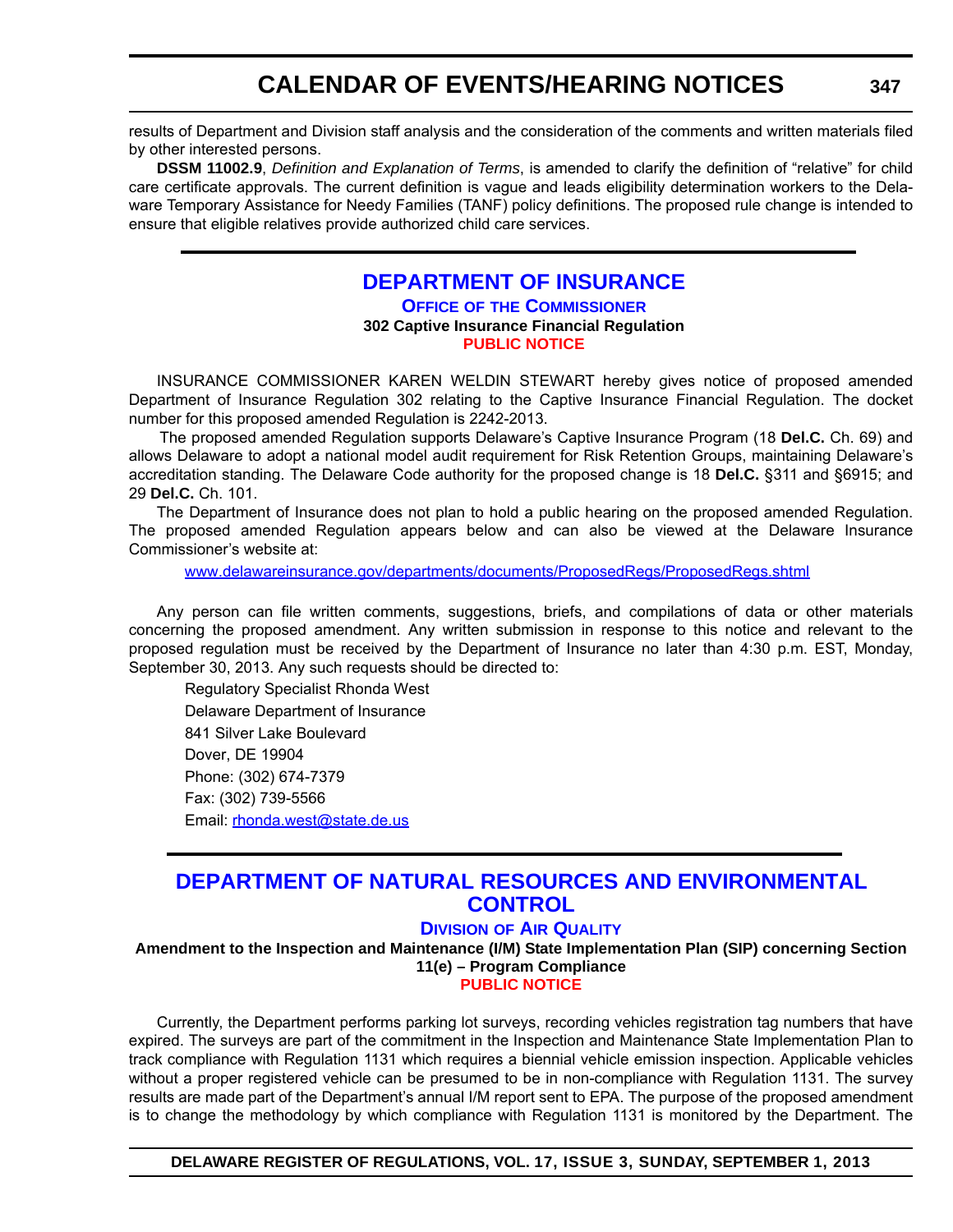proposal would remove the parking lot survey data from the report and put in its place expired vehicle registration arrest data provided by the Delaware Justice Information System.

Statements and testimony may be presented either orally or in writing at a public hearing to be held on September 25, 2013 beginning at 6:00 PM in Room 220, at the Kent County Administrative Complex located at 555 Bay Rd, Dover, DE. Interested parties may submit comments in writing to: Philip Wheeler, DNREC Division of Air Quality, 655 South Bay Road, Dover Delaware, 19901.

#### **D[IVISION](http://www.dnrec.delaware.gov/air/Pages/Default.aspx) OF AIR QUALITY 1140 Delaware National Low Emission Vehicle Program [PUBLIC NOTICE](#page-4-0)**

Division of Air Quality is proposing amendments to, 7 **DE Admin. Code** 1140- *Low Emission Vehicle Program.* The purpose of this action is to 1) remove the requirements that provide for prospective incorporation of revisions made by California, and 2) update certain provisions and adopt by reference the applicable sections within Title 13 of the California Code of Regulations that comprise California's Low Emission Vehicle (LEV) III standard and the Greenhouse Gas (GHG) standard, also known as the Advanced Clean Cars Program for model years 2015 to 2025.

Statements and testimony may be presented either orally or in writing at a public hearing to be held on Monday, September 23, 2013 beginning at 6:00 PM at the Richardson & Robbins Auditorium, 89 Kings Highway, Dover Delaware 19901. Interested parties may submit comments in writing to: Deanna Cuccinello, DNREC Division of Air Quality, at 655 South Bay Road, Suite 5N, Dover, DE 19901.

# **D[IVISION](http://www.dnrec.delaware.gov/air/Pages/Default.aspx) OF AIR QUALITY 1147 CO<sup>2</sup> Budget Trading Program [PUBLIC NOTICE](#page-4-0)**

Division of Air Quality is proposing amendments to, 7 DE Admin. Code 1147- CO<sub>2</sub> Budget Trading Program, which addresses Carbon Dioxide  $(CO<sub>2</sub>)$  emissions from Electric Generating Units (EGUs). The proposed amendments are based on the changes made to the Regional Greenhouse Gas Initiative (RGGI) Model Rule, which is the template used by RGGI participating states in their individual rulemaking process. The amendments included a change in the size and structure of Delaware's  $CO<sub>2</sub>$  allowance budget as well as other program modifications.

Statements and testimony may be presented either orally or in writing at a public hearing to be held on Wednesday, September 25, 2013 beginning at 6:00 PM at the Kent County Building located at 555 S. Bay Road Dover Delaware 19901. Interested parties may submit comments in writing to: Babatunde Asere, DNREC Division of Air Quality, at 655 South Bay Road, Suite 5N, Dover, DE 19901.

# **DIVISION OF FISH AND W[ILDLIFE](http://www.dnrec.delaware.gov/fw/Pages/FWPortal.aspx) [PUBLIC NOTICE](#page-4-0)**

## **3518 Black Drum Size Limit; Possession Limit; Landing Limit; Dealer Limit**

The Atlantic States Marine Fisheries Commission approved an Interstate Fishery Management Plan (FMP) for Black Drum in May 2013. The plan was initiated to address a significant increase in harvest in the commercial and recreational fisheries. The FMP requires all states to maintain current regulations for black drum and ultimately adopt a coastwide minimum size limit of at least 14 inches by January 1, 2016. Delaware's current regulations include a 16-inch minimum size limit and a 3 fish recreational size limit. However, these measures as well as Delaware's commercial fishery management measures only apply to the Delaware River and Delaware Bay. Therefore, in support of the spirit of the FMP, the present action seeks to expand the applicability of Delaware's current restrictions statewide (to include all tidal waters of state). Such action will ensure compliance with the new FMP until modified through amendment or addendum.

**DELAWARE REGISTER OF REGULATIONS, VOL. 17, ISSUE 3, SUNDAY, SEPTEMBER 1, 2013**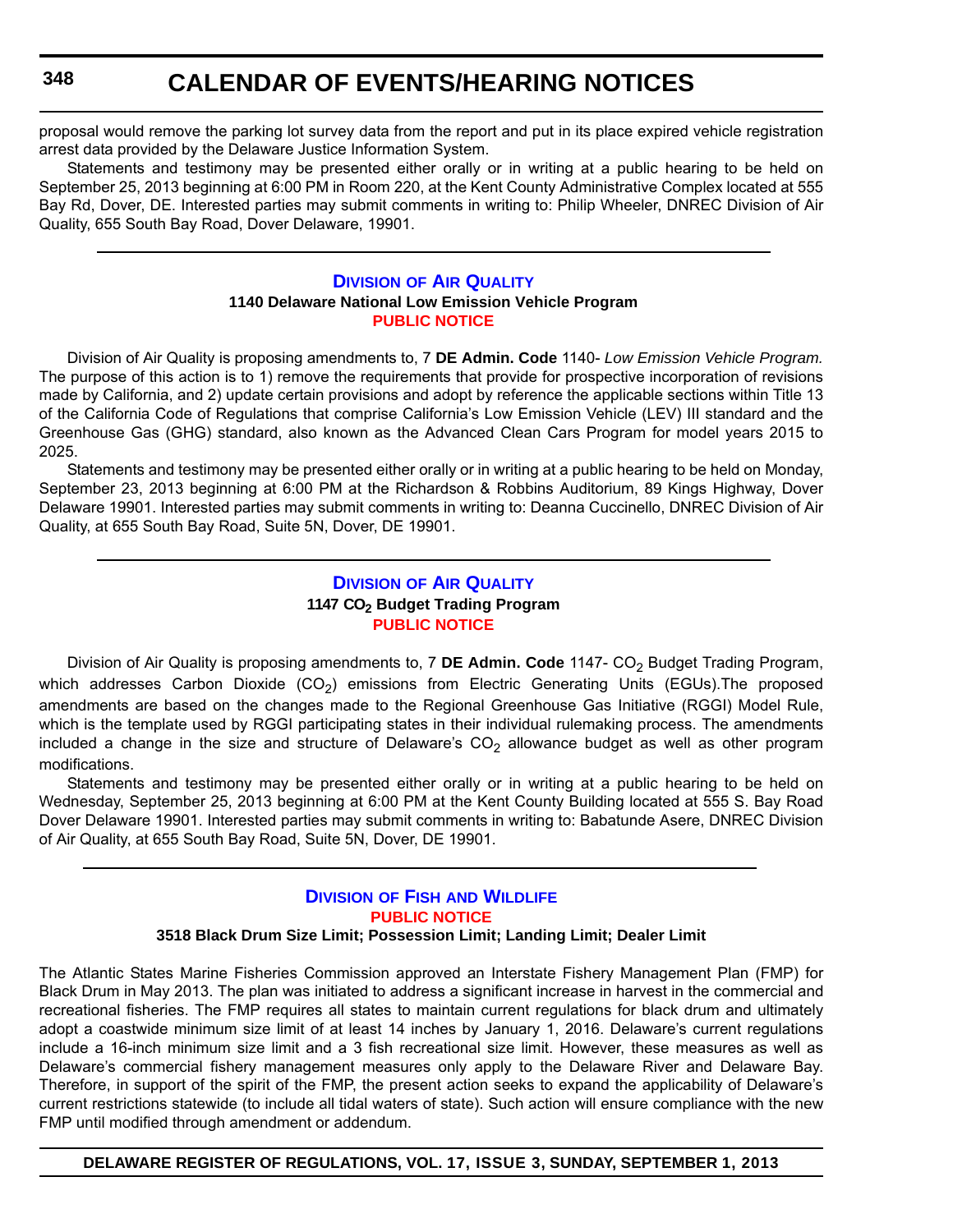The hearing record on proposed amendments to 3518 Black Drum Size Limit; Possession Limit; Landing Limit; Dealer Limit will be open September 1, 2013. Individuals may submit written comments regarding the proposed changes via e-mail to Lisa.Vest@state.de.us or via the USPS to Lisa Vest, Hearing Officer, DNREC, 89 Kings Highway, Dover, DE 19901 (302) 739-9042. A public hearing on the proposed amendment will be held on September 30, 2013 beginning at 6:00 pm in the DNREC Auditorium, located at the Richardson & Robbins Building, 89 Kings Highway, Dover, DE 19901.

## **DIVISION OF FISH AND W[ILDLIFE](http://www.dnrec.delaware.gov/fw/Pages/FWPortal.aspx) [PUBLIC NOTICE](#page-4-0) 3588 Atlantic Menhaden**

The recent population assessment of Atlantic menhaden (*Brevoortia tyrannus*) showed a decline in population abundance and low recruitment rates. Estimates of fishing mortality show that overfishing is occurring and, in response, the Atlantic States Marine Fisheries Commission (ASMFC) adopted Amendment 2 to the Interstate Fisheries Management Plan for Atlantic Menhaden. Amendment 2 is designed to minimize the chance of a population decline due to overfishing; reduce the risk of recruitment failure; reduce impacts to species which are ecologically dependent on Atlantic menhaden; and minimize adverse effects on participants in the fishery.

Implementation of Amendment 2 required that states submit implementation plans for approval by the ASMFC's Atlantic Menhaden Management Board. The Board approved Delaware's implementation plan at its 22 May 2013 meeting. The purpose of the present action is to formally adopt the management measures contained in Delaware's Atlantic menhaden implementation plan. The action will establish Delaware's annual Atlantic menhaden quota consistent with Amendment 2; establish timely reporting by the fishery; provide for closure of the fishery upon reaching quota; and establish a daily by-catch limit.

The hearing record on the inclusion of a new 3588 Atlantic Menhaden to the Tidal Finfish Regulations (7 **DE Admin. Code** 3500) will be open September 1, 2013. Individuals may submit written comments regarding the proposed changes via e-mail to Lisa.Vest@state.de.us or via the USPS to Lisa Vest, Hearing Officer, DNREC, 89 Kings Highway, Dover, DE 19901 (302) 739-9042. A public hearing on the proposed amendment will be held on September 30, 2013 beginning at 6:30 pm in the DNREC Auditorium, located at the Richardson & Robbins Building, 89 Kings Highway, Dover, DE 19901.

# **[DEPARTMENT OF STATE](http://dpr.delaware.gov/) DIVISION OF PROFESSIONAL REGULATION**

# **1100 Board of Dentistry and Dental Hygiene [PUBLIC NOTICE](#page-4-0)**

The Delaware Board of Dentistry and Dental Hygiene, pursuant to 24 **Del.C.** 1106(a)(1), proposes to add a new section to its regulations, 12.0, et. al.. The proposed addition defines unprofessional conduct within the practice of dentistry and dental hygiene and lists examples of such conduct.

The Board will hold a public hearing on the proposed rule change October 17, 2013 at 1:30 PM, Second Floor Conference Room A, Cannon Building, 861 Silver Lake Blvd., Dover, DE 19904. Written comments should be sent to Amanda McAtee, Administrator of the Delaware Board of Architects, Cannon Building, 861 Silver Lake Blvd., Dover, DE 19904. Written comments will be accepted until November 1, 2013.

## **DIVISION OF P[ROFESSIONAL](http://dpr.delaware.gov/) REGULATION [PUBLIC NOTICE](#page-4-0) 2500 Board of Pharmacy**

Pursuant to 24 **Del.C.** §2506(a)(1), the Delaware Board of Pharmacy has proposed revisions to its rules and regulations.

A public hearing was held on May 15, 2013, with deliberations conducted on June 19, 2013. As the result of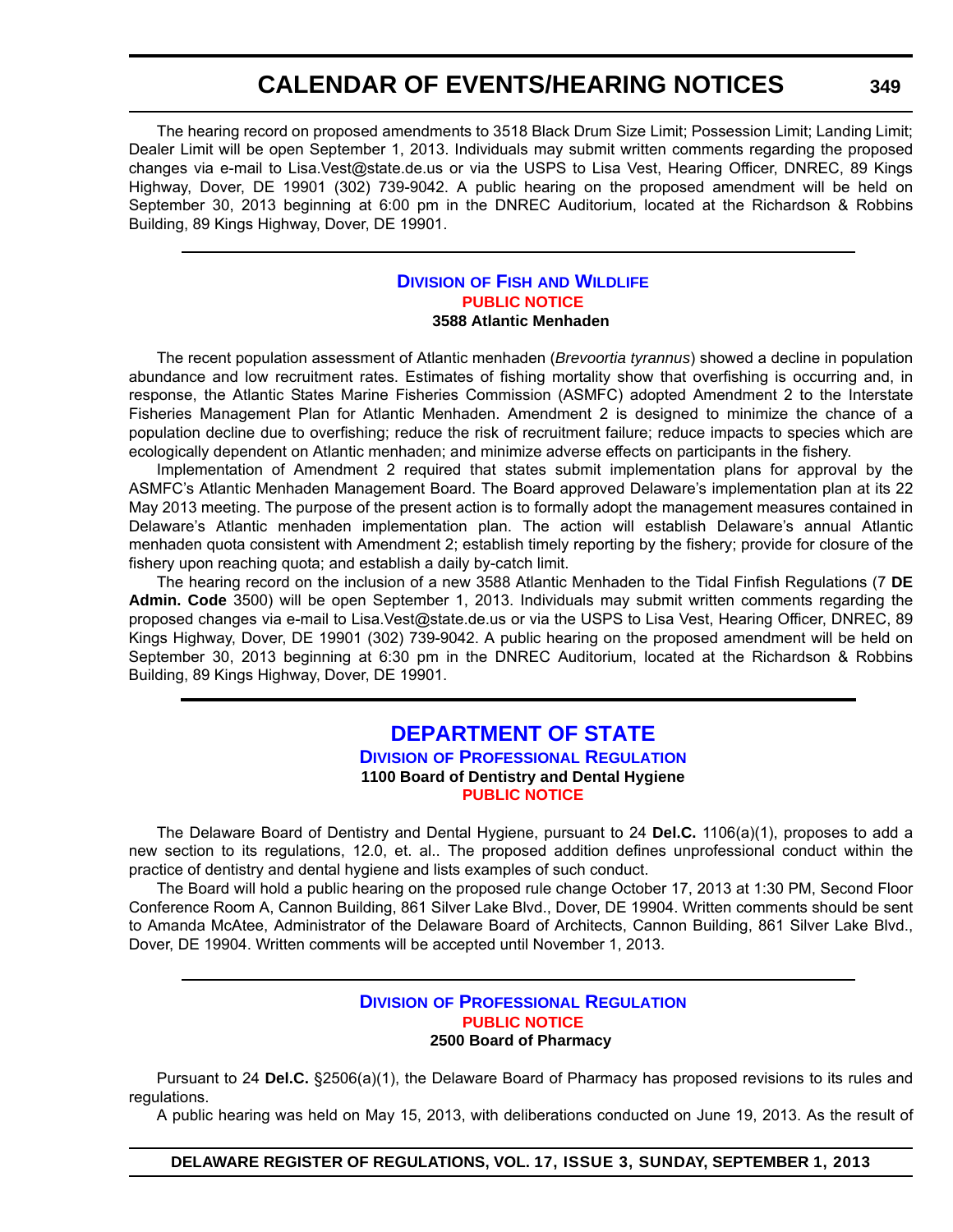deliberations, the Board decided to make substantive revisions to the proposed amendments originally published in the Delaware *Register of Regulations* on April 1, 2013, Volume 16, Issue 10. Specifically, the Board proposes to strike the language "only to patients that are self-medicating" in Rule 6.4. The balance of the proposed revisions remain as published on April 1, 2013.

A public hearing will be held on October 16, 2013 at 10:00 a.m. in the second floor conference room A of the Cannon Building, 861 Silver Lake Boulevard, Dover, Delaware, where members of the public can offer comments on the amendments to the rules and regulations. Anyone wishing to receive a copy of the proposed rules and regulations may obtain a copy from the Delaware Board of Pharmacy, 861 Silver Lake Boulevard, Dover, Delaware 19904. Persons wishing to submit written comments may forward these to the Board at the above address.

In accordance with 29 **Del.C.** §10118(a), the final date to receive written comments will be October 31, 2013 which is 15 days following the public hearing. The Board will deliberate on all of the public comment at its regularly scheduled meeting on November 20, 2013 at 10:00 a.m., at which time it will determine whether to adopt the rules and regulations as proposed or make additional changes due to the public comment.

#### **DIVISION OF P[ROFESSIONAL](http://dpr.delaware.gov/) REGULATION [PUBLIC NOTICE](#page-4-0) 4100 Board of Home Inspectors**

The Delaware Board of Home Inspectors, pursuant to 24 **Del.C.** §4106(a)(1), proposes to amend its rules and regulations. The proposed additions at 3.5 and 10.1.2 seek to allow applicants for trainee status to obtain partial credit for inspections performed before November 4, 2013, as long as the application is submitted on or before November 4, 2013. The addition at 10.1.1 seeks to allow trainee applicants to obtain full credit for supervised inspections performed prior to November 4, 2013, and the proposed amendment at 3.5 seeks to decrease the overall number of supervised inspections a trainee licensee must complete in order to become a fully licensed home inspector. The addition at 5.1 seeks to allow the Board to pre-approve qualifying education courses for applicants.

The Board will hold a public hearing on the proposed regulation change on September 24, 2013 at 9:30 a.m., Second Floor Conference Room A, Cannon Building, 861 Silver Lake Blvd., Dover, DE 19904. Written comments should be sent to Amanda McAtee, Administrative Specialist of the Delaware Board of Home Inspectors, Cannon Building, 861 Silver Lake Blvd., Dover, DE 19904. Written comments will be accepted until October 9, 2013 pursuant to 29 **Del.C.** §10118(a). The Board will deliberate on the proposed changes at its regularly scheduled meeting on October 9, 2013 at 9:30 a.m.

# **PUBLIC SERVICE C[OMMISSION](http://depsc.delaware.gov/) [PUBLIC NOTICE](#page-4-0)**

IN THE MATTER OF THE ADOPTION OF RULES AND REGULATIONS TO IMPLEMENT THE PROVISIONS OF 26 DEL.C. CH. 10 RELATING TO THE CREATION OF A COMPETITIVE MARKET FOR RETAIL ELECTRIC. SUPPLY SERVICE (OPENED APRIL 27, 1999; Facebook and the PSC REGULATION DOCKET NO. 49 RE-OPENED JANUARY 7, 2003; RE-OPENED | SEPTEMBER 22, 2009; RE-OPENED SEPTEMBER 7, 2010; RE-OPENED JULY 17, 2012

## **EXHIBIT "B"**

**NOTICE OF PROPOSED RULE-MAKING AMENDING "RULES FOR CERTIFICATION AND REGULATION OF ELECTRIC SUPPLIERS"**